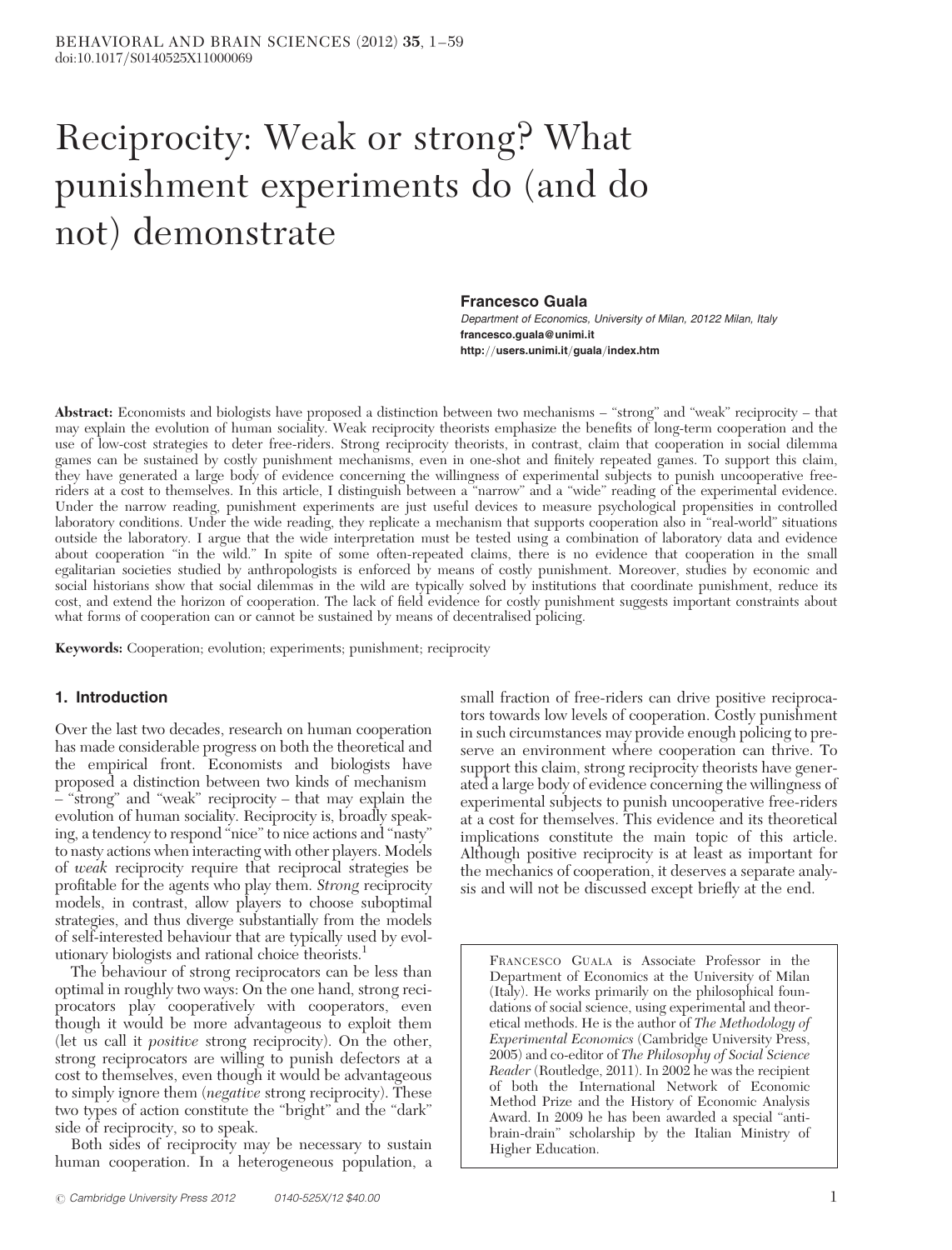## Guala: Reciprocity

I argue that the message of punishment experiments is far from clear. To dispel some confusion, I introduce a few preliminary distinctions between concepts (such as absolute and relative costs, symbolic and material, and coordinated and uncoordinated punishment) that are often conflated in the writings of reciprocity theorists. It turns out that experimental results can be interpreted in different ways, and that while some interpretations are empirically warranted, others are just unproven conjectures at this stage. The first purpose of this article is to clarify the methods used by economists and biologists and help the resolution of open issues in reciprocity theory.

I distinguish between a "narrow" and a "wide" reading of the experimental evidence. Under the narrow reading, punishment experiments are just useful devices to measure robust psychological propensities ("social preferences") in controlled laboratory conditions. Under the wide reading, they replicate a mechanism that supports cooperation also in "real-world" situations outside the laboratory. These two interpretations must be kept separate because cooperation outside the laboratory may be sustained by mechanisms that have little to do with those studied by experimental economists.

I shall argue that the wide interpretation can only be tested using a combination of laboratory data and evidence about cooperation "in the wild." Field evidence, however, brings bad news for strong reciprocity theorists. I will focus on two points in particular: First, in spite of some often-repeated claims, there is no evidence that cooperation in the small egalitarian societies studied by anthropologists is enforced by means of costly punishment. Second, studies by economic and social historians show that social dilemmas in the wild are typically solved by institutions that reduce the costs of decentralized punishment and facilitate the functioning of weak reciprocity mechanisms. The second goal of this article, then, is to survey relevant evidence from history and anthropology that economists are usually unfamiliar with, and which is sometimes misrepresented by reciprocity theorists.

The conclusions to be drawn from this exercise, however, are not entirely negative for strong reciprocity theory. I shall argue that costly punishment experiments may still be useful as measurement devices, to observe motives that would otherwise be difficult to detect outside the laboratory. Negative and positive reciprocity, moreover, may be governed by different mechanisms, and failure on one front does not imply failure on the other. Still, the lack of field evidence for costly punishment suggests important constraints about which forms of cooperation can or cannot be sustained by means of decentralised monitoring and policing.

## 2. Reciprocity and social cooperation

The problem of cooperation is one of the classic puzzles of social science and political philosophy. Following a tradition that goes back to Hobbes, social theorists have used the Prisoner's Dilemma to represent the problem of cooperation in a situation where each individual has an incentive to defect from the social contract and freeride on the fruits of others' labour (Fig. 1). This is the "State of Nature" of classic political philosophy, where no player can trust the others to behave pro-socially.

|   | C    | D    |
|---|------|------|
| C | 2.2  | 0, 3 |
| D | 3, 0 | 1, 1 |

Figure 1. A Prisoner's Dilemma game. The usual conventions apply: The strategies of Player 1 are represented as rows, and those of Player 2 as columns. The first number in each cell is the payoff of Player 1; the second one of Player 2.

In the Prisoner's Dilemma game two players must choose simultaneously one of two strategies, Cooperate (C) or Defect (D). It is immediately obvious that mutual cooperation (CC) is more efficient than mutual defection (DD). The payoffs of the game, however, are designed in such a way that each player has an incentive to defect, regardless of what the other player does. If the other player cooperates, defection delivers three units of payoff instead of two; if the other defects, it guarantees one unit instead of nothing. But this reasoning should lead both players to defect: In game-theoretic jargon, mutual defection (DD) is the only Nash equilibrium in the one-shot Prisoner's Dilemma.

A Nash equilibrium is a set of strategies (one for each player in a game) such that no one can do better by changing her strategy unilaterally. Nash equilibria are selfsustaining, or self-policing, in the sense that they are robust to individual attempts to gain by deviating from the current strategies (because, quite simply, no such gains are possible). It seems highly desirable that social institutions should be Nash equilibria, for they would be robust to exploitation and the constant threat posed by individual greed. "Cooperate" in the Prisoner's Dilemma is a prototypical rule that would enhance social welfare if generally endorsed by the members of the group. It is not, however, a stable institution, for it is not a Nash equilibrium of this simple game. Although mutual cooperation (CC) is more efficient than mutual defection, it is strictly dominated and will not be played by rational selfish individuals. If the social contract game were a one-shot Prisoner's Dilemma, then a population of rational players would never be able to pull themselves out of the war of all against all.

For many social scientists, the puzzle of cooperation is just an artefact of the peculiar behavioural assumptions of standard economic theory: Surely only selfish economic agents defect in dilemma games, while the rest of us – "the folk" – can do much better than that. But this view is simplistic. Far from being an arbitrary assumption, the self-interest principle is well-rooted in evolutionary theorizing. Indeed, cooperation is in many ways more puzzling from a *biological*, than from an economic point of view.

"Biological altruism" denotes any behaviour that increases the chance of survival and reproduction of another (genetically unrelated) organism, at the expense of the altruist's direct fitness. Biologists have known for decades that the problem of biological altruism is structurally similar to a social dilemma game in economists' sense (Axelrod & Hamilton 1981; Dawkins 1976; Trivers 1971). An organism that does not help but receives help from others will produce on average more offspring, spreading its "selfish" genes more efficiently than its altruistic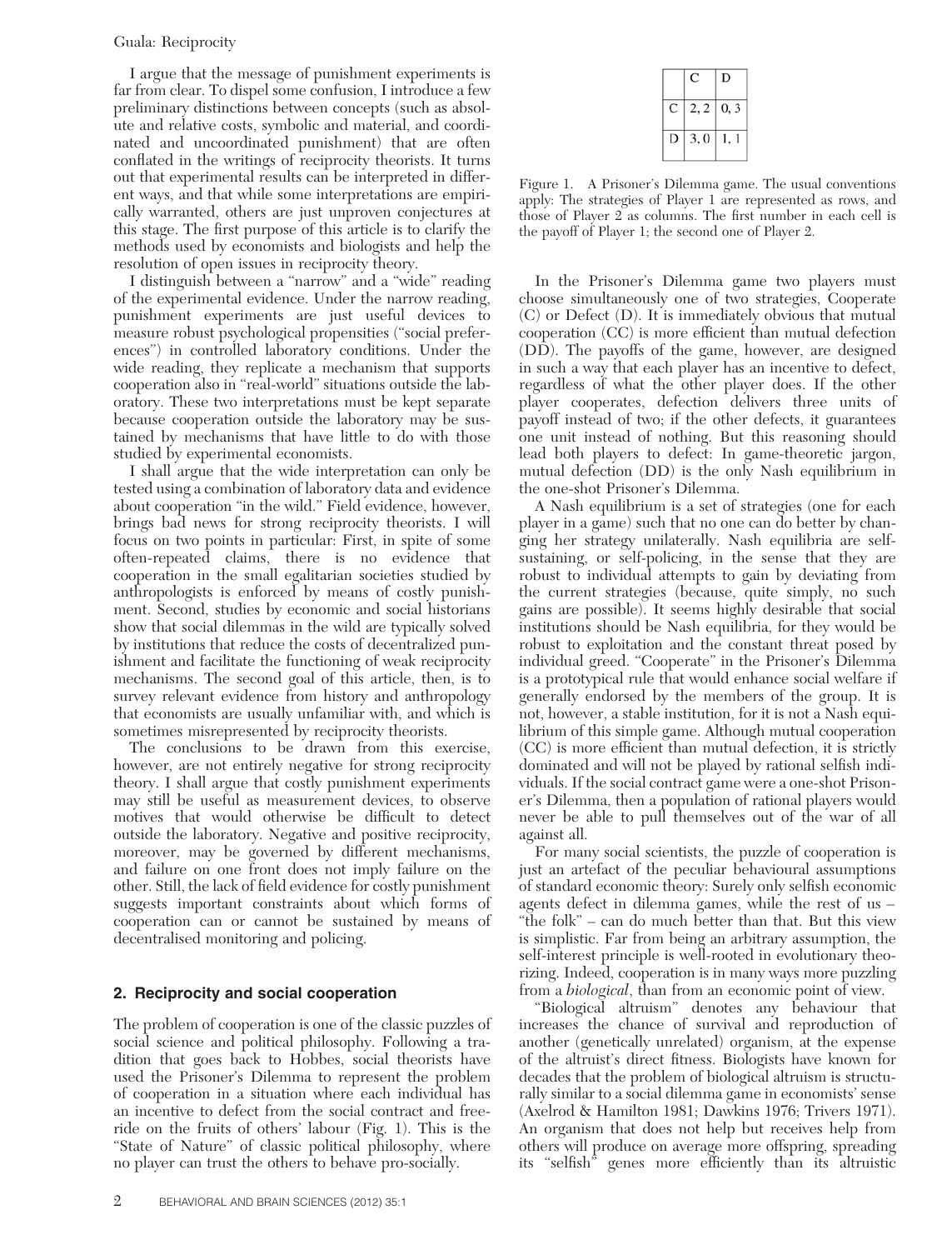fellows. Altruists (i.e., organisms playing C-strategies) should be washed out by the forces of natural selection, leaving only self-interested players behind.

But Homo sapiens' spectacular success, in fitness terms, surely has something to do with social cooperation. So the puzzle remains. According to a prominent tradition in economics and biology, the solution lies in the concept of reciprocity. Reciprocity is a human propensity to respond with kindness to kind actions, and with hostility to nasty actions. Its logic is encapsulated in different cultures by Golden-Rule principles such as "Do to others what you would like to be done to you" and "Hurt no one so that no one may hurt you."

Reciprocity theory bloomed in the 1970s when game theorists and theoretical biologists almost simultaneously began to study the properties of conditional strategies in repeated games.<sup>2</sup> Robert Axelrod's (1984) tournaments are perhaps the best-known setting of this kind. Axelrod experimented with artificial players competing in a series of repeated dilemma games. Famously, a strategy called "Tit-for-tat" emerged as the winner in these tournaments. Tit-for-tat is a rudimentary rule of reciprocity, offering cooperation at the outset and then copying whatever move one's partner has made in the previous round. In spite of several limitations (Bendor & Swistak 1995; 1997; Binmore 1998, Ch. 3), Axelrod's simulations convinced many scholars that reciprocity can sustain cooperation in the long run, and that pairs of reciprocators are more efficient producers of resources than selfish freeriders.

This insight had a precursor in the biological concept of "reciprocal altruism" (Trivers 1971), the idea that what seems altruistic in the short run might actually be selfserving in the long term. Organisms that help others may be indirectly maximizing their own fitness, if their help is going to be reciprocated in the future. To capture the self-serving aspect of cooperation, I classify these approaches under the umbrella of "weak reciprocity" theory, and distinguish them from alternative ("strong") models that – paraphrasing Trivers – are not designed to "take the altruism out of altruism" (see sect. 3).

Axelrod's (1984) and Trivers' (1971) findings are consistent with a general game-theoretic result known as the folk theorem (Fudenberg & Maskin 1986; Fudenberg et al. 1994). Informally, the folk theorem says that any strategy guaranteeing at least as much as the worst payoff that can be inflicted by the other player is a Nash equilibrium of an indefinitely repeated game. In the repeated Prisoner's Dilemma, a partner who does not reciprocate can be punished by withdrawing cooperation, a mechanism known as "trigger strategy" in game theory. Suppose that in the first round, I play cooperate and you play defect. From the second round, I can "punish" you by defecting, ensuring that your future stream of payoffs is not greater than one unit per period. Because mutual cooperation would guarantee an expected average payoff of two units, you are better off cooperating right from the start. The threat of defection makes mutual cooperation attractive, if the shadow of the future is long enough to make it worthwhile.

The folk theorem carries good and bad news for evolutionary social theory. The good news is that in an indefinitely repeated game, cooperation is sustainable using trigger strategies that punish deviation from cooperative

behaviour and cancel the advantages of defection. The bad news is that infinitely many strategies are Nash equilibria of this sort. Tit-for-tat is only one among many equilibria in the infinitely repeated Prisoner's Dilemma. Consider a strategy profile such as "I cooperate on Monday, Wednesday, and Friday, and you cooperate on Tuesday, Thursday, Saturday, and Sunday." Using the matrix of Figure 1, such a profile delivers an average payoff of  $1.71$  to me, and  $\overline{1.28}$  to you. Because it is better than the worst penalty I can inflict (by withdrawing cooperation) if you do not follow it, it is a Nash equilibrium of the indefinitely repeated game. But like many other strategy profiles, it is not equitable (in many ways, in fact, it is intuitively unfair).

How can we identify, among all the possible equilibria, the ones that will be actually played? Communication can certainly improve coordination among organisms – such as humans – who have the capacity to exchange signals. Moreover, it is possible that selection drives out inefficient signals and their respective equilibria in the long run. The idea is that richer, more productive societies may outperform less efficient ones and replace them by absorption, extinction, or a combination of both. This is known in theoretical biology as the process of group selection. Although it came in disrepute during the 1970s, the idea that selection can operate at group level has been rehabilitated and is now widely used to explain processes of social evolution (Bergstrom 2002; Boyd & Richerson 1990; Wilson & Sober 1994). If homogeneous groups of conditional cooperators are more efficient, in the long run they should be able to outperform homogeneous groups of free-riders trapped in suboptimal equilibria. This result, again, holds only under certain restrictive conditions (for group selection to operate, for example, groups must be relatively stable and impermeable to immigrants carrying different traits), but it gives us the beginning of an explanation of the evolution of social cooperation.

## 3. Strong reciprocity

In weak reciprocity theory withdrawing cooperation is a strategy of self-defence that damages the free-rider but benefits the reciprocator. Weak reciprocity mechanisms therefore appeal to individuals' self-interest (as well as foresight). The folk theorem, for example, does not require that we relax the standard assumptions of selfinterest and rationality of neoclassical economic theory. Similarly, Trivers' (1971) "reciprocal altruism" is not a disinterested form of altruism: A missed opportunity to exploit others' cooperation now, to be sustainable, must be fully repaid by mutual cooperation in the future.

Explaining cooperation by individual self-interest, however, comes at a price. Three conditions limit the application of weak reciprocity mechanisms to a rather narrow set of circumstances: First, the shadow of the future must be long enough, in an objective and subjective sense: the players must not discount future payoffs too heavily, otherwise the temptation to defect will be strong regardless of the future stream of gains from cooperation. Second, the number of players must be small, so that monitoring cooperation is relatively easy, and the withdrawal of cooperation does not damage too many cooperators.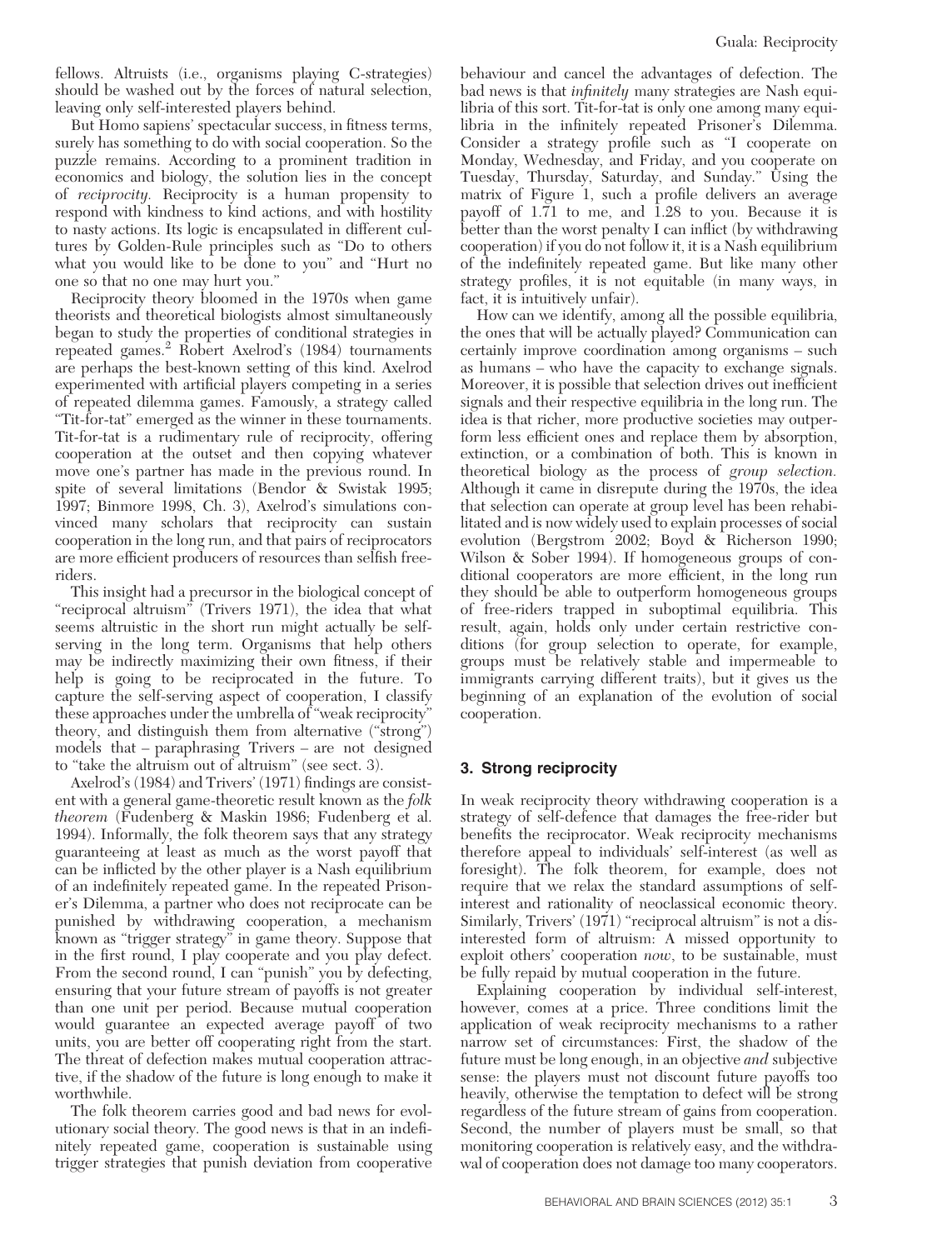Third, information in the group must circulate freely and without error, for otherwise the threat of punishment will be ineffective. When some of these conditions do not apply, the folk theorem holds only for unrealistically high values of the other parameters (Fudenberg et al. 1994).

These limitations, according to some critics, make the folk theorem a poor tool for the analysis of social cooperation (Gintis 2006; 2009). Discounting future gains is a well-established fact of human psychology; in large modern societies, moreover, one-shot encounters with unrelated strangers are ubiquitous, and information is rarely transparent. So, the critics argue, we need a kind of reciprocity that is able to sustain cooperation where weak reciprocity cannot reach and folk-theorem mechanisms fail.

Strong reciprocity theory is the result of collaboration between experimental economists, game theorists, anthropologists, and theoretical biologists interested in the evolution of human cooperation. Samuel Bowles, Herbert Gintis, Ernst Fehr, Robert Boyd, and Peter Richerson are its best-known advocates, but many other social scientists and biologists have contributed to its success (Gintis et al. 2005; Henrich et al. 2004). The theory departs from the classic approach by modelling "strong reciprocators," who, unlike weak ones, are not solely concerned about future gains. Strong reciprocators cooperate because they feel it is the right thing to do, and they are ready to punish defectors at a cost. Punishment is not merely withdrawal from cooperation, but involves the subtraction of resources from free-riders. Since taking resources away requires an active effort or risk, punishers pay a fee that is subtracted from their earnings. The act of punishment results in an immediate reduction of welfare both for the punisher and for the punished individual.

Strong reciprocity nevertheless has some important advantages compared to its weak cousin. Costly punishment ensures that defectors do not enjoy the fruits of free-riding. Free-riders, moreover, are punished by strong reciprocators even in one-shot games and when the future is heavily discounted. Strong reciprocity thus can potentially support cooperation even in large groups, where repeated encounters are rare or unlikely, and interactions with strangers are common. Costly punishment changes radically the incentives of free-riders, without affecting the other cooperators in the group.

The logic of punishment, however, takes the form of a "second-order" social dilemma: Sanctions are a public good that benefit all cooperators in the group, but are paid by the punisher only. In principle, everybody would like freeriders to be punished, but would prefer that somebody else do it. A plausible hypothesis is that the second-order dilemma is solved by automatic mechanisms – such as emotions, internalized norms, or social preferences – that bypass strategic considerations and trigger actions that would be avoided by a rational selfish calculator (Frank 1988; Hirshleifer 1987). But could these mechanisms have survived Darwinian selection?

Simulations suggest that cooperative strategies can evolve in favourable conditions (Bowles & Gintis 2004; Boyd & Richerson 1992; Boyd et al. 2003; Gintis 2000; Henrich & Boyd 2001). These conditions include a certain degree of behavioural homogeneity within groups, trait diversity across groups, and selection

mechanisms that grant a higher survival rate to members of more cooperative groups. Notice that the problem of multiple equilibria is more severe for strong reciprocators because costly punishment can support an even wider range of equilibria, including equilibria that are not welfare- or fitness-enhancing for the group (Boyd & Richerson 1992). A community, for example, may be prevented from adopting a set of beneficial strategies, simply because they depart from what is considered "correct" behaviour by an aggressive gang of moralistic punishers. In such conditions, evolution arguably must play an even more important role in the process of equilibrium selection, than in classic weak reciprocity models.

## 4. Costly punishment in the laboratory

The picture of human motives painted by strong reciprocity theory is intuitively appealing – but is it empirically accurate? Since the 1980s the strongest evidence in its favour has come from laboratory experiments, and therefore we will have to examine data and experimental designs in some detail. Although the experimental literature is already large – and constantly growing – it is driven by a set of core results and robust patterns, which are the main focus of this article.

Experimental economists' interest in costly punishment derives from the analysis of a simple bargaining setting known as the Ultimatum Game (Güth et al. 1982). The Ultimatum Game is the simplest sequential bargaining situation that one can think of: Two players have the opportunity to share a sum of money (say, 10 dollars). Player 1 has the advantage of making the first offer. This introduces an important power asymmetry: Player 2 at this point can only accept or reject. If Player 2 accepts, the two players earn the proposed amount; if Player 2 rejects, they walk out with nothing. The unique subgame perfect equilibrium of the Ultimatum game is for Player 1 to offer as little as possible (one dollar, for example), and for Player 2 to accept because a dollar is better than nothing. The Ultimatum Game in theory should give rise to very inequitable distributions of resources.

When the Ultimatum Game is played for real, however, fair allocations figure prominently. Experiments in North America and West Europe result in average offers between 30% and 40% of the endowment, and a mode at the 50–50 split. Unfair offers (of 30% or less) are rejected about half of the time (Camerer 2003). A common interpretation of this behaviour is in terms of strong negative reciprocity: People are willing to pay a cost to punish offers that they perceive as unfair, even though they are not going to meet the offender ever again. By so doing, they fulfill a useful social function, for unfair players learn what is expected of them, and conform to the prevailing norm in future encounters.<sup>3</sup>

The insight of the Ultimatum Game can be extended to other game-theoretic settings. In a widely cited series of experiments, a group of economists led by Ernst Fehr have studied the effect of punishment on cooperation in public goods and other social dilemma games (e.g., Falk et al. 2005; Fehr & Fischbacher 2004; 2005; Fehr & Gächter 2000a; 2002; de Quervain et al. 2004); this approach was pioneered by Yamagishi (1986) and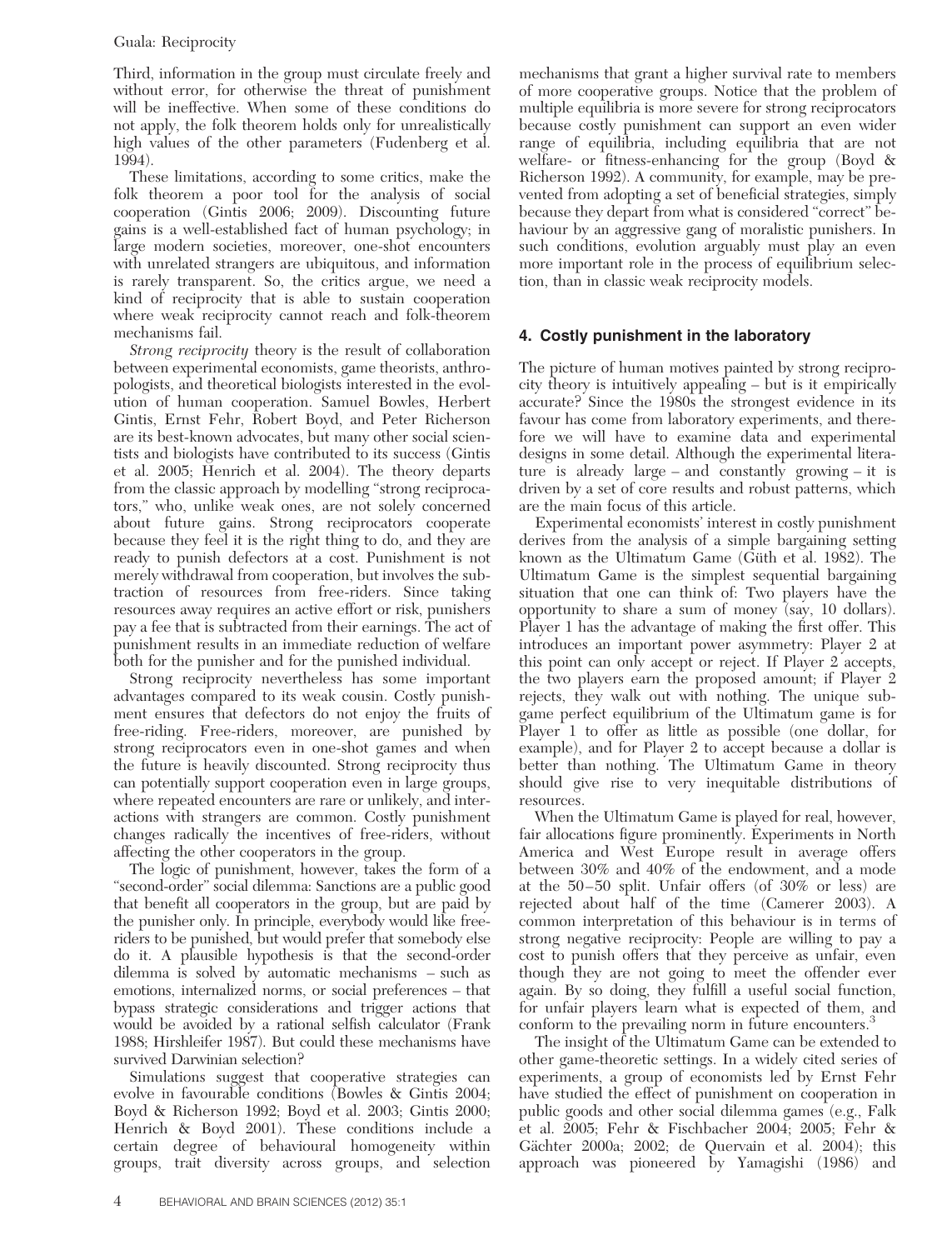Ostrom et al. (1992). The classic dilemma situation is modified adding a second stage, in which cooperators can punish free-riders and destroy what they have illicitly gained. Punishment comes at a cost, however, in the form of a fee paid by the subjects who voluntarily engage in this sort of policing.

Adding the punishment phase radically changes the game. Take the simplest case of a two-player Prisoner's Dilemma, as shown in Figure 2: The matrix in Figure 2a is turned into a more complex game by the addition of an extra strategy P in the second stage for the cheated player, as in Figure 2b.<sup>4</sup> Suppose, for example, that Row defects while Column cooperates. The outcome of the first stage of the game is  $(\bar{3}, 0)$ , but in the second stage Column is given the opportunity to move unilaterally from  $(3, 0)$  to  $(0, -1)$ . This option is strictly dominated, and should not be chosen by a rational self-interested player. Yet, if Player 2 manages to convince Player 1 that she will play P, she will effectively transform the Prisoner's Dilemma into a coordination problem such as that of Figure 2c, where mutual cooperation (CC) is a Nash equilibrium of the game, and a Pareto-efficient one as well.

This is apparently what happens in standard punishment experiments with public goods games: in spite of the fee, many people are willing to sanction, and their threat is credible enough to raise cooperation to high levels (Fehr & Gächter 2000a; 2002). This result holds both when the game is played repeatedly by the same players (for a finite number of rounds), and when the membership of the group changes at every round. Costly punishment is administered even in one-shot games  $\bar{C}$ Gächter & Herrmann 2009; Walker & Halloran 2004) and by "bystanders" or "third parties" – that is, when the potential punishers are not themselves the victims but have merely witnessed exploitative behaviour (Fehr & Fischbacher 2004) – although in such cases it does not always raise the average level of cooperation.

Recent studies with brain imaging have provided further insights about the psychological and neural mechanisms implicated in such behaviour. Costly punishment seems to be partly triggered by an impulsive negative reaction against injustice (Sanfey et al. 2003) and partly motivated by the sheer pleasure of punishing social deviants (de Quervain et al. 2004). Building on this evidence, strong reciprocity theorists have argued that reciprocal motives are robust enough to be represented as "social preferences" governing individual behaviour across a variety of decision tasks. Although the formal representation of reciprocity raises a number of difficult technical issues, various models have been proposed in the game theory literature,



Figure 2. Transformation of a Prisoner's Dilemma (a) into a coordination game (c), by the addition of a punishment option (b).

and probably even more will appear in the future (see Falk & Fischbacher 2005 for a survey).

## 5. Two interpretations of punishment experiments

Costly punishment is robust to replication, a real experimental phenomenon that can teach us something about the mechanics of cooperation. And yet, it is not clear what it does teach, exactly. In this section I will argue that the success of strong reciprocity theory derives in part from equivocating two possible readings of punishment experiments – "narrow" and "wide" – which have different epistemic statuses and implications. While the narrow reading is unobjectionable, it will turn out that the wide one is currently little more than a conjecture. Since its popularity is partly due to its conflation with the narrow (and empirically warranted) interpretation, it is important to distinguish them clearly before we proceed.

According to the narrow interpretation, punishment experiments open an interesting window on psychological motives and reactions to violations of social norms. In a review aimed at advertising punishment experiments among non-economists, for example, Colin Camerer and Ernst Fehr write that "the purpose of this chapter is to describe a menu of experimental games that are useful for measuring aspects of social norms and social preferences" (Camerer & Fehr 2004, p. 55). The punishment design seems to be motivated primarily by methodological concerns, rather than by realism. Similarly, according to Fehr and Schmidt,

All these games share the feature of simplicity. Because they are so simple, they are easy to understand for the experimental subjects and this makes inferences about subjects' motives more convincing. (Fehr & Schmidt 2006, p. 621)

Under this interpretation, punishment mechanisms are useful methodological devices to observe social preferences. (I use the term "preference" broadly, to cover all sorts of dispositions including desires, emotions, and feelings; on the use of experiments as measurement devices, see Guala 2008). This narrow reading is uncontroversial: As far as I am aware, nobody denies that punishment experiments can be used to learn about human attitudes towards cooperation in the lab. But the narrow interpretation does not imply that costly punishment sustains social cooperation in the real world. Costly punishment is just the experimenter's way of turning unobservable attitudes and dispositions ("preferences") into observable and quantifiable experimental variables.

The *wide* interpretation of punishment experiments is bolder: Punishment mechanisms are not just measurement devices, but replicate in the laboratory the same processes that support cooperation in the real world. There is no doubt that strong reciprocity theorists interpret their experiments in this wide sense, to support a general account of cooperation based on costly punishment mechanisms. In one of the seminal papers in this literature, for example, Fehr and Gächter claim that "in our view punishment of free-riding also plays an important role in real life" (2000, p. 993). Influential anthropologists Boyd and Richerson add that:

Fehr's experiment suggests that some of the neighbors watching us take sadistic pleasure in punishing our transgressions, or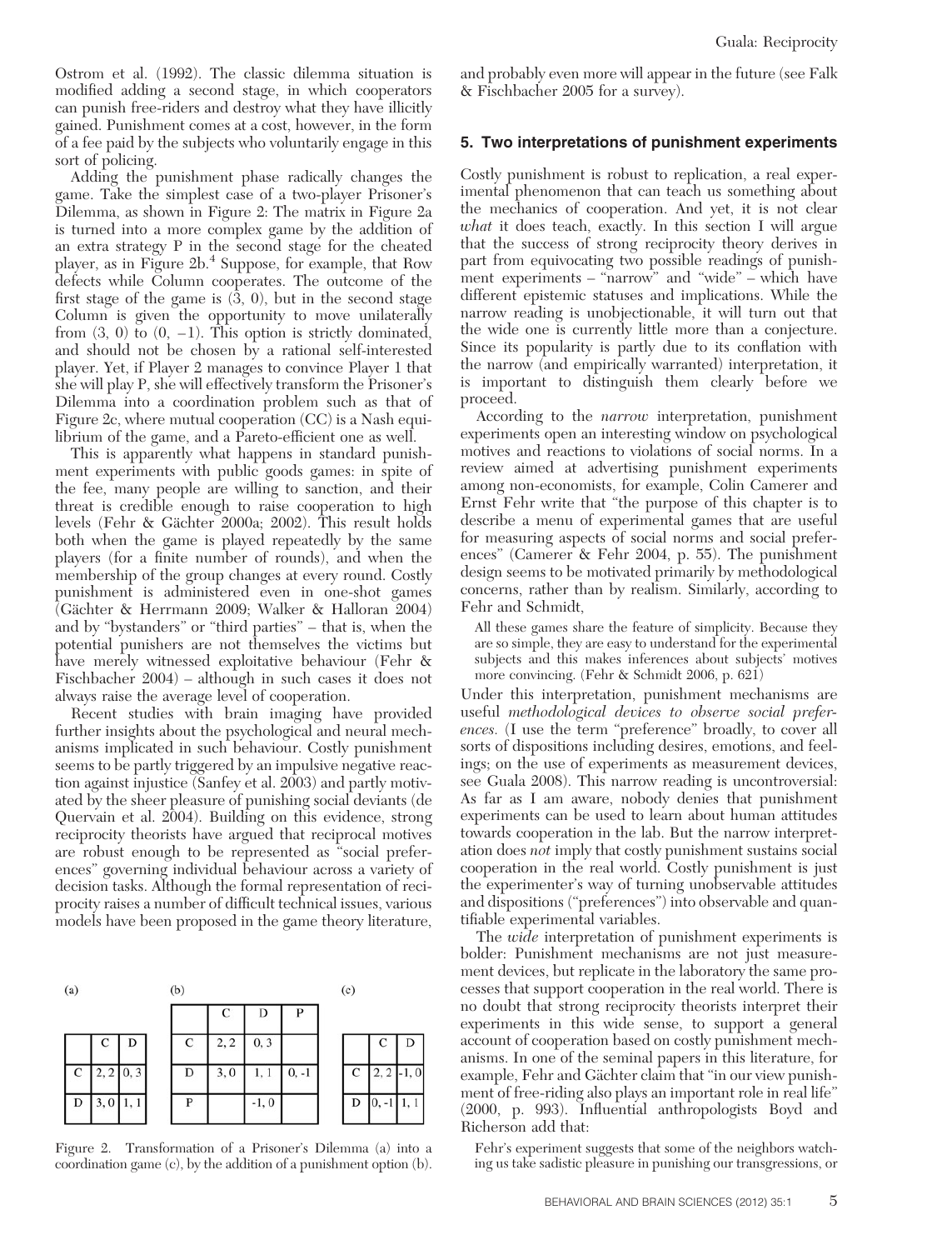at least feel obligated to exert considerable effort to punish. Worrying about what unselfishly moralistic neighbors will do is an entirely reasonable precaution for humans. (Richerson & Boyd 2005, p. 220)

Following the anthropologists' lead, Camerer and Fehr suggest that costly punishment sustains cooperative practices such as food sharing in small groups of huntergatherers:

Reciprocity, inequality aversion, and altruism can have large effects on the regularities of social life and, in particular, on the enforcement of social norms. ... For example, if many people in a society exhibit inequality aversion or reciprocity, they will be willing to punish those who do not share food, so no formal mechanism is needed to govern food sharing. Without such preferences, formal mechanisms are needed to sustain food sharing (or sharing does not occur at all). (Camerer & Fehr 2004, p. 56)

#### According to Fehr and Fischbacher:

This kind of punishment [observed in the laboratory] mimics an angry group member scolding a free-rider or spreading the word so that the free-rider is ostracized – there is some cost to the punisher, but a large cost to the free-rider. (Fehr & Fischbacher 2005, p. 169; see also Camerer & Fehr 2004, p. 68, for an almost verbatim repetition of this statement)

The narrow and wide interpretations of punishment experiments correspond roughly to two levels of validity of experimental results that are sometimes distinguished in the methodological literature in psychology, economics, and biology (Bardsley et al. 2009; Guala 2005; Steel 2007). According to this distinction, an experimental result is internally valid when the experimenters have correctly inferred the causal factors or mechanisms that generate data in a particular laboratory setting. Identifying datagenerating processes in the lab, however, is rarely the ultimate goal of experimenters in the social sciences. Researchers typically want to find out about variables and processes that play an important role in a class of non-laboratory phenomena of interest (phenomena "in the real world," as they sometimes put it). The wide interpretation makes the additional claim that experimental results can be extrapolated to explain cooperation in some class of non-laboratory conditions, and so it amounts to an external validity inference.

Notice that the result of every well-designed experiment is valid, trivially, in all non-laboratory circumstances that replicate exactly the experimental conditions. But since the point of running controlled experiments is to create conditions that cannot easily be found in nature, where specific theories can be rigorously tested and new hypotheses investigated, the application of experimental results typically involves an external validity inference or generalization. This generalization requires extra evidence to be sustained, and the quality of this evidence, as we shall see, is very questionable in the case of costly punishment.

## 6. Experiments in the field

Costly punishment is used explicitly to explain cooperation in large societies, where one-shot encounters are common and information is poor. This may suggest that the punishment story accounts for a real-world phenomenon and is not just the artefact of a peculiar experimental setting. But this conclusion would be too hasty, for disagreement between the weak and strong reciprocity camps begins

at the level of the phenomenon to be explained. Critics of the costly punishment story usually hold that one-shot cooperation among strangers in large-scale societies does not take place (except sporadically and unsystematically): The limits of the folk theorem are the limits of spontaneous cooperation. Outside the boundaries of the family, the small circle of a local community, or the long-term relationships we cultivate with business partners, we need other incentives (such as those provided by centralized policing) to prevent exploitation, freeriding, and abuse of power (e.g., Binmore 2005, p. 82). Weak reciprocity theory, in other words, draws different boundaries for spontaneous cooperation, and cannot be blamed (without begging the question) for its presumed "failure" to explain a phenomenon that by its own light may well not exist.

The key source of disagreement, then, is spontaneous cooperation outside the lab. Supporters of strong reciprocity sometimes seem to claim that costly punishment has been observed in the field, which obviously would resolve the issue of validity at once. But such a claim, again, trades on ambiguity. Costly punishment has indeed been observed across subject pools in several developed countries, as well as in Ultimatum and Public Goods experiments run in small-scale societies (Henrich et al. 2004; Herrmann et al. 2008; Marlowe et al. 2008). But none of these studies investigates behaviour in a natural setting or amounts to a *natural field experiment* as the term is used in economics.

Harrison and List (2004) distinguish between artefactual and natural field experiments. A natural field experiment successfully manipulates one variable of interest in an environment that is otherwise left as much as possible unaffected by the experimenter. Ideally, the subjects should be unaware that they are participating in an experiment, and select their responses from a menu of strategies that they normally use in their everyday lives. Artefactual experiments, in contrast, differ from conventional laboratory studies only with respect to the sample of subjects, which is drawn from the target population instead of some more convenient pool (e.g., a population of African bushmen, as opposed to university undergraduates, if we are studying cooperation in small-scale societies). The strategic setting and the framing, however, are imposed by design instead of mirroring a realistic decision-making environment (whether the experiments are performed in a university lab or in a hut in the African forest is irrelevant). So-called field experiments with punishment are artefactual in this sense, for they involve situations that are probably quite unfamiliar to the decision makers, and as we shall see, they do not reproduce the full menu of strategies that are available in the dilemmas of cooperation that people face in everyday life. In fact, it would be more appropriate to speak of "experiments in the field" in this case, rather than "field experiments."

This is not merely a terminological quibble. Artefactual designs raise serious issues for the wide interpretation of punishment experiments. As the terminology suggests, these experiments are more likely to generate experimental artefacts than natural ones. This does not mean, of course, that they are useless. On the contrary, they are extremely helpful because they guarantee a higher degree of control on the environment and allow the elimination of potentially confounding variables that may elude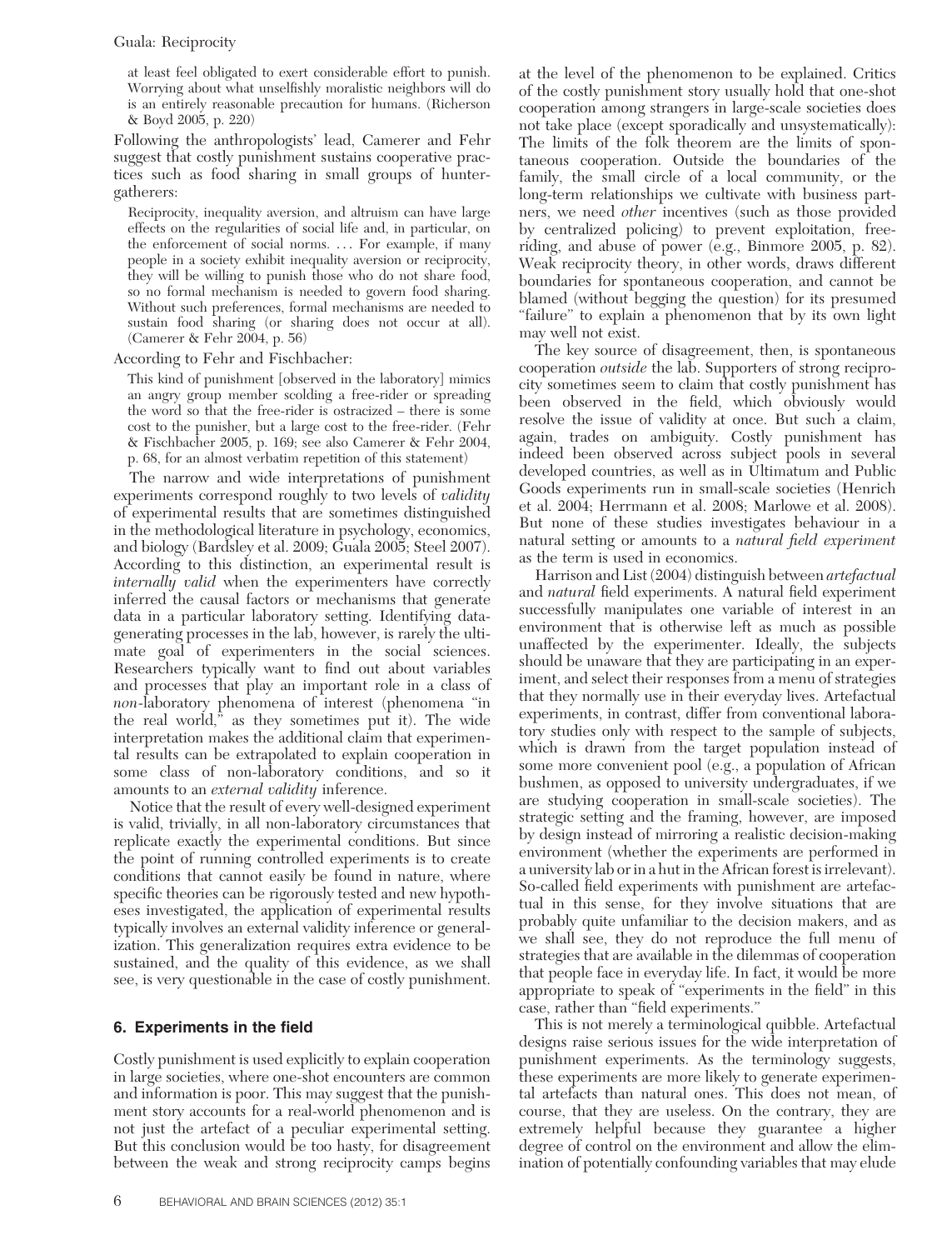control in the field. It does not mean that experimental phenomena such as costly punishment are somewhat unreal either. A phenomenon may be real and artefactual – a real experimental effect generated in circumstances that do not mirror those naturally found in the natural or social world (Hacking 1988). As we shall see, there are good reasons to believe that costly punishment is a "real artefact" in this sense of the term: Artefactual insofar as it is produced by the specific experimental procedures, but nevertheless real because it does take place in a limited range of (laboratory-like) conditions.

## 7. Repetition and evolutionary scale

External validity objections can hinder scientific progress when they are meant to raise sceptical doubts about the use of experiments generally. But external validity worries are inescapable and indeed useful when addressed to the specific details of an experimental design, for they help establish the reliability of specific inferences from the laboratory to field settings (cf. Bardsley et al. 2009; Guala 2005; Starmer 1999). It is in the latter spirit that one must ask whether costly punishment is an artefact of the experimental setting that economists implement in their laboratories.

One major external validity problem has to do with scale: Both strong and weak reciprocity models describe behaviour on an evolutionary time-scale and are not primarily intended to capture choices in experimental games that last only for a short time (Binmore 1998; 2005; Ross 2006). Of course, there is no reason to expect that what evolves in the long run is similar to what we observe in the short run of experimental games. When people play Ultimatum Games in the laboratory, for example, they may bring with them norms and heuristics that help coordination in their everyday dealings. Such dealings are often in the form of indefinitely repeated games, where egalitarian splits can be sustained by weak reciprocity mechanisms. The behaviour observed in the laboratory thus may be a misapplication, in an unfamiliar setting, of a heuristic rule that works well (and was selected for) in the larger but more familiar games that we play in real life. If the experimental games were repeated long enough, however, out-of-equilibrium strategies would be eliminated by evolutionary forces and learning, until behaviour approaches a rational equilibrium (cf. Binmore 1998; 1999; 2006; Burnham & Johnson 2005; Hagen & Hammerstein 2006; Trivers 2004).

This argument sounds plausible, but unfortunately it is inconclusive. To begin with, it is easy to retort that prosocial behaviour in settings such as the Ultimatum Game is remarkably robust even when the games are repeated for several rounds (e.g., Cooper & Dutcher 2009; Roth et al. 1991). The rate of costly punishment has been observed to increase, rather than decrease, after as many as 50 rounds of play (Gächter et al. 2008). If strong reciprocity "misfires" in finitely repeated games, it does so systematically enough to be of theoretical interest for social scientists (Richerson & Boyd & 2005, p. 220), since what happens in the very long run is irrelevant for the many short-run games that we play in the lab and in real life. Next, there is evidence that experimental subjects

distinguish between one-shot and finitely repeated games, and modulate their strategies accordingly (Fehr & Fischbacher 2002; 2005; Gintis et al. 2003). To insist that they do not understand the difference between finitely and indefinitely repeated games, as some critics do (e.g., Binmore 1999; 2006), therefore seems arbitrary and unjustified.

These replies are powerful, and the critics of strong reciprocity theory are wrong to insist on this line of argument. From a logical point of view, one can keep asking whether costly punishment would survive hundreds or thousands of repetitions. (How many times can you get angry in an indefinitely repeated Ultimatum Game?) And yet, this challenge in itself does not lead to any new testable proposition: It belongs to the class of sceptical challenges to experimentation that bring the discussion to a halt, unless new evidence is offered in support.

Complemented with new data, in contrast, external validity worries can become a powerful engine for scientific progress – they can be used to make interesting predictions that are tested empirically. It is in this constructive spirit that we must look for field data concerning costly punishment. To assess the wide interpretation of punishment experiments, we must study "richer" situations, where decision makers can choose from the full range of strategies that are customarily available in everyday life. Natural field experiments are richer just in this sense. But since there are no natural field experiments on costly punishment, we ought to look for relevant data elsewhere. The next four sections (8 to 11) review nonexperimental evidence that is seldom discussed by theorists on either side of the controversy, that is, ethnographic data from anthropology, a source that is often cited by reciprocity theorists but never analysed in much depth. I shall return briefly to laboratory data in section 12, while section 13 deals with historical evidence concerning common pool institutions.

## 8. Costly punishment in small societies

The Leviathan is a relatively recent invention. During most of their evolutionary history, Homo sapiens probably lived in small egalitarian bands without a centralised leadership. The head of each family enjoyed a high degree of autonomy in decision-making, and even the most authoritative men in the band could only persuade – never force – others to follow a certain course of action. In the words of Marshall Sahlins:

The indicative condition of primitive society is the absence of a public and sovereign power: persons and (especially) groups confront each other not merely as distinct interests but with the possible inclination and certain right to physically prosecute these interests. Force is decentralized, legitimately held in severalty, the social compact has yet to be drawn, the state nonexistent. So peacemaking is not a sporadic intersocietal event, it is a continuous process going on within society itself. (Sahlins 1972/1974, pp. 186–87)

The small-scale societies of hunter-gatherers, horticulturalists, and nomadic pastoralists that have been studied extensively by anthropologists are probably the last remnants of these ancient acephalous social orders based on spontaneous cooperation. Although strong reciprocity theorists say that their models explain the emergence and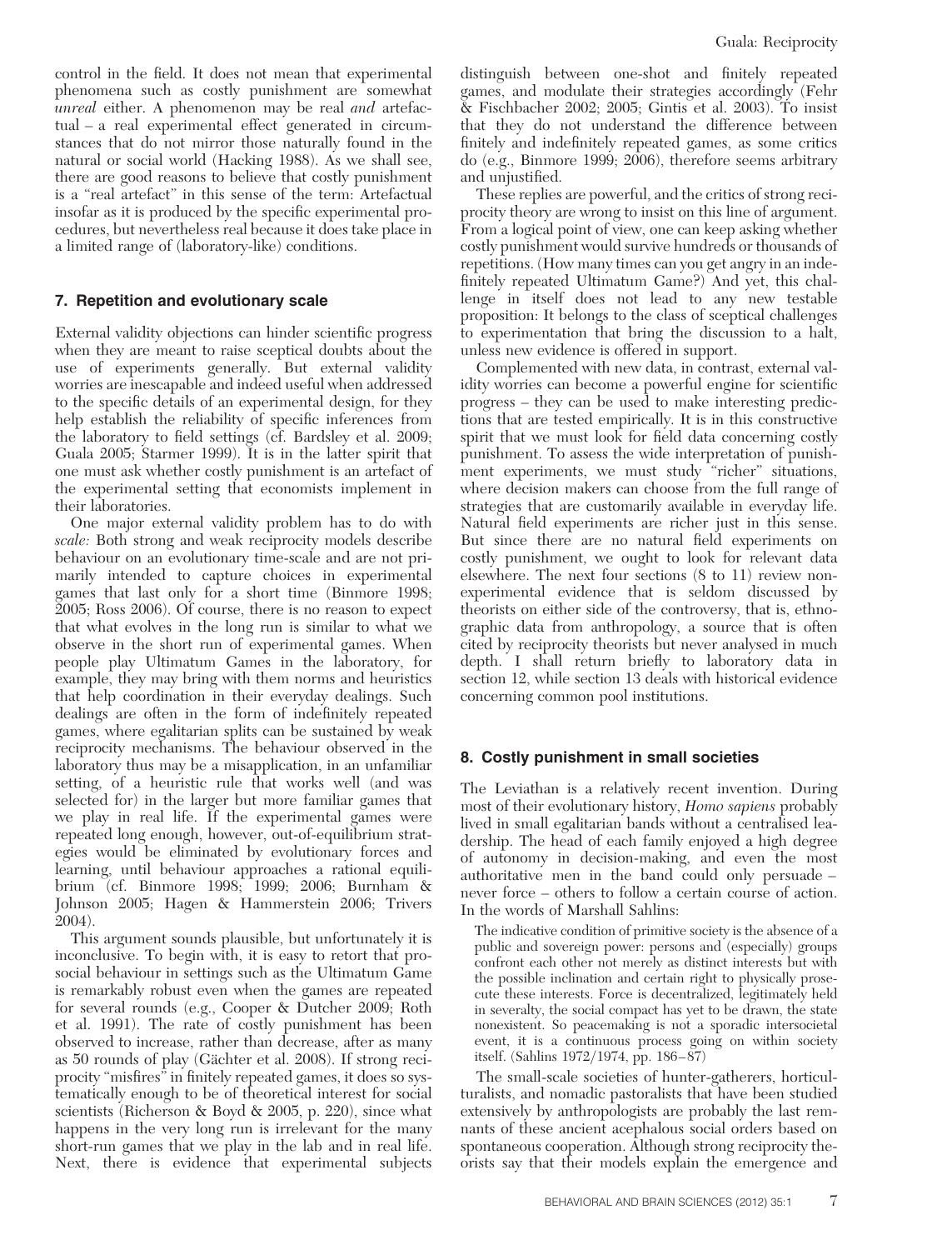maintenance of cooperation in small egalitarian societies, they provide surprisingly thin evidence in support.

According to Bowles and Gintis (2002, p. 128), for example, "studies of contemporary hunter-gatherers and other evidence suggest that altruistic punishment may have been common in mobile foraging bands during the first 100,000 years or so of the existence of modern humans." In support of this claim, however, they cite a study (Boehm 1999) that does *not* endorse a costly punishment account of human sociality. Richerson and Boyd (2005, p. 219) write that "in small-scale societies, considerable ethnographic evidence suggests that moral norms are enforced by punishment." Among their references, however, one finds only two ethnographic surveys, a laboratory experiment, and a study of dominance that do not support the costly punishment story (cf. Richerson & Boyd 2005, p. 280, n. 60).

Most of Richerson and Boyd's (2005) case is, in fact, based on Fehr and Gächter's (2000a; 2002) experiments. Fehr and his colleagues state that "private sanctions have enforced social norms for millennia, long before legal enforcement institutions existed, and punishment by peers still represents a powerful norm enforcement device, even in contemporary Western societies" (Spitzer et al. 2007, p. 185). "The prominent role of such peer punishment" is reported as an established fact, even though their bibliography refers only to a laboratory experiment (Fehr  $\&$  Gächter 2002), an evolutionary model (Boyd) et al. 2003), and a survey of ethnographic evidence that – again – does not support a costly punishment account of the evolution of cooperation (cf. Sober & Wilson 1998, pp. 166–68).

The costly punishment account of cooperation in small societies, then, seems to lack a solid base of ethnographic evidence. This is not surprising, for as we shall see, the available data are scarce. Before we look at the data more carefully, however, it is worth asking what kind of evidence would support the strong reciprocity story. Notice that all the aforementioned quotes tend to conflate costly punishment with punishment in general. But while there is no doubt that sanctions are crucial for the maintenance of social order, it is by no means obvious that they are costly for those who administer them. This is an important point that is often overlooked, or perhaps willingly confused in the literature: The very definition of strong reciprocity calls for evidence of *material* and costly punishment behaviour in field settings:

[Strong] Reciprocity means that people are willing to reward friendly actions and to punish hostile actions although the reward or punishment causes a net reduction in the material payoff of those who reward or punish. (Camerer & Fehr 2004, p. 56, emphasis in the original)

More precisely, there are two kinds of cost that are relevant for our purposes. One is the *absolute* cost, the fee paid by an individual (in material terms) to punish a free-rider. The other one is the *relative* cost of punishment, that is, the difference between the net benefit of the punisher and the benefit of the other group members who choose not to punish. Absolute and relative costs must be kept separate because they raise different problems for different theoretical perspectives. When sanctions are costly in absolute terms, punishment cannot be explained using models based on self-interested motivation. If the cost is compensated by a positive benefit

(to the punisher), in contrast, punishment is consistent with self-interest but potentially problematic from an evolutionary point of view. There may still be a relative cost in fact, and individual selection may work against the punisher (non-punishers may be advantaged in fitness terms, in other words). $5$  But it is also possible that the relative cost is nil, because the costs are spread in such a way that everybody carries an equal share of the overall burden. In such a case, punishment would not be selected against within the group.<sup>6</sup>

Keeping these concepts in mind, we ought to ask two questions: Does punishment in small-scale societies involve an absolute cost? If so, is the cost borne by a single individual, or is it distributed across group members in such a way as to minimize the relative cost? Answering is not easy, because most of the evidence of punishment in small societies is anecdotal, and quantitative data regarding the frequency, intensity, and effect of material punishment are scarce. Another related problem is that the benefits from punishing a free-rider are often delayed, and even when we observe an immediate cost, we can rarely rule out that it will not be recouped at a later time. The most cooperative and popular members of a group, for example, may have easier access to sexual mates, an incentive mechanism that only bears fruit in the medium-long term of a reproductive cycle (Hawkes 1993).

Notice that for this reason cooperation in small societies does not constitute a very good test-case for strong reciprocity theory. Most interactions between the members of small societies take the form of an indefinitely repeated game, with relatively high monitoring and circulation of information. These interactions, far from being anonymous as in most laboratory experiments, rely crucially on reputation and trust (Wiessner 2009). This does not mean that such cooperation should be interpreted by default in weak reciprocity terms, of course; but it does mean that a priori the costly punishment story does not enjoy any advantage over its rival. Because cooperation in small societies is not mysterious or impossible from a weak reciprocity perspective, we ought to know more about the mechanics of coercion as it is described in the ethnographic literature.

## 9. Sex and death

Christopher Boehm has systematically surveyed and classified the ethnography on punishment and normviolation. Boehm's (1999) work is the main source of empirical evidence for Sober and Wilson (1998), who in turn are widely cited by strong reciprocity theorists in spite of the fact that they do not support a costly punishment account of cooperation. Along the chain of citations Boehm's core message seems to have been lost.

Sanctions are ordered by Boehm (1999) on a scale that goes from ridicule, gossip, and verbal reproach, up to social ostracism and eventually homicide. Homicide is obviously the harshest and, because of the risk of retaliation, potentially the most expensive form of punishment. In relative terms, however, it is not rare. The view of primitive peoples as largely pacific has been abandoned by anthropologists over the last half-century, as the accumulation of statistical data has revealed a level of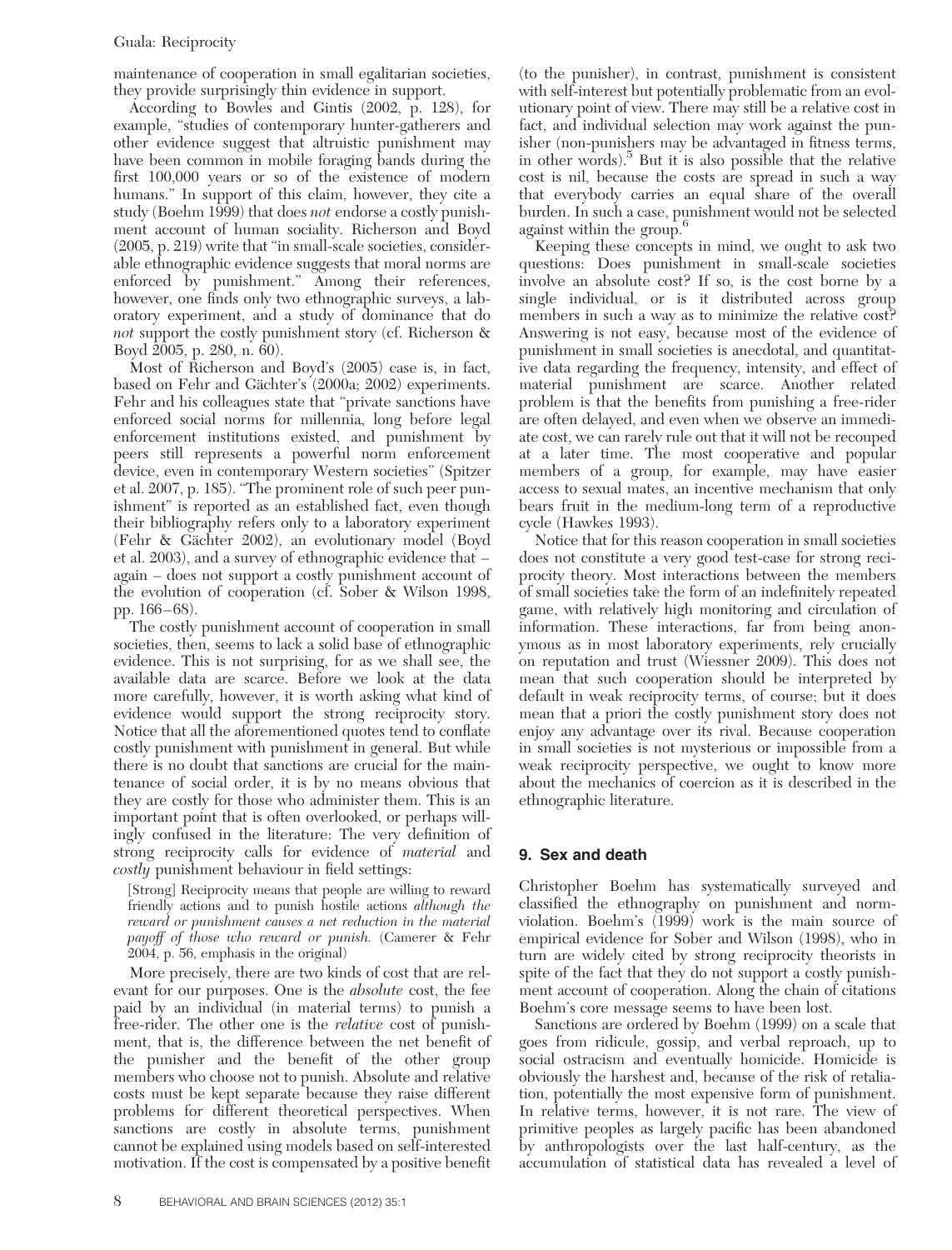endemic violence that is much higher than in most large sedentary societies (e.g., Chagnon 1988; Knauft 1991). The majority of violent confrontations within the tribe nevertheless are caused by sexual conflict rather than violation of norms of economic cooperation (Knauft 1991), and the punishment of adulterers by jealous husbands accounts for a large share of murders (Chagnon 1968/ 1992, p. 187; Lee 1979, p. 377; Marlowe 2010, p. 192).

Following Trivers' (1972) theory of parental investment, adultery can be plausibly modelled as a Prisoner's Dilemma game with fitness payoffs, and jealousy as an adaptive solution. Jealousy is a strong emotion that triggers aggressive behaviour, bypassing complex calculations of cost and benefit that might otherwise deter from the punishment of philanderers. To establish that revenge is systematically costly, however, requires some tricky quantitative analysis. If the probability of getting killed or injured during a fight (i.e., of compromising one's fitness) is lower than the probability of deterring sexual free-riders from sleeping with one's partner in the future, then revenge triggered by jealousy may be advantageous from an evolutionary point of view. Punishment need not be expensive in the long run, for the punisher would recoup the costs – for example, by gaining a reputation of "fierceness" that could promote access to sexual mates in the future.

Unfortunately, the available evidence is mostly qualitative, and only suggestive. Cultures of fierceness seem more common among horticulturalists like the Yanomamo than among mobile hunter-gatherers who can resolve their conflicts by frequent splitting. This seems to point in the direction of weak reciprocity mechanisms that exploit the long horizon of cooperation. But lacking precise data, any reciprocity account of adultery cannot be more than a conjecture.

One point, nevertheless, emerges strongly from the ethnographic literature: The violence that stems from sexual competition, far from contributing to sociality, is actually a major threat to the survival of small societies. Chagnon (1968/1992, p. 188) notes, for example, that dyadic club fights among the Yanomamö have a tendency to quickly escalate, and unless the elders are able to control them, they usually result in group fission. There may be a direct causal link between the size of groups, the opportunity to engage in adultery, and the probability of fission, which acts as a powerful limit on social aggregation. Lee (1979, p. 397) similarly claims that "the fear of violence ... is a prominent feature of !Kung life," and the Kalahari bushmen have developed various means to keep violence under control. One of these is simply to live in small groups of tightly related kin.

Because violent punishment hinders, rather than promotes, sociality, several mechanisms are in place to moderate the effects of male aggressiveness. Sexual tensions are often displaced or unacknowledged, and to some extent adultery is simply tolerated. Interestingly for our purposes, punishment is even less common in the case of economic, rather than sexual, free-riding: In her study of "costly" punishment among the Ju/'hoansi, Wiessner (2005, p. 134) noticed that "none of the cases with negative outcomes [for the punisher] dealt with regulation of sharing or [economic] free-riding." Shirkers are for the most part just ignored, an attitude that does not seem to be in any way peculiar to the Ju/'hoansi (see, e.g., Marlowe [2010] on the Hadza).

It is also significant that violent revenge is rarely praised, as one would expect in a society that relies on costly punishment for its survival; on the contrary, the murderer is often considered "polluted" and in need of purification. Sometimes the murderer is ostracized (Mahdi 1986), and sometimes the killing of a murderer by the victims' relatives is tolerated (a practice that comes very close to an "execution," in a society without central authority – see Lee 1979, Ch. 13). This is very different from the picture painted by strong reciprocity theorists. Far from posing a second-order Prisoner's Dilemma problem, violent acts of revenge risk being far too common in small acephalous societies.

Punishment experiments thus give a misleading appearance of orderly justice to a process that, in most cases, would trigger feuds and eventually degenerate into anarchy and war. In the laboratory this eventuality is typically prevented by design, because in the majority of experiments free-riders cannot revenge the moralistic sanctions they have received. (Recall the empty cells in Figure 2b: in most punishment experiments it is not possible to respond P to P.) But in those few experiments where *counter-punishing* is allowed, approximately one quarter of the sanctions are revenged. Moreover, the positive effect of strong reciprocity vanishes, causing a reduction of cooperation similar to that observed in experiments without punishment. And on top of that, aggregate payoffs are among the lowest observed in experimental Public Goods games (Denant-Boemont et al. 2007; Nikiforakis 2008).

So there are probably good reasons why decentralised, spontaneous material punishment is so rare outside the laboratory. In modern states decentralised sanctioning is explicitly forbidden by law, and anti-social behaviour is curtailed in ways that minimize the risk of feuds. Retaliation is controlled by imposing a monopoly of state violence, and the cost of punishment is recouped by compensating "professional punishers" (e.g., policemen). In small societies, apart from cases of sexual conflict, homicide is used occasionally to resolve political issues, such as the rise of a bullying chief (Boehm 1999). However, it is typically administered by a coalition against an individual – that is, in a way that resembles the centralised punishment typical of large-scale modern societies. The formation of coalitions and coordinated punishment is an important mechanism that is beginning to attract the attention of reciprocity theorists, so I will come back to it later (in section 13). Before that, it will be instructive to explore other mechanisms that sustain cooperation in small societies where costly material punishment is rarely administered.

## 10. Gossip and symbolic sanctions

Homicide and overt physical aggression account for only a fraction of punishment episodes reported by ethnographers of small societies. When justice is not administered centrally, violations of norms are mostly dealt with by means of sanctions that affect the material welfare of the recipient only indirectly, and at the same time impose little or no costs on those who administer them. Some critics of strong reciprocity theory have rightly pointed out that the evolution of higher cognitive capacities in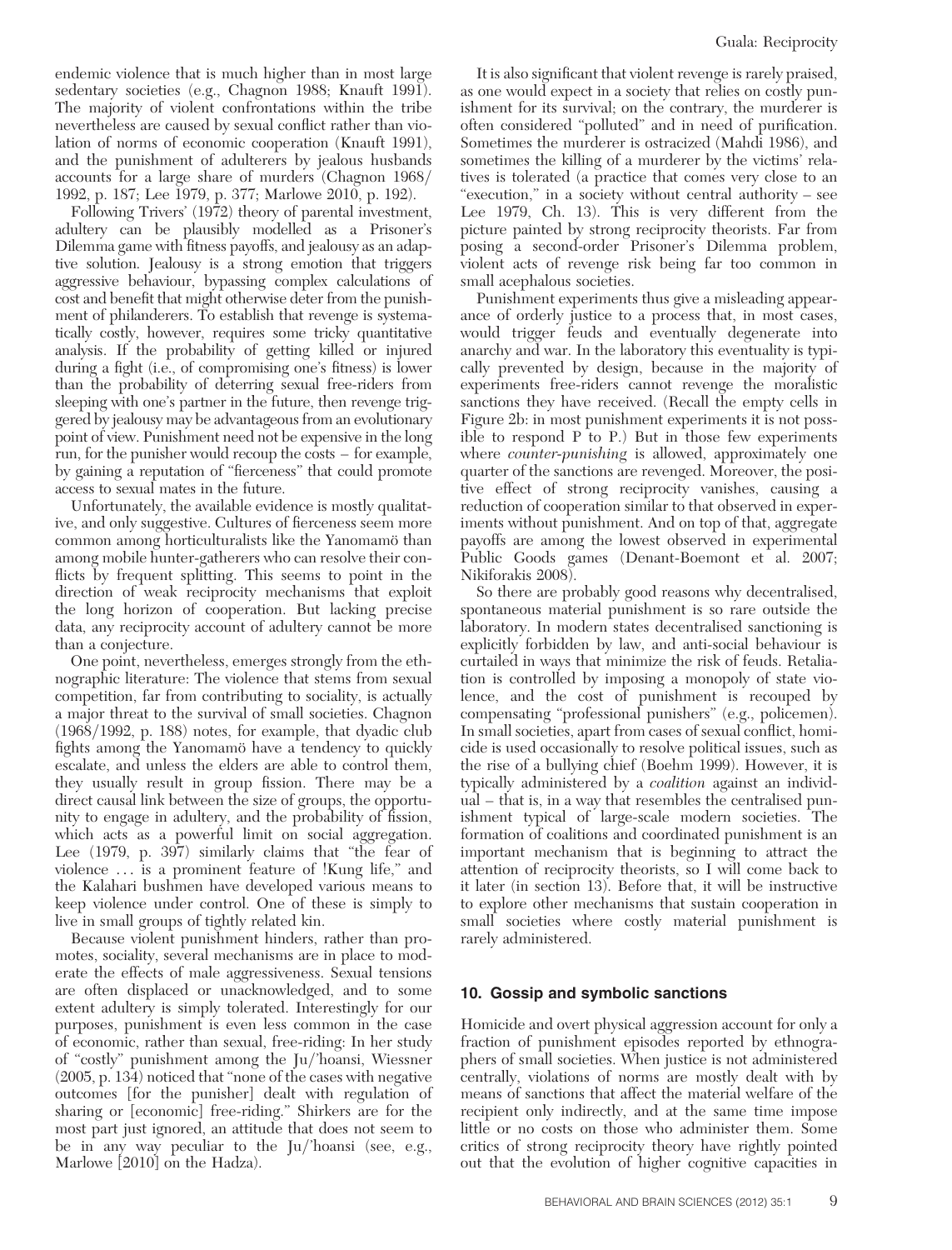humans has brought as a side-effect a dramatic reduction in the cost of anti-social sanctioning (Binmore 2005, pp. 82–84; Ross 2006, pp. 65–67). Going down Boehm's (1999) list, in fact, it is clear that most sanctions do not fit neatly the definition of costly punishment. Take verbal reproach and ridicule, for example. The process of symbolic punishment is quite different from that of material punishment: Whereas the former is non-invasive, the latter is not. While the latter encourages physical aggression, the former does it on a much smaller scale. And although inflicting material punishment is likely to infringe upon individual rights that regulate the life of a group (e.g., property rights), symbolic punishment does not.

In experiments, subjects are even willing to pay a fee to administer symbolic punishment (Carpenter et al. 2004). Although this confirms that they have a strong motivation to manifest disapproval of norm violations, it is not clear that any fee has to be paid in real life. The ethnography of norm regulation emphasizes that gossip and reproach are low-cost strategies. "Spreading the word" usually takes the form of spontaneous gossiping, the chit-chat that accompanies most activities of nomadic foragers (see, e.g., Marshall 1961; Dunbar 1996/1998). The primary function of this constant flow of information is the necessity to sustain trust and monitor others' activities, as in folk-theorem accounts of repeated cooperation. Even when it is used as a sanctioning device, however, gossip is a collective endeavour – an important point to which I will return later – and certainly nothing like an individualistic initiative that requires considerable investment of time or the subtraction of resources from other profitable activities. "Speaking up first" against a norm violator is often cited as a costly act in the strong reciprocity literature because of the risk of retaliation, but there are very cheap ways of circulating information and forming coalitions against individual group members.

In her in-depth study of the Chaldean community in modern Detroit, Natalie Henrich reports that direct reproach is used only to sanction relatively minor violations of social norms (such as garbage recycling), whereas serious issues are always dealt with by "behindyour-back" gossip (Henrich & Henrich 2007, pp. 147– 50). Because of its potentially destructive effect on reputation, gossip is a very powerful enforcement mechanism and is particularly feared by Chaldeans, with the added advantage of protecting the punishers from the wrath of their target.

Polly Wiessner (2005) has made a systematic attempt to find evidence of costly punishment in the field, using ethnographic evidence collected among the bushmen of Botswana. Most of the punishment she reports is purely symbolic in character. Wiessner's conclusion is cautiously favourable to strong reciprocity theory, based on her estimate that 8% of observed punishment episodes had negative consequences for the punishers. Her definition of "negative consequence," however, is very broad, including cases like severed social relations and the loss of a group member through ostracism, which do not fit the proper definition of costly punishment. Wiessner does not distinguish between absolute and relative costs, but her discussion of the data suggests that both are very low in the case of economic dilemmas of cooperation. Even the risk of retaliation is extremely low: Physical confrontation, as

a matter of fact, occurs in only 2% of the episodes recorded by Wiessner and never results in serious injuries (Wiessner 2005, p. 132). All in all, in a sample of 171 episodes, the statistical incidence of *material* cost for the punishers is close or equal to zero.

## 11. How pygmies punish free-riders

The next big step in the scale of sanctions reported by anthropologists is ostracism. Although descriptions of specific episodes are rare in the literature, ostracism figures prominently in Gurven's (2004) recent survey of the ethnographic record on food sharing, and experimental evidence confirms its efficacy in laboratory settings (Cinyabuguma et al. 2004; Page et al. 2005). Ostracism can be very damaging in material terms. Even though ostracized individuals or families usually join other groups, they lose ties with their kin and the protection that the latter provide. Among the Yanomamö studied by Chagnon (1968/1992), for example, leaving one's group entails leaving one's garden, and being dependent on the hosts for food for several months (the guests usually pay a "rent" in terms of women). Still, ostracism does not have to be costly: the exclusion of an individual or clan from the tribe usually takes place in such a way that no individual punisher has to bear the full "cost" of it. Ostracism can be so low-cost that it is often preferred to verbal reproach, especially in highly mobile societies: In such cases, it is not even necessary to expel the offender from the group – it is easier for the group to move elsewhere:

When I ask the Hadza what they do if someone in a camp is being a slacker or being stingy, the most common answer is "we move away from them," rather than "we make them leave." They are averse to confrontations and solve most conflicts with others by moving. (Marlowe 2010, pp. 248–49)

To give an idea of how low-cost ostracism works, I will recount an episode reported by Colin Turnbull (1961) in his classic ethnography of the Mbuti pygmies in central Congo. Hunting is for the Mbuti a highly cooperative enterprise, involving all adult tribe members. Women work as beaters – they scare animals with screams and noises, pushing them towards an area of the forest that has been closed down using a line of nets. Once an animal is trapped in a net, it is speared by the nearest hunter who then "owns" the meat and is entitled to allocate it among the members of the hunting party, usually keeping the best parts for his own family. This technique requires the participation of several hunters, who must position themselves in an arc so as to close down a large area of the forest and act in concert to prevent the animals from escaping.

The band studied by Turnbull comprised several hunters, including a family headman named Cephu who was not well-liked and was already gossiped about in the group. Perhaps for this reason, Cephu occupied a peripheral location in the hunters' formation. This clearly put him at a disadvantage, since animals are more likely trapped in the middle sector of the line, and the hunters who occupy this sector end up with the largest share of the meat. On one particular occasion, the group had already killed a couple of preys when Cephu decided to abandon his position and, unseen, place his net in front of the other hunters. This is a typical free-riding strategy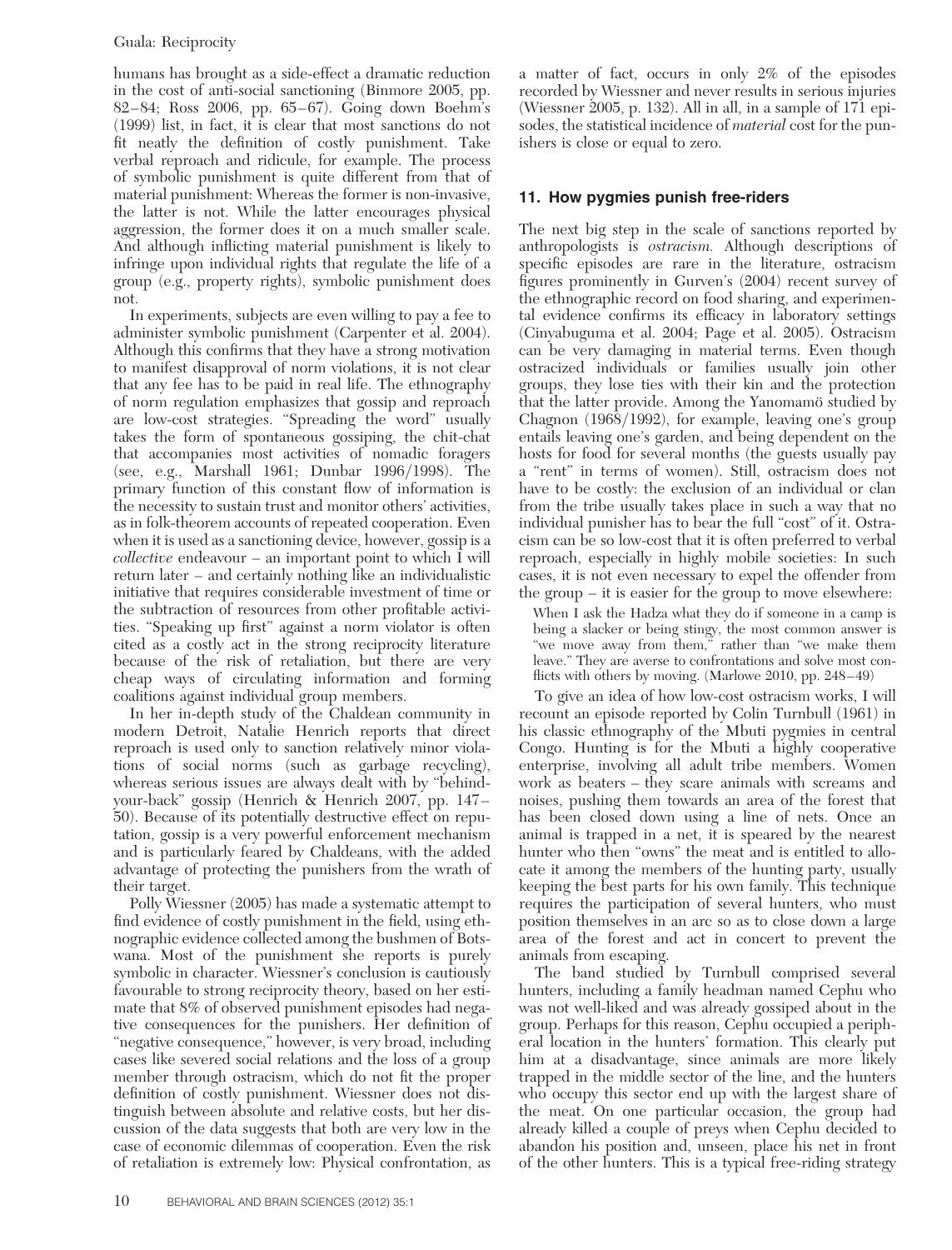in a social dilemma game: By changing location, Cephu increased the probability that the next animal caught in the trap would be speared by him, but at the same time he reduced the probability that an animal would be captured by the group at all.

On this particular occasion, Cephu's strategy was successful – he killed the first animal fleeing from the beaters – but did not go undetected. As Turnbull tells the story (1961, pp. 97–101), Cephu immediately became the victim of moralistic aggression by the whole group. While returning to the camp, several hunters began criticizing his conduct behind his back, with some of the youngsters ridiculing and insulting him amidst generalised laughter. This quickly escalated into a criticism of Cephu's anti-social behaviour in general, until an emergence meeting was called to resolve the matter once and forever. After a lame attempt to find an excuse, Cephu eventually tried to assert his right to occupy a better location in the line of nets, by virtue of his "chief" status. At this point, one of the other headmen simply and quietly invited him to leave the group, if he was too good and important to stay with the others on equal terms. This was sufficient to end the discussion. Here is Turnbull's description of subsequent events:

Cephu knew he was defeated and humiliated. Alone, his band of three or four families was too small to make an efficient hunting unit. He apologized profusely, reiterating that he really did not know he had set up his nets in front of the others, and that in any case he would hand over all the meat. This settled the matter, and accompanied by most of the group he returned to his little camp and brusquely ordered his wife to hand over the spoils. She had little chance to refuse, as hands were already reaching into her basket and under the leaves of the roof of her hut where she had hidden her liver in anticipation of just such a contingency. Even her cooking pot was emptied. Then each of the other huts was searched and all the meat taken. Cephu's family protested loudly and everyone laughed at him. He clutched his stomach and said he would die; die because he was hungry and his brothers had taken away all his food; die because he was not respected. (Turnbull 1961, pp. 100–101)

Although this is clearly a case of material punishment, the punishment was certainly not very costly. First, the group made it clear that Cephu's conduct was considered unacceptable. The oral criticism was not just aimed at Cephu but was also for the benefit of the other members of the group, who were reassured about the balance of power. Then punishment was administered by a *coalition* against an individual (or a small clan) who would have no chance to counter-punish, and had no interest in escalating conflict.

Another interesting point is that the free-rider was punished by taking away his illicit gain. But, pace strong reciprocity theory, no wealth was destroyed, because the other families consumed what Cephu had caught. And even Cephu's punishment turned out to be not so harsh after all: Once peace had been restored, one member of the main group took some food to Cephu's hut to feed him and his family. At that point all animosity seemed to be gone, and Cephu participated in the feast with the rest of the group (Turnbull 1961, p. 101). (Cephu's clan, to be sure, abandoned the group later, to join another group of Mbuti hunters.)

Ostracism, as already mentioned, is described only rarely at this level of detail. Nevertheless, Cephu's story is representative of other episodes of moralistic aggression and ostracism reported in the anthropological literature (e.g., Briggs  $1970$ ; Boehm 1999, Ch.  $\bar{3}$ ; for a survey, see Baumard 2010b). It shows that even cases that seem favourable (e.g., because they involve the subtraction of material resources) do not actually fit well with the explanatory framework of strong reciprocity theory. The expression "costly punishment" turns out to be a misnomer, because the punishment is inflicted in such a way as to keep both absolute and relative costs close to nil. Given the difficulty of obtaining a precise quantitative measurement, of course, one cannot rule out the costly punishment story with certainty. But it is fair to say that there is currently no evidence that cooperation is sustained by strong negative reciprocity in small societies. And whatever evidence there is, it rather points in the direction of cheap mechanisms like ostracism and coalitional punishment.

## 12. Cheap versus costly punishment in the lab

So why do people engage in costly punishment so enthusiastically in the laboratory? A plausible answer is that costly punishment is usually the only way for them to manifest their disappointment, and in any case punishers are protected by anonymity and by the rules of the experiment. But when they are given other options, subjects' behaviour changes: A handful of experiments have explored and compared the effects of different sanctioning techniques, ranging from purely symbolic (reproach) to purely material punishment. Evidence regarding the efficacy of symbolic sanctions is mixed, with some studies suggesting that reproaches backed by material punishment work best (cf. Janssen et al. 2010; Masclet et al. 2003; Noussair & Tucker 2005). If they are given the opportunity to choose, subjects prefer to support cooperation using a mix of symbolic communication, weak reciprocity, and the last-resort threat of material punishment (e.g., Ostrom et al. 1992; Rockenbach & Milinski 2006; Ule et al. 2009; Xiao & Houser 2005).

Most of these experiments, however, still ignore the problem of feuds and the anti-social effect of counter-punishment. There are to date only a couple of experimental studies that combine alternative ways of incentivising cooperation – including costly punishment – with the threat of counter-punishment. Nikiforakis and Engelmann (2010) find that strategies that could trigger lengthy feuds are avoided in the laboratory, and Dreber et al. (2008) show that in such circumstances people prefer to implement cheap strategies (i.e., withdraw cooperation) rather than costly punishment. This is sensible, because in the aggregate, feuds destroy more resources than they help create.

But even ignoring the problem of counter-punishment, "costly" punishment works only if it costs relatively little. Above a cost/impact ratio of 1:3, sanctions do not increase cooperation significantly (Egas & Riedl 2008; Nikiforakis & Normann 2008; Ohtsuki et al. 2009), and even lowcost punishment does not necessarily improve aggregate payoffs – in fact, it often reduces them. Although punishment pushes the rate of cooperation up, it also destroys resources. Janssen et al. (2010) report a strong positive effect on total revenue when communication is allowed,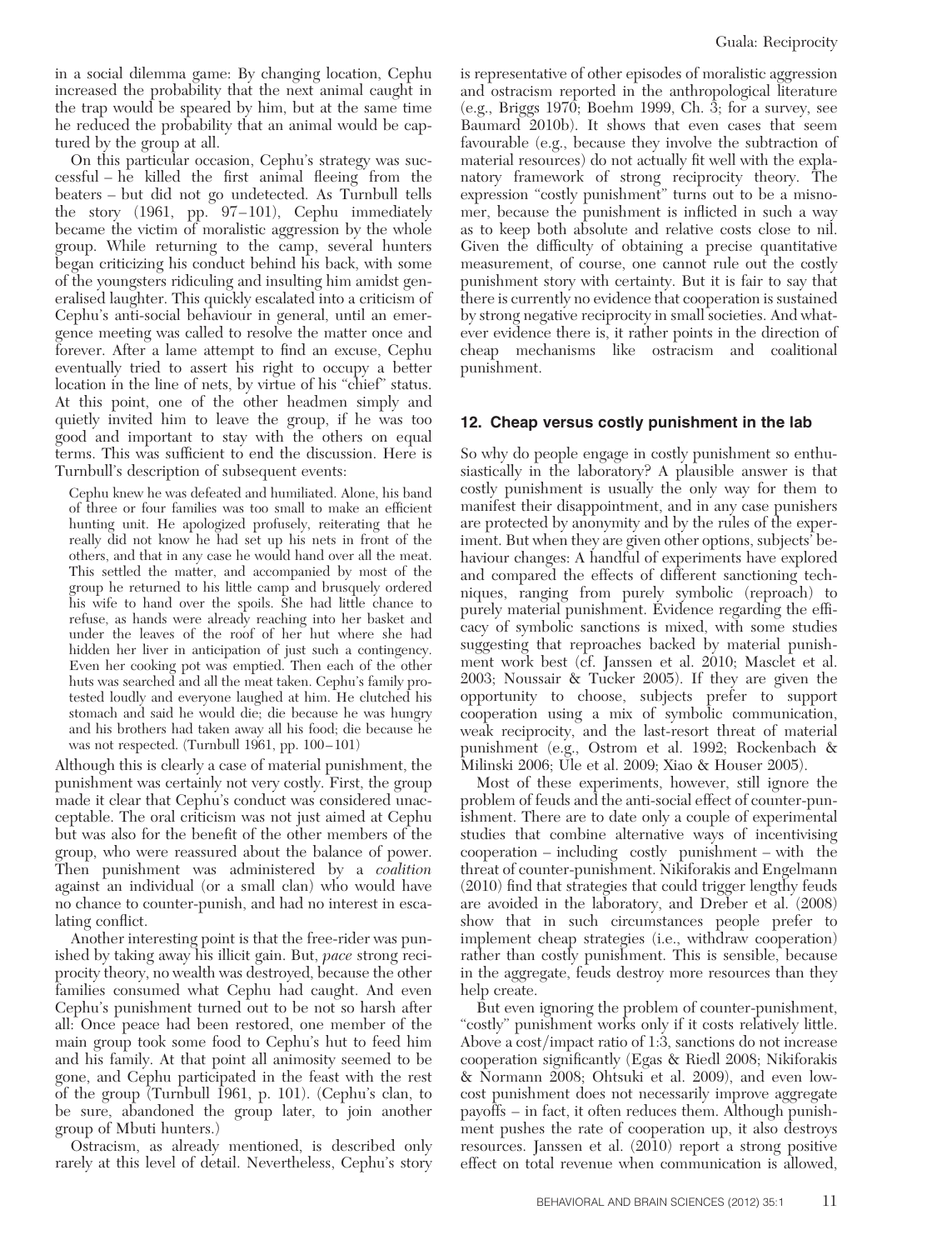and when it is matched with punishment, but not with punishment alone. Clearly this is deeply problematic, given the strong reciprocity theorists' emphasis on group selection.

An exception to this body of results is the discovery by Gächter et al. (2008) that costly sanctions can raise average earnings when the horizon of cooperation is very long (50 rounds). But notice that the game in this experiment involves repeated interactions with the same subjects, and efficiency increases because the long horizon makes the use of punishment almost unnecessary (there is more punishment in the final round than in the early part of the game, in fact). So, to sum up, costly punishment alone does not seem to be an efficient solution to social dilemmas in the laboratory, precisely in those conditions – such as one-shot interactions with strangers – where, according to strong reciprocity theorists, it would be most needed.

## 13. How common pool institutions sustain cooperation

I have discussed the ethnography of small societies in some detail because the behavioural scientists who are unfamiliar with this literature may be misled to believe that costly punishment is an established anthropological fact. But anthropology is not our only source of evidence concerning decentralised cooperation in the field, and small societies are neither the only nor the primary domain of application of strong reciprocity theory. Economic historians have studied extensively the spontaneous emergence of institutions for the management and preservation of public goods in complex societies. These studies emphasize that successful cooperative institutions solve social dilemma problems in ways that have little to do with costly punishment. Rather, they tackle the problem by removing the obstacles that prevent non-costly mechanisms from functioning.

We have a remarkable array of cases that can be brought to bear on this issue. I will briefly illustrate one example – the evolution of the Carte di Regola studied by Marco Casari (2007) in Northern Italy – that is representative of many similar institutions which have emerged spontaneously in different historical periods and in different parts of the world (see Ostrom 1990). All of them, as we shall see, have an important feature in common: They *arti*ficially create the conditions that, according to weak reciprocity accounts, make cooperation possible, but that for various reasons were naturally unavailable in the given circumstances.

The Carte di Regola, or "charters," are ancient written codes used by communities in the Trentino region in the northeast of Italy to regulate the exploitation of common pastures. The Carte were progressively introduced from 1200 until 1800, when they were eventually abolished by Napoleon. The charters were spontaneously adopted by single villages rather than imposed from above, and were aimed at preventing the over-exploitation of communal fields – a specific instance of Prisoner's Dilemma (or "common pool" problem) that has been studied in depth by historians (since McCloskey 1972). Using a database of more than two hundred villages, Casari (2007) has shown that the charters had a common structure and

were aimed at removing precisely the obstacles that prevented weak reciprocity mechanisms from functioning well, even in isolated villages such as those in the Italian Alps. The Carte, to put it differently, made the application of (something like) the folk theorem possible.

A first set of charter rules enhanced the stability of local communities, by locking existing members in and preventing the entrance of opportunistic outsiders. This was done mainly by forbidding the sale of communal field rights (hence increasing the cost of leaving), and by requiring a supramajority consensus for the admission of new members. The only costless way of transmitting rights, then, was via inheritance through the head of the family, a mechanism that extended the horizon of cooperation across future generations and turned a finitely repeated game into an indefinitely repeated game.

A second function of charters was to set up and regulate the monitoring of inside and outside users of the fields. The monitoring system was organized by the community and involved designated guards who could impose fines on free-riders. The guards could not inflict physical punishment (which remained under state jurisdiction), and were incentivised by retaining a third of the fine. Reports of transgressions by community members were also incentivised in a similar way. Instead of letting the punishers bear the cost of monitoring, the Carte thus introduced mechanisms that alleviated the costs, and even made sanctioning a lucrative activity.

Nevertheless, the historical record reveals that fines were rarely imposed on insiders, but were mostly collected from trespassers (Casari 2007, p. 210). This could be because the rate of compliance was in fact very high inside each village, or because symbolic sanctions (like verbal reproach and gossip) were preferred when a member of the community was involved. Circulation of information and record-keeping were facilitated by holding regular meetings, with mandatory attendance for all community members. A special local court settled disputes among insiders and resolved ambiguous cases.

The case of Trentino's charters shows how the three main problems of folk-theorem mechanisms (infinite horizon, information, and costs) are solved by institutional design. Where these problems did not exist – or existed on a smaller scale – local villages were slower to adopt a charter, if they did adopt one at all. Smaller villages and communities in the most remote valleys of Trentino, for example, were less likely to adopt a charter than larger villages and communities in accessible and difficult-tomonitor locations (see Casari 2007, pp. 209–13).

The *Carte* are absolutely typical from this respect: Elinor Ostrom (1990), winner of the 2009 Nobel Memorial Prize, has identified the same features of Trentino's charters in a series of case studies spanning several centuries and countries across six continents. Stable membership, monitoring incentives, graduated fines, exclusion of outsiders, and conflict-resolution mechanisms figure in her list of key factors that make institutions for collective actions viable and robust across time. "In all known self-organized resource governance regimes that have survived for multiple generations, participants invest resources in monitoring and sanctioning the actions of each other so as to reduce the probability of free riding" (Ostrom 2000, p. 138). But the punishers are rewarded materially, and material damage is inflicted only rarely on the members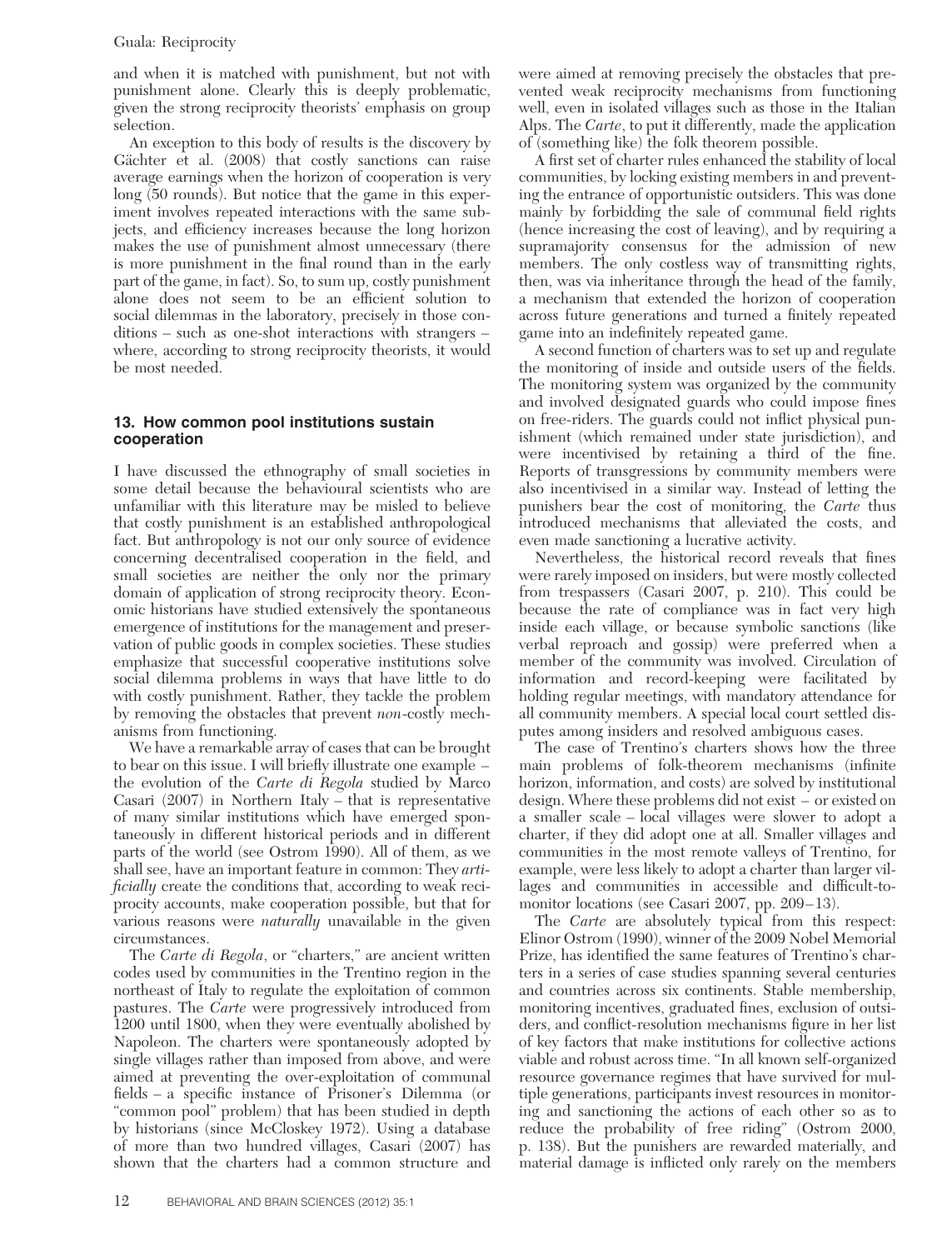of the community. Most of the work is done by creating a long-term prospect for cooperation, and by the extensive use of symbolic sanctions.

Because Ostrom's work is sometimes cited by strong reciprocity theorists in support of their theses (see, e.g., Gintis et al. 2005), it is worth spending a few words on the implications of her work. Emphasis on the costs of punishment and the second-order dilemma these raise is indeed central in the common pool literature. The costs this literature refers to, however, are rather different from those modelled in strong reciprocity models of cooperation. Whereas Ostrom (1990) emphasises the cost of setting up common pool institutions, strong reciprocity theorists focus on the ongoing cost of inflicting punishment. These two problems are quite different and should be kept distinct.

Institutions such as the Trentino charters are in some respects more similar to national states in the way in which they administer sanctioning, than to the uncoordinated mechanisms of (most) punishment experiments. Once a coordinated punishment mechanism is in place, the cost of running it (and of implementing sanctions on a daily basis) largely takes care of itself. Common pool institutions avoid the problems caused by systems of uncoordinated punishment in which everyone decides on their own (arbitrarily and idiosyncratically) when and how to punish, with the potential for feuds that follows (Casari & Plott 2003). These advantages make coordinated punishment institutions remarkably robust and resilient across time.

Experiments performed by Yamagishi (1986) and Gürerk et al.  $(2006)$  have shown that subjects prefer and tend to migrate towards institutions with coordinated punishment; and a recent modelling exercise (Boyd et al. 2010) backs up the insight that these institutions may enjoy an evolutionary advantage compared to systems of uncoordinated sanctions. Boyd and co-workers propose a model in which the cost of punishment is inversely proportional to the number of punishers, and players can condition their decision on the size of the coalition. They show that under a plausible range of parameters cooperation and punishment can evolve. On the experimental side, Casari and Luini (2009) report higher levels of cooperation in Public Goods games when the decision to punish is supported by a coalition rather than by individual subjects. Part of the reason is that coordinated punishment tends to reduce individual attempts at anti-social punishment and revenge. Another advantage of real-life coordinated punishment is that it requires communication among peers, a factor that has a well-known positive effect on cooperation (Ostrom 1990; Ostrom et al. 1992). Communication in turn brings legitimacy – the punishment is perceived as just because it is consensual – and lack of legitimacy is probably a major cause of failure of externally imposed sanctions (Cardenas et al. 2000).

To sum up: Strong reciprocity theorists view punishment as local, costly, and uncoordinated. The empirical literature instead reports mainly the emergence of *local*, *cheap*, and coordinated punishment institutions. Both solutions to the dilemma of cooperation differ in part from the traditional imposition of external sanctions administered by the state, and both can be seen as raising second-order social dilemma problems. However, they also have rather different properties and should not be treated as if they were

identical: The devil, in institutional design as in almost everything else, is very much in the details.

#### 14. Models and policies

Having presented the bulk of the argument, I now turn to an obvious objection that can be raised against it. Lacking precise quantitative data, throughout this article, I have referred rather liberally to "cheap," "low-cost," and "nocost" punishments as if they were the same thing. Undoubtedly, however, a small cost is still a cost, and for this reason alone, strong reciprocity theory can legitimately claim an advantage over its main rival.

This objection is far from trivial, and it raises important issues concerning the use of models and evidence in the social sciences. Part of my reluctance to speak of zero costs comes from the current lack of data concerning the cost-benefit ratio of punishment. And lacking precise data – on benefits especially – one should not rush to conclusions as soon as a small positive cost is detected. Nevertheless, I want to argue that even small but positive net costs would constitute too slender a basis to claim a victory for strong reciprocity theory.

The debate between weak and strong reciprocity theorists takes place in the context of an old controversy on the use of rational choice models – especially models based on narrow self-interest – in social policy. As Bowles and Gintis point out,

Fehr and Gächter's (2002) experiment has implications for the design of constitutions and policies. It suggests that the objective should be to provide opportunities for the public-spirited to punish free riders, rather than to assume, as David Hume advised two-and-a-half centuries ago, that "every man ought to be supposed to be a knave and to have no other end, in all of his actions, than his private interest." (Bowles & Gintis 2002, pp. 127–28)

Using models to inform the design of institutions is a special activity that calls for special criteria of appraisal. The value of a policy-oriented model lies less in its descriptive accuracy than as a guide to effective *action*. This is particularly important in light of the well-known fact that all models simplify and betray reality in some respects. But while simplifications in one dimension ought to be exchanged for increased descriptive or predictive accuracy in some other dimension when we do pure science, simplifications ought to lead to good advice when policy-making is concerned.

How do weak and strong reciprocity fare in this respect? Costly punishment experiments are often accompanied – as in the preceding quotation – by suggestions that selfinterest, long-term horizon, and information matter less than traditionally assumed by economists and biologists. But this suggestion is misleading. As Ostrom and others have emphasized, the opposite is likely to be true: Individual costs are crucial obstacles in the way to cooperation and must be kept low; uncoordinated punishment is dangerous and fragile; the shadow of the future and the circulation of information matter enormously. All these insights follow directly from weak reciprocity accounts of cooperation, in spite of the fact that its models – and their implications, like the folk theorem – are almost certainly false. False theories can still provide useful advice at the level of application.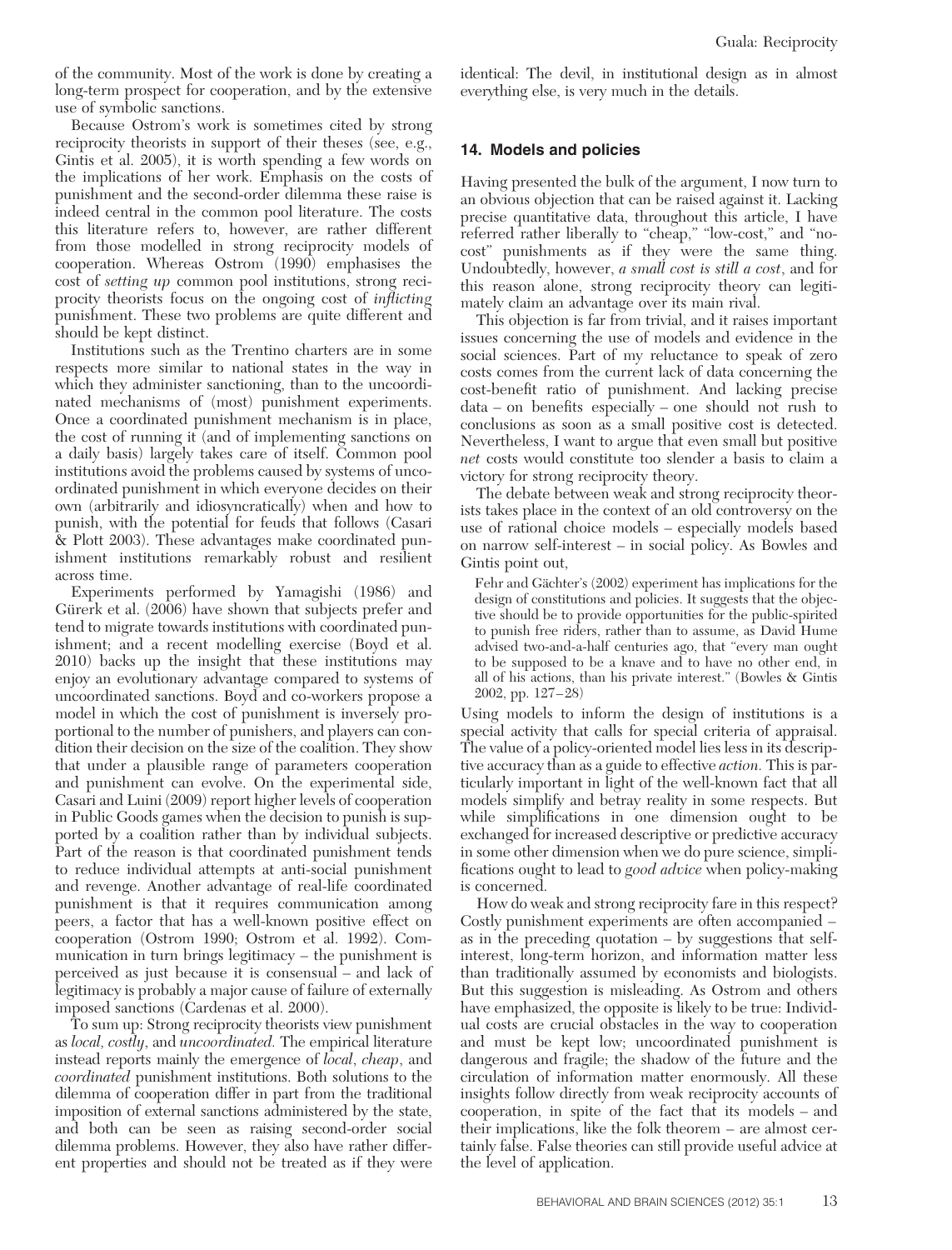## Guala: Reciprocity

Seen in this light, the issue of low- versus zero-cost punishment loses much of its importance. Perhaps gossip, ostracism, and verbal reproaches are a bit costly, and gene-culture co-evolution has helped humans overcome this little hurdle on the path towards sociality. Be that as it may, a theory of low-cost punishment would have relatively little practical interest for applied social science. Its advice for the policy-maker would be almost indistinguishable from that of weak reciprocity theory: Pay attention to individual costs; keep them low or make sure they are recouped later; extend the horizon of cooperation; and circulate information as much as possible. All these precepts were well known before the discovery of costly punishment in the laboratory, and the rise of strong reciprocity theory has only increased the risk that social scientists may forget about them.

## 15. Concluding remarks: Reciprocity without costly punishment

In this article I have argued the following:

1. Two interpretations of costly punishment experiments – narrow and wide – are usually conflated by strong reciprocity theorists.

2. Only the narrow interpretation is supported by experimental data, while the wide interpretation requires field evidence about the mechanisms that sustain cooperation in the wild.

3. Contrary to often-repeated claims, there is no evidence in the anthropological literature that costly material punishment is used in small acephalous societies, except in the regulation of sexual conflict.

4. On the contrary, there is a lot of evidence that revenge is a major cause of dissolution of social ties.

5. Economic cooperation in the small societies studied by anthropologists is usually supported by low-cost or nocost mechanisms such as verbal criticism, ostracism, and coalitional punishment.

6. The robust common pools institutions studied by historians and institutional economists foster cooperation by recouping the costs of punishment, extending the horizon of cooperation, and circulating information among group members, as implied by weak reciprocity accounts of cooperation.

It is important to clarify that the evidence summarized in the preceding list does not refute the claim that Homo sapiens has evolved other-regarding ("social") preferences, or that punishment is an important mechanism for the enforcement of social norms. What it does challenge is the claim that social preferences are expressed via costly sanctions that sustain cooperation in a broad range of experimental and field situations. The weak point of strong reciprocity theory is not its analysis of individual motivation (Dubreuil 2010; Rosas 2008), but its narrow focus on artificial environments in which uncoordinated costly punishment has a beneficial effect on sociality. Strong reciprocity may well play a key motivating role in the creation of institutions – such as systems of collective monitoring and coordinated sanctioning – that foster cooperation, without triggering the negative side-effects of uncoordinated punishment.

In my view, the lack of support for the costly punishment account of cooperation is not to be celebrated. We would all like to have the best of both worlds: social cooperation in a large, diverse society without the burden of a centralized policing apparatus. But the evidence that cooperation can be sustained by decentralised costly punishment in the field is scant. Logically speaking, of course, we cannot rule out that in some cases costly punishment can sustain cooperation. However, while there is extensive evidence of spontaneously evolved institutions aimed at eliminating the cost of sanctioning, disregarding costs and relying on uncoordinated punishment would be very risky at the level of institutional design.

It is also worth stressing that lack of confirmation is not due to lack of scientificity. On the contrary, the rise of costly punishment is a good example of how the combination of rigorous theorizing with ingenious experimental data can foster quick progress in the social sciences. The moral to be drawn is that models and experiments can only take you so far, and the time has come for reciprocity theory to change gears and seek the test of historical and field data. This step was taken a long time ago in the investigation of related topics such as mutual insurance and collusion, and it is important to keep in mind that laboratory data – no matter how useful – cannot ultimately replace the evidence collected in the field.

Finally, nothing said in this article challenges the idea that strong *positive* reciprocity may be an important ingredient of human sociality. An adequate discussion of the other half of strong reciprocity would require a separate paper, but it will suffice to say that the prospects of positive reciprocity look brighter at first sight. Robust support comes from surveys (Andreoni et al. 1998; Fong 2001), laboratory (e.g., Berg et al. 1995; Burlando & Guala 2005; Fehr et al. 1993; Fischbacher et al. 2001), and natural field experiments (Frey & Meier 2004; Shang & Croson 2009).

This asymmetry of support is probably not an accident, and may reflect profound differences in the psychology of cost-processing. In the technical sense of economic theory, replying to a cooperative move with cooperation (instead of free-riding) in a one-shot dilemma game is equal to incurring a cost. Through the lens of the theory, positive reciprocity appears theoretically identical to negative reciprocity, for in both cases the agents are willing to pay a "fee" to reciprocate. But it is not obvious that positive and negative reciprocity are governed by the same psychological mechanisms. It is well known that the perception of gains and losses is biased by framing effects, and that missed opportunities are processed differently from directly incurred costs (e.g., Borges & Knetsch 1997; Kahneman et al. 1991). Psychological evidence on loss aversion suggests that we should be more reluctant to pay a fee to sanction nasty actions, than to miss an opportunity to profit at somebody else's expense. And it is possible that the evolutionarily ancient neural circuits that trigger negative reciprocity feelings work quite separately from the networks that support trust and positive reciprocity in the human brain (although the evidence is still contradictory and inconclusive; see, e.g., Tom et al. 2007; Yacubian et al. 2006).

Far from constituting an indictment of the strong reciprocity programme, then, the data call for a re-orientation away from its current obsession with costly punishment. More effort should be made in investigating how noncostly sanctions, backed up by adequate institutional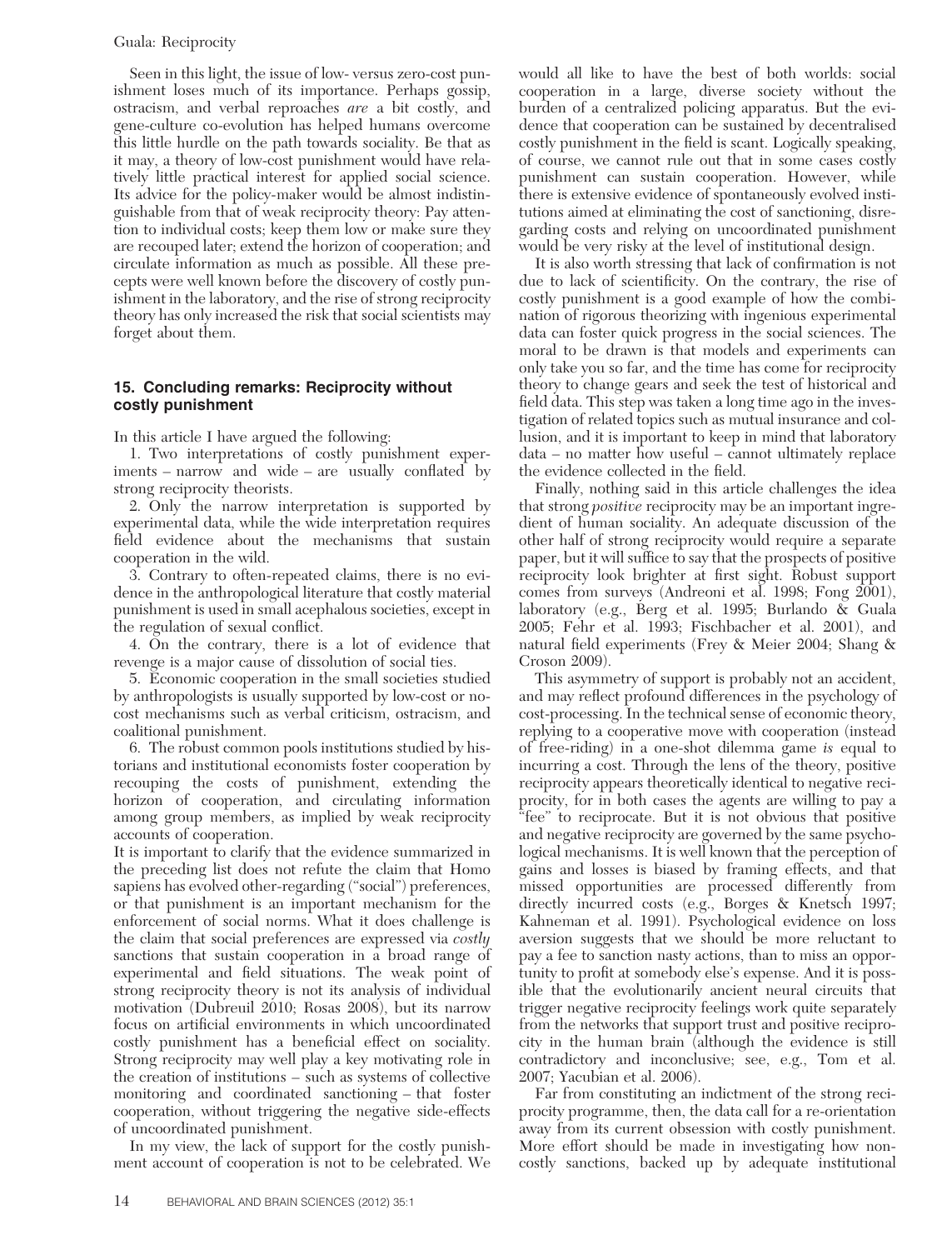scaffoldings, may be used to sustain positive reciprocity in a variety of real-world settings (as in, e.g., Boyd et al. 2010; Rustagi et al. 2010). The policy implications of this insight are important enough to justify further investment in this research programme. But we should accept that accounts of cooperation based on costly, uncoordinated policing are not backed up by the empirical evidence collected so far.

#### ACKNOWLEDGMENTS

Previous versions of this article were presented at Bocconi University, the Max Planck Institute for Economics in Jena, and STOREP 2010. I would like to thank Paul Bloom, Ken Binmore, Paolo Garella, Herbert Gintis, Alessandro Innocenti, Josh Miller, Ivan Moscati, Elinor Ostrom, Nikos Nikiforakis, Alejandro Rosas, Don Ross, Polly Wiessner, and Jim Woodward for their help during revisions, as well as four anonymous referees for their generous comments. All the remaining mistakes are mine.

#### NOTES

1. Optimality in this article is intended in material terms, and the games (unless otherwise stated) are always specified in terms of material payoffs. This is a subtle but important point, since the behaviour of strong reciprocators can also be described as maximizing utility functions over non-material payoffs. Although the focus on material payoffs goes against the grain of some economic theorizing, it is more in line with evolutionary approaches where fitness usually tracks material gains.

2. There is a much older and prestigious research tradition in anthropology identifying reciprocity as a key force that keeps societies together (e.g., Gouldner 1960; Mauss 1954; Sahlins 1972/1974), but current theories rely almost exclusively on models and concepts introduced in the game theory and evolutionary biology literature of the 1970s.

3. There is evidence that the notion of "fair offer" varies across cultures. Although equal division in the Ultimatum Game is the modal offer in most Western societies, in Japan and Israel the mode goes down to 40% (Roth et al. 1991). Among the Au people of Papua New Guinea, the modal offer is in the region of 30%, and among the Hadza of East Africa, it is as low as 20%. The Machiguenga in Peru make the lowest offers observed in the Ultimatum Game so far (15%). Strong reciprocity theorists conclude that different norms of fair division can evolve in different contexts, and are supported by punishment mechanisms of the strong kind (Henrich et al. 2004).

4. I have used a non-standard matrix for presentational ease. The PP cell in Figure 2b is empty to indicate that sanctioned individuals typically do not have the option to counter-punish in these experiments. This is an important point, as we shall see later, for when counter-punishment is available, the experimental results change quite radically. Punishment of cooperators, corresponding to PC and CP, is usually possible and has led to interesting studies of antisocial punishment (e.g., Herrmann et al. 2008), but we shall ignore it for the time being.

5. Wilson (1979) calls behaviour of this kind "weakly altruistic" to highlight that it raises problems of selection, rather than motivation. The hypothesis put forward by Wilson is that weakly altruistic behaviour can evolve if the relative cost is low, because the force of group selection can compensate for the adverse effect of individual selection. Weak altruism is also the basis of Sober and Wilson's (1998) widely cited account of the evolution of moral norms.

**6.** Let us call  $b_i$  the benefit enjoyed by an individual i from consuming a public good produced by the individual's group. The absolute cost of punishment is  $c_i$ . Sanctions are costly in absolute terms if  $c_i > b_i$ . If  $b_i > c_i$ , then there is no absolute cost, and punishment is consistent with self-interest. The relative cost is the difference between the net benefit of the punisher  $(b_i - c_i)$  and the benefit of the other group members who choose not to punish  $(b_j, \text{ for } j \neq i)$ . If  $b_j > (b_i - c_i)$ , there is a relative cost and individual selection works against the punisher. If  $b_i = (b_i - c_i)$ , there is no adverse selection within the group.

## Open Peer Commentary

## The social and psychological costs of punishing

doi:10.1017/S0140525X11001142

Gabrielle S. Adams and Elizabeth Mullen Graduate School of Business, Stanford University, Stanford, CA 94305. gsadams@stanford.edu emullen@stanford.edu http://www.stanford.edu/ $\sim$  gsadams http://elizabeth.mullen.socialpsychology.org/

Abstract: We review evidence of the psychological and social costs associated with punishing. We propose that these psychological and social costs should be considered (in addition to material costs) when searching for evidence of costly punishment "in the wild."

In the target article, Guala argues that although costly punishment occurs in lab settings, there is little evidence of costly punishment "in the wild." Thus, he questions whether lab studies replicate the processes and conditions that support cooperation in the real world. We believe that Guala has defined "cost" too narrowly. Costs should include not only reduced material resources, but also decreased social status and psychological well-being. We argue that punishers often experience a number of social and psychological costs, and that such costs should be considered when searching for evidence of costly punishment "in the wild."

Punishers can experience social costs (e.g., reduced status), especially when observers question whether the punishment they enacted was proportionate to the seriousness of the transgression (Trevino 1992). For example, when employees observe managers punishing fellow employees in their organization, they sometimes report becoming less trusting, less respecting, and more fearful of those managers (Atwater et al. 2001). Feelings of distrust likely translate into less commitment to the manager (see Kramer & Cook [2004] for a review), which could lead to poorer outcomes for the punitive manager over time. Moreover, the fact that managers experience these social costs – even when punishing is somewhat legitimated by their social role – suggests that institutionalized punishment may not always mitigate the social costs of punishing. Research on the fundamental attribution error has demonstrated that people are prone to locating the cause of behavior within actors while failing to adequately account for the situational forces (e.g., roles) that may have caused the behavior (Ross 1977). As a result, people may still perceive punishers negatively (i.e., as aggressive or untrustworthy) even when punishment is encouraged by the punisher's role.

Enacting less harsh forms of punishment (such as ostracism, gossip, and verbal reproach) may also entail social or psychological costs. Although Guala argues that ostracism is not very costly, research suggests it is cognitively taxing and ego-depleting for the ostracizer. Participants who ostracized a confederate performed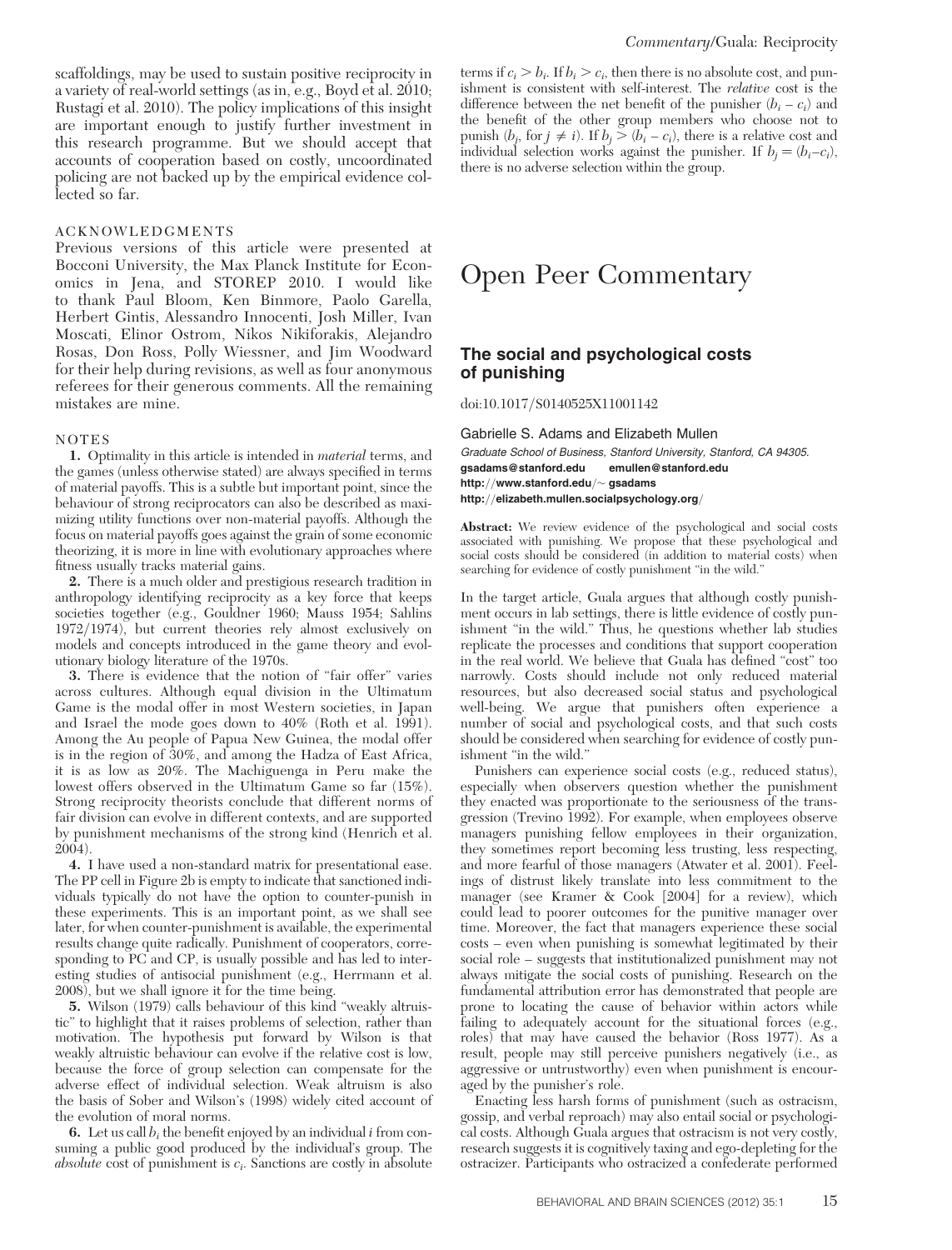worse on subsequent tests of their physical and mental capacities (e.g., they solved fewer anagrams) then participants who did not ostracize a confederate (Ciarocco et al. 2001). Even a seemingly innocuous form of punishment, gossip, is not without social costs: People who gossip negatively about others are less trusted and are more prone to negative reputations than those who do not gossip, even when controlling for the frequency of gossip (Turner et al. 2003). Finally, verbal reproach is also socially costly. Whistle-blowers who speak up against illegal behaviors perpetrated by employees of their organizations are susceptible to retaliation (e.g., negative performance evaluations, ostracism, dismissal) from members of the organization (Miceli et al. 2008; Near & Miceli 1995; Rothschild & Miethe 1999). Indeed, the prevalence of retaliation against whistle-blowers has led to the passage of legislation in the United States and other countries to attempt to protect whistle-blowers (see Miceli et al. [2008] for a review). Other examples of the costs of verbal reproach abound: Whites such as Viola Liuzzo who protested racial discrimination and segregation during the Civil Rights Movement in the United States suffered physical harm, reputational and material costs, and even death (Stanton 2000). In sum, ostracism, gossip, and verbal reproach can all be psychologically or socially costly forms of punishment. Although many factors likely influence whether these costs are experienced in any given situation, we simply highlight that punishers sometimes incur such costs.

Beyond these psychological and social costs, there is also anecdotal evidence of material costs associated with punishing "in the wild," such as when individuals or groups choose to boycott an organization. For example, the Dean and faculty at Vermont Law School denied military recruiters access to their campus facilities for many years because they opposed the military's "Don't Ask, Don't Tell" policy that prevents those who are openly gay, lesbian, or bisexual from serving in the military. As a result, the military had a difficult (but not impossible) time recruiting Vermont Law students, and the school forfeited approximately \$500,000 in federal funding annually (Sanchez 2005).

Given the various types of costs we have reviewed, it is worth noting that empirical evidence supports Guala's speculation that people's emotions or motivations might lead them to punish even when it is against their immediate self-interest. Psychological research demonstrates that people's desires to punish are driven primarily by retribution, such that people punish to see the offenders suffer in a manner proportionate to their wrongdoing, even if the punishment will not effectively deter future transgressions (see Carlsmith & Darley [2008] for a review). In other words, people may punish to satisfy their retributive desires, even when it is costly to do so.

In conclusion, Guala dismisses non-material costs by claiming that they are not very costly or that they are not relevant to arguments of group fitness. In contrast, we argue that broadening the definition of costs to include social and psychological costs can help to inform the debate about whether there is evidence of costly punishment "in the wild."

## Proximate and ultimate causes of punishment and strong reciprocity

#### doi:10.1017/S0140525X11001154

#### Pat Barclay

Department of Psychology, University of Guelph, East Guelph, Ontario, N1G 2W1, Canada. barclayp@uoguelph.ca  $http://www.uoguelph.ca/nacs/page.cfm?id = 229$ 

Abstract: While admirable, Guala's discussion of reciprocity suffers from a confusion between proximate causes (psychological mechanisms

triggering behaviour) and ultimate causes (evolved function of those psychological mechanisms). Because much work on "strong reciprocity" commits this error, I clarify the difference between proximate and ultimate causes of cooperation and punishment. I also caution against hasty rejections of "wide readings" of experimental evidence.

Guala reviews a number of interesting field studies that speak against the importance of punishment in maintaining cooperation. This is important because there is an abundance of laboratory research on punishment and cooperation which has outstripped the research in real-world settings. Underlying much of Guala's discussion of reciprocity and punishment, however, there lies confusion over proximate causation and ultimate causation. Confusion over these levels of analysis is not only present in Guala's target article, but is endemic to the entire field of cooperation and is particularly pronounced in the discussion of "strong reciprocity." This weakens Guala's arguments. In particular, it results in unwarranted statements against so-called weak reciprocity. As such, this topic requires clarification.

Any behaviour, including cooperation and punishment, can be explained at four different levels of analysis (Tinbergen 1968). Proximate causes include: (1) the psychological mechanisms that trigger behaviour (e.g., emotions, cognitions); and (2) the developmental processes that cause those psychological mechanisms to arise within an individual's lifetime (e.g., "innate" behaviour, learning, internalization of cultural norms). Ultimate causes include: (3) the evolutionary forces (e.g., reciprocity, mutualism, costly signalling) that result in those psychological mechanisms existing instead of other possible psychologies; and (4) the evolutionary history of those mechanisms and when they arose in our lineage (e.g., unique to humans, shared with other primates). These four levels of analysis – mechanism, development, function, and phylogeny – are complementary, not mutually exclusive. A complete explanation of any phenomenon requires an answer at each level.

An example can help clarify the proximate and ultimate causes of cooperative behaviour. Suppose that I genuinely value your welfare and I help you without any ulterior motives. If my action causes you to genuinely care about me, you will be more likely to help me when I need it, even when you anticipate no benefits for doing so. If I happen to find out, then your actions will cause me to value your welfare more and help you more often, and so on. The reciprocity in this example is not "weak": both of us unselfishly reciprocate "altruistic" acts. Both of us do benefit from helping each other, but neither one intended to benefit, and neither of us requires any foresight of the consequences. Helping can be altruistic from a proximate psychological perspective, but from an ultimate (functional) perspective it is advantageous to possess such a psychology. Thus, contrary to Guala's assumption, biologists do not assume psychological self-interest. To paraphrase Dawkins (1976/2006): The genes are selfish, but this doesn't mean the person is. One can make a similar argument with punishment: I may punish you because I am angry (proximate cause), and this may result in me receiving more future cooperation from you (potential ultimate cause of punitive sentiment), but this does not mean that my punishment was motivated by a desire for your cooperation.

Guala uses terms like "strong" and "weak" reciprocity, which are often misleading because they often conflate the proximate psychological mechanisms with the ultimate functional reasons for why those psychological mechanisms exist (Barclay 2010; West et al. 2007b). By itself, "strong reciprocity" is merely a description of behaviour, that is, the supposed tendency of people to cooperate, reward cooperators, and punish cooperators, even when there are no apparent benefits for doing so. The goal is to discover – at *all* levels among levels of analysis – why this tendency exists (if indeed it does). So-called theories of "weak reciprocity" are often theories about the ultimate function of cooperative and punitive sentiment, not theories about what specifically that sentiment is or how it develops. People possess certain emotions and psychological mechanisms which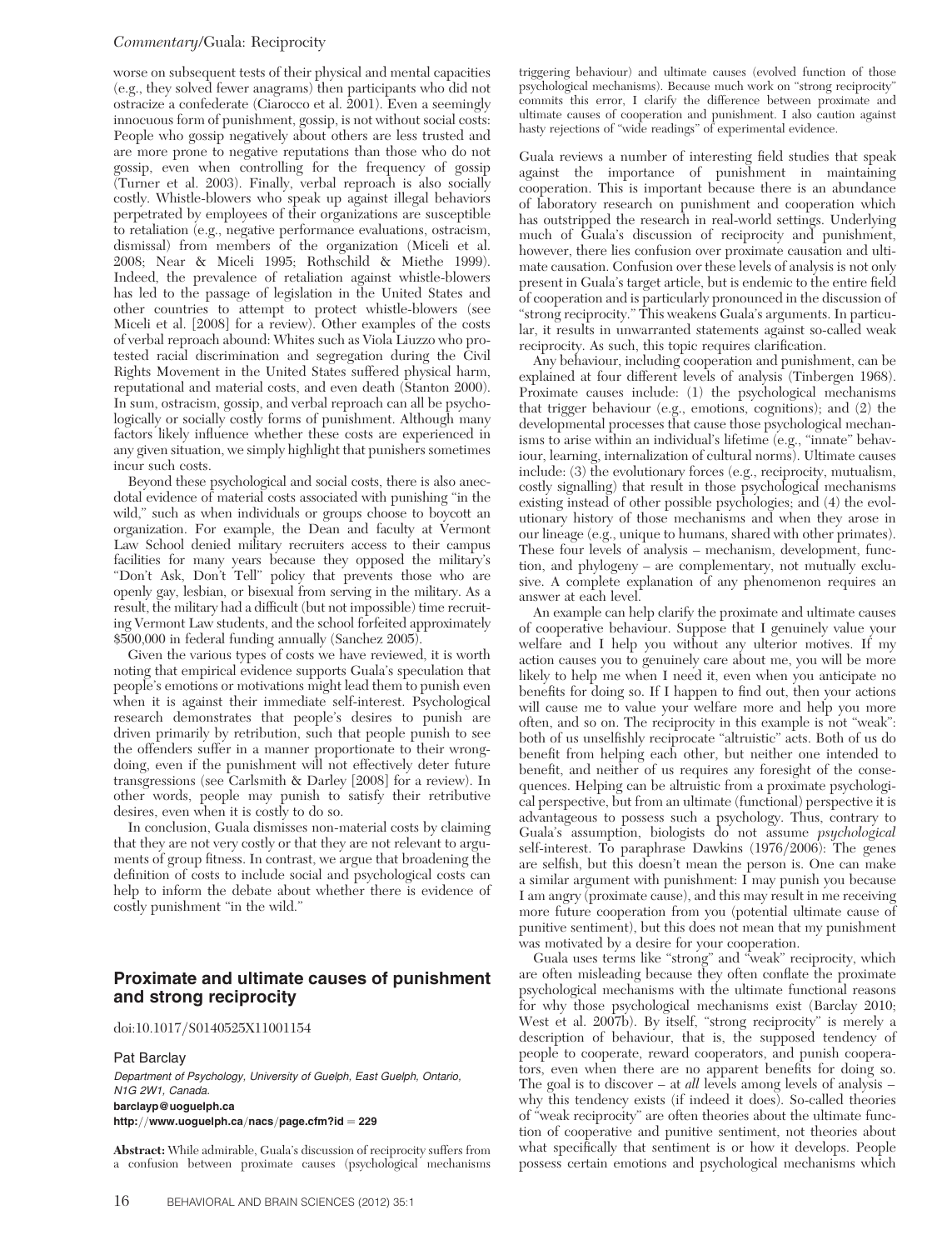are predicted to be adaptive on average outside the laboratory; for example, if being nice invites reciprocation. People bring these psychological mechanisms with them into the laboratory, where the behaviour produced may or may not still be adaptive on average (Barclay, 2011; West et al. 2011). "Maladaptive" behaviour can persist despite repeated anonymous encounters, as long as the same proximate psychological mechanisms are repeatedly triggered (e.g., anger, desire for fairness, empathy). However, this would say little about the ultimate function that those mechanisms serve outside the laboratory. Too much ink has been spilled by researchers who do not realize that their colleagues are simply addressing a different level of analysis.

On a completely different note, Guala makes a useful distinction between wide and narrow readings of the experimental evidence, and what each reading implies. Wide interpretations can clearly be taken too far: If punishment (or any other phenomenon) supports cooperation in the lab, it does not necessarily mean that this is what supports it outside the lab. However, I would caution against hasty abandonment of such wide interpretations. Sometimes laboratory experiments use controlled conditions to test whether a proposed mechanism could support punishment. At other times, such experiments test the validity of theories of human behaviour (Mook 1983): If a predicted phenomenon cannot be found in the lab under ideal controlled conditions, then we must either reject or revise any theory that relies on that phenomenon (see, e.g., the lack of punishment towards non-punishers in Kiyonari & Barclay 2008). If successful, do these findings need confirmatory non-laboratory observations with real-world phenomena? Absolutely. Convergent evidence is crucial in all scientific enterprises, and the laboratory and the field have their own respective strengths and weaknesses. As such, we should all strongly support the call for collaborations across disciplines and between the lab and the field. Guala's target article has clearly shown that the punishment literature needs more of this, and for that it should be commended.

#### ACKNOWLEDGMENTS

I thank Daniel Krupp for discussions and the Social Sciences and Humanities Research Council of Canada (SSHRC) for support.

## The restorative logic of punishment: Another argument in favor of weak selection

doi:10.1017/S0140525X11001166

#### Nicolas Baumard

Philosophy, Politics, and Economics Program, University of Pennsylvania, Philadelphia, PA 19104. nbaumard@gmail.com

https://sites.google.com/site/nicolasbaumard/Home

Abstract: Strong reciprocity theorists claim that punishment has evolved to promote the good of the group and to deter cheating. By contrast, weak reciprocity suggests that punishment aims to restore justice (i.e., reciprocity) between the criminal and his victim. Experimental evidences as well as field observations suggest that humans punish criminals to restore fairness rather than to support group cooperation.

As Guala rightly notes, there is very little evidence that punishment plays a role in the stabilization of cooperation in smallscale societies. On the other hand, as he also notes, it is difficult to totally rule out the strong view of punishment as it is complicated to precisely assess the costs of punishment in the field (Are there really no costs in punishing others? Aren't there many hidden benefits for the individual who punish? etc.). There is, however, another way to disentangle the two views of punishment, namely, the forms that punishments take. Indeed, the

two theories – the weak and the strong – make different predictions regarding the logic of punishment.

Group selection theory holds that punishment aims to promote the good of the group by sustaining cooperation and preventing cheating (Boyd et al. 2003; Fehr & Gächter 2002; Henrich & Boyd 2001). This implies that punishment should be calibrated to deter crimes and render them non-advantageous. Here, group selection parallels the utilitarian doctrine of punishment, which contends that punishment should be used to deter crimes and maximize the good of society (Polinsky & Shavell 2000; Posner 1983). The utilitarian theory of punishment holds, for instance, that the detection rate of a given crime and the publicity associated with a given conviction are relevant factors in assigning punishments. If a crime is difficult to detect, the punishment for that crime ought to be made more severe in order to counterbalance the temptation created by the low risk of getting caught. Likewise, if a conviction is likely to get a lot of publicity, a law enforcement system interested in deterrence should take advantage of this circumstance by "making an example" of the convict with a particularly severe punishment, thus getting a maximum of deterrence for its punishment.

By contrast, individual selection predicts a "restorative" or "retributive" logic for punishment (Baumard 2011). Restorative logic holds that punishment aims to restore justice between the criminal and the victim – either by harming the criminal or by compensating the victim. In intuitive terms, people are punished because they "deserve" to be punished, and not because punishing them would be useful for the society at large.

This restorative logic is a direct consequence of the way cooperation has evolved among humans (Baumard 2010a; Trivers 1971). Indeed, human beings belong to a highly cooperative species and get most of their resources from collective actions, solidarity, exchanges, and so forth. (Gurven 2004; Hill & Kaplan 1999). In the ancestral environment, individuals were in competition to be recruited for the most fruitful ventures, and it was vital to share the benefits of cooperation in a mutually advantageous manner. If individuals took a bigger share of the benefits, their partners would leave them for more interesting partners. If they took a smaller share, they would be exploited by their partners who would receive more than what they had contributed to produce. This competition to attract cooperative partners is thus likely to have led to selection for a "sense of fairness," a cognitive device that motivates individuals to share the costs and benefits of social interaction in an impartial way (André & Baumard 2011). If cooperation is based on fairness, then crimes create an unfair relationship between the criminal and her victim, and people have the intuition that the criminal ought to compensate the victim or to be punished in order to restore justice.

It is worth mentioning that this theory does not mean that punishment should be absent in human societies. As Guala notes, modern societies have found many institutional ways to reduce the costs of punishments. Although these institutions are absent in smaller societies, justice can still be restored by individuals seeking to retaliate. Retaliation is indeed advantageous from an individual perspective and can indeed be found in many nonhuman species (Clutton-Brock & Parker 1995). As Evans-Pritchard noted, in societies where there is no penal system, "self-help, with some backing of public opinion, is the main sanction" (Evans-Pritchard 1940/1969, p. 169).

In this kind of situations, selfish and moral motives converge: The victim (or his allies) attacks the criminal to signal his strength and gains a reputation as someone who cannot be attacked without risk; and by doing so, he also punishes the wrongdoer by allowing justice to be done. In line with this idea, people in small-scale societies distinguish between legitimate (and proportionate) retaliation and illegitimate (and disproportionate) retaliation (von Fürer-Hameindorf 1967; Miller 1990). Retaliation is thus clearly limited by moral concerns: within the group, it has to be proportionate to the prejudice. As the Lex Talionis says, "an eye for an eye, a tooth for a tooth," but no more.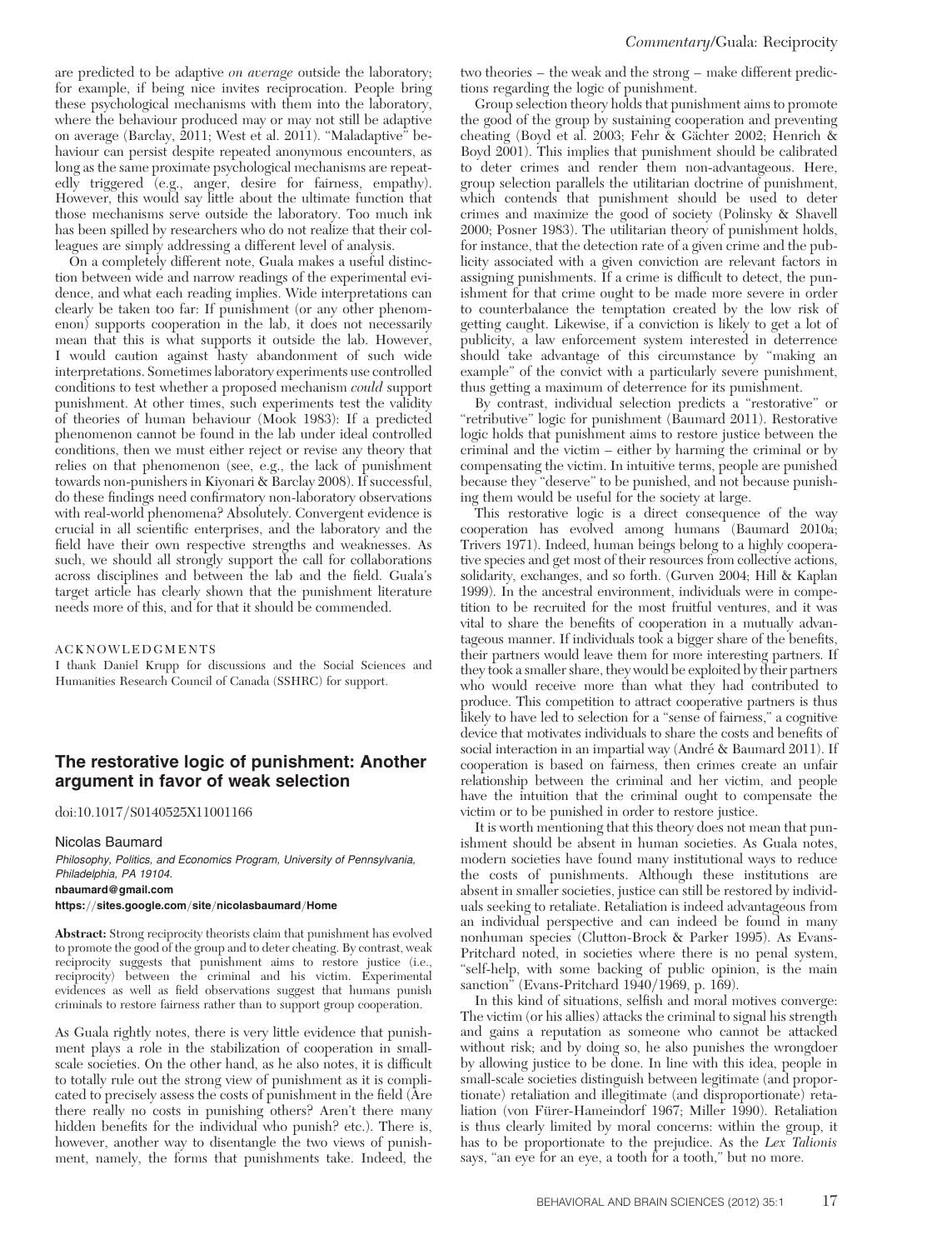Individual selection thus clearly predicts some kind of punishment, and, more importantly, it predicts that punishments should aim toward a specific goal (restoring fairness) that differs from the utilitarian goal predicted by group selection (preventing wrongdoing). Experimental studies, relying on a variety of methodologies, suggest that punishments fit individual selection more than group selection. Indeed, when people punish harmdoers, they generally respond to factors relevant to a retributive theory of punishment (magnitude of harm, moral intentions) and ignore factors relevant to the group selection theory (likelihood of detection, publicity, likelihood of repeat offending) (Baron et al. 1993; Baron & Ritov 2008; Carlsmith et al. 2002; Darley et al. 2000; Glaeser & Sacerdote 2000; Sunstein et al. 2000).

In line with these results, field observations have extensively demonstrated that, in keeping with the prediction, the level of compensation in stateless societies is directly proportional to the prejudice inflicted to the victim: For example, the wrongdoer owes more to the victim if the wrongdoer has killed a family member or eloped with a wife than if he has stolen animals or destroyed crops (Hoebel 1954; Howell 1954; Malinowski 1926). To conclude, punishment does not seem to be a group adaptation. It follows the logic of fairness rather than the interests of the group.

## Reciprocity and uncertainty

doi:10.1017/S0140525X11001178

#### Yoella Bereby-Meyer

Department of Psychology, Ben-Gurion University of the Negev, Beer Sheva 84105, Israel.

Yoella@bgu.ac.il www.YoellaBerebyMeyer.com

Abstract: Guala points to a discrepancy between strong negative reciprocity observed in the lab and the way cooperation is sustained "in the wild." This commentary suggests that in lab experiments, strong negative reciprocity is limited when uncertainty exists regarding the players' actions and the intentions. Thus, costly punishment is indeed a limited mechanism for sustaining cooperation in an uncertain environment.

Strong reciprocity is the behavioral predisposition to cooperate conditionally on others' cooperation and to punish violations of cooperative norms even at a net cost to the punisher (Fehr & Gintis 2007). The phenomenon has been the subject of considerable research in the last few decades (e.g., Camerer 2003; Fehr & Gächter 2000b; Rabin 1993), and its existence is well established.

In the target article, Guala points to a discrepancy between the strong negative reciprocity that is observed in the lab and the way cooperation is sustained "in the wild." Specifically, he suggests that there is no indication for costly punishment in the wild. This claim gives rise to the question as to what extent one can predict actual behavior in real-life situations from behavior in the very artificial and contrived laboratory setting. The author suggests that behavior in the laboratory with respect to strong negative reciprocity does not really reflect behavior in real life. However, the matter may actually be somewhat more complex than it seems. Even if there is no strong negative reciprocity in the real world, this may still be in line with the results from laboratory studies. One simply has to make sure that the laboratory studies capture crucial characteristics of the real world.

One of the main properties of real-world situations is some degree of uncertainty (which does not usually exist in laboratory studies and particularly in those the author referred to). In many real-life social dilemmas people face uncertainty of two types: (1) environmental uncertainty, which is uncertainty regarding aspects of the dilemma (e.g., the size of the common resource);

and (2) social uncertainty, which is uncertainty regarding the other group members' choices (Messick et al. 1998). Moreover, outcomes may be determined probabilistically.

For negative reciprocity to occur, accurate knowledge regarding the actions and the intentions of the players is important. If uncertainty exists, it will be difficult to determine whether the action and the outcome were the result of violations of cooperative norms. While most laboratory experiments have dealt with situations that are certain, a number of studies have introduced some degree of uncertainty into situations in which negative reciprocity is possible. These studies consistently show that uncertainty lowers the tendency towards negative reciprocity.

Most of the evidence for strong negative reciprocity was observed in the Ultimatum Game (UG). In research on the UG, responders are very likely to reject offers that are less than 30% of the cake (e.g., Güth et al. 1982). By rejecting the offer, the responder gives up a possible gain; and thus the finding is interpreted as evidence for responders' willingness to pay a cost to punish the proposers they perceive as acting unfairly, even if they will never meet the proposers again. In the classic experiment and in most following ones, the size of the pie to be divided is common knowledge. As was noted by Croson (1996), this assumption is unrealistic.

Several experiments investigated UGs with one-sided uncertainty on the part of the responder. Typically, in these experiments proposers know the exact amount of money to be divided, and responders either know nothing at all or know the probability distribution of possible amounts.

In most studies responders accepted lower offers when they did not know the size of the pie and when the lack of information was common knowledge. Proposers, in turn, did not hesitate to exploit this behavior and offered little when the amount to divide was large (e.g., Croson 1996; Mitzkewitz & Nagel 1993; Rapoport et al. 1996). Recently Gehrig et al. (2007) studied a UG with a different source of uncertainty. In their game the responder knows the pie size but not the offer when deciding whether to accept or reject (i.e., has imperfect information). Responders never reject in this game, even when they anticipate low offers.

Under both types of uncertainty responders seem to give proposers the benefit of the doubt: Because a low offer could be fair if the pie is small or the yet-unknown offer could eventually be fair, rejecting the offer would mean punishing the proposer unfairly. Consequently, with uncertainty lower offers are more likely to be accepted. This behavior is strong evidence that rejections in the UG are an expression of preference when responders do know the proposer's payoff (Camerer 2003); and therefore the ability to generalize these preferences to situations with uncertainty is limited.

Uncertainty also affects reciprocity in repeated interactions. The ability of reciprocity to sustain cooperation in the long run, and specifically in the iterated Prisoner's Dilemma, was demonstrated by Axelrod's (1984) well-known computer tournaments. Later it has been shown that cooperation is much more difficult to maintain if there is uncertainty regarding players' actions, that is, if there is random error either in choosing actions or in monitoring others' actions (see, e.g., Axelrod & Dion 1988; Bendor 1993; Green & Porter 1984; Sainty 1999). That is, if actions are noisy, a player does not know whether another player's defection was an error or an intended choice, and strategies involving reciprocation (e.g., tit for tat) can break down. But even if players can monitor others' past actions perfectly in a repeated Prisoner's Dilemma game, if payoffs are noisy, players learn to cooperate much less (e.g., Bereby-Meyer & Roth 2006; Kunreuther et al. 2009).

Hence, the fact that Guala in his analysis of real-world situations did not find evidence for strong negative reciprocity does not necessarily imply that results from laboratory studies cannot predict reciprocity behavior in the real world. Instead, one can perhaps conclude that in situations with uncertainty,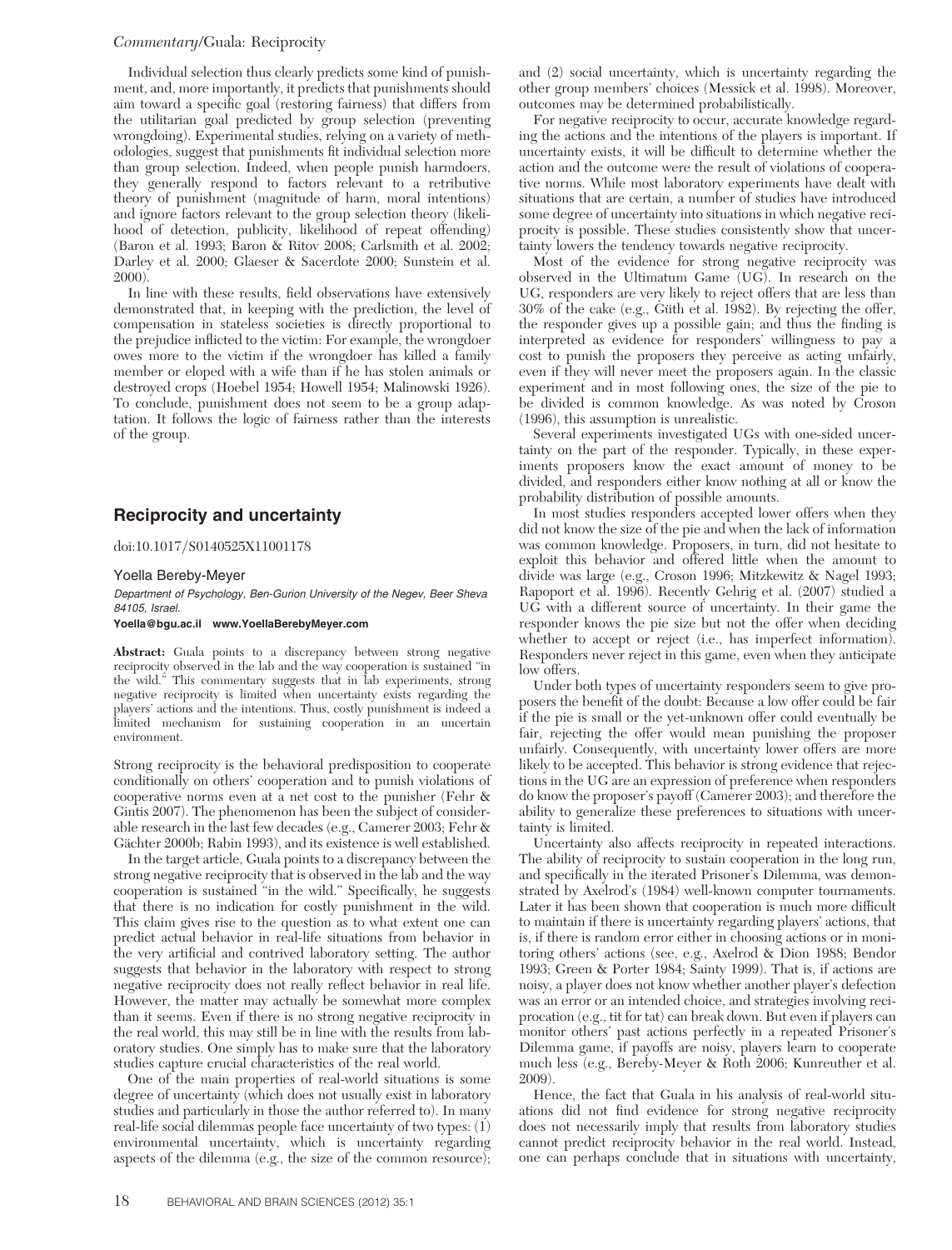costly punishment is less likely to occur, and therefore in these situations probably other mechanisms are needed to sustain cooperation.

## Costs and benefits in hunter-gatherer punishment

doi:10.1017/S0140525X11001403

#### Christopher Boehm

Department of Biological Sciences, University of Southern California, Los Angeles, CA 90089.

## cboehm1@msn.com

Abstract: Hunter-gatherer punishment involves costs and benefits to individuals and groups, but the costs do not necessarily fit with the assumptions made in models that consider punishment to be altruistic – which brings in the free-rider problem and the problem of second-order free-riders. In this commentary, I present foragers' capital punishment patterns ethnographically, in the interest of establishing whether such punishment is likely to be costly; and I suggest that in many cases abstentions from punishment that might be taken as defections by free-riders are actually caused by socialstructural considerations rather than being an effect of free-rider genes. This presentation of data supplements the ethnographic analysis provided by Guala.

If one is interested in explaining both the social dynamics and the genetics of human punishment, the everyday behaviors of Late-Pleistocene type foragers are of special interest, even though their ethnographic description is neither complete nor even consistent. There exist some remarkable and strong social central tendencies among the 150-plus documented foraging societies that qualify as "Late-Pleistocene appropriate" (LPA), for these people cluster in mobile egalitarian bands, form moral communities, condemn and punish predatory behaviors like bullying and cheating, and actively favor altruistic cooperation (Boehm 2000; 2008). Two important social goals are: (1) keeping political life egalitarian and (2) promotion of cooperation; and their methods range from shaming, to ostracism, to capital punishment.

In terms of assessing punishment's costs and possible secondorder free-rider problems, capital punishment is of special interest because deviants are likely to resist being killed; furthermore, they may be avenged. My coded data on 50 LPA societies (see Boehm, in press) reveal patterns that complement Guala's analysis (see Table 1).

At present there is an Inuit and Australian Aborigine bias in this sample, which may be skewing the data somewhat in favor of sorcery. More generally, the data will be inherently "incomplete" due to reticence, because colonial administrations punish indigenously legitimate executions as murder (see Lee 1979); but, with that caveat, the main targeted deviant pattern involves forceful personalities that go against the egalitarian grain, while (with much smaller numbers) devious predators and sexual malefactors seem to come in second. I would suggest that over the millennia all LPA foragers have been executing serious deviants (see also, Otterbein 1986) on a rare but significant basis, and that the main culprits have been would-be dominators such as sorcerers or serial killers.

Mobile foragers live in groups averaging 20–25 persons, which are composed largely of nonrelatives or distant relatives (Hill et al. 2011) but often contain pairs of siblings. There is sometimes the possibility that a male may avenge a close kinsman's death even if the victim was a major social deviant (e.g., Boehm 2011; van den Steenhoven 1962), so potentially the risks in using capital punishment were high unless the problems of predictable resistance and possible retaliation could be coped with.

In another analysis that concentrates on LPA foragers' methods of social control, in a smaller sample of 10 societies I discovered that in six of them capital punishment was done by delegating a close kinsman to kill the culprit by ambush (see also Woodburn 1982), while in six (mainly overlapping) societies in the same sample ethnographers reported merely that "the group" killed the culprit.

Often it is impossible to tell whether these group actions involved collective killing or delegation, but out of 22 Bushman homicide cases there is one well-described account of an assassination attempt that turns collective; first a man hits a serial killer with poisoned arrows when he is awake, then the latter wounds a woman and kills her husband, and finally the entire group attacks him as he is dying of the poison (Lee 1979). The impression is of a group agreement that the man must go, but of great inefficiency. In a tribal example of a highly efficient communal execution, it is clear that the point of everybody participating is to avoid retaliation by making it impossible to determine who actually killed the culprit (Boehm 1986).

Risks are greatly reduced when a band delegates a close male kinsman of the target to do the job: first, because he will ambush the deviant in his sleep; and second, because otherwise predictable lethal retaliation will be set aside because of the kin tie. But a remaining evolutionary paradox is that the delegated executioner faces costs (the slight risk of the target fighting back, and the definite loss of a close male kinsman), while the

| Type of Deviance                                    | Specific Deviances                         | Societies Reporting |
|-----------------------------------------------------|--------------------------------------------|---------------------|
| <b>Intimidates Group</b>                            | Intimidation through malicious sorcery     | 11                  |
|                                                     | Repeated murder                            | 5                   |
|                                                     | Action otherwise as tyrant                 | റ<br>٠D             |
|                                                     | Psychotic aggression                       |                     |
| <b>Cunning Deviance</b>                             | Theft                                      |                     |
|                                                     | Cheating (meat-sharing context)            |                     |
| <b>Sexual Transgression</b>                         | Incest                                     | ٠ź                  |
|                                                     | Adultery                                   |                     |
|                                                     | Premarital sex                             |                     |
| <b>Miscellaneous</b>                                | Violation of taboo (endangering the group) | 5                   |
|                                                     | Betrayal of group to outsiders             | 9                   |
|                                                     | "Serious" or "Shocking" transgression      | 2                   |
| <b>Deviance Unspecified</b>                         |                                            |                     |
| <b>Total Societies Reporting Capital Punishment</b> |                                            | 24                  |

Table 1 (Boehm). Capital Punishment in 50 LPA Foraging Societies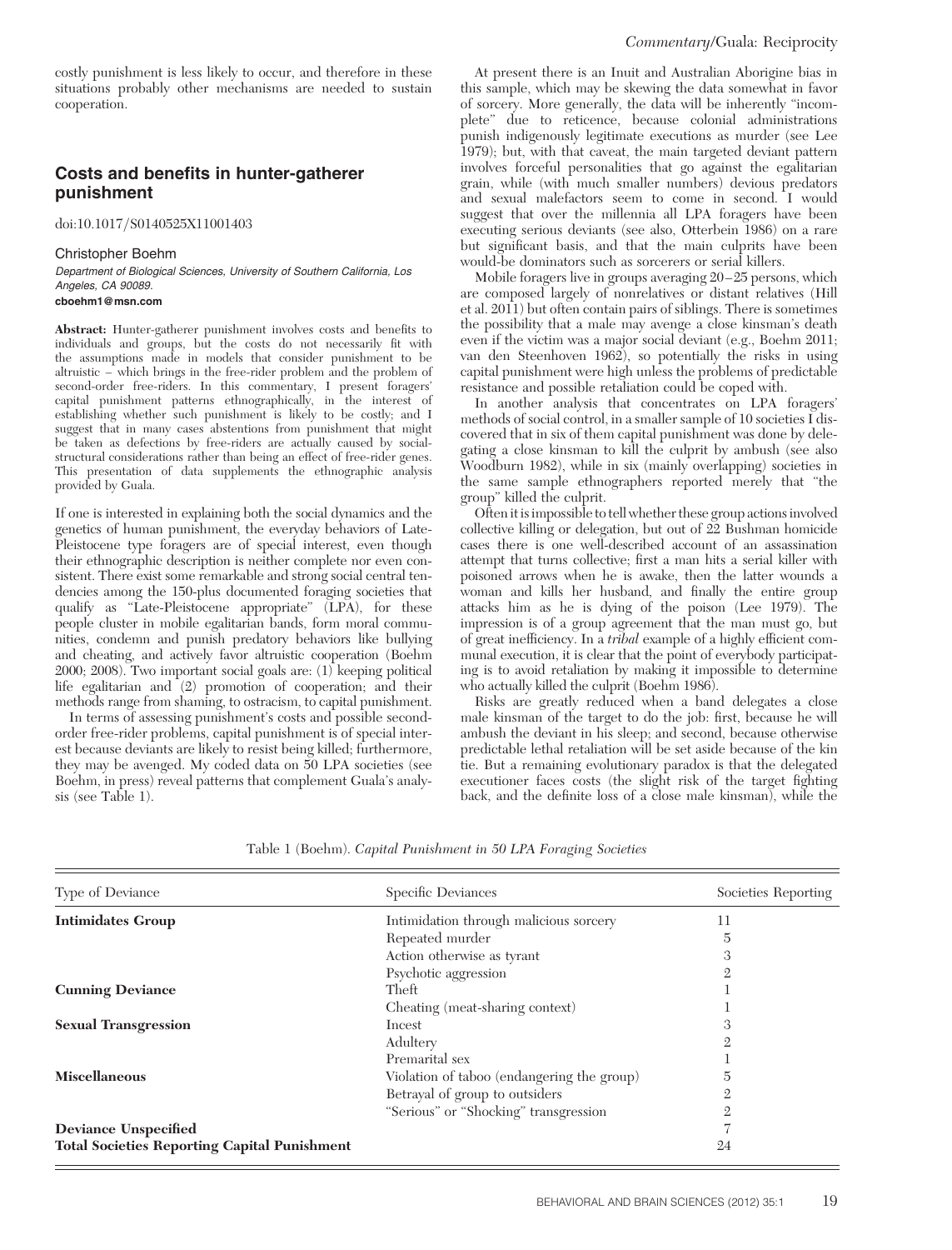rest of the band (non-kin and distant kin) can be seen as freeriders who benefit substantially but pay no costs.

However, there is another way setting up the genetic cost/ benefit analysis. The executioner who pays such costs is merely caught in a structural position, in which he becomes the chosen executioner because he is close kin, whereas the freerider roles of those who abstain are also determined by social position. Thus, free-rider genes are not at issue because the free-riding is determined situationally.

In this light, we may reconsider the ethnographically welldescribed Mbuti case Guala cites from Turnbull (1961). Cephu cheats on a meat-acquisition system which is designed to bring in a fair share of game for all the participating families; and, collectively, most of the band actively shames him in ways that are humiliating while Cephu's loyal followers stand aside – but do not actively back him. This too is situational, because they are kin. It is worth noting that the sanctioning goes beyond shaming when one band member threatens the arrogant Cephu with ejection from the band; but he is taking little risk because the people backing him are in a state of moral outrage.

I emphasize that the several families associated closely with Cephu likely would be conventionally modeled as free-riding defectors because they stand aside; and also, that in fact this is not a matter of opportunistic free-rider genes in action. It is simply a situational matter, and over the millennia such stepping aside has had nothing to do with genes. In such contexts, the freerider problem does not apply.

Guala has opened up some interesting questions, and has used ethnographic data in doing so. Perhaps these further ethnographic nuances may serve as useful food for thought, for scholars who use experiments with students (or non-LPA nonliterates) to try to understand human nature.

#### ACKNOWLEDGMENT

I thank Joe Henrich for comments on this commentary.

## The punishment that sustains cooperation is often coordinated and costly

doi:10.1017/S0140525X1100118X

Samuel Bowles,<sup>a</sup> Robert Boyd,<sup>b</sup> Sarah Mathew,<sup>b</sup> and Peter J. Richerson<sup>c</sup>

<sup>a</sup>Santa Fe Institute, Santa Fe, NM 87501; <sup>b</sup>Department of Anthropology, University of California-Los Angeles, Los Angeles, CA 90095; °Department of Environmental Science and Policy, University of California–Davis, Davis CA 95616.

```
samuel.bowles@gmail.com rboyd@anthro.ucla.edu
smathew@ucla.edu pjricherson@ucdavis.edu
http://www.santafe.edu/\simbowles
http://www.sscnet.ucla.edu/anthro/faculty/boyd/
http://smathew.bol.ucla.edu/Site/Home.html
```
http://www.des.ucdavis.edu/faculty/Richerson/Richerson.htm

Abstract: Experiments are not models of cooperation; instead, they demonstrate the presence of the ethical and other-regarding predispositions that often motivate cooperation and the punishment of free-riders. Experimental behavior predicts subjects' cooperation in the field. Ethnographic studies in small-scale societies without formal coercive institutions demonstrate that disciplining defectors is both essential to cooperation and often costly to the punisher.

We are grateful to Francesco Guala for providing a thoughtful reflection on what recent social dilemma experiments can tell us about real-world cooperation and the need for complementary ethnographic, historical approaches. But Guala's contribution is packaged along with what we think is a misunderstanding of our work, an overly pessimistic appraisal of the external validity

of experimental results, and a very partial reading of the evidence on costly punishment in small-scale societies.

The core of strong reciprocity is that human cooperation cannot be understood entirely as the result of repeated social interaction and self-interested individual calculation. Instead, people are motivated to cooperate with one another and to punish free-riding by a variety of ethical and other-regarding motives. Guala gets this right. However, he incorrectly believes that strong reciprocity requires punishment to be both very costly and uncoordinated. Punishment is costly when the cost of administering punishment, however small, exceeds the private benefit it creates for the punisher, thus giving rise to a second-order free-rider problem. Mechanisms like conformism, kin selection, or cultural group selection can solve the secondorder free-rider problem, but usually only if the cost of punishment is low, either because it is rare (e.g., Boyd et al. 2003; Henrich & Boyd 2001) or because it is collectively administered (Boyd et al. 2010).

Everyday social life, even among strangers, is regulated by many individual acts of uncoordinated punishment. We are all aware of the pain we experience when we are frowned upon in public places among strangers. However, we agree with Guala that more costly forms of punishment in natural settings are usually collective. We capture this in our paper "Coordinated Punishment of Defectors Sustains Cooperation..." (Boyd et al. 2010), which Guala cites but seems to have misunderstood. In this model, potential punishers signal their willingness to punish, but they punish free-riders only when enough fellow punishers have signaled. When there is no assortment, there are two possible evolutionary equilibria: a population without punishment or cooperation, and a population with a mix of punishers and nonpunishers in which most actors cooperate. Mean fitness is higher when punishers are present. When we allow an empirically realistic degree of assortment in the population, punishment may proliferate even when rare; and when it does, it is altruistic.

We developed this model because we share Guala's dissatisfaction with the typical representation of punishment as an individual act rather than something deliberated on by groups and undertaken jointly (but see Ertan et al. 2009). Nonetheless, experiments make a major contribution by showing that the predispositions that motivate punishment are common in many populations. We agree with Guala that we need better tests of the external validity of these experimental results. But two kinds of evidence are encouraging.

First, behavior in experiments predicts subjects' cooperation in the field. Brazilian shrimpers use large plastic bucket-like contraptions in which holes are cut to allow the immature shrimp to escape, thereby preserving the stock for future catches. Because they can cut holes of any size, the fishermen face a real-world social dilemma. Large holes represent cooperation with other fishers; small trap holes are a form of defection, and – just as in the Public Goods Game – having small holes is the dominant strategy for a self-interested shrimper. Not surprisingly, those who contributed most in a public goods experiment were also those who cut larger holes in their traps (Fehr & Leibbrandt 2011). The effects, controlling for a number of other possible influences on hole size, are substantial.

Additional evidence of external validity comes from a set of experiments and field studies with 49 groups of herders of the Bale Oromo people in Ethiopia, who were engaged in forest commons management (Rustagi et al. 2010, which Guala cites). The most common behavioral type in the experiments, constituting a bit more than a third of the subjects, were "conditional cooperators" who responded positively to higher contributions by others. Controlling for a large number of other influences on the success of the forest projects, the authors found that groups with more conditional cooperators planted more trees. (See Bowles & Gintis [2011] for more evidence on external validity.)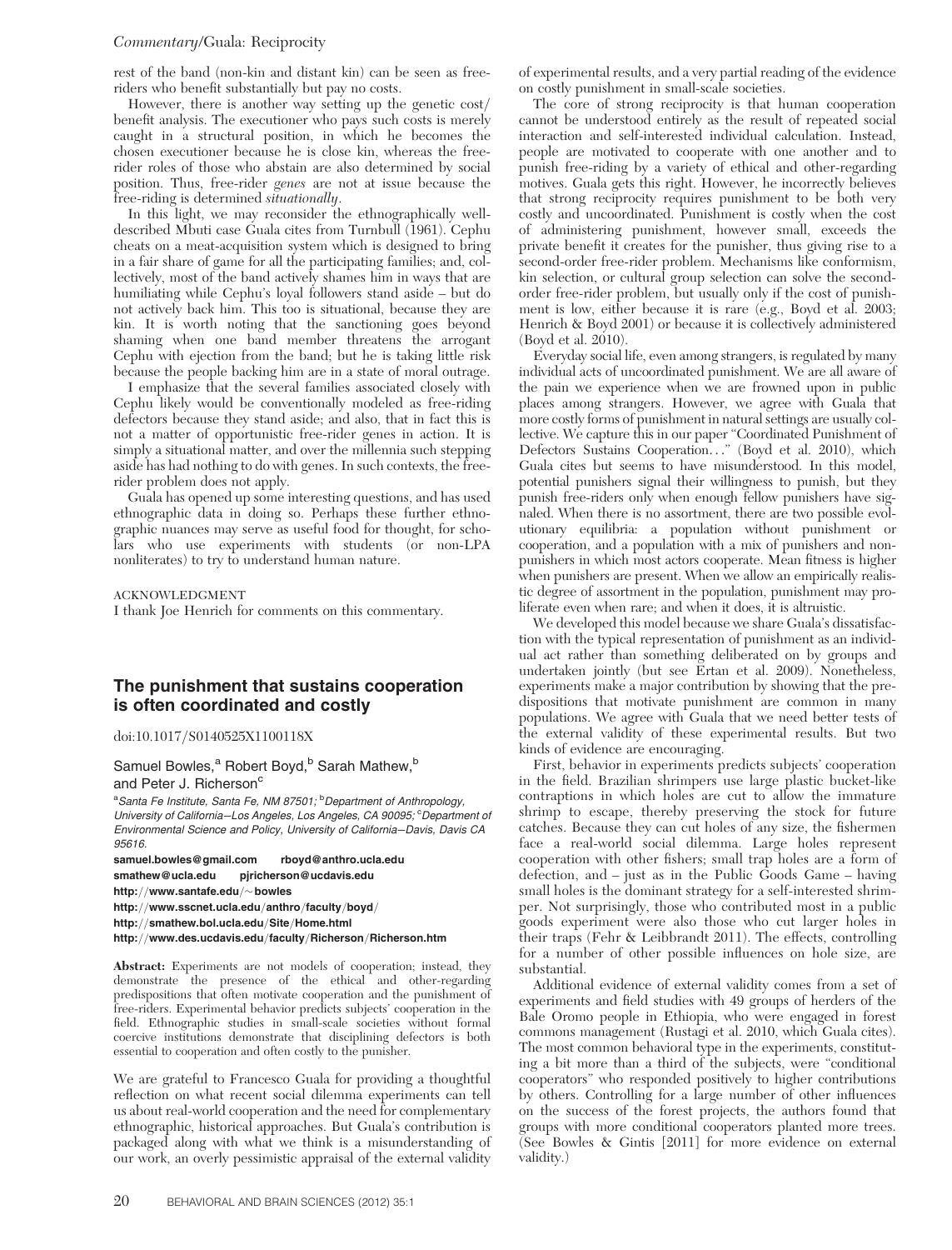Second, there is much evidence for costly third-party punishment among societies without formal coercive institutions. Mathew and Boyd (2011) present extensive quantitative data showing that punishment of cowardice and other forms of freeriding plays an important role in warfare among the Turkana, an acephalous African pastoral group. Community members decide whether a violation occurred, and if it has, corporal punishment is administered by the violator's age-mates, not those damaged by the violation. Punishing takes time and effort and may damage valuable social relationships.

Contrary to Guala, punishment has been observed in the simplest foraging societies. Among the Walbiri of Australia, for example, offenses like homicide, physical assault, sacrilege, adultery, and theft were punished by death, wounding with a spear or knife, or attack with a club or boomerang (Meggitt 1962, pp. 256–59). The local community determined whether the act was an offense, decided on the punishment, nominated the person to carry out the punishment, and appointed the people responsible for ensuring that the punisher does not face retaliation (p. 255).

In some cases, meting out punishment is very costly. Among Aranda foragers of the Central Desert in Australia, wrongdoers were sometimes executed. The elders collectively decided on the fate of the wrongdoer, and assigned a group of young men to carry out the execution. Strehlow (1970, pp. 117–18) describes two cases in which the violator's relatives did not think the execution was justified, and killed the young men who had carried it out. According to Strehlow, capital punishment of this nature occurred in all Central Australian tribes before colonial administration made them a criminal offense.

## Weak reciprocity alone cannot explain peer punishment

doi:10.1017/S0140525X11001191

#### Marco Casari

Department of Economics, University of Bologna, Piazza Scaravilli 2, 40126 Bologna, Italy.

#### marco.casari@unibo.it http://www2.dse.unibo.it/casari/

Abstract: The claims about (1) the lack of empirical support for a model of strong reciprocation and (2) the irrelevant empirical role of costly punishment to support cooperation in the field need qualifications. The interpretation of field evidence is not straightforward, and otherregarding preferences are also likely to play a role in the field.

Guala should be praised for having raised this debate about punishment experiments. I will focus on two main points. First, the target article claims that the empirical evidence on peer punishment is not enough to support theories based on strong reciprocity. As I argue below, behavior in peer punishment experiments cannot be entirely rationalized with self-regarding or weak reciprocity attitudes, and strong reciprocity is one model of otherregarding behavior among others currently under debate.

There is no lack of anecdotes about peer pressure and punishment in field settings, ranging from high school students to miners on strike (Francis 1985) to fishermen communities (Bromley 1992) to workplaces (Kandel & Lazear 1992). In the region studied in Casari (2007), costly punishment is still practised today. Recently, 1,800 young grapevines have been cut with pruning hooks and shears. Apparently two people acted overnight, causing damage in thousands of euros. In the last five years, there have been seven similar episodes in the same community. Generally the culprits remain unknown (Nardon 2011). The issue of peer punishment was raised after field research and was not born as a laboratory anomaly. Experiments helped to clarify the extent and drivers of peer punishment, because field evidence is often hard to interpret. There are nuisance factors and measurement limitations: The interaction may be repeated, the fine-to-fee ratio unknown, or institutions to promote cooperation may be present. Controlled experiments are useful because they remove many of these limitations. One robust finding is the willingness of many people to pay a personal cost to inflict a punishment on others, especially on free-riders. This result persists in one-shot situations when the punisher incurs a material loss. As in other experiments, the data point toward the existence of a mix of motivations in economic decision making. While most subjects exhibit exclusively self-regarding motivations, there are others who also exhibit an array of otherregarding motivations.

Weak reciprocity is simply not enough to rationalize the existing experimental results on peer punishment. For instance, subjects do not treat peer punishment as a second-order public good, that is, they do not employ punishment mainly to provide incentives for the free-rider to contribute, as a weak reciprocity argument would suggest (Casari & Luini 2006; 2009). One can also experiment settings with indefinite repetition, where weak reciprocators can support cooperative outcomes through a rational strategy different than costly peer punishment. When four subjects indefinitely played prisoner's dilemmas in random pairs, more than half of the time cooperators targeted defectors with peer punishment (Camera & Casari 2009). Rational, self-regarding subjects had the alternative to support full cooperation through a simple grim trigger strategy. Instead, many still employed peer punishment. To sum up, experiments on peer punishment have shed light over important aspects of cooperative behavior that are likely to apply also in field situations. Yet, the existing evidence still leaves some deep questions open about the genetic versus cultural origin of other-regarding motivations; about the degree of external validity of experiments; and, about what model can fit the observed patterns of punishment with reasonable precision.

Guala's second main point is that cooperation in the field does not rely primarily on the forces uncovered in punishment experiments but is promoted by institutions that reduce the costs of decentralized punishment and facilitate the functioning of weak reciprocity mechanisms. I agree, although I will discuss two of Guala's related statements, which are based on unconvincing interpretations of the anthropological evidence: (1) Peer punishment does not occur in the field; (2) hence, it is irrelevant in a field setting. Guala argues that peer punishment is rarely employed and that some punishment acts are not costly, given that the cost to inflict punishment is claimed to be "low." In the literature, what matters is the fine-to-fee ratio of a punishment act, not simply the absolute cost of a punishment request. Moreover, sanctions ought not to be always large but, rather, graduated (Ostrom 1990). In the lab one observes a proportion between crime and punishment, that is, actions of full free-riding attract more punishment than actions of partial free-riding, and something similar may be expected in the field.

When extrapolating to field situations, one has to keep in mind that in laboratory experiments, people are forced to interact with others, have little control over the information flow, and have only few options available. In the field, people have multiple ways to inflict punishment and have strategies alternative to peer punishment. Instead of physically confronting a norm violator, a cooperator may decide to act to lower the cost to punish, to create institutions, or to move camp elsewhere. Hence, people can optimize over the many strategies available. A lower-thanexpected frequency of peer punishment actions may simply reveal that there are better strategies in that situation, not that they are unavailable or irrelevant. For instance, speaking up against someone is costly because it exposes one to the risk of retaliation (Wiessner 2005), as whistle-blowers know. To avoid counter-punishment, in the field people may increase the level of anonymity by spreading gossip instead of reproaching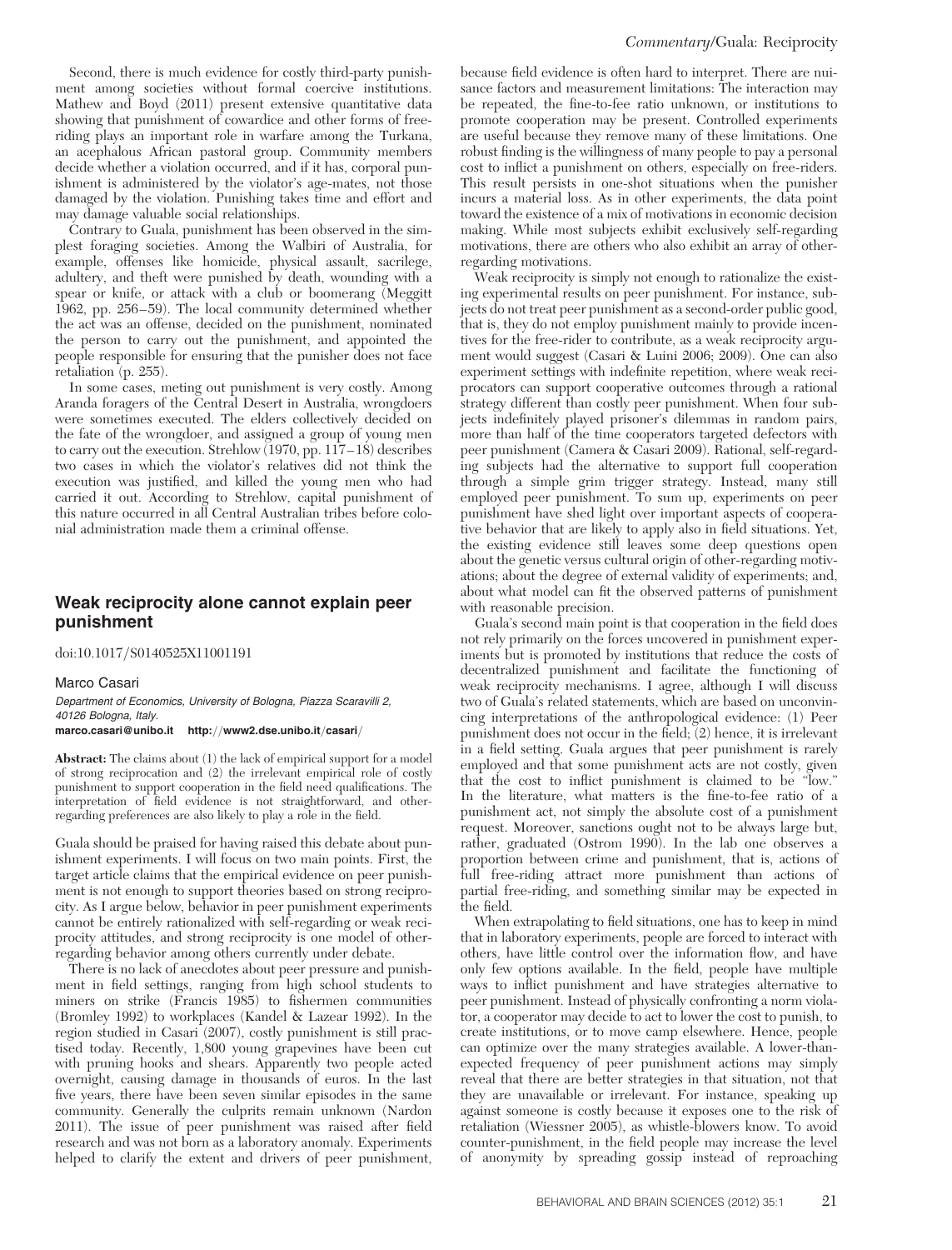someone face-to-face. Another way to dilute the risk of retaliation is to punish in coalition with others, which is another form of decentralized punishment (Casari & Luini 2009).

The success in overcoming a social dilemma situation may be due to multiple factors, and other-regarding attitudes may be one of them. Although in the field they can be sometimes hard to quantify, they may nevertheless play an important role. The analysis of the Carte di Regola followed a canonical model with identical, self-regarding agents out of parsimony in organizing the historical evidence (Casari 2007). A related experiment examined in more depth a specific feature of the Carte system and uncovered the subtle role of subjects' heterogeneity in behavior for the success of the institution. Under a Carte system, the interaction of pro-social, self-regarding, and anti-social attitudes increased group welfare (Casari & Plott 2003). Field and experimental evidence, therefore, complement each other.

## In medio stat virtus: Theoretical and methodological extremes regarding reciprocity will not explain complex social behaviors

doi:10.1017/S0140525X11001208

Claudia Civai and Alan Langus

SISSA/ISAS–International School for Advanced Studies, via Bonomea, 265, 34136 Trieste, Italy.

civai@sissa.it alanlangus@gmail.com http://www.sissa.it/cns/index.html

Abstract: Guala contests the validity of strong reciprocity as a key element in shaping social behavior by contrasting evidence from experimental games to that of natural and historic data. He suggests that in order to understand the evolution of social behavior researchers should focus on natural data and weak reciprocity. We disagree with Guala's proposal to shift the focus of the study from one extreme of the spectrum (strong reciprocity) to the other extreme (weak reciprocity). We argue that the study of the evolution of social behavior must be comparative in nature, and we point out experimental evidence that shows that social behavior is not cooperation determined by a set of fixed factors. We argue for a model that sees social behavior as a dynamic interaction of genetic and environmental factors.

The target article discusses reciprocity in human social behavior. Guala argues that the evidence for strong reciprocity (i.e., highcost mechanisms of punishment) found in experimental games such as the Ultimatum Game does not coincide with the evidence for weak reciprocity (i.e., low-cost or no-cost mechanisms) found in anthropological and historical data. Guala suggests that one possible solution to this problem may lie in the fact that weak reciprocity with low-cost or no-cost mechanisms is more relevant in natural situations. According to Guala, the study of social behavior should therefore focus on field experiments and analysis of historical as well as anthropological data, rather than controlled laboratory experiments.

Contrary to Guala's belief, this methodological shift is unlikely to add explanatory power to models of reciprocity in evolutionary scale. Comparative studies suggest that reciprocity exists in nonhuman animals (Brosnan & de Waal 2003; Dufour et al. 2009; Fruteau et al. 2009) and that even monkeys use a combination of high-cost and low-cost mechanisms to endorse cooperative behavior – for example, physical fights between males to establish the group leader and ignorance by group members leading the losing male to leave the group. The evolution of behavior, which depends on the interaction of genetic mechanisms and environmental factors, cannot be captured by historic data from the Middle Ages or by anthropological evidence that assimilates behavioral norms of small societies to those of

evolutionarily older communities. In fact, even though genes can be regulated according to environmental factors (Robinson et al. 2008), the molecular mechanisms capable of shaping complex behavior appear to be very conservative across species (Krieger & Ross 2002; Langus et al., in press). This means that the fundamental mechanisms shaping social behavior are likely to be shared with other nonhuman animals. Guala's argument that strong reciprocity is absent even in primitive communities thus suggests that there have been no evolutionary changes in reciprocity within the human lineage. Shifting between experimental approaches (laboratory vs. natural settings) and theoretical extremes (strong vs. weak reciprocity) is therefore unlikely to be sufficient to capture the fine-tuned fabric and the evolution of human social behavior.

We believe that the problem with models of reciprocity is neither the methodological approach, nor whether one chooses to believe in strong or weak reciprocity. We argue that a unique theory that defines social behaviors as cooperation and presupposes the existence of a standard rational behavior or a standard optimal strategy (e.g., Dufwenberg & Kirchsteiger 2004; Fehr & Schmidt 1999) is essentially flawed. In humans, social behavior does not solely depend on fixed factors triggering automatic mechanisms (e.g., emotions, internalized norms, or social preferences). For example, negative emotions have been considered to be the ultimate cause that explains "irrational" reactions to unfairness (Pillutla et al. 1996; Sanfey et al. 2003; van't Wout et al. 2006). However, Civai et al. (2010a) show that emotions are not necessarily correlated to cooperation. In a modified version of the Ultimatum Game, when participants were directly involved in the bargaining process, their skin-conductance response correlated with rejection of unfairness, whereas when they had to decide on behalf of a third party, their electrodermic response did not show a significant correlation with unfairness. This evidence is supported by fMRI findings that show a dissociation between self-related emotional areas – such as the medial prefrontal cortex, that is activated when participants' rejections bear on their own payoff – and brain regions responsible for affective-motivational reaction to fairness norms' violations, such as the anterior insula, that is activated when rejections bear both on participants' payoff and on the others' (Civai et al. (2010b).

Social behavior is likely to be driven by a selected strategy that depends on a combination of automatic mechanisms as well as the environmental content and context. It is known that participants' performance in experimental games such as the Dictator Game or the Ultimatum Game  $(U\breve{G})$  is influenced by a wide variety of factors. For example, the degree of generosity in the dictators decreases together with the degree of anonymity towards both the receiver and the experimenter (Hoffmann et al. 1996); furthermore, Dana et al. (2007) have found that relaxing the transparency, that is, giving the dictator the illusion of fairness simply by increasing the uncertainty of the receiver's payoff, significantly decreases fair behavior. Other factors that influence preferences are the degree of self-involvement and intentions (Blount 1995; Falk & Fischbacher 2006; Güroğlu et al. 2010). In particular, an increase in the tolerance for unfair advantageous offers in the UG is predicted when the offers target self-payoff (Fehr & Schmidt 1999). As far as intentions are concerned, it has been widely demonstrated that the rejection rate for unfair UG offers decreases together with the perceived proposer's responsibility. An interesting norm-based model has been described by Bicchieri (2006), which stresses effects of framing on "people's expectations and perception of what norm is being followed" (Bicchieri & Zhang 2010, p. 18) affecting the final decision.

In light of these findings, social preferences cannot be considered as stable. They appear to be conditioned by the social situation, and they could be better defined as strategies, implemented in order to maximize (not in strict economical terms) the outcome. An experimental approach that investigates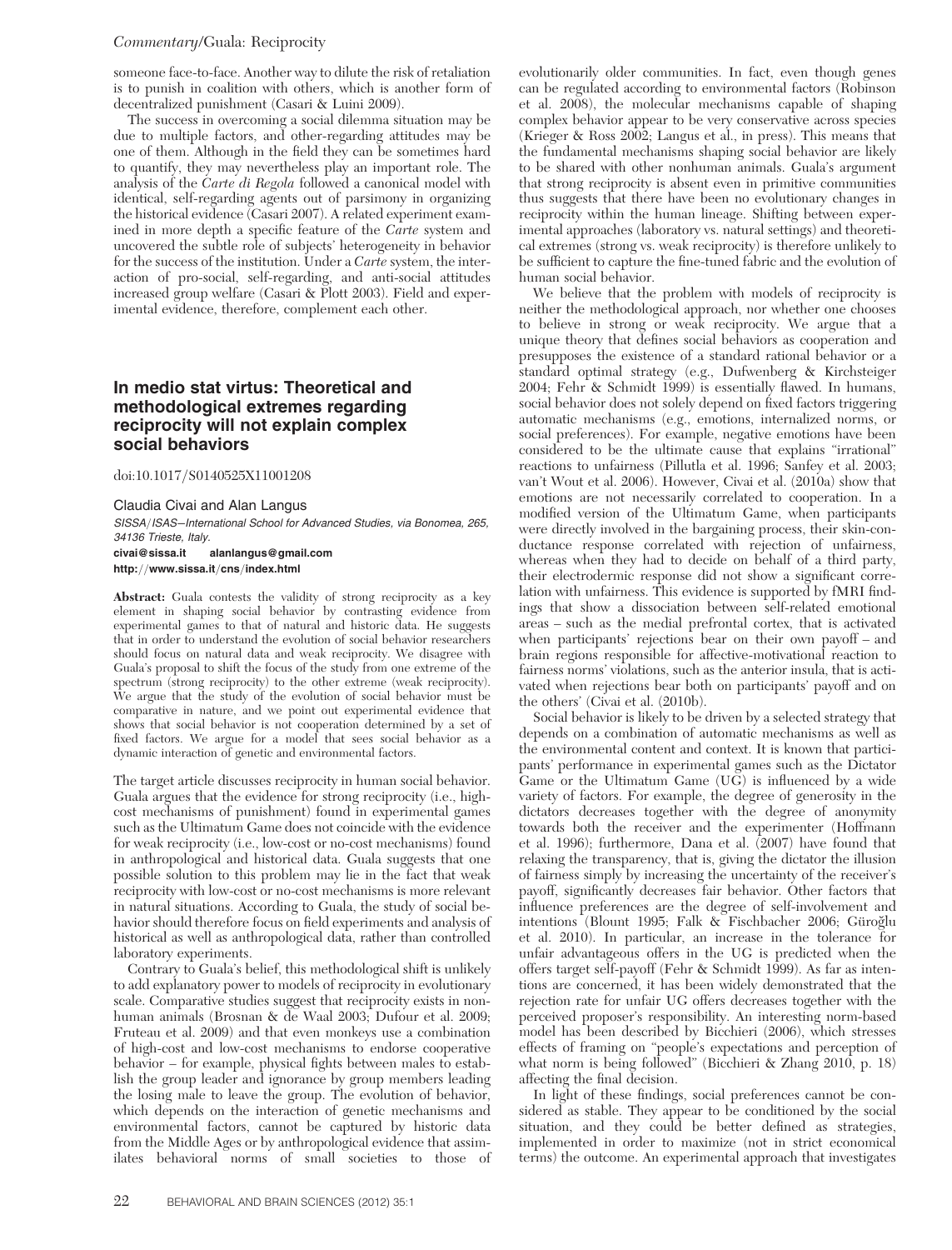the conditions that trigger the different strategies might explain the great variability that characterizes social behaviors such as reciprocity (e.g., Gneezy & Rustichini 2000). Theories of fast and frugal heuristics (Gigerenzer et al. 1999) might be successfully applied to the social mind (Hertwig & Herzog 2009). This would allow us to describe behavior as driven by fast and frugal social heuristics, such as "imitate the majority" or "group recognition," which, in turn, are triggered by different environmental factors.

To conclude, the issue of cooperation should be reconsidered in light of the fact that the different types of evidence discussed by Guala were collected under different experimental and nonexperimental conditions; hence, they are likely to reflect not a single process but different processes which, necessarily, must not be mutually exclusive.

## Examining punishment at different explanatory levels

doi:10.1017/S0140525X1100121X

Miguel dos Santos and Claus Wedekind Department of Ecology and Evolution, Biophore, University of Lausanne, 1015 Lausanne, Switzerland. miguel.dossantos@unil.ch http://www.unil.ch/dee/page57244.html claus.wedekind@unil.ch http://www.unil.ch/dee/page21538.html

Abstract: Experimental studies on punishment have sometimes been over-interpreted not only for the reasons Guala lists, but also because of a frequent conflation of proximate and ultimate explanatory levels that Guala's review perpetuates. Moreover, for future analyses we may need a clearer classification of different kinds of punishment.

When explaining behavioral decisions, it is important to distinguish between different explanatory levels, especially between proximate (mechanistic) and ultimate (evolutionary) explanations (Tinbergen 1963). Proximate explanations of a given behavior deal with questions about its ontogeny (e.g., how does the behavior change with age and experience) or about its causation, that is, the physiological, molecular, and cognitive mechanisms underlying the behavior and the stimuli that elicit it. Ultimate explanations either deal with questions about the phylogeny of the behavior (e.g., how does it compare with similar behaviors in related species) or its adaptive value (e.g., what is its impact on the individual's survival and lifetime reproductive success).

The concept of weak reciprocity, as defined in the target article, is an attempt to explain the adaptive value of cooperation and punishment because it concentrates on the fitness benefits one could get from cooperating, defecting, or punishing (Alexander 1974; Trivers 1971). This concept is restricted to one explanatory level only. In contrast, strong reciprocity mixes different explanatory levels: it uses proximate arguments to explain ultimate problems (Bowles & Gintis 2004; Fehr & Fischbacher 2003; 2004; Fehr & Gächter 2002; Fehr & Rockenbach 2003; Gintis et al. 2003). Strong reciprocity has been called, for example, a "predisposition to reward others for cooperative, norm-abiding behaviours" and "a propensity to impose sanctions on others for norm violations" (Fehr & Fischbacher 2003, p. 785). Such a definition clearly relates to the causal mechanisms of cooperation and punishment. But the concept is then frequently used as to answer ultimate (evolutionary) questions, for example, in Bowles and Gintis (2004, p. 17): "cooperation is maintained because many humans have a predisposition to punish those who violate group-beneficial norms." Such a mixing up of different explanatory levels can, from an

evolutionary point of view, easily lead to over-interpretations of proximate patterns (Hagen & Hammerstein 2006; Rankin et al. 2009; Sigmund 2007; West et al. 2007a; 2011). For example, punishment that can be observed in anonymous one-shot interactions seems truly altruistic and was interpreted as such in Fehr and Gächter (2002). However, until very recently, humans lived in groups where anonymous one-shot interactions were probably very rare, that is, such interactions are most probably not the context in which human punishment has evolved. If studied within a more natural social context, human punishment may ultimately be self-interested.

As discussed in the target article, explaining punishment from an evolutionary point of view requires determining the costs and benefits of punishment. In line with weak reciprocity models, recent studies have shown that punishment can lead to longterm net benefits and hence be evolutionarily stable when punitive actions contribute to a punishment reputation (dos Santos et al. 2011; Hilbe & Sigmund 2010). Under such conditions, the immediate costs of punishment can be outweighed by the benefits a punisher receives later because of his or her punishment reputation. Experimental studies that ignore the possible effects of a punishment reputation can therefore easily produce artifacts (Hagen & Hammerstein 2006).

We also believe that the term "punishment" is currently used too broadly in the literature on cooperation. If punishment is the subtraction of resources from free- riders in order to reduce the frequency of further free-riding, there are at least three different kinds of punishment that may need to be distinguished both for ultimate and proximate analyses. Many of these analyses deal with what could be called "simple costly punishment"; that is, punishers pay a cost to induce a cost on the punished (Dreber et al. 2008; Fehr & Gächter 2000a; Rand et al. 2009a; Rockenbach & Milinski 2006; Wu et al. 2009).

Another form of punishment could be called "punishment by taking something away" (e.g., as in Cephu's story, described in the target article). Here, the punisher takes something from the punished in order to induce a cost to the punished. Regardless of whether or not the punisher thereby experiences an immediate reduction of his or her own welfare, "punishment by taking something away" and the above-mentioned "simple costly punishment" are likely to differ in their cost-benefit ratios (relevant for ultimate analyses) and may involve, for example, different kinds of emotions (relevant for proximate analyses).

A third category could be called "punishment by refusal." The punisher then punishes by refusing to cooperate with the punished in a repeated game like, for example, an iterated Prisoner's Dilemma (Fudenberg et al. 1994). The examples of ostracism discussed by Guala relate to this kind of punishment. Such defection may typically be a reaction to non-provoked defection and could be called "punishment" if it reduces the income of the punished (i.e., his or her benefits from what would otherwise be cooperative interactions) in order to possibly improve the punisher's long-term benefits from future cooperative interactions with a refined punished or with others.

This third kind of punishment could be immediately costly for the punisher, for example, if it delays the resumption of beneficial mutual cooperation. Such immediate costs would have to be compensated in the long run in order to maintain "punishment by refusal" as an evolutionary successful behavioral strategy. However, a possible alternative function of defection in response to defection may be to simply avoid the losses of anticipated further defection (e.g., avoiding the sucker's payoff in the Prisoner's Dilemma). It is probably not useful to call this latter form of defection "punishment" if it usually does not ultimately increase the level of cooperation within a group or directly with the defector (from an ultimate point of view), or if it is just a precautionary measure to avoid further losses (from a proximate point of view). Therefore, purely punitive actions may not always be easy to identify. Multidisciplinary approaches that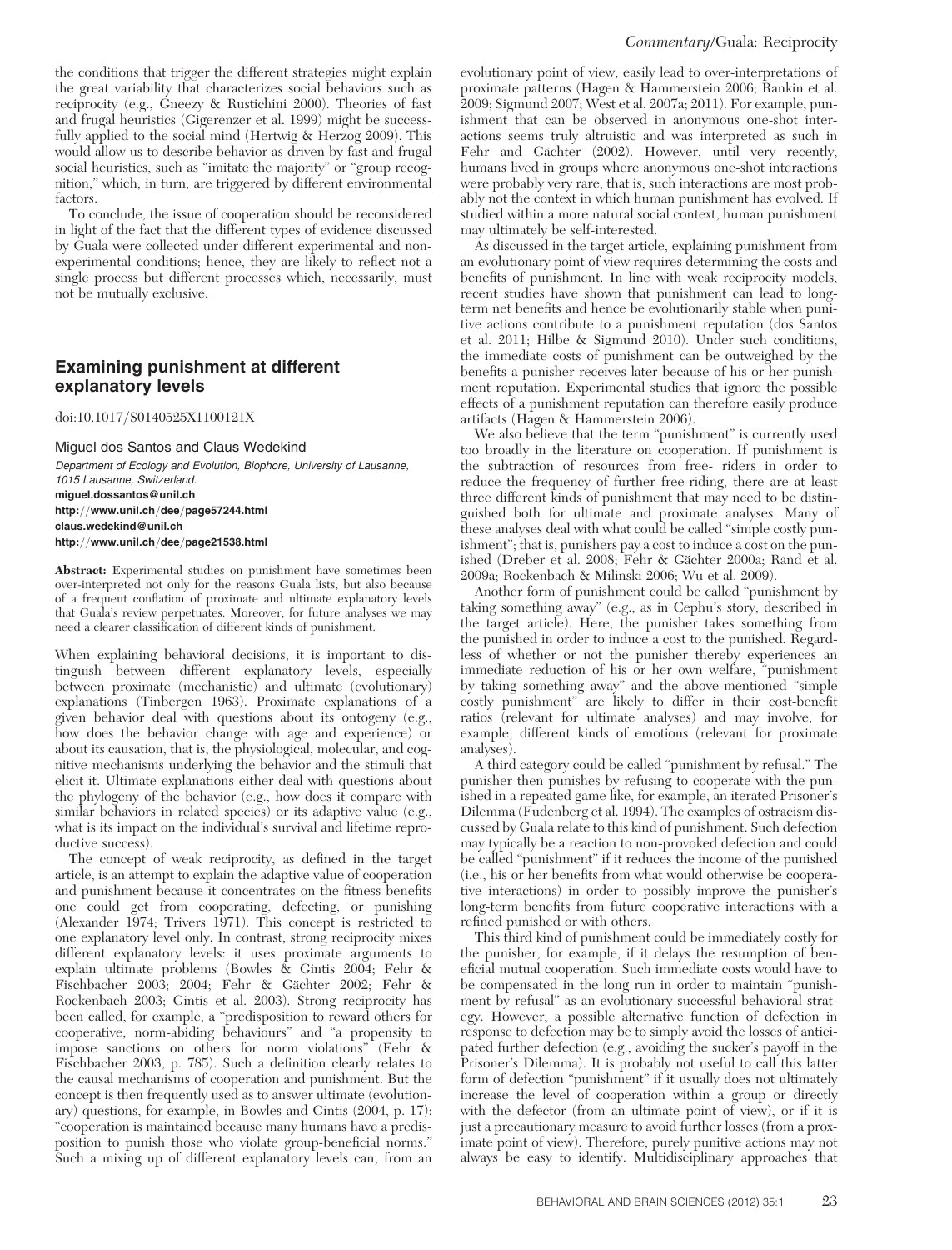carefully exploit the specific advantages of proximate and ultimate analyses are therefore often necessary to better understand human behavior.

## Retaliation and antisocial punishment are overlooked in many theoretical models as well as behavioral experiments

doi:10.1017/S0140525X11001221

Anna Dreber<sup>a</sup> and David G. Rand<sup>b</sup>

aDepartment of Economics, Stockholm School of Economics, 113 83 Stockholm, Sweden; <sup>b</sup> Program for Evolutionary Dynamics, Harvard University and Department of Psychology, Harvard University, Cambridge, MA 02138. anna.dreber@hhs.se drand@fas.harvard.edu http://sites.google.com/site/annadreber/ http://www.people.fas.harvard.edu/ $\sim$  drand/

Abstract: Guala argues that there is a mismatch between most laboratory experiments on costly punishment and behavior in the field. In the lab, experimental designs typically suppress retaliation. The same is true for most theoretical models of the co-evolution of costly punishment and cooperation, which a priori exclude the possibility of defectors punishing cooperators.

The target article is interesting and raises many important questions about the role of costly punishment in the evolution of human sociality. Particularly relevant is the mismatch between the design of many economic experiments and the conditions under which human evolution (genetic or cultural) seems likely to occur.

Nearly all economic game experiments exploring costly punishment are explicitly designed to suppress the opportunity for retaliation and feuds. These experiments reshuffle either groups or identities from round to round and report the amount of punishment received only in aggregate. Such design features are highly unrealistic, and serve to cast costly punishment in the most positive possible light. As Guala points out, costly punishment can be disastrous in more realistic experimental settings with truly repeated interactions where retaliation is possible (Denant-Boemont et al. 2007; Dreber et al. 2008; Nikiforakis 2008; Wu et al. 2009). Not only can cooperators punish defectors, but defectors can also punish cooperators (Cinyabuguma et al. 2006; Gächter & Herrmann 2009; 2011; Herrmann et al. 2008). Furthermore, positive reciprocity (rather than costly punishment) can effectively maintain cooperation when repetition or reputation are allowed (Dal Bo´ 2005; Dal Bó & Fréchette 2011; Fudenberg et al., in press; Milinski et al. 2001; 2002; Rand et al. 2009a; Rockenbach & Milinski 2006; Wedekind & Milinski 2000), although see Vyrastekova and van Soest (2008).

This same critique also applies to almost all evolutionary game theoretic models of costly punishment and cooperation. Many models have been proposed to demonstrate how costly punishment could promote the evolution of cooperation (Bowles & Gintis 2004; Boyd et al. 2003; Gintis 2000; Hauert et al. 2007; Nakamaru & Iwasa 2005; 2006; Sigmund et al. 2010, Traulsen et al. 2009; Wang et al. 2011). Yet virtually all of these models assume that only cooperators punish defectors. Punishment targeted at cooperators ("antisocial punishment") is excluded a priori.

We feel that evolutionary models do best to include the full range of combinatorially possible strategies (of a specified level of complexity) and then to ask which are favored by natural selection. If, instead, the strategy set is restricted to only include strategies that seem logical or desirable, this can greatly affect the outcomes and potentially be quite misleading. We note that this is not unique to models based on "strong reciprocity" but also applies to most models that do not invoke group selection.

Recent theoretical work has examined the effect of retaliation and antisocial punishment, and the results have not been promising for "altruistic" punishment. When the opportunity to retaliate is added to a model based on intergroup conflict, punishment is much less effective at promoting cooperation (Janssen & Bushman 2008). In such models, groups of cooperators outcompete groups of defectors; but within a single group, defectors outcompete cooperators. Costly punishment allows cooperative groups to keep out defectors (Boyd et al. 2003). But now the second-order free-rider problem arises: Cooperators who punish are at a disadvantage relative to cooperators who do not punish. When defectors are rare, this disadvantage is small and does little to undermine cooperation. But when retaliation is possible, this exacerbates the second-order free-rider problem: Not only do cooperative punishers bare the cost of punishing relative to non-punishing cooperators, but they also incur the additional cost of being retaliated upon. Thus, punishment has only limited power to promote cooperation.

Similar results are obtained when antisocial punishment (as well as indiscriminant punishment) are allowed in a model based on spatial structure (Rand et al. 2010). In this second model, interaction and competition only occur with those nearby, thus relative payoff is key and spite is adaptive. When only cooperators can punish defectors, punishment allows cooperation to dominate: Without punishment, cooperators are at a disadvantage because they pay the cost of cooperation; but by punishing defectors, they can regain the relative advantage (Nakamaru & Iwasa 2005; 2006). When all punishment strategies are available, however, defectors can also punish cooperators (a form of anticipatory retaliation). Thus, the prosocial and antisocial punishments cancel each other out, and punishment no longer allows cooperation to proliferate. Instead, the only strategy that is globally stable is to defect and then punish cooperators.

Likewise, punishment no longer promotes cooperation in an optional Public Goods game model once antisocial punishment is allowed (Rand & Nowak 2011). In optional cooperation games, defectors invade cooperators, loners that opt out of the game in favor of a fixed intermediate payoff invade defectors, and cooperators invade loners (Hauert et al. 2002). Allowing cooperators to punish defectors breaks this rock-paper-scissors cycle and stabilizes cooperation (Hauert et al. 2007). But when all punishment strategies are possible, the cycle is as easily broken by defectors that punish loners, or loners that punish cooperators. Antisocial punishment is common, and punishment does not substantially increase cooperation compared to a game without punishment.

Another model considers prosocial and antisocial punishment as well as retaliation in the context of a repeated Prisoner's Dilemma game (Rand et al. 2009b). A Nash equilibrium analysis finds many cooperative equilibria that pay to punish defection. Yet stochastic evolutionary simulations find that selection consistently disfavors costly punishment, and these simulations show quantitative agreement with a set of behavioral experiments (Dreber et al. 2008). In equilibrium, costly punishment is not actually costly – just the threat is sufficient to maintain cooperation. But in the noisy world of stochastic game dynamics, mutation and (relatively) weak selection lead to heterogeneous populations: The punisher must pay. Hence, costly punishment is disfavored, and instead evolution leads to traditional tit-fortat strategies that "punish" defection not with costly punishment, but rather with denial of future reward.

Thus, the issues raised by Guala with respect to artificial experimental designs also apply to many evolutionary game theoretic models. Initial explorations of allowing retaliation and antisocial punishment in these models find the power of punishment for promoting cooperation to be much reduced or non-existent; further work in this vein is an important direction for future study.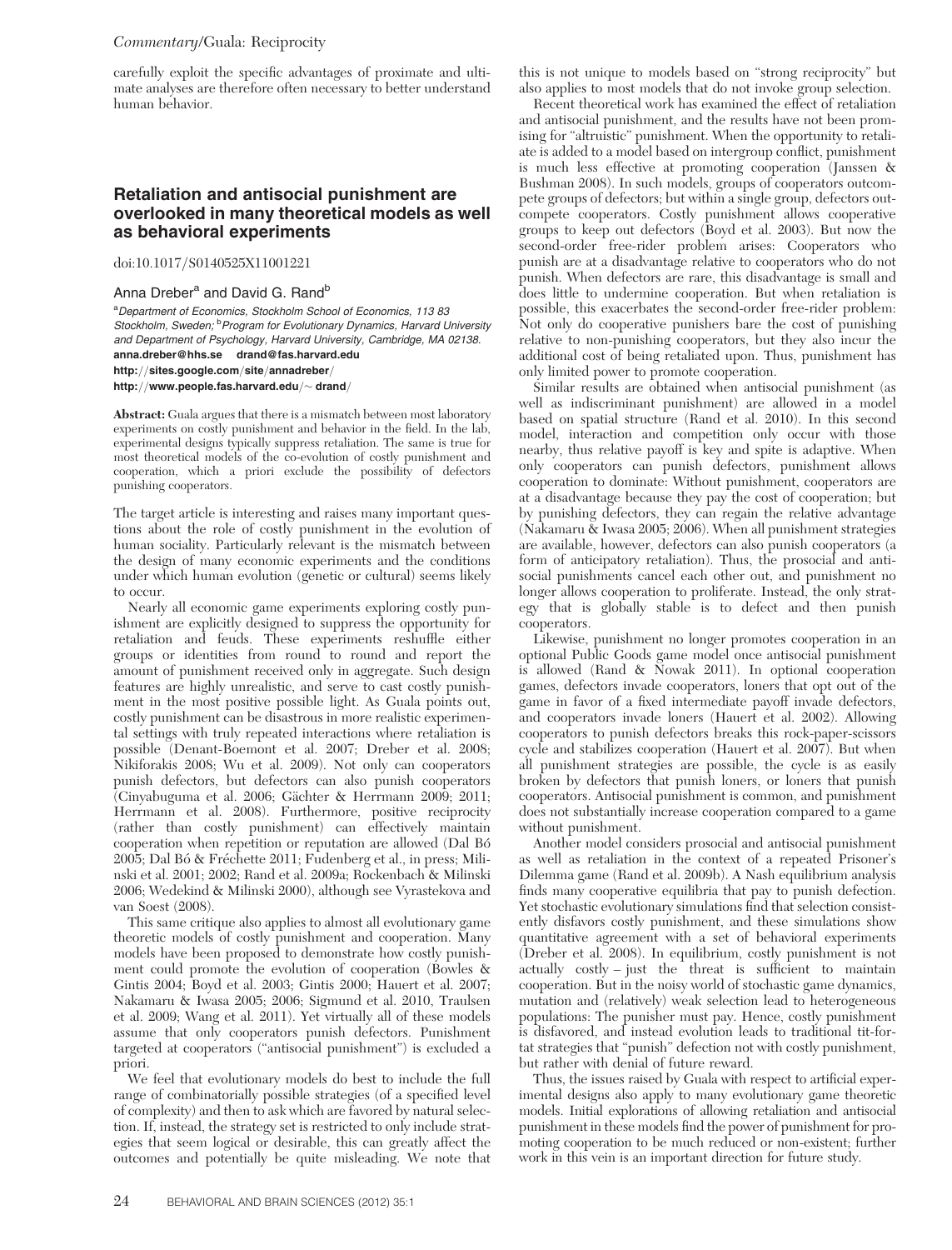## Gossip as an effective and low-cost form of punishment

doi:10.1017/S0140525X11001233

## Matthew Feinberg<sup>a</sup>, Joey T. Cheng<sup>b</sup>, and Robb Willer<sup>c</sup>

<sup>a</sup> Department of Psychology, University of California, Berkeley, Berkeley, CA 94720-1650; <sup>b</sup>Department of Psychology, University of British Columbia, Vancouver, BC, V6T 1Z4, Canada; <sup>c</sup>Department of Sociology, University of California, Berkeley, Berkeley, CA 94720-1980.

matthewfeinberg@berkeley.edu

http://sites.google.com/site/matthewfeinbergpsychology/ joeycheng@psych.ubc.ca willer@berkeley.edu http://willer.berkeley.edu/

Abstract: The spreading of reputational information about group members through gossip represents a widespread, efficient, and lowcost form of punishment. Research shows that negative arousal states motivate individuals to gossip about the transgressions of group members. By sharing information in this way groups are better able to promote cooperation and maintain social control and order.

Central to Guala's target article is the claim that experimental studies of costly punishment should not be interpreted as evidence for the existence of costly punishment outside the lab, but at best as evidence for the existence of strong motivations to punish those who have behaved antisocially. In most field settings, however, these motivations are likely to manifest in lower or zero-cost behaviors like ridicule, ostracism, and gossip. We agree with this point and highlight the specific role played by gossip as a ubiquitous form of low-cost punishment prevalent in all known human societies. Indeed, Dunbar (2004) estimates that gossip constitutes 65% of all spoken communication.

We argue that gossip – the sharing of evaluative information about an absent third party – is a widespread and highly effective form of punishment found in field settings (Dunbar 1996/1998) that alleviates the need for costlier forms of punishment. Gossip promotes cooperation in groups in two primary ways: (1) by spreading reputational information that warns group members about a transgressor, leading them to avoid or ostracize the transgressor; and (2) by increasing reputational incentives that deter individuals from behaving antisocially (Beersma & van Kleef, in press; Feinberg et al. 2011; Willer et al. 2010).

Recent research finds that the social psychological dynamics driving gossip correspond quite well with the motives revealed by experimental research on costly punishment. In a series of studies, Feinberg et al. (2011) demonstrate that gossip is driven by the same negative affective response that underpins costly punishment. After witnessing a target behave selfishly in a social dilemma situation, observers showed heightened levels of negative affect (e.g., frustration, annoyance) and physiological arousal, both of which were reduced by passing on reputational information to the transgressor's future interaction partner. A subsequent study showed that participants would gossip even when it required investing their own earnings to do so. Akin to altruistic punishment findings, these results suggest that when individuals detect the presence of defectors in the environment, they experience a strong motivation to share reputational information with other group members, even when doing so is costly. Additional research has found gossip deters antisocial behavior; when given the opportunity to behave selfishly in a social dilemma, individuals behaved more prosocially if they knew an observer was likely to gossip about them (Beersma & van Kleef, in press; see also Dunbar 1996/1998; 2004; Piazza & Bering 2008a; Sommerfeld et al. 2007).

Whereas Guala emphasizes that the anthropological evidence fails to show robust patterns of costly punishment in the field, there is substantial cross-cultural evidence for the prevalence of gossip outside the lab. Evidence that gossip serves as a mechanism for maintaining cooperation has been demonstrated in small societies in Mexico, Polynesia, and Fiji, to name a few (Arno 1980; Besnier 1989; Haviland 1977). It is sensible that gossip would be so widely used in small egalitarian societies because of its efficiency, effectively promoting cooperation at minimal cost. The small size of these societies means that all members know one another, ensuring that information can potentially spread to all group members and recipients of gossip know and potentially interact with the target. Additionally, in small societies, the spread of negative reputational information has a significantly greater impact on transgressors, with each individual person hearing of one's negative reputation representing a larger proportion of the group aware of the transgression. Moreover, gossip's low cost alleviates potential second-order free-rider problems that more costly punishment behaviors typically face.

Because of its effectiveness and low cost, we should expect gossip to be a more common response to the observation of antisocial behavior than more costly forms of punishment. This notion is consistent with evidence suggesting that costly punishment may become limited in environments where indirect reciprocity or reputational information offers a cheaper means of social control (Rockenbach & Milinski 2006). That said, the fact that gossip is a more efficient tool of punishment in most settings does not rule out the possibility of more costly punishment in situations where gossip is impractical or ineffective.

Guala views gossip as a costless form of punishment, and we agree that its low-cost nature is likely critical to its prevalence. But the costs and benefits of gossip remain unclear and deserve future study. Gossip entails risks of retaliation and reputation loss. At the same time, it is also possible that gossip could offer benefits to the gossiper (Willer 2009; Willer et al. 2010). Passing on reputational information may lead to a variety of possible benefits: (1) deterring antisocial behavior directed towards the gossiper by communicating that he or she will readily spread information about antisocial behavior; (2) improving status by advertising the extensiveness of the gossiper's connections in the group's social network (Cheng et al. 2007); and (3) advertising the gossiper's prosociality, thereby making him or her an attractive, trustworthy partner. Future research is needed to better understand the magnitude of costs and benefits associated with gossip and how these might vary across different contexts.

## Blood, sex, personality, power, and altruism: Factors influencing the validity of strong reciprocity

doi:10.1017/S0140525X11001245

Eamonn Ferguson<sup>a</sup> and Philip Corr<sup>b</sup>

a<br>Personality and Social Psychology Group, School of Psychology, University of Nottingham, Nottingham, NG7 2RD, United Kingdom: <sup>b</sup> School of Social Work and Psychology, and Centre for Behavioural and Experimental Social Science (CBESS); University of East Anglia., Norwich NR4 7TJ, United Kingdom eamonn.ferguson@nottingham.ac.uk

http://www.psychology.nottingham.ac.uk/staff/ef/home.html P.Corr@uea.ac.uk

http://www.ueapsychology.net/differential-psychology-pg14.html

Abstract: It is argued that the generality of strong reciprocity theory (SRT) is limited by the existence of anonymous spontaneous cooperation, maintained in the absence of punishment, despite freeriding. We highlight how individual differences, status, sex, and the legitimacy of non-cooperation need to be examined to increase the internal and ecological validity of SRT experiments and, ultimately, SRT's external validity.

In his critique of strong reciprocity theory (SRT), Guala highlights some concerns with its external validity, but contends that its internal validity is less problematic. We endorse the concerns about external validity, but raise additional concerns with respect to internal validity. We suggest ways to improve the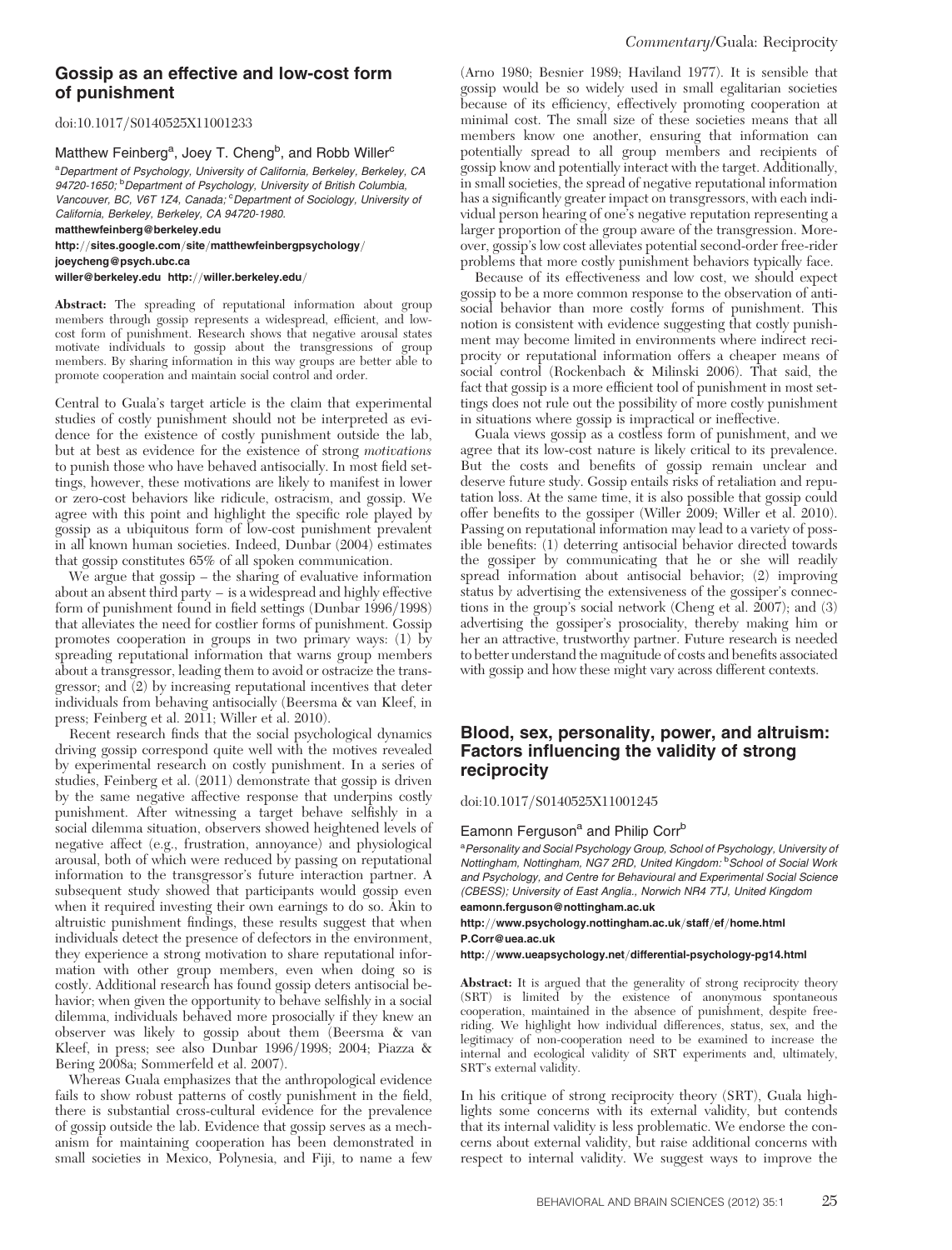ecological validity of laboratory-based studies in order to enhance their external validity.

**External validity - Cooperation without punishment.** Guala argues that the key source of disagreement concerning the external validity of SRT is whether or not costly punishment, in the face of free-riding, supports spontaneous cooperation outside the laboratory. Guala argues that punishment to support cooperation is, in fact, coordinated and cheap. However, it should be acknowledged that there are many forms of spontaneous cooperation that emerge in the absence of punishment, despite free-riding. One example is voluntary blood donation. The donor and recipient remain anonymous and never meet. Blood donors tend not to talk about being a donor (Ferguson & Chandler 2005), and the number of donors they know does not influence their decision to donate (Piliavin & Callero 1991). While there are organized blood drives, blood donors tend to donate at drop-in centres at times they find convenient. Although an anonymous, relatively high-cost spontaneous act of altruism, blood donation is marked by a large free-rider problem: about 6% of the eligible population donate (Ferguson et al. 2007). Evidence shows that feelings of warm glow (Andreoni 1990) are a key motivation for blood donation (Ferguson et al. 2008; in press) Recent evidence also shows that registering for posthumous organ donation is likewise motivated by emotional regulation through anticipated regret (O'Carroll et al. 2011). Finally, under specific conditions free-riders may be tolerated as this enables maximum group benefit (MacLean et al. 2010). Thus, punishment is not needed for many forms of cooperation.

Internal validity - Individual differences. An experiment is internally valid when alternative explanations or additional mechanisms that contribute to the effect are identified or controlled. Given the degree of heterogeneity observed in economic tasks, there is a growing realization that economic models need to consider the role of personality traits as additional explanatory variables (Ferguson et al. 2011; Wischniewski et al. 2009). Ferguson et al. (2011) propose a model of personality within economics whereby the expressed behaviour on any economic task reflects the motivations associated with the personality trait, as well as task constraints, incentives, and so forth. For example, someone who is motivated to maximize rewards is more likely to show cooperative behaviour when reputation building is possible, but free-ride in an anonymous game: behavioural expression is strategic.

One implication for SRT is that some agents will punish only when it is strategically advantageous to do so. Indeed, this is what has been observed with respect to those high in Machiavellianism, who behave selfishly when punishment is not expected, but cooperate when it is (Spitzer et al. 2007). Individual differences will also influence decisions both to punish and how to respond to punishment. Some individuals (e.g., psychopaths) will be more willing than others to punish across all contexts; however, some others (e.g., the highly anxious) will respond to punishment by cooperating, while others will continue to freeride or retaliate (e.g., psychopaths). Finally, when individuals have the opportunity to meet and communicate (as is the real world), some (e.g., those high in psychopathy) will be more likely to exploit people whom they identify as possessing exploitable traits (e.g., agreeableness; Buss & Duntley 2008). Thus, while expressed behavioural styles are often noted in the SRT literature (Ule et al. 2009), these may reflect, in part, the operation of pre-existing individual differences.

**Ecological validity.** By increasing the ecological validity of laboratory-based tests of SRT, the external validity gap can be reduced (List 2009). Guala highlights studies allowing for multiple punishment options, communication, or retaliation.

We highlight two other evolutionary parameters that are important in this regard: (1) resource holding and status and sex; and (2) legitimacy of free-riding.

While resources (e.g., physical, financial) are not equally distributed in the population, this is not captured within standard laboratory tests of SRT, where participants often have access to equal resources. The unequal distributions of resources will influence levels of aggression (punishment). For example, people are less likely to be aggressive towards those with greater physical resources (Archer & Benson 2008). Indeed, people are less willing to punish a transgression by high-status individuals or groups (Eckel et al. 2010). There are also established sex differences in the use of aggression: Males use direct aggression, and women indirect (Archer 2004). Therefore, pronounced sex differences should be observed in both the degree and type of punishment used in laboratory tests of SRT. Women also may be less willing to punish males who hold stronger physical resources. Thus, power, status, and sex may result in the use of punishment for many different reasons other than to enforce norms of fairness.

In real-world contexts, non-contributions may occur for a number of legitimate reasons (e.g., illness), and for sustained cooperation people need to be able to distinguish legitimate from non-legitimate non-cooperation (Lotem et al. 1999). Within laboratory tests of SRT, free-riders do not have any legitimate reason not to contribute (all have an endowment and can contribute). SRT, therefore, needs to examine the role of legitimacy of non-contribution and how this influences the level of punishment adopted. Legitimate free-riders should be treated like cooperators.

To conclude, the generality of SRT is limited by the existence of anonymous spontaneous cooperation, in the face of freeriding, that is maintained in the absence of punishment or even conditions where free-riding is tolerated. Personality, status, sex, and legitimacy of non-cooperation need to be examined in order to increase the internal and ecological validity of SRT experiments and, ultimately, its external validity.

## In the lab and the field: Punishment is rare in equilibrium

doi:10.1017/S0140525X11001415

#### Simon Gächter

School of Economics, University of Nottingham, University Park, Nottingham NG7 2RD, United Kingdom.

simon.gaechter@nottingham.ac.uk

http://www.nottingham.ac.uk/Economics/people/simon.gaechter

Abstract: I argue that field (experimental) studies on (costly) peer punishment in social dilemmas face the problem that in equilibrium punishment will be rare and therefore may be hard to observe in the field. I also argue that the behavioral logic uncovered by lab experiments is not fundamentally different from the behavioral logic of cooperation in the field.

Francesco Guala's target article is a valuable contribution to the discussion about the empirical importance of weak and strong reciprocity. In this commentary I focus on one aspect of his call for more field (experimental) evidence on strong negative reciprocity in social dilemmas. I argue that collecting such evidence is welcome but faces the difficulty that theory predicts, and experiments confirm, that punishment will be rare in equilibrium. I also argue that from the equilibrium perspective the behavioral logic uncovered by lab experiments is not fundamentally different from the behavioral logic of cooperation in field situations. Therefore, the distinction between "narrow" and "wide"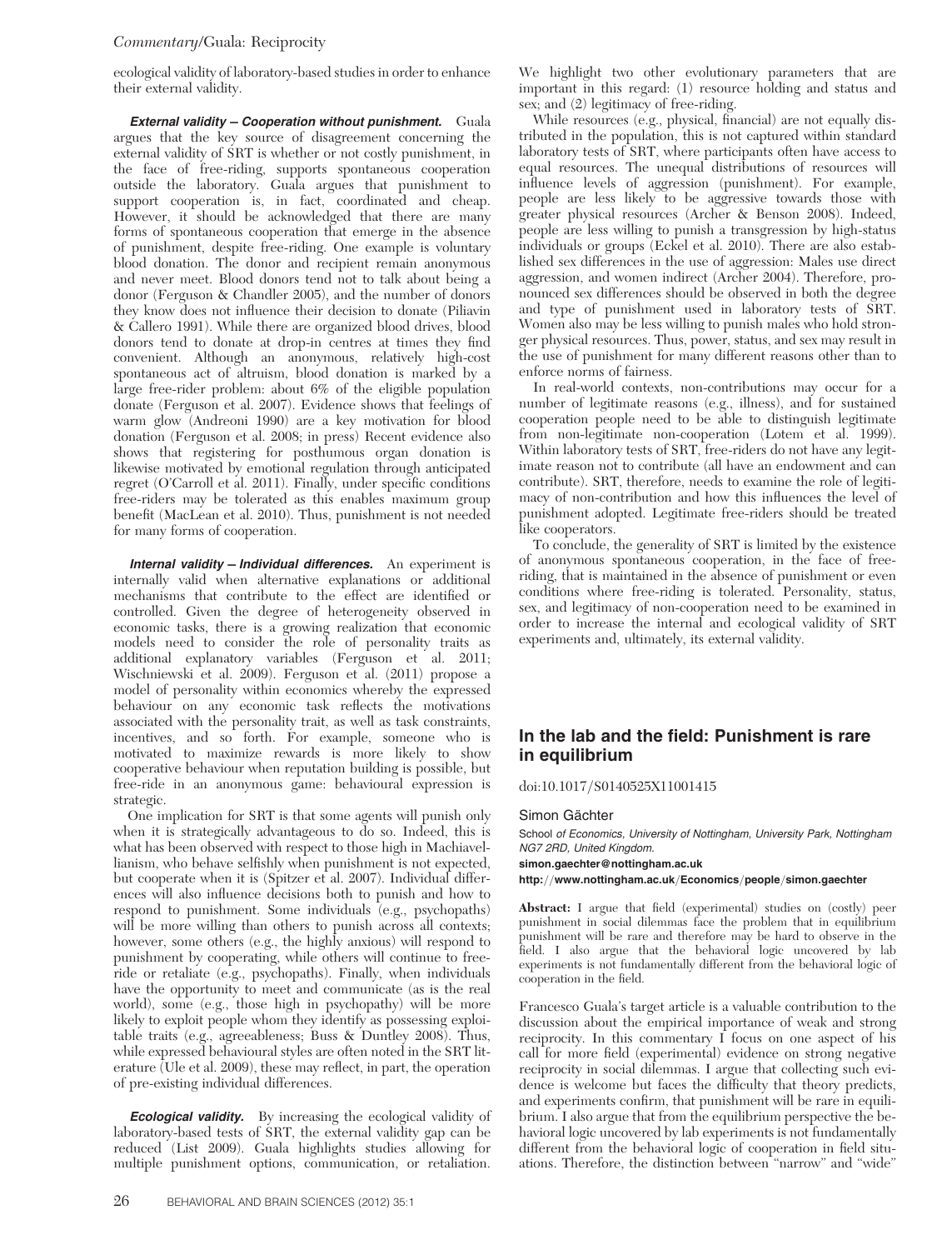readings of strong reciprocity and the preoccupation with external validity concerns is somewhat artificial.

I agree with Guala that experiments are a good tool to measure motivations. Previous experimental evidence (surveyed in, e.g., Chaudhuri 2011; Gächter & Herrmann 2009) shows that many people are willing to incur costs to punish freeloaders. People punish in finitely repeated games played by the same set of people (e.g., Fehr & Gächter 2000a), in repeated one-shot experiments where people interact with new group members each time (e.g., Fehr & Gächter 2002), and even in single-shot experiments where group members interact exactly once (e.g., Cubitt et al. 2011. The main purpose of these experiments was to probe whether and under what conditions people are willing to incur costs to punish and whether this influences cooperation levels. For this purpose and for various historical (and logistical) reasons, almost all experiments implemented at most ten rounds of interaction. Although short experiments can show that punishment exists and can have powerful behavioral consequences, these kinds of experiments might not be long enough to allow equilibration to be observed. In equilibrium people will have shared expectations about how others will behave and will adopt their behavior accordingly; punishment should be rare. Short experiments make an equilibrium perspective difficult and may therefore "overstate" the frequency of punishment.

An equilibrium perspective is important, however, if one is interested in field (experimental) evidence on punishment. In many field settings, more or less stable groups of people will interact, and/or people will have more or less settled expectations (through own observation and experience, as well as through social learning) about how others will behave even in one-shot settings. In terms of observing punishment for freeloading in social dilemmas, theory predicts that in equilibrium punishment will be rare, even if some people are prepared to punish freeloaders. In the presence of punishers, freeloaders have an incentive to contribute to the public good to avoid punishment. Thus, if punishment is behaviorally effective and there is no antisocial punishment of cooperators (Herrmann et al. 2008), punishment will be rarely used because there will be only few selfish transgressions (see also Boyd et al. 2003). As a consequence, the costs of punishment can be low.

The experimental evidence reported in Gächter et al. (2008) supports this reasoning. There are two conditions in their experiment: one without punishment, and one with punishment. In both conditions, groups of three people each receive an endowment of 20 tokens which they can contribute to a public good or keep for themselves. Payoffs are such that people have an incentive to contribute nothing to the public good, although full contribution is the socially optimal decision. In the experiment without punishment, a round ends after everyone has made his or her contribution decision. In the experiment with punishment, a second stage is added where group members are informed of each others' contribution and then can decide to incur their own costs to reduce each others' earnings from the first stage by three money units. Punished group members are only informed of the sum of received punishment, and not about who punished them (in this sense punishment is "coordinated"). Group members interact for 50 periods, which should give plenty of time to allow for equilibration. Seventeen groups each participated in the two conditions (between subjects). Figure 1 reports the most important result for the purpose of this comment.

In the absence of punishment (labeled "Contributions N"), contributions start at 9.5 tokens on average and decline to 3.7 tokens by period 50. The average contribution in the second half of the experiment is 6.4 tokens. Adding the punishment opportunity has huge consequences on average contributions (labeled "Contributions P"). Contributions increase rapidly to 17.6 tokens on average in the second half and are significantly higher than in the first half  $(n = 17, z = 3.39, p = 0.0007;$ Wilcoxon signed ranks test with group average contributions as independent observations).

Most importantly for my present purposes, the dotted line illustrates the average frequency of punishment acts across the 50 periods (measured on the right-hand axis). Because each group consists of three members, each subject in each period has two opportunities to punish other group members. Thus, in each period each group has six punishment opportunities. Because there were 17 groups, the total number of possible punishment acts was  $17 \times 6 \times 50 = 5,100$ . Across the whole experiment we observe 493 acts of punishment (i.e., in 9.7% of all possible cases). Punishment was significantly more frequent in the first half than in the second half of the experiment (14.2 vs. 5.1%;  $n = 17$ ,  $z = 3.29$ ,  $p = 0.001$ , Wilcoxon signed ranks test).



Figure 1 (Gächter). Average contributions to the public good of 17 three-person groups each across 50 rounds in the punishment condition (P) and the no punishment condition (N). Both are measured on the left axis. The dashed line depicts the frequency of punishment acts (measured on the right axis). The inlet figure illustrates contributions and punishment frequency of the median group with regard to cooperation level. Data are taken from Gächter et al. (2008); analysis and illustration are my own.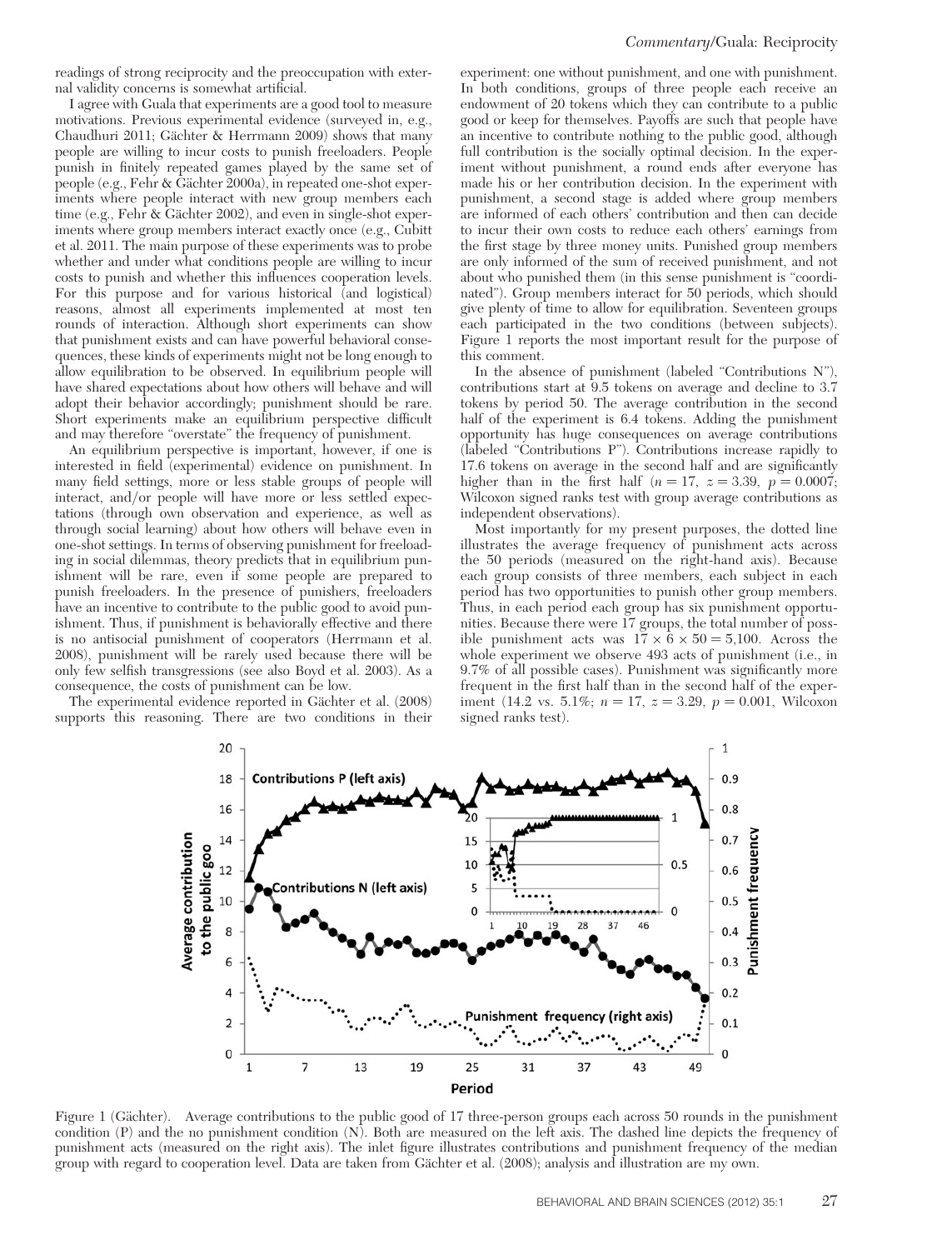The inlet figure illustrates the median group with regard to contributions to the public good in the P experiment. This median group contributed 18.4 tokens on average and punished in 10% of all cases. Punishment occurred exclusively in the beginning of the experiment. From period 19 onwards not a single act of punishment was observed; and 100% of all contributions were maximal. Across all 17 groups punishment frequency and contribution level are significantly negatively correlated (Spearman rank,  $n = 17$ ,  $\rho = -0.75$ ,  $p = 0.0005$ ). In the second half this correlation is  $\rho = -0.93$ ,  $p = 0.0000$ ).

My preferred interpretation of these results in the present context is that the first part of the experiment is a phase where common expectations are established, and behavior has to be coordinated accordingly. Once behavior and expectations are coordinated, equilibration has occurred and punishment is only rarely needed. The initial phase of the experiment might be seen as "artificial," but since the experiment is a novel environment for participants, this is an inevitable part and the lab analogue of social learning in the field. In the field, social learning and cultural transmission (learning from peers, teachers, parents) teach people what constitutes socially acceptable behavior and what gets punished (e.g., Henrich 2004). Once expectations are formed and behavior is adapted accordingly, the same behavioral logic holds in the lab and the field, despite obvious environmental and complexity differences between them. To criticize strong reciprocity theorists for their "narrow focus on artificial environments" (target article, sect. 15, para. 2) therefore seems to miss the point.

Think of queuing as an example. Orderly queues are socially optimal, but individual incentives are to jump the queue. Many queues are surprisingly orderly and few instances of punishment occur (counterexamples exist, of course). People learn through observation and education how to behave in a queue. Chances are that a queue jumper will be told off and sent back to line (which is an example of peer punishment). Many potential queue jumpers will think about this possibility and refrain from jumping the queue, making punishment a rare event. Thus, the behavioral logic of how to behave in a queue is the same as in the lab experiment. Sometimes queue jumpers go unpunished and queues break down, like in the lab where cooperation sometimes also works badly, despite, or because of, punishment (Herrmann et al. 2008).

The relevance of this example extends beyond queuing. Peer punishment as modeled in these experiments can be seen as expressions of social disapproval (Carpenter & Seki 2011; Masclet et al. 2003), which are ubiquitous in social life (think of ridiculing, gossiping, reprimands, social exclusion, etc.). Disapproval will often be costly for the sanctioned individual and in many cases will also be costly to the punisher, in terms of psychic costs (at least some people find it difficult to confront wrongdoers), foregone opportunities, and possible retribution. Therefore, one should not interpret these experiments too narrowly in terms of direct material costs alone. Modeling punishment in material terms is primarily done to control for individual incentives and to allow for exact theoretical predictions (Smith 1982). The behavioral logic of meting out and avoiding punishment in the lab is similar to disapproving of some people's behavior and avoiding disapproval. Peer punishment experiments should therefore be seen at least as much as models of social control or moralistic aggression than of direct material punishment.

The experiment also suggests that the lack of observing punishment in field contexts cannot be taken as evidence for the irrelevance of punishment and as a sort of lab artifact. The experiment shows that even occasional punishment can have a huge impact on pro-social behavior as compared to a situation where people know for sure that they can get away with selfish behavior. Further experiments that model other important aspects of reality, like the possibility of communication (e.g., Bochet et al. 2006), coordinated punishment (e.g., Casari & Luini 2009),

third-party punishment (Fehr & Fischbacher 2004), assortative matching (e.g., Gächter & Thöni 2005), or the simultaneous presence of rewarding strategies (e.g., Rockenbach & Milinski 2006; Ule et al. 2009), also suggest that punishment will be rare in equilibrium and nevertheless have an important behavioral impact.

Finally, the equilibrium perspective suggests it is at least as important to focus on evidence about the punishment people expect would they transgress, rather than actual punishment, as well as on institutions like monitoring that might result in punishment (Rustagi et al. 2010).

## The social structure of cooperation and punishment

#### doi:10.1017/S0140525X11000914

#### Herbert Gintis<sup>a</sup> and Ernst Fehr<sup>b</sup>

<sup>a</sup>Santa Fe Institute, Santa Fe, NM 87501; <sup>b</sup>Department of Economics and Laboratory for Social and Neural Systems Research, University of Zurich, CH-8006 Zurich, Switzerland. hgintis@comcast.net efehr@iew.unizh.ch

Abstract: The standard theories of cooperation in humans, which depend on repeated interaction and reputation effects among selfregarding agents, are inadequate. Strong reciprocity, a predisposition to participate in costly cooperation and the punishment, fosters cooperation where self-regarding behaviors fail. The effectiveness of socially coordinated punishment depends on individual motivations to participate, which are based on strong reciprocity motives. The relative infrequency of high-cost punishment is a result of the ubiquity of strong reciprocity, not its absence.

Standard models of human cooperation in economics and biology assume purely self-regarding agents who use repeated interactions (reciprocal altruism) or public reputations (indirect reciprocity) to sustain mutual helping behaviors. While these mechanisms are important, there are many equally important forms of prosocial behavior which cannot be accounted for in the same way (Bowles & Gintis 2011; Fehr & Gintis 2007; Gintis 2005; 2009). These include: voting in elections, participating in collective actions, being kind to strangers, contributing to community public goods, and behaving morally in anonymous situations, or where the material penalties for immoral behavior are low.

Economic experiments strongly suggest that human prosociality is not limited to calculated selfishness (e.g. Batson 1991; Fehr & Gächter 2000a; 2000b; 2002; Fehr et al. 1997), but that the presence of free-riders is a key and ever-present threat to sustained cooperation. Strong reciprocity, a behavioral mechanism including both altruistic cooperation and costly punishment of free riders (Gintis 2000) thus helps sustain cooperation over long periods. This work showed that humans have strong and consistent other-regarding preferences that could be enlisted in support of social cooperation. In fact, anthropologists have confirmed that strong reciprocity is indeed routinely harnessed in the support of cooperation in small-scale societies (Boehm 1984; 1999; Henrich et al. 2010a; Wiessner 2005; 2009), as stressed in Henrich & Chudek's commentary in this issue.

Guala characterizes the punishment side of strong reciprocity as "uncoordinated." This is simply incorrect. Collective action is a real-life expression of strong reciprocity (Bowles & Gintis 2004, p. 17), and the predisposition to punish "transgressors" is often socially organized and sanctioned. Indeed, individuals are often deterred from carrying out self-initiated sanctions (Boyd et al. 2010). The experimental evidence for coordinated punishment was laid out in several experimental papers on strong reciprocity (e.g., Cinyabuguma et al. 2005).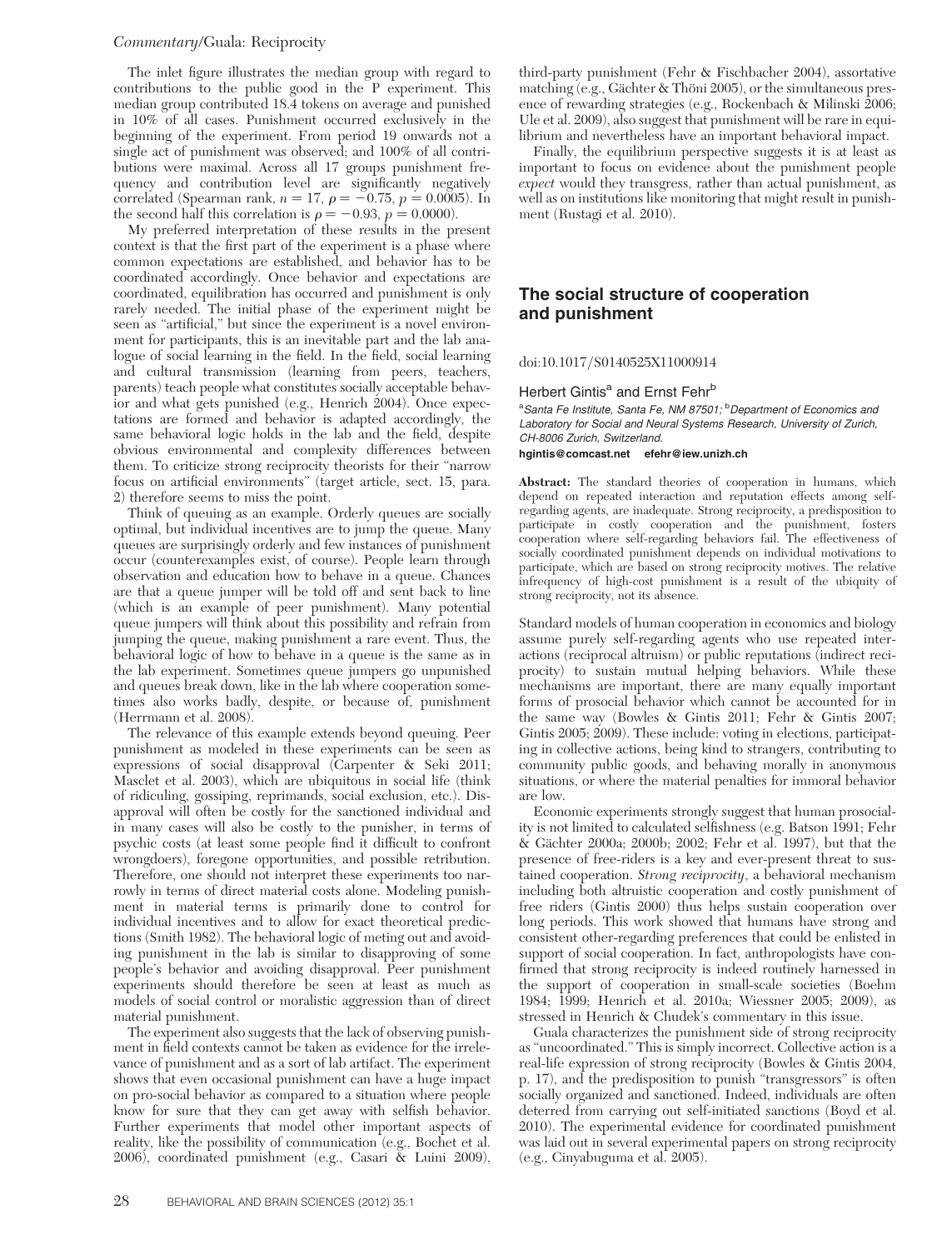Guala claims that costly punishment is rarely observed in the real world, and what punishment is observed is generally not very harsh (e.g., verbal harassment, gossip, ostracism). These observations, even if true, in no way conflict with strong reciprocity models of social cooperation. First, if punishment is effective, it will be rarely carried out. Thus, the absence of frequent punishment is an indication that the threat of punishment has a particularly strong effect. For instance, the average taxpayer in the United States is never penalized for tax evasion, yet no one doubts the importance of prosecuting tax evasion. Similarly, most drivers receive only a few traffic citations in the course of their lives, but many drivers adjust their driving to avoid citations. Second, we stress that most humans are very averse to public criticism of even a verbal form of punishment, and we cite studies that show that verbal criticism alone often leads to conformity (Masclet et al. 2003). In addition, the human emotion of shame serves to amplify social criticism, thereby lessening the need for costly punishment (Bowles & Gintis 2005; Gintis 2004). Moreover, Guala seriously understates the importance of diffuse, uncoordinated, costly punishment in promoting norm adherence.

Guala claims that some punishment is "zero cost." If so, this would add an interesting dimension to the strong reciprocity model, but it does not conflict with this model.

In sum, we agree with Guala that socially structured punishment is important, but we assert that the predisposition to reward goodness and punish evil underlies the effectiveness of socially structured punishment. We also reaffirm the critical importance of diffuse, unstructured cooperation and punishment in fostering social efficiency and a high quality of life.

## Is strong reciprocity really strong in the lab, let alone in the real world?

doi:10.1017/S0140525X11001257

Şule Güney and Ben R. Newell

School of Psychology, University of New South Wales, Sydney, NSW, 2052, Australia.

s.guney@unsw.edu.au

http://www.psy.unsw.edu.au/profiles/phd/sguney.html ben.newell@unsw.edu.au http://www2.psy.unsw.edu.au/Users/BNewell/

Abstract: We argue that standard experiments supporting the existence of "strong reciprocity" do not represent many cooperative situations outside the laboratory. More representative experiments that incorporate "earned" rather than "windfall" wealth also do not provide evidence for the impact of strong reciprocity on cooperation in contemporary real-life situations or in evolutionary history, supporting the main conclusions of the target article.

The core phenomenon discussed in the target article is strong reciprocity: a predisposition to reward cooperators (altruistic rewarding) and punish norm violators (costly punishment), at a personal cost, even when the probability that this cost will be repaid is very low (Gintis 2000; Gintis et al. 2003).

Guala calls our attention to the fact that the existence of strong reciprocity appears to be strongly supported by laboratory experiments; yet there is no evidence from outside the laboratory supporting the claim that strong reciprocity (especially costly punishment) sustains cooperation in real life.

We agree with Guala's point that evidence gathered from controlled laboratory experiments is not sufficient to reach the conclusion that strong reciprocity sustains cooperation in real life. However, we further argue that it is not only the absence of real-life data that is problematic for strong reciprocity theorists. There also exist *laboratory* experiments which present strong counter-evidence against the presence of strong reciprocity and the claims for its evolutionary origins.

The significance of observing a certain behavior pattern (strong reciprocity) in the laboratory for understanding a real-life phenomenon (cooperation) depends crucially on the extent to which the real-life phenomenon is appropriately captured in an experimental setup. Consider a real-life situation in which a group of individuals engages in a cooperative act, say, hunting a stag. In an experimental setting this corresponds to an economic game (e.g., Ultimatum Game, Public Goods game, or Trust game) played out by a group of experimental participants. In real life there needs to be something that motivates individuals to engage in this cooperative act. For the hunters, this could be the idea of satisfying their hunger. In the laboratory one can try to elicit this effect with the use of financial incentives – so far, so good.

However, in order to satisfy their hunger, the hunters have to make a plan, then run after the stag, then use their tools or weapons to kill the stag, then cut it into pieces and distribute them amongst the group. In short, the hunters have to put in some real effort to get this material benefit. This is where real life and standard laboratory experiments diverge: In the laboratory, experimental subjects are generally endowed with an amount of money by the experimenter. They sit on a chair, make a decision, push a button on the keyboard, and leave the experiment with some money that they "earned" without putting in any actual effort. In the hunting scenario this would be like stumbling upon a recently deceased stag and simply having to decide how to share the spoils.

Importantly for the arguments developed in the target article, experiments which incorporate this naturalistic property of expending real effort to earn wealth or status show behavior that clearly diverges from the predictions of strong reciprocity. For instance, in one-shot, anonymously played Dictator games, a huge proportion of the allocators give tiny amounts or even zero to the receivers when the allocators have earned the amount to be distributed (Cherry et al. 2002). However, when the receivers have to put in effort to earn their share, the allocators give more than half of the pie to the receivers (Oxoby & Spraggon 2008). Similarly, in an Ultimatum Game, the proposers offer less to the responder when the proposers have to earn their status and wealth than when they are simply allocated to their roles and endowed with money by the experimenter (Hoffman et al. 1994).

These examples constitute a problem for the claim that strong reciprocity is an important mechanism for sustaining cooperation outside the laboratory because windfall wealth is much rarer in real life than earned wealth. If one's theory only applies to the minority of real-life situations, then to conclude that costly punishment, a component of strong reciprocity, sustains cooperation in real life appears unwarranted. Put simply, including consideration of such "earned-wealth" experiments strengthens Guala's conclusions about the impact (or lack thereof) of altruistic rewarding and costly punishment on the emergence of cooperation in evolutionary history.

## Understanding the research program

doi:10.1017/S0140525X11001397

#### Joseph Henrich<sup>a</sup> and Maciej Chudek<sup>b</sup>

a Department of Psychology and Department of Economics, University of British Columbia, Vancouver, B.C., V6T 1Z4, Canada; <sup>b</sup>Department of Psychology, University of British Columbia, Vancouver, B.C., V6T 1Z4, Canada. joseph.henrich@gmail.com maciek@interchange.ubc.ca http://www2.psych.ubc.ca/ $\sim$ henrich/home.html

Abstract: The target article misunderstands the research program it criticizes. The work of Boyd, Richerson, Fehr, Gintis, Bowles and their collaborators has long included the theoretical and empirical study of models both with and without diffuse costly punishment. In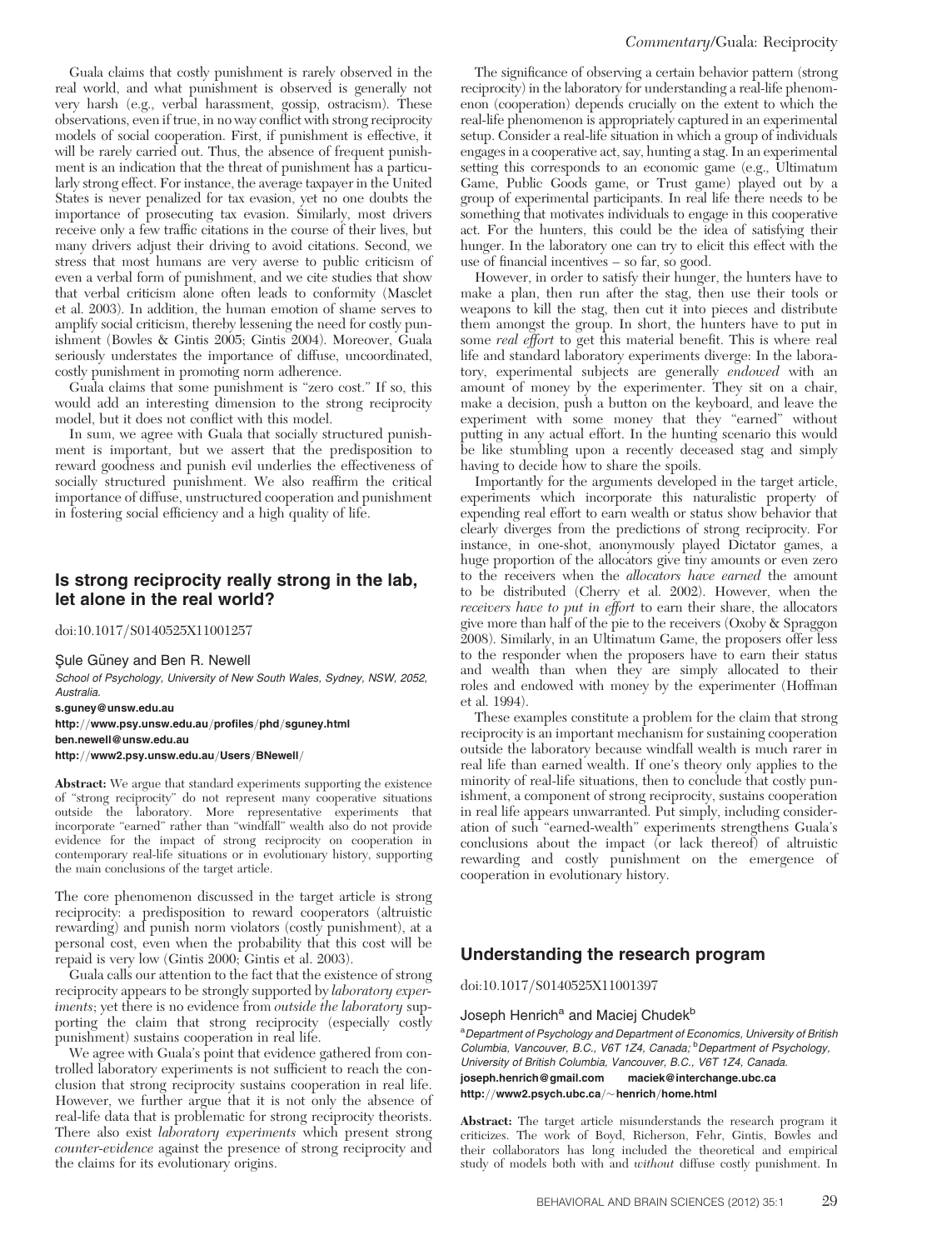triaging the situation, we aim to (1) clarify the theoretical landscape, (2) highlight key points of agreement, and (3) suggest a more productive line of debate.

The target article muddles current theoretical issues regarding the evolution of human cooperation, and in the process creates an empty set of "strong reciprocity theorists." To begin, it makes little sense to oppose weak versus strong reciprocity. Weak reciprocity is a particular class of theoretical evolutionary models. By contrast, "strong reciprocity" is a label and summary description for a set of *empirical* regularities that emerged from work in the United States and Europe (it is not an evolutionary theory). To explain these regularities as well as much ethnographic and cross-cultural evidence (Henrich et al. 2004) – which are not well handled by weak reciprocity theories (Chudek & Henrich 2010, Fehr & Henrich 2003) – Boyd, Richerson, Fehr, Gintis, and Bowles (Guala's "strong reciprocity theorists," hereafter BRFGB) and others have proposed a wide range of cultural and genetic evolutionary models. These models represent hypotheses about what the important mechanisms might be that sustain social norms. In particular, much work has focused on understanding the various ways that cultural evolution can harness and extend aspects of our evolved psychology (e.g., kin psychology) to create stable prosocial norms that could be favoured by cultural group selection (Alvard 2003, Henrich et al. 2010a, Richerson & Boyd 1998). Only a subset of these models involve the diffuse costly punishment (DCP) referred to by Guala and observed in some public goods games.

Numerous contributions from BRFGB illustrate that they are in no way wedded to DCP. A decade ago, Gintis et al. (2001) modelled how signalling (not DCP) could favour the provision of public goods in a manner aimed at explaining ethnographic observations among the turtle-hunting Meriam (Smith et al. 2003). In 2004, Panchanathan and Boyd showed how cultural evolution could stabilize norms by linking a dyadic helping game to a public goods game (Panchanathan & Boyd 2004). There is no punishment there, let alone DCP. In his *Nature* perspective on this, Fehr (2004) emphasizes the importance of reputational mechanisms – not based on DCP – to stabilize social norms. In 2010, Boyd et al. showed how signalling can coordinate punishment to stabilize social norms. Guala mentions this paper approvingly, while not noticing that it is written by the same authors that he says adhere only to DCP.

In these models, as in all models involving DCP, sanctioners have higher payoffs/fitness than non-sanctioners (under the appropriate conditions). There is no magic; these are evolutionary models that explore which strategies are favoured by selective processes and under what conditions. Guala seems to suggest that models based on DCP require that punishment have a net long-term cost. That is false. Sometimes sanctioning costs are "paid-for" via inter-group competition (Boyd et al. 2003, Guzmanet al. 2007), and sometimes these systems are just mutually self-reinforcing (Boyd & Richerson 1992). Such costs have to net out somewhere, or be borne by some plausible constraint (weak reciprocity models all exploit mutational constraints; see Henrich (2004). Much evolutionary modelling has sought to identify how informal institutions (sets of norms or reputational systems) might reduce or eliminate these costs. Cultural group selection will often favour those mechanisms that more effectively incentivize the sanctioning of prosocial norms while sustaining internal harmony (Henrich et al. 2010a).

On the empirical side, the best evidence against the specieswide importance of DCP comes from a large-scale comparative project, initiated under the leadership of BFGB (Richerson not participating here), involving both experiments and ethnography in 24 different small-scale societies. Phase II of this project showed that community size is strongly positively associated with costly punishment. The analysis reveals that communities below a size of about 50 engage in little or no costly punishment (Henrich et al. 2010a, Marlowe et al. 2008). It is also the case that people from larger ethnic groups punish more. Going back a

decade, these results confirm findings from Phase I of the project, in which people from three small-scale societies refused to reject low offers in the Ultimatum Game (Henrich 2000, Henrich et al. 2001).

The approach in this work not only explains the absence of DCP in many of the smallest-scale societies, it also accounts for why such punishing motivations emerge in larger-scale societies. Measures of punishment have not only been strongly associated with the size of stable communities and the success of ethnic groups, but they correlate strongly with gross domestic product (GDP) per capita across nations and with norms of civic cooperation and the rule of law (Herrmann et al. 2008). In Ethiopia, measures of conditional cooperation, which have been closely linked to individuals' willingness to punish, predict monitoring and effective commons management (Rustagi et al. 2010). Once properly theorized, behavioural game measures – including those related to punishment – readily link to real-world sociality (Henrich et al. 2010b).

While we agree that models relying on DCP (e.g., Henrich & Boyd 2001) are not consistent with how norms are actually stabilized in small-scale societies, a variety of other kinds of informal sanctioning mechanisms are, including those that coordinate or incentivize ostracism and punishing. Thus, when Guala pulls quotations from BRFGB's work that refer to "punishment," he implies that BRFGB refer only to DCP. If instead BRFGB mean "punishment" broadly defined, which results from community condemnations of norm violations channelled through local informal institutions (e.g., kinship or reputational systems), then Guala has misunderstood. Not only have BRFGB provided and promoted theoretical models not involving DCP, they also helped lead the project that have assembled the best evidence against the importance of DCP in small-scale societies. If by "punishment" they meant only DCP, then they would have to have been implicitly dismissing (1) some of their own theoretical models and (2) the fruits of their own anthropological collaboration. This seems unlikely.

We also agree with Guala's "narrow interpretation" of experiments, which was a central methodological element in the aforementioned large-scale comparative project. In the Phase I synthesis, one of the major points was that people bring motivations (values or heuristics) into the experimental games from everyday life (Henrich et al. 2005). The authors drew on interviews, ethnographic observations, and local history to interpret their experimental results.

Much of the research program pursued by BRFGB converges with that favoured in the target article, as a central thrust is to understand the origins of the formal and informal institutions that govern life in both small-scale and modern societies. However, progress might be better pursued by focusing on points of actual difference, such as why relying on fully specified evolutionary models is preferable to invoking the folk theorem (where many equilibria are dynamically unstable), or why it is crucial to consider how formal institutions interface with social norms to endow people with internalized motivations (Chudek & Henrich 2010).

## Social preference experiments in animals: Strengthening the case for human preferences

doi:10.1017/S0140525X11001269

#### Keith Jensen

Research Centre for Psychology, School of Biological and Chemical Sciences, Queen Mary, University of London, London E1 4NS, United Kingdom. k.jensen@qmul.ac.uk

http://www.sbcs.qmul.ac.uk/staff/keithjensen.html

Abstract: Guala appears to take social preferences for granted in his discussion of reciprocity experiments. While he does not overtly claim that social preferences are only by-products that arise in testing environments, he does assert that whatever they are – and how they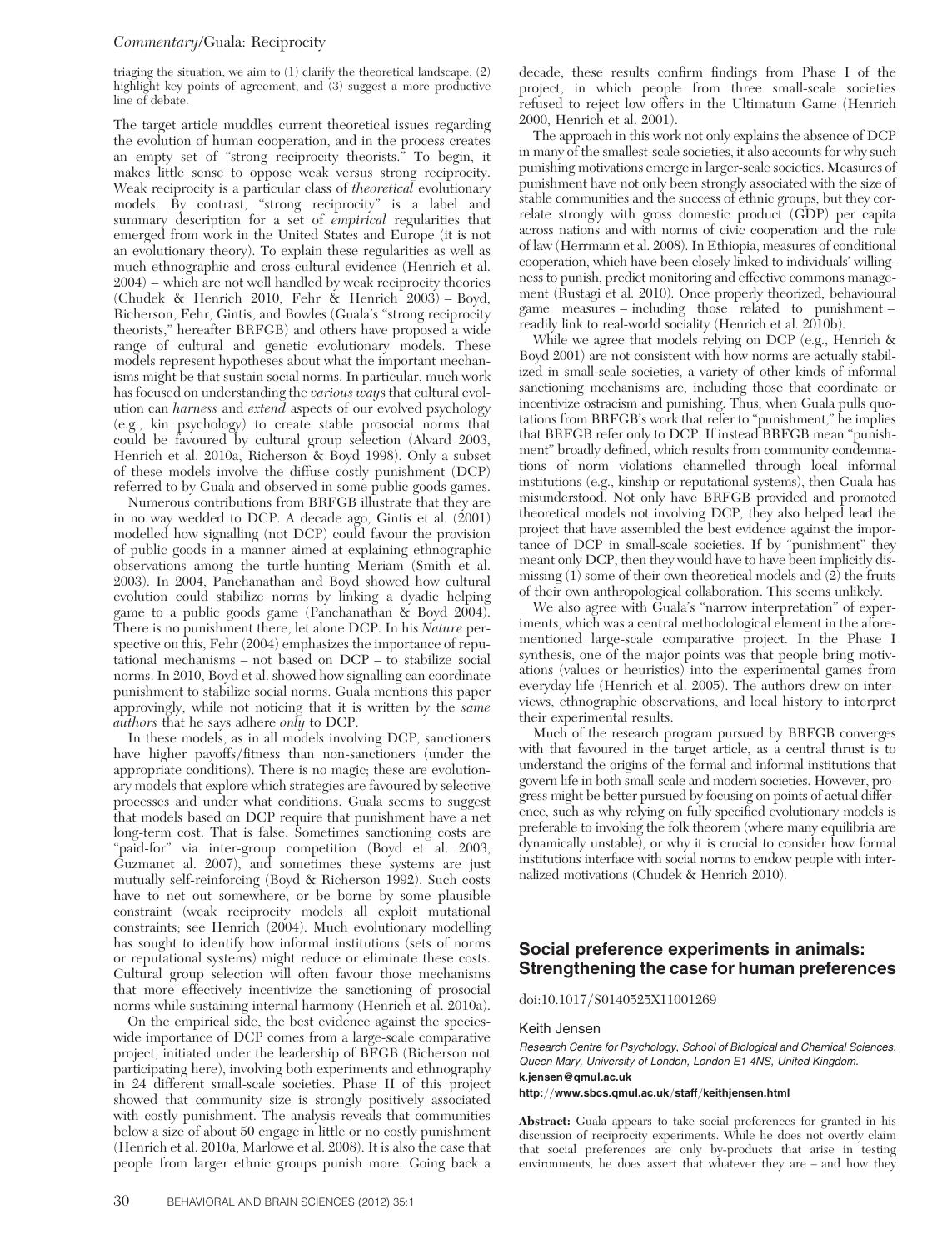evolved – they have little value in the real world. Experiments on animals suggest that social preferences may be unique to humans, supporting the idea that they might play a prominent role in our world.

Guala's primary contention is that experimental evidence of reciprocity, particularly negative reciprocity, does not necessarily reflect what happens in the real world. This criticism of the "wide reading" of strong reciprocity does not challenge the "narrow reading," which suggests that social preferences motivate cooperation and punishment in the lab. In making his case, Guala appears to take social preferences for granted, and he does not wonder where they came from and what purpose they serve. Looking at other species will tell us something about the evolutionary history of social preferences and their possible adaptive value.

It is unlikely that the appearance of social preferences in the lab is artifactual. Concern for the welfare of others is one of the mechanisms that motivate our social behaviours. Much has been written about the role of empathy in motivating altruistic acts (Batson 1991). Feeling sad at the misfortunes of others and sharing their joy will provide short-term emotional benefits for acts that are otherwise costly when they are performed. Tangible benefits such as reciprocity or reputation are not the primary goals of the altruist. The same case can be made for the other "fortunes-of-others" emotions (Ortony et al. 1988), namely, jealousy (unhappiness at the good fortunes of others) and schadenfreude (pleasure in the misfortunes of others). These emotions can bridge the motivational gap between punitive and spiteful acts and any delayed or indirect benefits (e.g., reputation). As Guala points out, the laboratory environment allows for the detection of these preferences. It is possible that in the field, other preferences (such as for reputation) and alternative options (such as ostracism and other less costly forms of punishment) overshadow social preferences. But this in no way implies that these preferences do not exist, nor that they played no role in the evolution of human sociality.

A comparative approach can be helpful in illuminating just how important social preferences are. Guala rightly advocates a comparative anthropological approach. Extending this approach to animals is drawing attention to just how special social preferences might be. Animals do behave altruistically and punitively in the wild (and in captivity). Or, at least, they appear to. For instance, they share food with others (de Waal et al. 1993) and punish non-cooperators (Hauser 1992). However, the benefits are likely immediate rather than delayed, casting social preferences in doubt: Food sharing, at least in chimpanzees, can be explained by surrendering to begging pressure (Gilby 2006), and punishment of failure to give food calls is likely due to conflicts over contested food (Gros-Louis 2004).

The approaches taken by experimental economists are being adapted for other animals. An adaptation of the dictator game has one animal choose between one of two food trays, resulting in mutually beneficial outcomes  $(1/1)$  as opposed to purely selfish ones  $(1/0)$ , or altruistic outcomes  $(0/1 \text{ vs. } 0/0)$ . Chimpanzees do not show anything resembling a prosocial preference in these studies. Results for cooperatively breeding primates such as cottontop tamarins are mixed (for reviews, see Silk & House 2011; Jensen, in press). It may be that the competitive nature of chimpanzees in feeding contexts interferes with prosociality. Yet, when given a choice between an altruistic outcome or a spiteful one, chimpanzees remain indifferent (Jensen et al. 2006). Furthermore, while they will retaliate against harmful actions – namely, theft of their food – they do not respond spitefully to unfair outcomes (another chimpanzee eating food taken from the subject by the experimenter; Jensen et al. 2007a). The latter study is similar in spirit to a money-burning game in which people will forfeit money (in the lab) to see someone else suffer a cost (Zizzo & Oswald 2001).

The Ultimatum Game, as described by Guala, is a widely used tool for testing social preferences in response to unfairness. A reduced form of the Ultimatum Game pits rejections of unfair outcomes (80/20) against alternatives that are either fair (50/ 50), generous (hyper-fair: 20/80), no different (80/20) and very unfair (hyper-unfair: 100/0) (Falk et al. 2003). The results in the lab suggest that rejections are due to a sensitivity to both unfair outcomes and unfair intentions (Falk & Fischbacher 2006). When chimpanzees were confronted with a similar dilemma, proposers did not choose fair outcomes and responders accepted all nonzero offers (Jensen et al. 2007b). Chimpanzees, at least, appear to behave like rational maximizers in the sense that they are indifferent to unfair outcomes. Social preferences do not seem to play a role in punitive and spiteful behaviours in our closest living relatives (Jensen 2010; Jensen & Tomasello 2010).

Third-party punishment is only fleetingly mentioned by Guala, despite its possible importance in the real world. Self-interested (second-party) punishment, rather than altruistic punishment, may be important in small-scale societies (Marlowe & Berbesque 2008). Yet third-party punishment does appear to play a role in maintaining cooperation, even in the absence of institutionalised or collective punishment (Henrich et al. 2006). Social preferences that govern punishment of behaviours that affect us personally can extend to other individuals, and from this, allow for the emergence of rules that ought to apply to others (norms). How these sensitivities evolved is poorly understood. Looking for third-party punishment in other animals in experimental contexts will inform the debate on the role of social preferences in our sociality and help us decide whether strong reciprocity can be widely read.

Results from experiments on animals provide a contrast to the results of experiments on humans. Concern for outcomes affecting others does play a role in guiding social choices for humans – and possibly only humans – in the lab. It would be surprising if such robust experimental findings whither in the light of the real world.

## The strategic logic of costly punishment necessitates natural field experiments, and at least one such experiment exists

doi:10.1017/S0140525X11000926

#### Tim Johnson

Department of Political Science, Stanford University, Stanford, CA 94305; Atkinson Graduate School of Management, Willamette University, Salem, OR 97301.

timj@stanford.edu www.stanford.edu $/\!\!\sim$ timj

Abstract: Costly punishment's scarcity "in the wild" does not belie strong reciprocity theory as Guala claims. In the presence of strong reciprocators, strategic defectors will cooperate and sanctioning will not occur. Accordingly, natural field experiments are necessary to assess a "wide" reading of costly punishment experiments. One such field experiment exists, and it supports the hypothesis that costly punishment promotes cooperation.

Although he persuasively argues that field evidence is needed to support a "wide" reading of costly punishment experiments, Guala errs in his assessment of the current state of non-laboratory evidence concerning strong reciprocity. First, Guala holds that the dearth of punishment-induced cooperation in the anthropological record undermines a wide reading of costly punishment experiments (target article, Abstract). Second, Guala holds that "there are no natural field experiments on costly punishment" (sect. 7, para. 5). Both of these claims are problematic. Guala's first claim fails to appreciate the strategic logic of costly punishment, which predicts that punishment will occur rarely if it proves effective at fostering cooperation. Guala's second claim results from an incomplete reading of the past literature,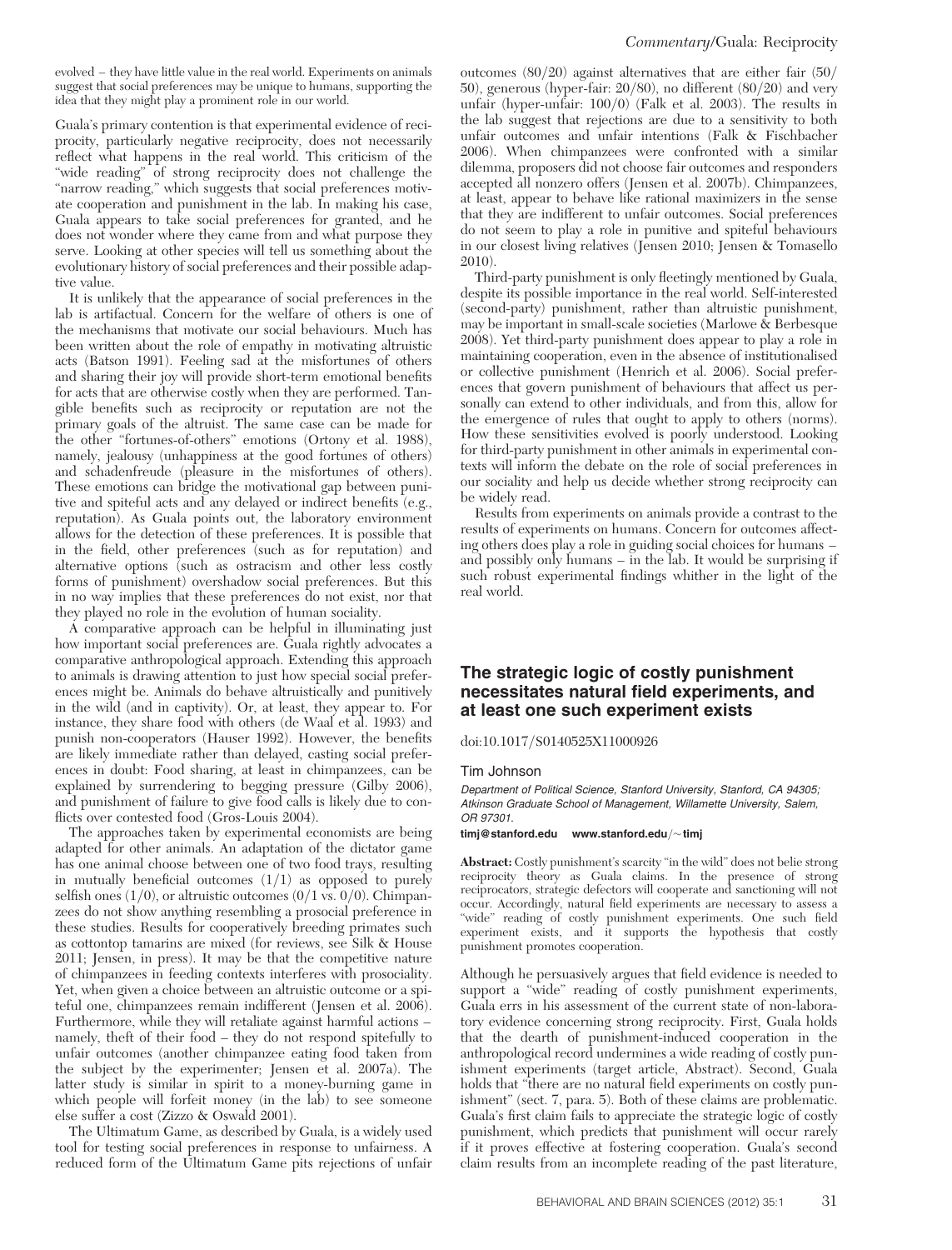which, as I show here, contains at least one natural field experiment concerning costly punishment. Once these problems with Guala's argument are addressed, it becomes clear that field evidence supports a wide reading of costly punishment experiments.

Guala's first claim – which holds that "there is no evidence that cooperation in the small egalitarian societies studied by anthropologists is enforced by means of costly punishment" (Abstract) – seems especially damning to a wide reading of costly punishment experiments. If costly punishment does not exist outside the laboratory, then it cannot support cooperation in the everyday world. Albeit intuitive, that reasoning fails to consider the strategic logic of costly punishment. If punishment makes free-riding more expensive than cooperation, and if a population contains myriad strong reciprocators willing to punish free-riders, then strategic defectors will opt to cooperate and strong reciprocators will have no need to engage in costly punishment. In such equilibrium, observers would not witness any *actual* costly punishment: cooperation induced by costly punishment and cooperation produced by other mechanisms would appear "observationally equivalent" (for a general discussion, see Weingast & Moran1983, p. 767, fn. 2). Guala ignores this implication of costly punishment's strategic logic, and in so doing, he fails to realize that the absence of costly punishment from the anthropological record remains consistent with a wide reading of costly punishment experiments.

Also, by ignoring the strategic logic of costly punishment, Guala's point about the importance of natural field experiments carries less force than it should (sect. 6). The strategic logic of costly punishment indicates that true natural field experiments are crucial to test strong reciprocity theory outside the laboratory. Without exogenous variation in either (1) the opportunity to engage in costly punishment (which would allow defectors to demonstrate that they will free-ride if sanctioning is impossible) or (2) the occurrence of free-riding (which would allow strong reciprocators to demonstrate their willingness to punish), it is impossible to assess whether cooperation outside the laboratory results from costly punishment or some other mechanism. In light of this need for experiments, Guala casts a threatening shadow over strong reciprocity theory by claiming that "there are no natural field experiments on costly punishment" (sect. 7, para. 5).

Guala's claim, however, is incorrect. At least one natural field experiment provides evidence concerning the influence of costly punishment on cooperation. In a study of voter turnout, Gerber et al. (2008) told a randomly selected group of citizens that experimenters would send information about their voter turnout record – along with their names and addresses – to other citizens in the aftermath of a forthcoming election. The revelation of this information raised the possibility that fellow citizens could identify and sanction individuals who did not engage in personally costly – yet group benefiting – turnout. In so doing, the experimental manipulation exogenously influenced individuals' awareness of punishment possibilities, thus creating conditions in which experimenters could examine whether the introduction of costly sanctioning opportunities would, in fact, increase cooperation. Indeed, consistent with laboratory evidence showing immediate increases in cooperation when experimenters introduce the opportunity to punish (see Fehr & Gächter 2000a, p. 986, Figs. 1A and 1B; Fehr & Gächter 2002, p. 138, Figs. 2A and 2B), the mere possibility of costly punishment increased cooperative voter turnout by roughly 8 percentage points, which corresponded to an approximate 27% change from the control group's turnout rate (Gerber et al. 2008). Although it was designed to illuminate the mechanisms underlying electoral participation, the field experiment conducted by Gerber et al. (2008) bears directly on costly punishment and it indicates that uncoordinated costly punishment can increase cooperation outside the lab.

Other studies that combine observational and experimental data provide complementary evidence, while also showing an additional means to test the plausibility of laboratory findings concerning costly punishment. For instance, Smirnov et al. (2010) show that individuals who incur the costs of cooperation and punishment in laboratory public goods games exhibit a greater likelihood of engaging in partisan collective action in their daily lives. Given that maintaining political parties represents a prototypical public goods problem (Aldrich 1995, p. 31), these findings imply that organizations engaged in nonlaboratory cooperative enterprises may succeed – at least in some significant part – precisely because they are populated by strong reciprocators (Smirnov et al. 2010). Not only do those findings offer insight into non-laboratory cooperation, but they also illustrate another means by which researchers can examine whether behavior observed in laboratory costly punishment experiments corresponds with conduct outside the lab.

Ultimately, such concerns about the external validity of costly punishment experiments are important and Guala deserves credit for voicing them. Yet, in the end, those concerns are less pressing than Guala claims. Contrary to his suggestions, scientists should not expect the anthropological record to contain examples of costly punishment; the strategic logic of costly punishment holds that no such examples will exist if punishment truly deters free-riding. Nor should scientists doubt a wide reading of costly punishment experiments due to a lack of natural field experiments; at least one such experiment exists and it supports the hypothesis that costly punishment facilitates cooperation.

## Altruistic punishment: What field data can (and cannot) demonstrate

doi:10.1017/S0140525X11001270

#### Nikos Nikiforakis

Department of Economics, University of Melbourne, 3010 Victoria, Australia. n.nikiforakis@unimelb.edu.au

#### http://www.economics.unimelb.edu.au/staff/nikosn/

Abstract: The rarity of altruistic punishment in small-scale societies should not be interpreted as evidence that altruistic punishment is not an important determinant of cooperation in general. While it is essential to collect field data on altruistic punishment, this kind of data has limitations. Laboratory experiments can help shed light on the role of altruistic punishment "in the wild."

Laboratory experiments have provided evidence that many individuals are willing to punish at a personal cost those favoring their private over the public interest. This type of punishment has been dubbed "altruistic" because it benefits third parties by discouraging free-riding (Fehr & Gächter 2002). Guala's article is an excellent critical review of the literature on altruistic punishment.<sup>1</sup> The careful discussion of the field data on altruistic punishment is particularly useful. It is important to note, however, that this data comes from small-scale societies. While altruistic punishment could, in principle, explain cooperation when individuals interact repeatedly, one should not hurry to infer by the infrequency (or even the absence) of altruistic punishment in these cases that it is not an important force in supporting cooperation in general. The reason is that the expected cost of altruistic punishment can be larger in repeated than in oneshot interactions. For example, free-riders have an incentive to counter-punish in repeated interactions to signal that punishment will not be tolerated in the future.

Counter-punishment raises the cost of altruistic punishment and can also lead to feuds (i.e., cycles of retaliation) that further increase the cost of enforcing cooperation. Altruistic punishment can also destroy social ties, which means that future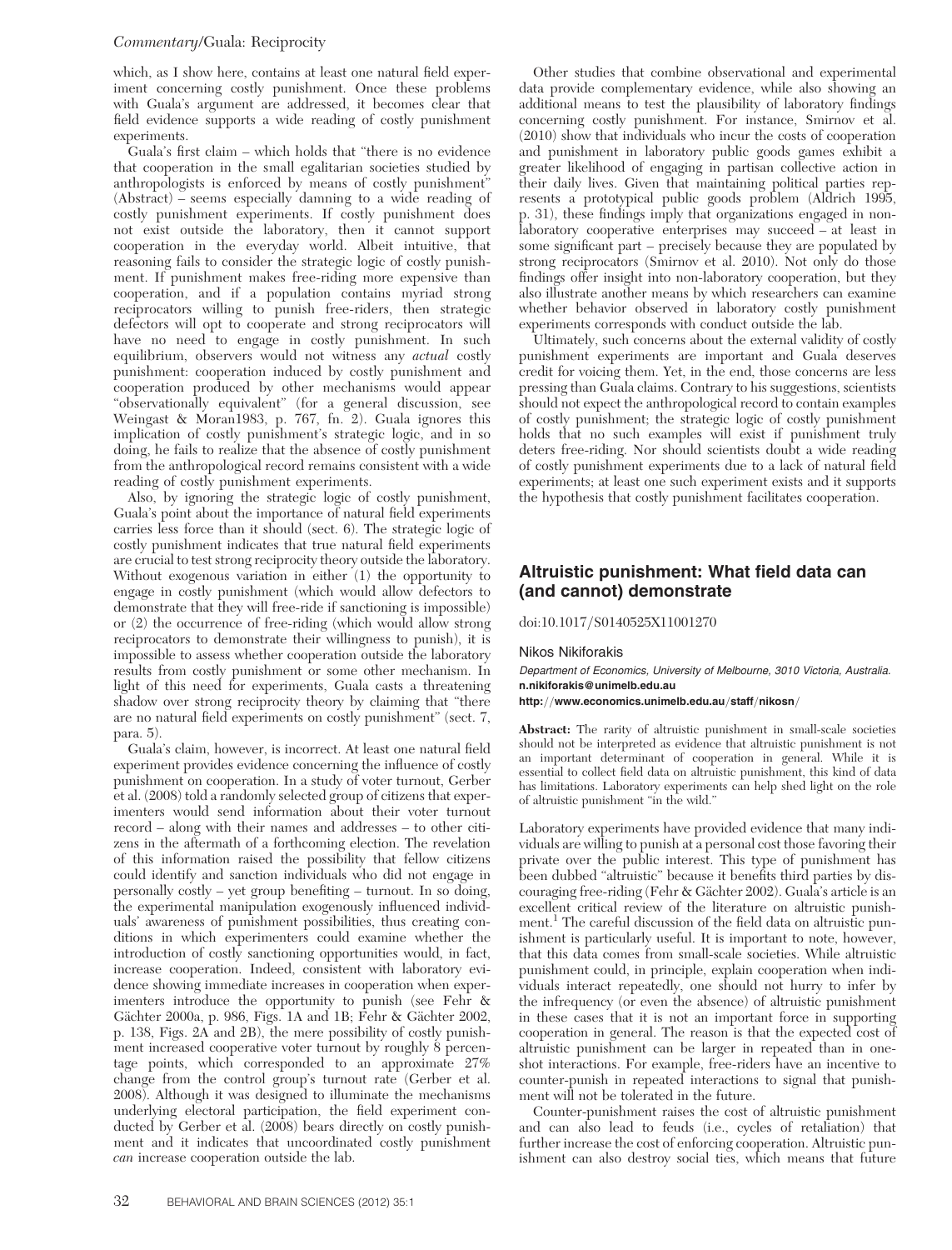benefits from interacting with a particular individual are foregone. The demand for altruistic punishment has been shown to decline when the cost of punishment increases, all else equal, in laboratory experiments (Anderson & Putterman 2006; Carpenter 2007; Egas & Riedl 2008; Nikiforakis & Normann 2008). Therefore, the rarity of altruistic punishment in smallscale societies does not necessarily imply that altruistic punishment plays no role in one-shot interactions. In addition, recent studies have found that individuals can be quite forward looking if there exists a prospect of future interactions (Cabral et al. 2011; Reuben & Suetens 2011).

The existence of altruistic punishment can be tested more clearly in one-shot interactions. To my knowledge, the only experimental field evidence on altruistic punishment in oneshot interactions comes from a natural field experiment recently run by Balafoutas and Nikiforakis (2011) in Athens, Greece. In this study, the authors exogenously violated two well-established, efficiency-enhancing social norms (littering and standing on the left side of escalators in a central subway station). The goal was to examine whether civilians punish norm violators. The individuals were unaware they were taking part in an experiment. The rate of altruistic punishment is overall low: Altruistic punishment is observed in only 11.7% of violations (35 cases out of 300). Surprisingly, violations of the more well-established of the two norms (littering) are less likely to be punished (4% versus 19.3%). Questionnaire data indicates that the reason for the low occurrence of altruistic punishment is that people are concerned about being counter-punished by the norm violator. Further, they consider individuals who litter more likely to counter-punish than those who stand on the left side of the escalators. Interestingly, the vast majority of people do adhere to the two norms. This raises the question whether the low frequency of altruistic punishment in our experiment can explain by itself the widespread adherence to the norm that is observed. We believe that this is unlikely to be the case. For example, some individuals will be unwilling to litter because they have internalized this norm early in their lives. However, one cannot rule out that altruistic punishment plays a significant disciplining role. It is possible that some individuals may not litter because they are concerned that they will be punished: The probability may be low, but it is not zero.

Is there any evidence that the threat of altruistic punishment can sustain cooperation even when the overall threat of punishment is very low? Nikiforakis and Engelmann (2011) study a public-good game in which altruistic punishment could lead to counter-punishment and lengthy feuds. The design imposes minimal restrictions on the punishment strategies subjects can adopt and thus allows them to use a range of complex strategies that are often found in the field (e.g., punish non-punishers, intervene to stop a feud). The most surprising finding is that the likelihood that an extreme free-rider gets punished is as low as that of a cooperator being punished. However, despite the low frequency and severity of altruistic punishment, cooperation rates are higher than those typically observed in public-good experiments without any punishment opportunities. This suggests that the mere possibility of triggering a feud may be sufficient to stop some individuals from free-riding. Therefore, the results in Nikiforakis and Engelmann (2011) suggest that the low frequency of altruistic punishment reported in the field experiment of Balafoutas and Nikiforakis (2011) may be sufficient to support (at least to some extent) cooperation.

I am referring to the study by Nikiforakis and Engelmann (2011) to emphasize that laboratory experiments can help us understand the determinants of cooperation in the field by allowing researchers to study counterfactuals (e.g., cooperation in the absence of altruistic punishment) in ways that is difficult (if not impossible) to do in the field. Field data – both experimental and not – is essential in order to understand the forces that exist outside the laboratory, the strategies employed by individuals, and the different institutions that emerge in different circumstances. However, field data will prove insufficient in some cases to explain the determinants of cooperation by itself. The reason is that key variables such as the perceived threat posed by altruistic punishment and the risk preferences of potential norm violators are difficult to measure in the field. The difficulty of measuring important variables in the field and the limited control of researchers over the experimental environment (e.g., researchers may not be able to remove a certain strategy in a natural field experiment) is what makes laboratory experiments useful in understanding factors that facilitate cooperation such as altruistic punishment.

NOTE

1. Guala uses the term "costly punishment" instead of altruistic punishment, but since the article focuses on the impact of punishment on cooperation, altruistic and costly punishment refer to the same type of behavior.

## Experiments combining communication with punishment options demonstrate how individuals can overcome social dilemmas

doi:10.1017/S0140525X11001282

Elinor Ostrom

Workshop in Political Theory and Policy Analysis, Indiana University, Bloomington, IN 47408. ostrom@indiana.edu http://www.indiana.edu/ $\sim$ workshop/

Abstract: Guala raises important questions about the misinterpretation of experimental studies that have found that subjects engage in costly punishment. Instead of positing that punishment is the solution for social dilemmas, earlier research posited that when individuals facing a social dilemma agreed on their own rules and used graduated sanctions, they were more likely to have robust solutions over time.

As a social scientist who conducts extensive field research, as well as doing experiments and theoretical work, I find the target article resonates well with my own research. Since one of the earliest experiments on punishment was conducted by myself, Roy Gardner, and James Walker (Ostrom et al. 1992), the origin of that article may be interesting to readers of this issue. As Guala indicates, we had earlier reviewed a very large number of indepth case studies of settings where users organized their own governance system related to common-pool resources. In my 1990 book, I reported on a massive effort to synthesize findings from this large number of studies. One of the principles that I derived from this study was that long-lasting and robust institutions tended to use "graduated sanctions" (Ostrom 1990). By graduated, I meant that users of successful common-property regimes would sanction one another for observed nonconformance to their own rules and would first gently remind one another of such infractions. The gentle reminders would be exercised one or two times, but after using "shame" to try to bring someone around to following rules, there would be other punishments that would be imposed in an ever-greater level of cost to the recipient. The final punishment might be rather severe.

I also observed punishments being administered in the field and was puzzled, because one could not explain such punishments by users themselves using game theory. Therefore, I asked Roy Gardner to develop a rigorous game-theoretic model and worked with James Walker to test that model in the lab.

When we gave the participants in an experiment an opportunity to pay a fee to fine someone else, they did indeed use it contra to the game theory prediction. In fact, we found they overused it. We did not quite know how to explain the overuse, but we finally used the term "blind revenge" to explain the fact that frequently the sanctioner would direct the fines against others whose computerized record showed that they were highly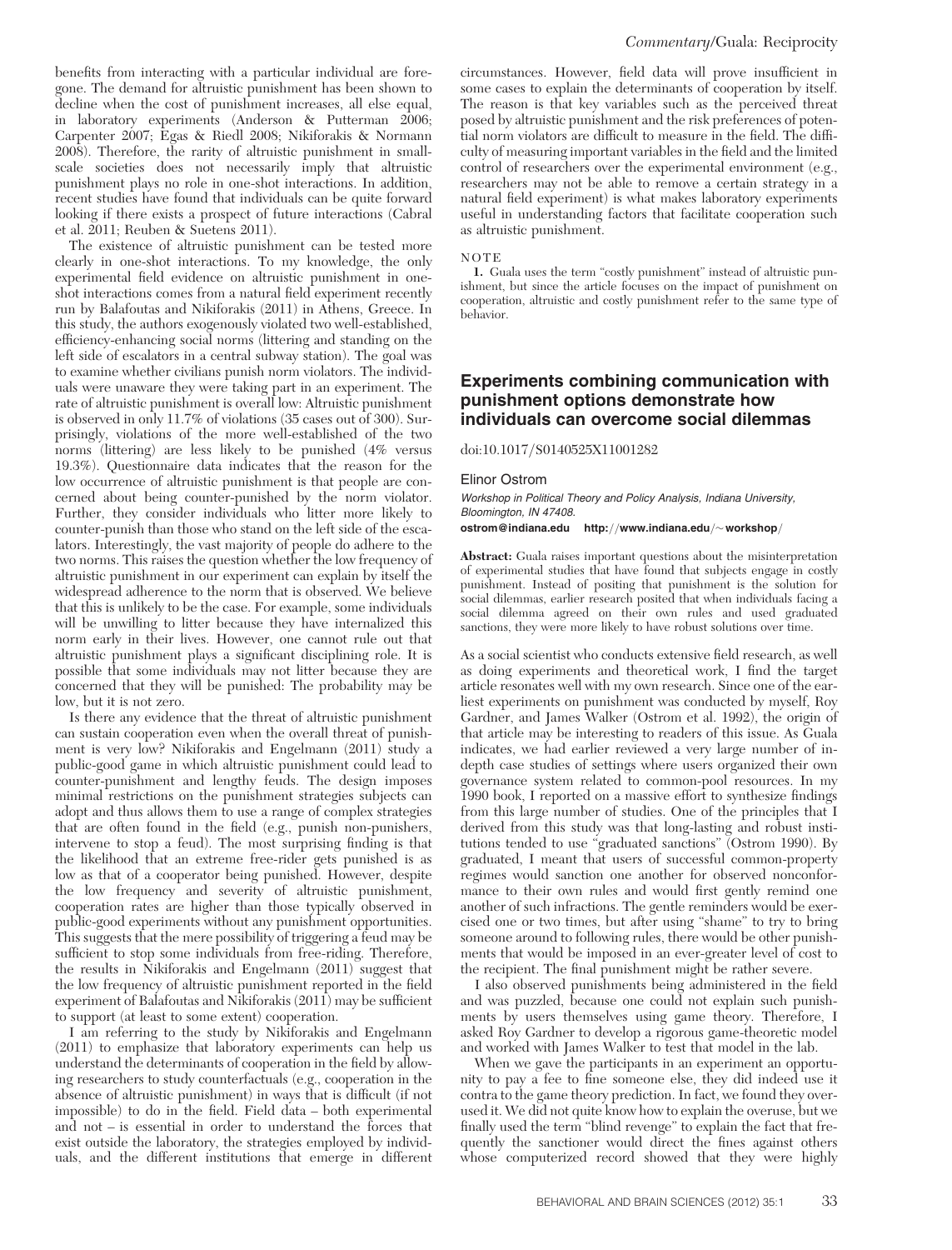cooperative. We thought they probably figured that the cooperators were initially fining the non-cooperators and the non-cooperators then fined the cooperators in revenge.

In the massive case studies we had worked through, we did not find many cases of blind revenge. Hence, we decided to move to the next step in the lab and give participants an opportunity to communicate and decide on their own rules. Those who engaged in self-governance then did not use fines very often. They increased their levels of cooperation to the point that their net benefits were very close to optimal. Thus, the combination of agreement and discussion first and evidence that others were cooperating, led to a much better result than an externally designed sanctioning system without a set of rules that the participants had agreed to.

Although in the Janssen et al. (2010) study we did not give participants an opportunity to design their own rules, we gave them the opportunity to simultaneously engage in communication and use of fines, the use of fines alone, and the use of communication alone. As Guala comments, when communication and punishment opportunities were combined, the subjects did the very best in the lab.

There are several issues being debated by a variety of very distinguished scholars. There is no question that humans have the capability of engaging in serious punishment of each other; but that should not lead us to conclude that the way of achieving long-term sustainability is by enabling participants to punish each other without enabling them to engage in serious discourse about the rules they want to adopt and how they should be observed and sanctioned. When participants in a dilemma setting are able to engage in serious discussion, debate about their joint future, and agree on rules that limit strategies, they have much less need to use punishment against defectors. Monitoring each other and initially shaming those who do not comply with their rules is, however, an essential component for sustaining that cooperation over time. Stronger sanctions are not often needed, but their authorization backs up the use of mild sanctions when rule-breaking behavior is initially observed. Our recent research related to forestry institutions around the world demonstrates that when the users monitor each other's behavior in a forest, forest conditions are substantially enhanced (Coleman 2009; Coleman & Steed 2009; Chhatre & Agrawal 2009).

I am glad to see these issues being raised in a way that makes it possible to move forward to a better understanding of the role of punishment in overcoming social dilemmas of various kinds.

## Importing social preferences across contexts and the pitfall of over-generalization across theories

doi:10.1017/S0140525X11001294

Anne C. Pisor<sup>a</sup> and Daniel M. T. Fessler<sup>b</sup>

<sup>a</sup>Department of Anthropology, University of California, Santa Barbara, CA 93106-3210; <sup>b</sup>Department of Anthropology and Center for Behavior, Evolution, and Culture, University of California, Los Angeles, Los Angeles, CA 90095- 1553.

pisor@umail.ucsb.edu dfessler@anthro.ucla.edu http://www.uweb.ucsb.edu/ $\sim$ pisor/

http://www.sscnet.ucla.edu/anthro/faculty/fessler

Abstract: Claims regarding negative strong reciprocity do indeed rest on experiments lacking established external validity, often without even a small "menu of options." Guala's review should prompt strong reciprocity proponents to extend the real-world validity of their work, exploring the preferences participants bring to experiments. That said, Guala's approach fails to differentiate among group selection approaches and glosses over cross-cultural variability.

We agree with Guala that it can be difficult to draw conclusions about human evolution from highly controlled experimental games. Controlling any and all third variables facilitates replication and repetition, enabling comparison of behavior across experiments (Guala 2005). However, striving for internal validity introduces a double-edged sword: Economic games provide insight, but they present only a rough approximation of the real world. Strong reciprocity arguments often strive to connect game play to real life by citing anecdotal evidence. Nevertheless, though we endorse caution in interpreting experiments, Guala himself overlooks the incorporation of real-world aspects into recent field-based economic games. This research allows greater insight into the societies under investigation. Moreover, we take issue with both Guala's homogenizing account of group selection theories and his failure to acknowledge variability across subsistence groups. That said, we believe the present article should spur strong reciprocity theorists to further explore the variable social preferences exhibited by participants.

A narrow interpretation of experimental economic games – an uncontroversial reading of the evidence, as Guala notes – suggests that "punishment mechanisms are useful methodological devices to observe social preferences" (sect. 5, para. 2, italics in original). We agree. These social preferences have been sometimes termed "informal norms," including norms of fairness and reciprocity (Guala 2008). For example, Western participants are annoyed and often angry if another participant has a larger net gain than they do (Dawes et al. 2007; Fehr & Gächter 2002). If internal validity is rigorously sought within experiments and maintained across experiments via replication, we can expect any differences in game play to correspond to differences in social preferences applied by participants to the experimental context. The issue with external validity arises because game play, by virtue of experimental control, is far-removed from the real-life situations strong reciprocity theorists seek to explain.

We agree that the simple design of many games necessitates caution in interpretation. We do not mean that all economic games are overly simplistic, but that it is difficult to make inferences without control groups of sorts. Many experiments cited by strong reciprocity theorists do not allow for coalition formation, reputation building, or less expensive punishment options. Rockenbach and Milinski (2006) found that reputation formation matters: Public goods contributions were greater when costly punishment and indirect reciprocity (i.e., withholding cooperation) were united with reputation building, and participants preferred to join these groups. Similarly, Jacquet et al. (2011) have demonstrated that both negative and positive reputational consequences external to the game context enhance cooperation within the game context. Egas and Riedl (2008) found that low-cost and high-impact punishment best promotes cooperation. These results support the idea that costly punishment is probably not as common when "the full menu of strategies" (target article, sect. 6, para. 3) is available.

Guala's primary concern is the extent to which economic games reflect punishment mechanisms "in the wild." Though in the past Guala (2008) applauded the MacArthur Foundation– sponsored Economic Man studies, in the present article he emphasizes that the incidental introduction of cultural practice by some researchers (Henrich et al. 2005, Table 4) and participants (Henrich et al. 2005, sect. 8) is not equivalent to an experiment designed to reflect on the particular population of study. Guala is not the only observer to raise concerns about the external validity of field-based games such as Economic Man (e.g., Gurven & Winking 2008); however, he overlooks more recent efforts to bring external validity to economic games in the field context. Notable recent field studies have endeavored to match games to context, and to derive clear insights about costly monitoring and punishment within a particular cultural group (see Jack 2009; Lamba & Mace 2010; Rustagi et al. 2010).

Despite the strengths of the present review, Guala risks the same pitfall for which he criticizes others: over-generalization.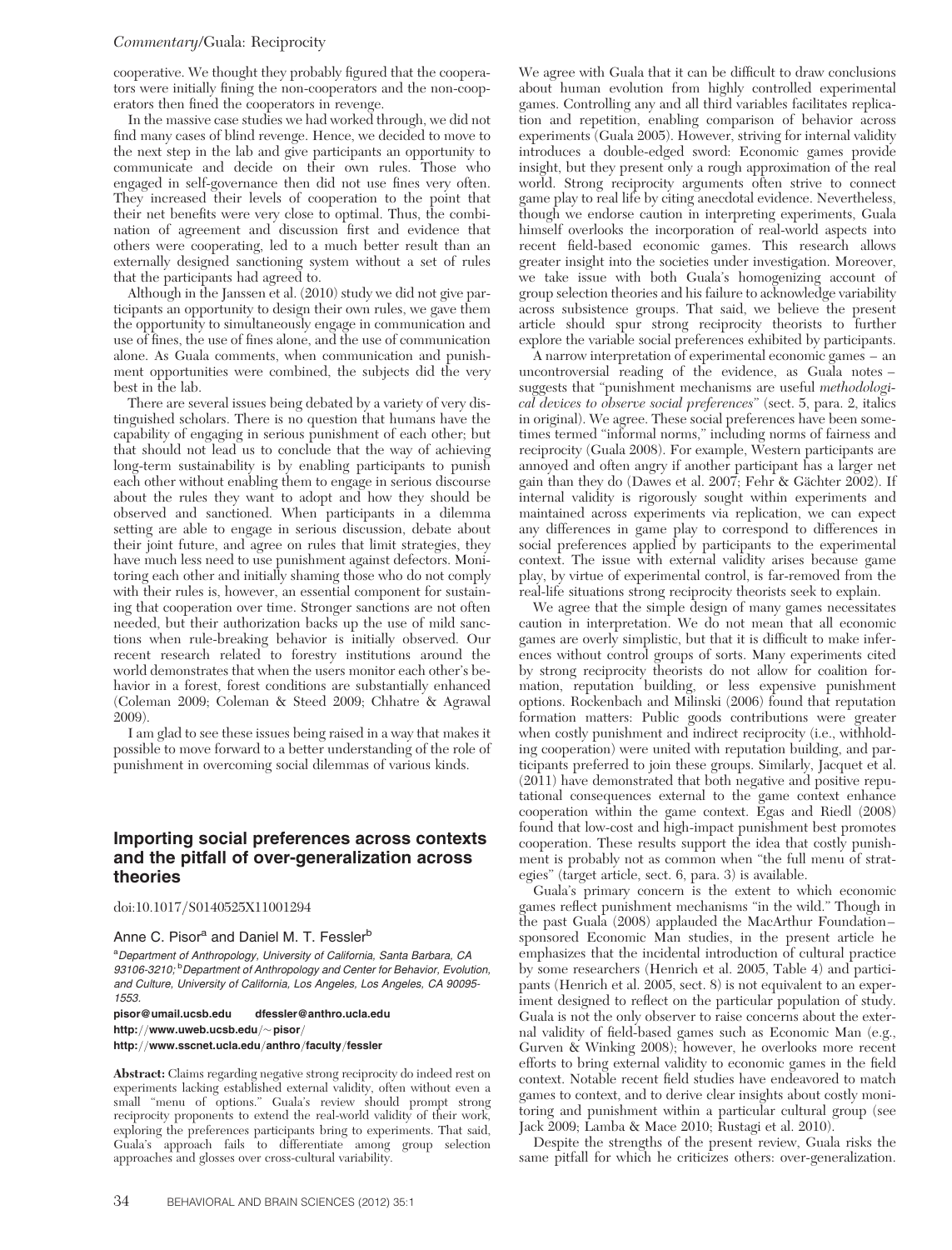His failure to differentiate among theories of (what he terms) "group selection" does a disservice to the understanding of this area of study. There is a significant difference between biological group selection and gene-culture coevolution (for discussion, see West et al. 2011). By describing propensities to internalize norms as an aspect of our innate psychology and explaining the cooperation-enhancement of some norms as the product of cultural group selection, gene-culture coevolution theory affords greater variability across groups than does biological group selection theory. While important, these distinctions are admittedly sometimes obscured in the literature, even though connections can be separately drawn between biological group selection and strong reciprocity, and between gene-culture coevolution and strong reciprocity (e.g., Fehr et al. 2002).

The above distinctions are important because, at the empirical level, Guala provides a simplified view of small-scale societies that minimizes variation among them. Guala distills the variety of punishment behaviors outlined in Boehm's (1999) research, drawing generalizations about homicide in hunter-gatherers, among other things. Boehm (1999) himself reports that a dearth of punishment data required him to use unsystematic methods of sampling. Today, better archived ethnographic materials afford more systematic gleaning of examples of punishment (though the cases themselves remain anecdotal). Additionally, by dwelling on fission-fusion as a conflict management strategy, Guala overlooks ecological variation that influences the availability of this strategy. For example, 25% of hunter-gatherers in a sample of 340 societies are actually sedentary (Marlowe 2005), making fission a less ready solution for conflict.

Guala's review of negative strong reciprocity provides a useful platform for subsequent work. We would like to see more evenhanded treatment of both the relevant theories and the available ethnographic data. That said, we agree that, regardless of their cultural group, participants face a contrived social situation in economic game experiments. Investigators need to focus on the preferences participants bring to experimental games, including  $(1)$  explaining the origins of these preferences,  $(2)$  understanding how they manifest in real-world situations, and (3) accounting for individual- and group-level differences in preferences.

## Culture: The missing piece in theories of weak and strong reciprocity

#### doi:10.1017/S0140525X11001300

#### Dwight Read

Department of Anthropology, University of California, Los Angeles, Los Angeles, CA 90095. dread@anthro.ucla.edu http://www.anthro.ucla.edu/people/faculty?lid=886

Abstract: Guala does not go far enough in his critique of the assumption that human decisions about sharing made in the context of experimental game conditions accurately reflect decision-making under real conditions. Sharing of hunted animals is constrained by cultural rules and is not "spontaneous cooperation" as assumed in models of weak and strong reciprocity. Missing in these models is the cultural basis of sharing that makes it a group property rather than an individual one.

Guala rightly draws attention to the fact that human decisionmaking under experimental game conditions cannot be extrapolated directly to decisions made under the real conditions. For example, the Ju/'hoansi (!Kung san) make decisions in real life that contradict their behavior in experimental game conditions (Wiessner 2009). The disconnect relates to decisions being predicated on both a biological and cultural heritage (Read 2010a); hence, the behaviors observed in a game context are a complex mixture of background predispositions and the conditions specified in the game context, and need not mirror decisions made during daily life.

Guala does not go far enough, though, in his discussion of the disjunction between experimental and real conditions. In an endnote he observes that current theories of reciprocity based on game theory have not drawn upon the concept of reciprocity previously developed in anthropology (e.g., Sahlins 1972/1974) to account for the informal exchange of goods and services that is part of social life in human societies (see Note 2 in the target article). However, he does not follow up on his observation and instead limits his argument to a discourse on weak versus strong reciprocity, as if the only matter at issue is whether we account for cooperative behavior in human societies by one or the other of these two competing theories.

Running deeper than the surface issue of whether experimental evidence for strong reciprocity can be extrapolated to behaviors in natural conditions, is whether our perception of cooperative behavior in human societies has been framed correctly in the first place. Guala, like most researchers in this area, accepts uncritically the notion that small-scale human societies such as hunter-gatherers can be characterized as "acephalous social orders based on spontaneous cooperation" (sect. 8, para. 2, emphasis added). From the assumption of "spontaneous cooperation," it follows that relevant evolutionary questions are: How and under what conditions will there be selection at the individual level for cooperation as a trait? And, how and under what conditions will a population composed of individuals with a cooperation trait be stable against invasion by a "free-rider" trait?

The problem with formulating cooperation in this manner, along with its attendant questions, lies in the lack of evidence that individuals in small-scale societies are spontaneous cooperators. Consider how food resources are shared. In a hunter-gatherer society such as the Ju/'hoansi, food resources "in the wild" are collectively owned, in the sense of collective rights of access, by a residence group of families closely related through culturally constituted kinship relations (see Read 2001; 2007, for the difference between biological and cultural kinship). Rights to those food resources depend on membership (temporary or permanent) in a residence group. Collective ownership of resources changes into individual ownership by the mode of procurement and characteristics of the resources. Resources that come in small units are accessible to any able-bodied adult on a regular basis, and have low risk of failure on each procurement episode (such as, but not limited to, vegetal foods); these are transformed from collective into individual ownership through foraging. Resources that come in relatively large units are differentially accessible by adults according to individual skills, and have high risk of failure on a given procurement episode (such as game animals); these resources are considered to be collectively owned through hunting. For the latter, ownership changes from collective to individual according to culturally specified rules of sharing that remove decisions about sharing from the individual hunter to the group as a collectivity. Among the Ju/'hoansi, for example, the cultural rule is that the owner of the arrow that killed the animal (who need not have been present during the hunt) distributes the meat from the animal (Marshall 1976). Among the Netsilik Inuit, seals killed in winter hunting through their breathing holes in the pack ice were distributed in accordance with a culturally constituted system of "sealing partners" (Balikci 1970). Cultural rules like this make meat-sharing a group-level, not an individual-level, trait (Read 2012).

In general, resources that are individually owned are not subject to cultural rules of sharing. Individually owned resources are shared within a family (with a culture specific definition of what constitutes a family) and without cultural rules. Sharing within a family corresponds to "spontaneous cooperation." However, we need neither weak nor strong reciprocity to account for sharing and cooperation within a family.

Individually owned resources allow for individual decisions about whether they should be kept or given to others, but the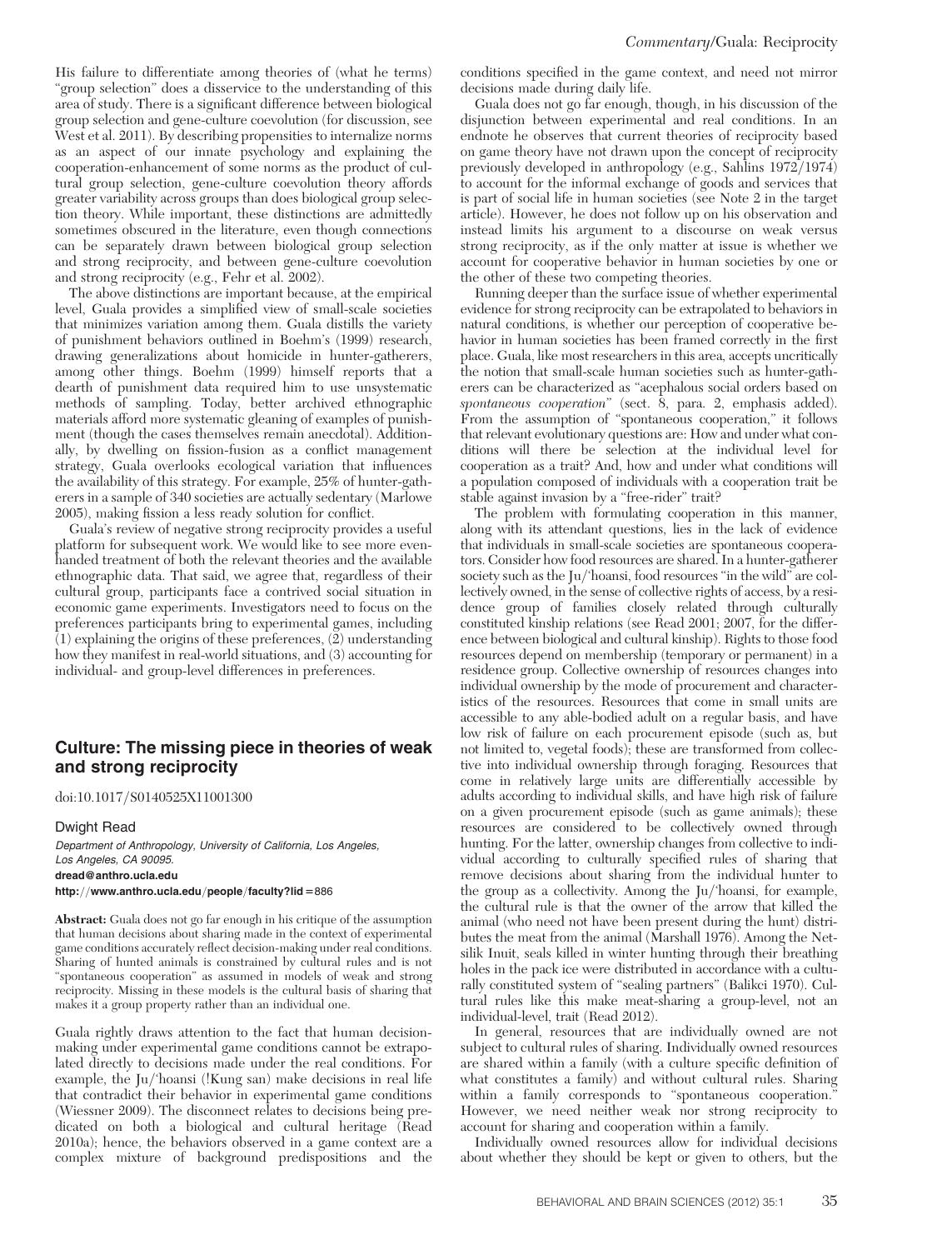act of gift giving is a social one (Mauss 1924/1990). Gift-giving is subject to cultural rules such as generalized reciprocity (Sahlins 1972/1974) in which A gives to B, with the (usually unstated) understanding that B will reciprocate at some indefinite time in the future and by an unspecified amount, as in hxaro gift giving among the Ju/'hoansi (Wiessner 1977; 1982). Generalized reciprocity is dependent upon trust by the parties concerned (Sahlins 1972/1974), and trust depends on close kin relations (kin being understood in a cultural and not a biological sense). This is the context where "punishment" comes into play, but punishment, as Guala discusses, is not of the kind invoked in the theory of strong reciprocity. Rather, it is social punishment in which the transgressor is made to understand by various means that her or his behavior is unacceptable as a kinsman. This, as pointed out by Guala, is punishment by the collective against the individual, by one's kin against oneself. Among close kinsmen, social punishment is effective because of one's dependency on kin for surviving in hunter-gatherer and other small-scale societies, not because of the magnitude of the punishment in a material sense.

Cooperative behavior characterizes sharing of collectively owned resources, but it is not "spontaneous cooperation" and instead is determined through cultural rules. The specificity of the cultural rules relates to the degree of risk that failure to succeed in a resource procurement episode has for the survival of members of the group. For the Netsilik Inuit, disputes over sharing of seals hunted through the pack ice in winter could lead to the breakdown of a winter sealing camp, thereby exposing camp members to the risk of death through starvation (Balikci 1970). Correspondingly, the Netsilik had extensive and highly specific rules for the sharing of seals that transformed the individual hunter into an agent for the group and removed decisions about sharing from the hunter. In effect, the cost of a dispute over sharing of seals was too high and too immediate to allow for the sharing to be subject to individual decision-making even if there were costly punishment as hypothesized under strong reciprocity. In contrast, the Tiwi living on Melville and Bathurst Islands off the northern coast of Australia had low risk and relatively simple rules for sharing of hunter meat (Goodale 1971). (Risk can be measured indirectly by the complexity of implements used in resource procurement [Read 2008; Torrence 1989]. The Netsilik used complex implements, and the Tiwi simple ones.)

The notion of cooperative behavior used in weak or strong reciprocity theories is at odds with the facts of meat-sharing in hunter-gatherer societies. These theories do not take into account the major transformation that took place in the basis for social organization during the evolution of human societies (Read 2010b; 2012). That transformation is from societies in which patterns of social organization and structure emerge from face-to-face interaction of group members to relationbased societies (Read 2012) predicated on behaviors formed in accordance with systems of organization for the society as a whole (Leaf & Read, in press), such as culturally constructed systems of kinship relations that define the boundary for, and internal organization of, the small-scale human societies from which are derived all larger-scale human societies.

## Towards a unified theory of reciprocity

doi:10.1017/S0140525X11001312

#### Alejandro Rosas

Department of Philosophy, Universidad Nacional de Colombia, Bogotá, Colombia, and Konrad Lorenz Institute (KLI) for Evolution and Cognition Research, 3422 Altenberg, Austria.

arosasl@unal.edu.co

http://www.docentes.unal.edu.co/arosasl/

Abstract: In a unified theory of human reciprocity, the strong and weak forms are similar because neither is biologically altruistic and both require normative motivation to support cooperation. However, strong reciprocity is necessary to support cooperation in public goods games. It involves inflicting costs on defectors; and though the costs for punishers are recouped, recouping costs requires complex institutions that would not have emerged if weak reciprocity had been enough.

Guala engagingly criticizes the claim that strong reciprocity (SR) explains human cooperation beyond the limitations of classic or weak forms of reciprocity (WR) (direct and indirect reciprocity). For advocates of SR, its unique success comes from two distinctive characteristics: It is biologically altruistic, and it involves normative motivation. Guala shows convincingly that there is no evidence of a biologically altruistic form of human reciprocity outside the lab. I shall argue, furthermore, that normative motivation is present in weak reciprocity as well. In the end, SR is more similar to weak reciprocity than its advocates would admit. Nonetheless, there is some novelty to SR, although of a more modest nature.

SR has four properties as initially introduced: (1) In contrast to withdrawing cooperation, SR entails a net cost for the strong reciprocator, both in the short and the long term and therefore evolves through group selection; (2) it inflicts a direct cost on defectors; (3) repeated Public Goods games (PGGs; i.e., nperson Prisoner's Dilemmas [PDs]) are its proper domain; (4) it involves norms as socio-psychological mechanisms. Of these four properties, Guala shows that the first one is an artefact of lab experiments, with no real counterpart in the field. However, the other three properties are instantiated often enough in human institutions.

Properties (2) and (3) alone justify a distinction between SR and WR. In PGGs (repeated *n*-person PDs where  $n \gg 2$ ) cooperators cannot discipline defectors by withdrawing contributions in subsequent periods, as in direct and indirect reciprocity (Fehr & Gächter 2000a; Ledyard 1995). Therefore, a second stage of the game is required, designed as a two-person game, where cooperators target and inflict costs on individual defectors. This two-stage structure is common to both the lab and the field. However, punishers in the lab pay a fee, usually less than the cost inflicted on the punished. Because retaliation against punishers is possible in the field, there is some reason to view this as unrealistic. But far more common in the real world is that humans device institutions to compensate punishers for their costs. Tax officials fining tax evaders have usually little to fear from them in terms of retaliation. Beyond that, they are paid for their efforts. Guala's convincing argument is that most field examples of SR are like this case. The property listed above as (1) has to be dropped, even if it was originally crucial.

Guala's view is that WR alone is at work in the field whenever punishers are compensated for inflicting a direct cost on defectors, because no net costs are involved in the long term. But the fact remains that in PGGs cooperation is enforced in a second stage where punishers incur short-term costs that have to be institutionally compensated. In some cases it is possible to design a second stage where cooperators withdraw cooperation from those who defected in the PGG (Milinski et al. 2002). Defectors experience this as punishment and increase their contributions. But this design is not always possible: Tax evaders have to be fined. There is, therefore, a deep theoretical motivation to introduce a form of reciprocity that differs from direct and indirect reciprocity. It is required in relation to PGGs and leads directly to complex state or statelike institutions like the Carte di Regola. If defectors in PGGs could be punished by withdrawing benefits from them in direct or indirect reciprocity games, humans would not have invented those institutions.

Almost every worker in this field sees reciprocal altruists as "solely concerned about future gains" (target article, sect. 3, para. 3). In contrast, "Strong reciprocators cooperate because they feel it is the right thing to do, and they are ready to punish defectors at a cost" (sect. 3, para. 3). I want to argue, instead, that moral normativity is present in every form of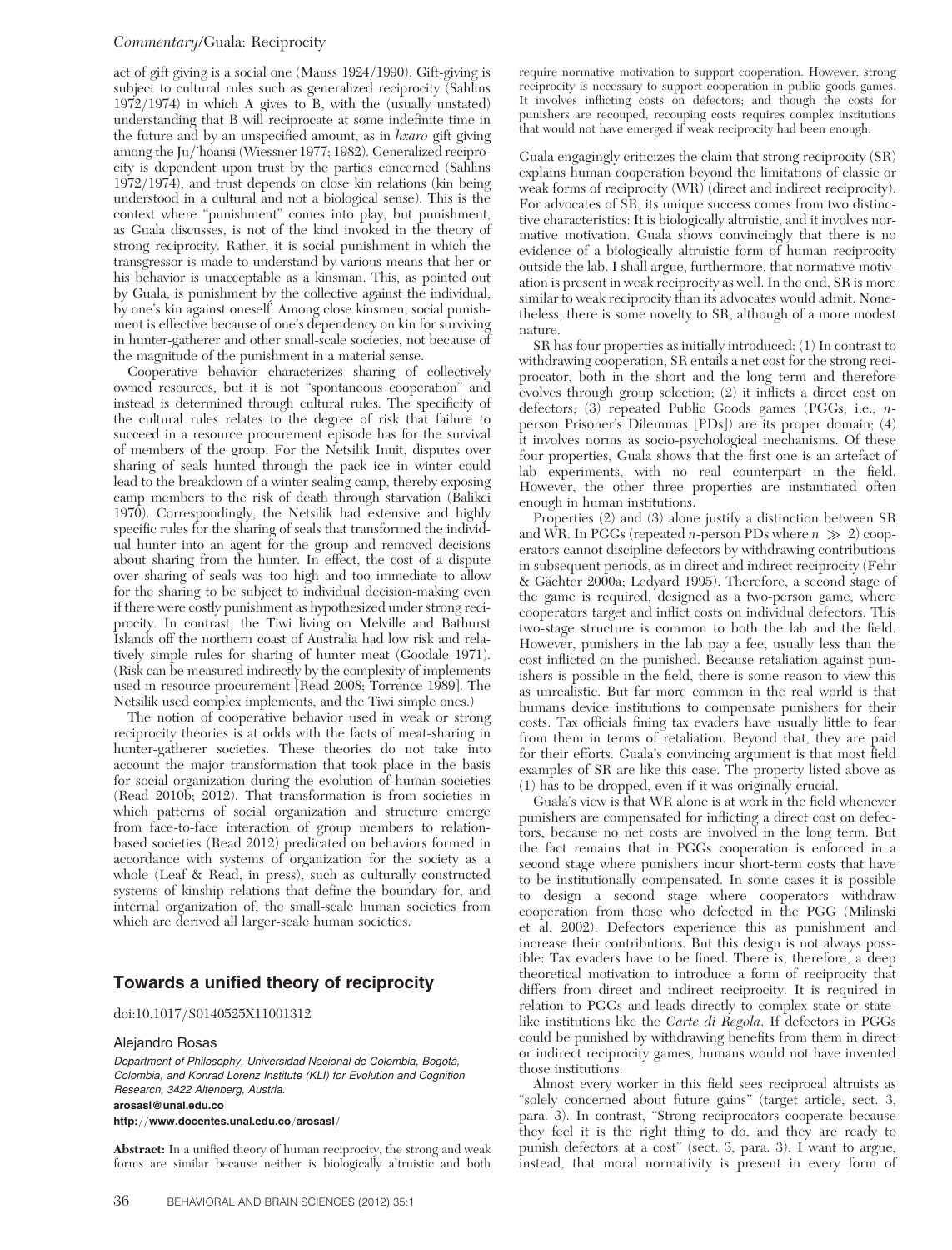human reciprocity. This claim can be supported historically, simply by showing that Trivers had fairness in mind when he speculated about the psychological mechanism that supports reciprocal altruism. Trivers' reciprocal altruists demand genuine psychological altruism from their partners: "Individuals who initiate altruistic acts out of a calculating rather than a generous-hearted disposition" (Trivers 1971, p. 51) are "subtle cheaters." Reciprocal altruists demand partners that signal character traits like fairness. Evolutionary game theory designs strategies that are more generous or forgiving than Tit for Tat, and also more successful in the evolutionary dynamics (Kollock 1993). In the real world, these behavior patterns signal unselfish characters, exactly what human players are looking for in the field.

Alternatively, we can reflect about the limitations of WR as pointed out by advocates of SR. If one makes too close an analogy between WR and the "game-theoretic result known as the folk theorem" (target article, sect. 2, para. 7, italics in original), advocates of SR immediately object that, in this case, WR is only applicable when the conditions of the folk theorem hold. In fact, these conditions never hold. But it seems inconsistent for critics of WR to point this out and nonetheless insist that Trivers' reciprocal altruism is the instantiation of pure self-interest leading to cooperation in the – nonexistent – conditions of the folk theorem. Humans display reciprocal altruism only because of a special psychology that substitutes for the absence of those conditions. For example, as Frank (1988) has shown, reciprocal altruism would not be possible without the moral emotions counteracting the effects of temporal discounting. Moreover, as shown in simulations of indirect reciprocity, oneshot encounters in large groups are not an obstacle to cooperation because humans have a real concern for reputation, which circulates in a group through gossip. And despite the lack of complete information regarding reputations, humans extrapolate the bits of information they can get hold of to character traits stored in semantic memory. The emotions that solve the discounting problem, and the selection of prospective partners according to character traits like fairness, make reciprocators in dyadic games psychologically unselfish, though they remain biologically selfish by avoiding the costs of mutual defection. Note that direct reciprocity in PDs is rare in nature; it requires special cognitive and psychological traits that few organisms besides humans can display.

## Special human vulnerability to low-cost collective punishment

doi:10.1017/S0140525X11000896

#### Don Ross

University of Cape Town, School of Economics, University of Cape Town, Private bag, Rondebosch, 7701 Cape Town, South Africa. don.ross@uct.ac.za http://uct.academia.edu/DonRoss

Abstract: Guala notes that low-cost punishment is the main mechanism that deters free-riding in small human communities. This mechanism is complemented by unusual human vulnerability to gossip. Defenders of an evolutionary discontinuity supporting human sociality might seize on this as an alternative to enjoyment of moralistic aggression as a special adaptation. However, the more basic adaptation of language likely suffices.

Guala performs an invaluable service in clarifying the absence of convincing empirical evidence for strong reciprocity as a likely mechanism in the evolution and maintenance of modern human sociality. As his survey shows, humans in small groups without government generally defend their institutions and cooperative norms against free-riding by the use of very low-cost sanctions that are applied collectively. This implies that Occam's razor should be wielded against the proposals of some theorists that hominid evolution involved an evolutionary discontinuity that produced emotional satisfaction from moralistic punishment sufficient in motivational strength to subvert Hamilton's rule. However, there is another side to the picture that Guala does not address, and which could yet motivate supporters of evolutionary discontinuity hypotheses. The effectiveness of lowcost social punishment among humans should lead us to ask whether they are unusually vulnerable to such sanctions, and, if so, whether a genetic change after the divergence of hominids from the main ape branch might have directly promoted such vulnerability.

As Guala reports, ethnographic evidence suggests that the crucial condition for the effectiveness of socially distributed low-cost punishment is the high aversiveness of emotions associated with shame and social guilt. Creative literature and reflective memoirs from all literate societies abound with accounts of characters driven to extreme behavior, especially suicide and homicide, by psychic discomfort associated with experienced shame. The psychiatric clinical literature supports these culturally familiar interpretations (Lewis 1995). For an organism susceptible to such severe emotional pain from the knowledge that, in the judgment of fellow community members, he or she has diverged from prevailing normative expectations, it is rational to take great care to minimize the probability of being an object of negative gossip. Recognition of this point leads naturally to the following hypothesis: Perhaps the crucial device for controlling free-riding in humans is an evolved disposition to suffer severely from awareness that one is widely perceived as normatively deviant. To the extent that this hypothesis is deemed worthy of scientific attention, we will then be led to wonder whether the disposition in question is a direct product of genetic selection and, if so, whether it is specific to humans.

The question of the generality of shame responses in social animals is so far neglected. De Waal (1996) interprets some behavior of subordinate monkeys after indulging in copulations that would be punished by dominants if they were present, as indicating precursors of shame and/or social guilt. However, a recent extensive survey of cognitive structures and mechanisms that support coordination and cooperation in intelligent social animals (Emery et al. 2007) contains no index entries for these emotions. Searches of standard citation indexes turn up little or no rigorous empirical work. Two main factors may explain this neglect. First, shame is not generally regarded by emotion researchers following Panksepp (1998) as being among the basic emotions expressed in mammals generally. This comports with a tendency among emotion researchers to presume that shame requires cognitively complex reflexive representation; but a valid basis for this presumption is elusive, since there is no reason why an animal might not experience the emotion based on cues in conspecific behavior. Second, shame in humans is reasonably assumed to be a proximate indicator of fear of loss of social status, so in modeling may be assimilated under this more general kind of cost. However, this side-steps the question of whether the emotional aversiveness of shame implies additional costs to normative violations, over and above those associated with expected status losses themselves. When we wonder whether human shame makes people uniquely vulnerable to low-cost social punishment, this is the question of importance.

As argued in Ross (2007), and less directly in Dunbar (1996/ 1998), possession of language, rather than a specially evolved emotional response disposition, may be the key human distinction here. A nonhuman animal's violation of a social norm is likely to be known about and remembered only by actual witnesses. By contrast, news of a person's transgressions can be spread widely through linguistic gossip and stored in the cultural memory of the whole community, thereby multiplying costs to the transgressor. Language also facilitates normative institutions of collective forgiveness: A person's violations can be almost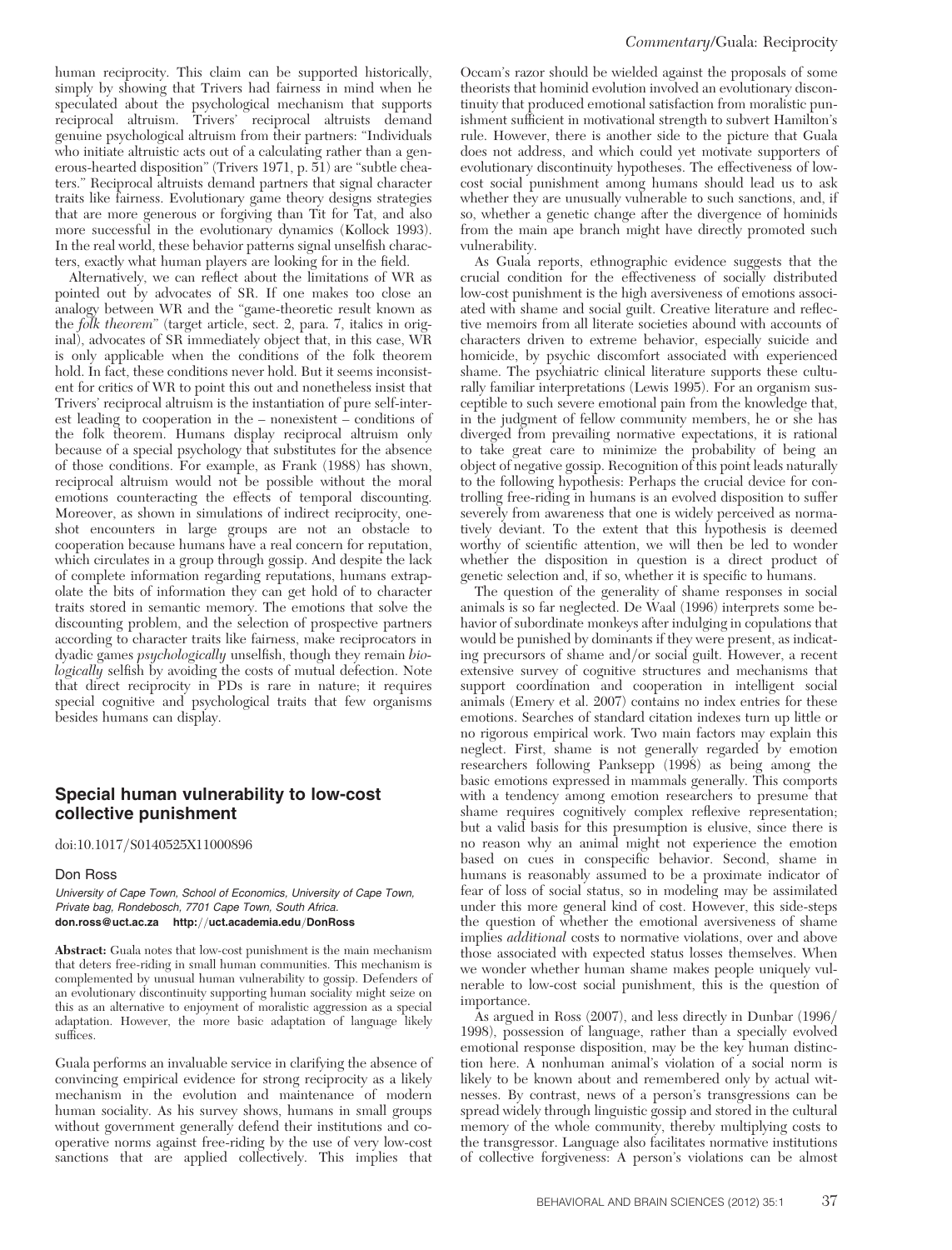costlessly punished, but then the punishment can also almost costlessly be erased if word is passed around that gestures or actions of restitution have been made. This is socially efficient for collective punishers in an indirect way that amplifies the low *direct* cost of the punishment action to its administrators. Suppose that only high-cost punishment, such as physical violence, were available. In a society based on specialization of labor, the resulting incapacitation of the transgressor is a collective cost to the community's productivity. A similar point applies to ostracism. Forgiveness conventions that can be encoded linguistically allow effects of punishment on a norm violator's productivity to be cancelled after punishment has been observed to be effective, so the violator's contribution to the social product can potentially be fully restored.

The capacity for language likely  $did$  involve a special evolutionary adaptation in the neural structures of early hominids (Deacon 1997). But this may have been sufficient for the establishment of substantially enhanced effectiveness of low-cost punishment to defend communities against free-riding, if emotional discomfort at detecting signs of reduced social status were already in place. Given evidence to date, it seems that postulating any additional special adaptation is gratuitous. Evidently, however, this speculation resting mainly on the point that absence of evidence isn't evidence of absence should be investigated by searching experimentally for emotional distress in response to conspecificobserved norm violations in intelligent non-human social animals.

## Strong reciprocity is not uncommon in the "wild"

doi:10.1017/S0140525X11001324

W. G. Runciman Sociology, Trinity College, Cambridge CB2 1TQ, United Kingdom. wgr@wgrunciman.u-net.com http://www.trin.cam.ac.uk/index.php7pageid=538

Abstract: Guala is right to draw attention to the difficulty of extrapolating from the experimental evidence for weak or strong reciprocity to what is observed in the "wild." However, there may be more strong reciprocity in real-world communities than he allows for, as strikingly illustrated in the example of the Mafia.

Guala rightly emphasizes the difficulties involved in extrapolating from the experimental evidence for reciprocity (whether strong or weak) to the analysis of cooperation and punishment in the "wild." The experiments, which, as Guala says, are remarkably robust, have significantly increased our understanding of the psychology of trust and retaliation; and their extension to a wider range of subjects in different cultural and social environments has shown how far these may modify or redirect presumptively universal predispositions and preferences. But they do not by themselves generate testable predictions about the costs borne by strong reciprocators in real-world communities, which enhance the probability of the community's survival and reproduction.

Calculation of the costs of punishment in risk or effort is a very different exercise from calculating monetary gains and losses. Among the Bergdama, a decision that an offender is to be thrashed, expelled, or put to death "is reached casually round the camp fire, and if necessary the young men are then told to enforce it" (Schapera 1956, p. 87). There is presumably a cost to the young men so instructed, particularly if the offender may resist. But the young men may welcome the opportunity for the legitimate exercise of violence and anticipate a reward in enhanced prestige. This is not revenge of the kind that is more often triggered in small face-to-face societies by sexual jealousies

and antagonisms. But nor is it weak reciprocity. Nor are the young men bounty-hunters rewarded in cash for the risks they incur laying hands on a fugitive. The punishment is (we must assume) effective in enforcing cooperation. But it is not easy to see what the experimental literature contributes to the understanding of what exactly is going on.

If Guala is right, it is plausible to suppose that punishment of defectors, free-riders, and cheats is cheapest either in small egalitarian societies where the sanctions are cultural (i.e., the information affecting behaviour in the phenotype is transmitted by imitation or learning) and weak reciprocity does most of the work, or in fully evolved states where the sanctions are social (i.e., the information is coded in rule-governed practices which define institutional roles) and the punishers are rewarded for punishing. There is very little net cost in punishment by ridicule and ostracism of offenders where behaviour is easily monitored, and very little net cost to punishers in a police state where they are paid both to detect and restrain offenders and to punish fellow-citizens who refuse to inform on them. But what about the intermediate cases?

In the institutions for collective action which Elinor Ostrom has studied to such good effect, Guala argues that the problem of non-cooperation is resolved by removing the obstacles in the way of non-costly punishment and that costs are incurred more in setting up these institutions than in punishing defectors. But "covenants without the sword" (Ostrom et al. 1992) are not covenants without sanctions. In the inshore fishery at Alanya in Turkey, the fishers are assigned to their locations by lot at the beginning of each season, and the list of locations is deposited with the mayor and gendarme. Cheating is difficult because it is easy for the other fishers to observe it and they have a common interest in ensuring that their own rights will not be usurped. But they have also to be "willing to defend their rights using physical means if necessary" (Ostrom 1990, p. 220). There is an element of weak reciprocity in the fishers' relationships with one another, and Ostrom reports that disputes are generally handled at the local coffeehouse. There also appears to be a fit with the model presented by Boyd et al. (2010), in which the total cost of punishing a free-rider declines as the number of punishers increases. But costs are still costs, and strong reciprocity is waiting in the wings, so to speak, to ensure that the covenant is renewed.

A striking example of strong reciprocity at work is the Mafia, as documented by Gambetta (2009). The population under study is as far as it is possible to imagine from a community of Good Samaritans. It consists of adult males unconstrained in their behaviour either by the cultural sanction of conventional moral disapproval or the social sanction of control by agents of the state. Its members depend on sustained and predictable cooperation among themselves. But this involves trusting people of the very kind from whom there is least reason to expect that trust will be forthcoming. The survival and reproduction of the organization is therefore critically dependent on the punishment of non-cooperators against whom the sanction is severe physical injury or assassination. Trust is sustained by a costly signalling system which evolves by variation and selection in the classic Darwinian manner to ensure that threats of punishment of defectors are credible and, where implemented, efficient. Non-punishers are required to demonstrate their trustworthiness by punishing when ordered to do so, and they face the same severe sanctions if they refuse.

Group selection then comes into operation as the "families" in which cooperation is most successfully replicated drive those in which it is less successfully replicated towards extinction. The "families" are impermeable to immigrants carrying different traits, and are relatively stable in composition. Mafiosi sometimes allow their close kin to be recruited by other "families," but this does not compromise within-group behavioural homogeneity: the incomers are recruited only because they are known to be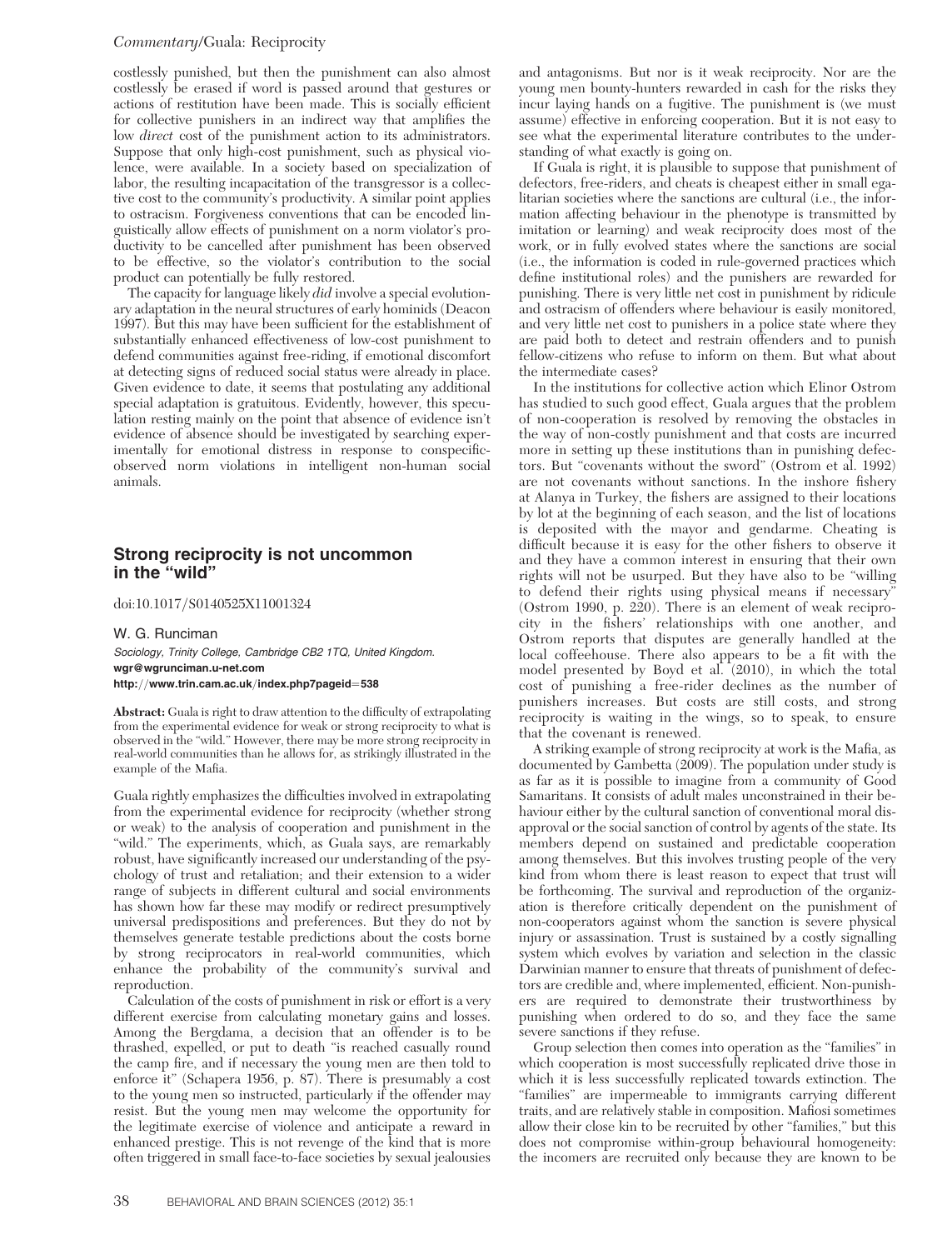trustworthy. Differences between groups are partly random, but occasionally arise through the infiltration of an undercover agent of the state. Some groups are in environments where they are under more pressure than others from the state. But those with a larger proportion of more trustworthy punishers have higher survival rates.

## Lab support for strong reciprocity is weak: Punishing for reputation rather than cooperation

doi:10.1017/S0140525X11000884

Alex Shaw and Laurie Santos

Department of Psychology, Yale University, New Haven, CT 06511. Alex.Shaw@yale.edu Laurie.Santos@yale.edu https://sites.google.com/site/alexshawyale/

Abstract: Strong reciprocity is not the only account that can explain costly punishment in the lab; it can also be explained by reputationbased accounts. We discuss these two accounts and suggest what kinds of evidence would support the two different alternatives. We conclude that the current evidence favors a reputation-based account of costly punishment.

Guala reviews the anthropological literature on costly punishment and convincingly argues that little evidence supports the notion that costly punishment is responsible for maintaining cooperation in small-scale societies. We agree with Guala's argument, but feel that it does not go far enough. Indeed, we think Guala could expand this critique to findings from the laboratory as well. In particular, we argue that costly punishment observed in the lab may not support a model of strong reciprocity either.

As the target article nicely reviews, proponents of strong reciprocity often use examples of laboratory-based costly punishment as evidence that cooperation evolved through strong reciprocity. Unfortunately, strong reciprocity is not the only account that can explain costly punishment in these laboratory settings. Another view that could account for the laboratory evidence is reputation-based models, in which costly punishment is favored by virtue of reputational gains from punishing (Price 2008; Santos et al. 2011). Under this view, individuals punish in order to signal some non-observable underlying quality, such as an understanding of social norms (Fessler & Haley 2003).

Given that both strong reciprocity and reputation-based accounts predict punishment in laboratory economic games, how can we distinguish between these two alternatives empirically? One method is to explore the nuanced predictions that each specific model might make. The major claim of strong reciprocity is that individuals punish in order to increase cooperation, and this claim makes two behavioral predictions. First, people should be especially likely to punish non-cooperators relative to other norm violators. Punishment should thus be directed more often at non-cooperation than other immoral actions (e.g., infidelity, incest) that are unrelated to cooperation. If individuals punish those who violate other sorts of norms just as severely as those who violate cooperation norms, this would suggest that punishment may not have evolved to promote cooperation specifically. The second prediction of strong reciprocity accounts is that cooperation should be more influenced by punishment performed by human agents than other types of punishment. To date, many experiments have shown that people increase cooperation when punishment is allowed (Fehr & Gachter 2002), but no studies have shown that people respond to punishment more when it is performed by agents rather than any negative contingency (Thorndike 1927). To test this

prediction, researchers would need to set up an experiment where the probability of having one's payments reduced for defection is the same, but the punishment would come from either a person or from a computer algorithm. Under strong reciprocity, the punishment by human agents should be more likely to increase cooperation than other types of punishment and this differential influence of punisher type should be more pronounced for punishment of non-cooperators than other violations.

Reputation-based accounts also make specific predictions that would not be expected under strong reciprocity accounts. Specifically, these accounts predict that people should be especially likely to punish if doing so can improve their reputation with others and should be sensitive to cues related to being observed. Much evidence in the laboratory has confirmed these predictions. There is evidence that people give more to punish defections when their decision will be known by other participants than when their decision to punish will remain anonymous (Kurzban et al. 2007; Piazza & Bering 2008b). Additionally, individuals appear to improve their reputations by appropriately punishing non-cooperators; punishers are seen as more trustworthy and deserving of respect and are actually rewarded monetarily (Barclay 2006; Nelissen 2008). These pieces of evidence favor a reputation-based account.

There is, however, one piece of evidence that at first glance might appear to go against reputation-based accounts: People do still punish when anonymous (Henrich & Fehr 2003). Nonetheless, there is at least one way to explain punishment in anonymous one-shot interactions – people may have mechanisms for punishing others to improve their reputation and this psychology may misfire in economic games causing anonymous participants to still punish at low rates (Price 2008). The target article dismisses this misfiring account for punishment because people still take costs to punish even when they self-report that they understand the one-shot nature of the interaction, give less in one shot dilemmas than they do in sequential situations, and continue to give even after repeated trials.

This is a point where we disagree with the target article, as we feel that a misfiring explanation can account for participants' behavior. To better understand this view, consider an analogous argument in a different domain, that of mating strategies. Teenage boys often take costs to buy pornography, even though they would surely self-report that they understand that they cannot reproduce with the attractive centerfold (Hagen & Hammerstein 2006). This mating "misfiring" phenomenon is analogous to the performance of participants who punish at cost even though they report understanding the relevant aspects of anonymity. In the same way that pornography tricks men's welldesigned mating psychology by providing images of attractive women that could provide a great mating opportunity in the real world, punishment studies may trick people's well-designed reputation psychology by providing clear norm violations that could provide a great reputation building opportunity if they happened in the real world. In both cases, people can tell the difference between the artificial (one-shot interaction/pornography) and the real thing (repeated interactions/real women), yet they still respond to the artificial stimulus and do so even after repeated trials. In the case of mating "misfiring" we don't demand a new psychological explanation (e.g., strong eroticism; Tooby et al. 2009), so it isn't clear that we should in the punishment case either.

A true understanding of the mechanisms underlying punishment in laboratory studies of cooperation will involve moving away from a focus on whether individuals take costs to punish others and instead investigating what cues influence one's willingness to punish. This focus on specific predictions in the lab and the target article's focus on investigating things more naturalistically will together move the field toward a better understanding of how punitive sentiments function in people's minds and in the broader human society as a whole.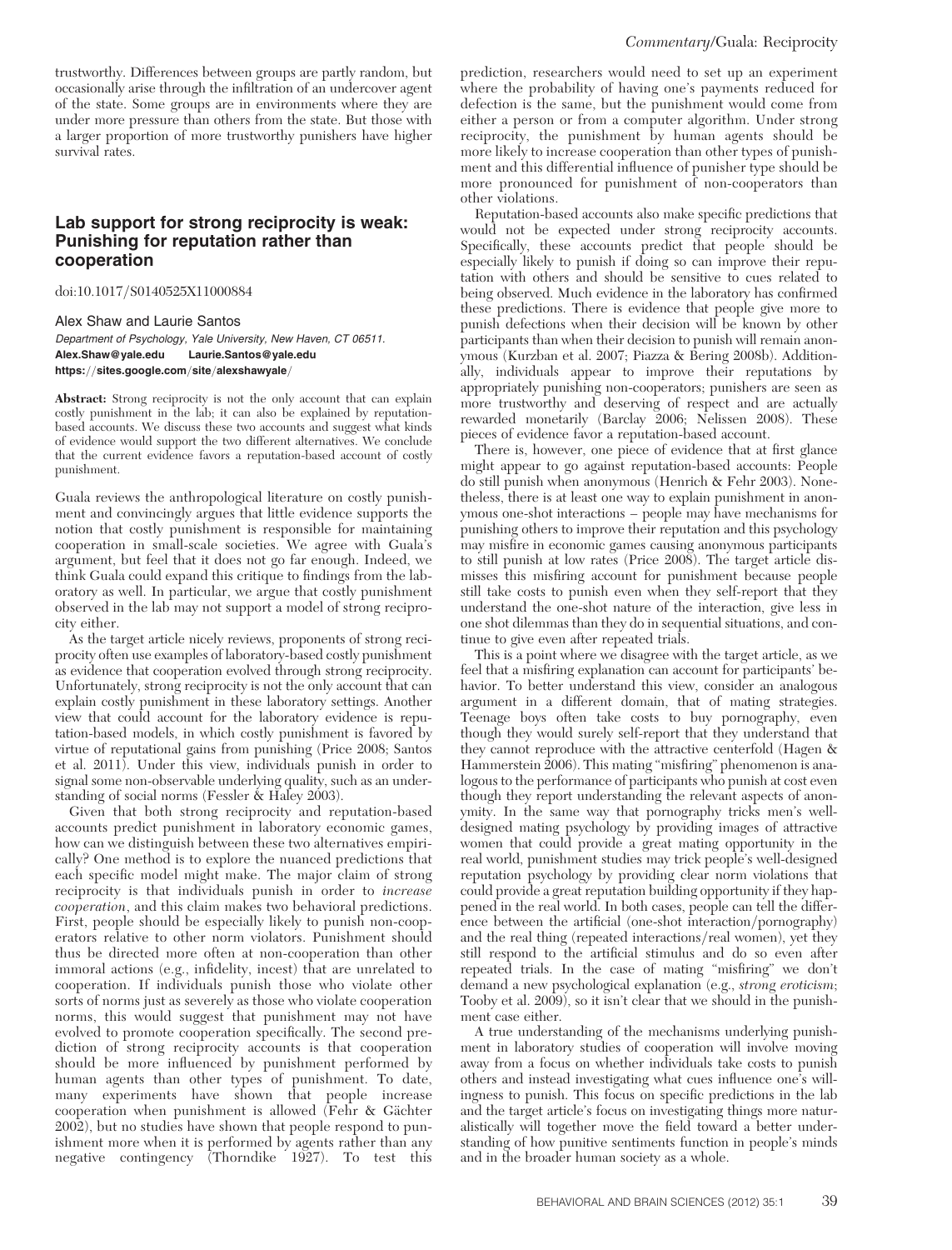## Altruistic punishment as an explanation of hunter-gatherer cooperation: How much has experimental economics achieved?

doi:10.1017/S0140525X11000902

Robert Sugden

School of Economics, University of East Anglia, Norwich NR4 7TJ, United Kingdom.

r.sugden@uea.ac.uk

https://www.uea.ac.uk/eco/People\_old/Faculty/rsugden

Abstract: The discovery of the altruistic punishment mechanism as a replicable experimental result is a genuine achievement of behavioural economics. The hypothesis that cooperation in hunter-gatherer societies is sustained by altruistic punishment is a scientifically legitimate conjecture, but it must be tested against real-world observations. Guala's doubts about the evidential support for this hypothesis are well founded.

Guala appraises the hypothesis of strong reciprocity in the light of anthropological evidence from hunter-gatherer societies. Much of his discussion focuses on a particularly distinctive implication of this hypothesis, namely, the existence of altruistic punishment. An individual A engages in altruistic punishment when she incurs costs to punish some other individual B for an action by B which is contrary to social norms but not specifically directed at A.

The discovery of the mechanism of altruistic punishment is an achievement of behavioural and experimental economics. As Guala documents, there is now an influential literature arguing that altruistic punishment plays a fundamental role in stabilising cooperation in hunter-gatherer societies. If that claim were true, it would suggest the hypothesis that modern humans have hardwired preferences for altruistic punishment; and were that hypothesis confirmed too, the methods of behavioural economics would have led to a major discovery in the domain of natural science. But is the claim justified?

Guala's review of the anthropological evidence suggests that it is not. I cannot claim expertise in anthropology, but I find the review convincing and consistent with my reading of a collection of research papers selected by leading advocates of strong reciprocity (Gintis et al. 2005; Sugden 2007). It seems that economic cooperation in hunter-gatherer societies is mainly among kin and between directly reciprocating partners. Individual acts of "punishment" (perhaps better described as revenge) are usually in response to harmful behaviour directed at the revenge-taker, as in many sexual conflicts, and tend to be discouraged by third parties who fear the socially destructive effects of cycles of revenge. If one person violates a norm without directing the harm at particular others, punishment tends to be a collective act, structured so that the cost to any individual is very low. It is well known that gossiping and ridicule are common punishments in hunter-gatherer societies. Guala is particularly convincing in suggesting that these practices allow coalitions of punishers to form without there being any obvious ringleader, and hence with minimal cost to individuals.

In the rest of this commentary I accept Guala's assessment of the anthropological evidence, and focus on the apparent conflict between this evidence and experimental observations of altruistic punishment. Is this conflict symptomatic of flaws in the methodology of experimental economics?

It is useful to consider how the hypothesis of altruistic punishment originated. From at least the 1960s, economists recognised that public goods are sometimes supplied through voluntary contributions. Some explanations of this fact postulated that donors were motivated by individual incentives (e.g., Olson 1965). Others postulated non-selfish motivations – usually altruism, but positive reciprocity was also proposed (Sugden 1984). With the development of experimental economics, the explanation of voluntary contributions to public goods became a prominent research programme. In the experimental design most commonly

used in this programme, subjects interact anonymously in a game with real monetary payoffs. Each subject has an incentive to freeride, but all subjects gain if all contribute. Face-to-face social pressures are screened out as far as possible, with the aim of isolating and investigating non-selfish motivations (or "social preferences").

This line of research has led to three main conclusions. First, a significant proportion of individuals make positive contributions, contrary to the assumption of self-interest. Second, individuals' contributions tend to be positively correlated with one another, as implied by positive reciprocity. Third, as the game is repeated, the rate of contribution decays. The best explanation of these findings seems to be that they result from interaction between two types of individuals in the population – free-riders and positive reciprocators. The positive reciprocators gradually withdraw from cooperation as they find insufficient reciprocation from others (e.g., Bardsley & Moffatt 2007).

Fehr and Gächter (2000a) initiated a new line of research by establishing that the tendency for contributions to decay can be overturned if, after each round of the public good game, each subject has the opportunity to impose costly punishments on individual others. For this mechanism to work, there must be some subjects with an "altruistic" preference for punishing free-riders, but Fehr and Gächter showed theoretically that there can be high and stable rates of contributions even if the proportion of such individuals is quite small and their preference for punishment is quite weak. There is now a large body of experimental evidence showing that, if the cost of punishing is low relative to the cost of being punished and if those being punished do not have the option to retaliate, high rates of contributions are sustained. The implication is that, if placed in this experimental environment, a sufficient proportion of individuals reveal a sufficiently strong preference for altruistic punishment for cooperation to be stabilised.

I agree with Guala that there has been real scientific progress here. The mechanism by which altruistic punishment can support cooperation is a genuine discovery which grew out of a programme of sound experimental research. But I agree too that there are many reasons for caution about extrapolating from these experiments to cooperation problems in real life. In particular, the anonymised experimental environment filters out mechanisms by which face-to-face contact might inhibit punishment; instead, it channels negative affective responses into punishment.

Understood as a brave conjecture inspired by experimental research, the hypothesis that hunter-gatherer cooperation relies on altruistic punishment is scientifically legitimate. But the hypothesis must be tested against real-world observations; and if it fails, it fails. Good science does not always succeed.

## Punishing for your own good: The case of reputation-based cooperation

doi:10.1017/S0140525X11001336

#### Claudio Tennie

Max Planck Institute for Evolutionary Anthropology, 04013 Leipzig, Germany. tennie@eva.mpg.de www.claudiotennie.de

Abstract: Contrary to Guala, I claim that several mechanisms can explain punishment in humans. Here I focus on reputation-based cooperation – and I explore how it can lead to punishment under situations that may or may not be perceived as being anonymous. Additionally, no particular mechanism stands out in predicting an excess of punishment under constrained lab conditions.

In explaining costly punishment in general, Guala's article focuses on (cultural) group selection, and subsequently "strong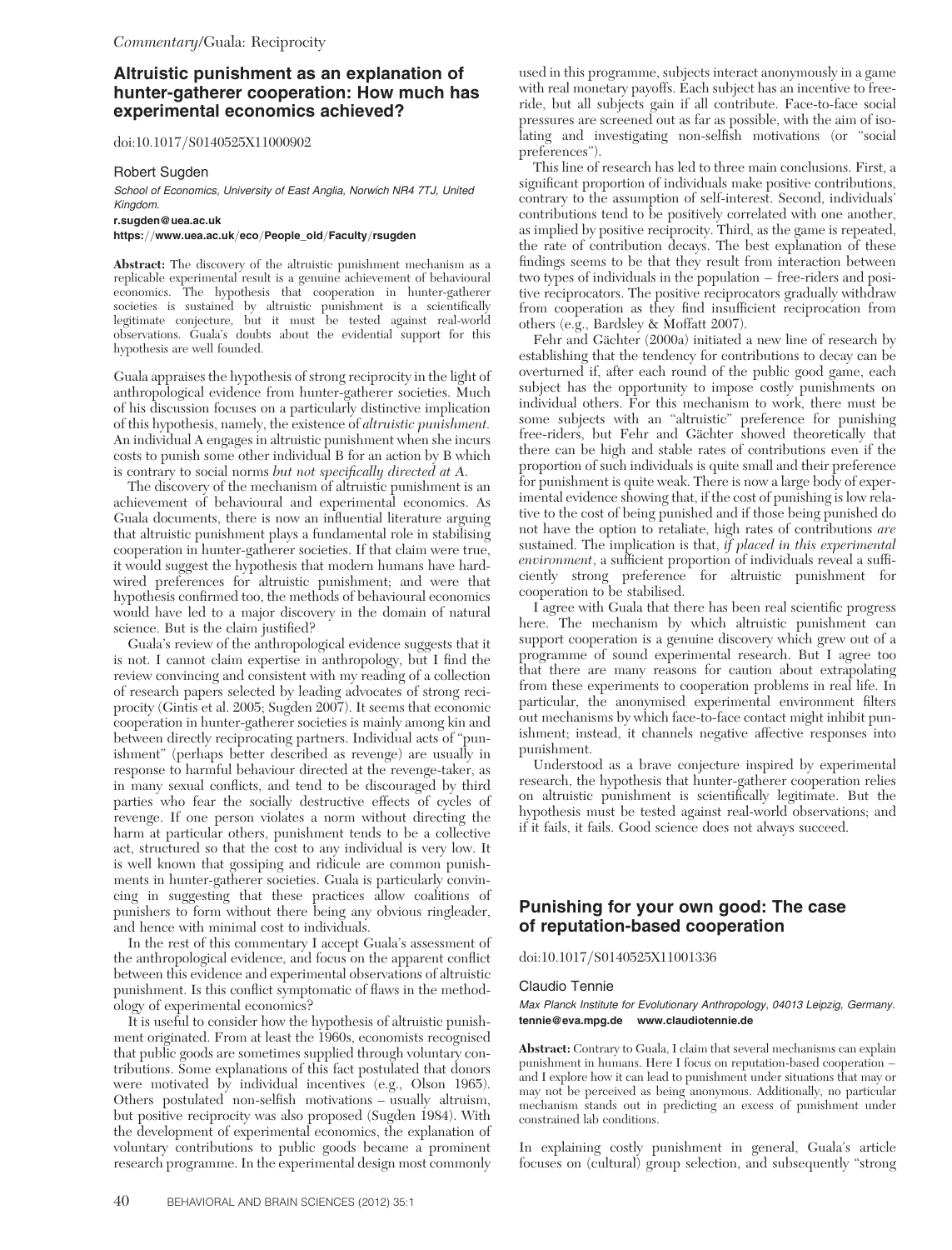reciprocity." But other mechanisms can also lead to punishment and which might only appear to be altruistic. These mechanisms include: kin selection; mutualism; pseudo-reciprocity, and direct reciprocity (see overview in Bshary  $\&$  Bergmüller 2008). There is also general reputation-based cooperation, where "helpful and harmful acts [are returned] in kind" – even by third-parties (Nowak & Sigmund 2005), and/or where net-benefits accrue to both sender and receiver via the logic of costly signaling theory (see Barclay & Willer 2007; Nelissen 2008). In this commentary, I concentrate on such general reputation-based cooperation.

Within a reputation-based account, other-benefiting costs are reimbursed by an increase in that individual's reputation – which is beneficial in the long run. Imagine an agent acts as an altruistic punisher. In the long run, she may benefit since her punishing will increase her reputation, which in turn will render it more likely that she will benefit through the actions and choices of others.

In general, a good reputation can increase the likelihood of receiving future help (Wedekind & Braithwaite 2002) and of gaining effective partners (Sylwester & Roberts 2010) – while it decreases the likelihood of punishment ("bad" free-riders are punished) and shunning (Panchanathan & Boyd 2004). Push and pull.

Importantly, reputation might be established through several routes (Russell et al. 2008): by direct interaction, by eavesdropping (e.g., A observes B and C interact), and by reporting (gossip, e.g., A later reports to D). It is possible that reputation-based cooperation may be sensitive only to the amount of the cost paid (Nelissen 2008) but not to the form of the cost (e.g., helping vs. punishing; cf. Semmann et al. 2004). However, a reputation for being a punisher may also bring special (or additional) reputational benefits based on the threat developed through past punishment (dos Santos et al. 2011).

If the lab setup allows for reputation to be formed or passed on, then this (positively) influences general group beneficial behavior (Milinski et al. 2002; Wedekind & Milinski 2000). Reputation then also allows for individual benefits gained for punishment (Barclay 2006; Nelissen 2008); and punishing also increases with larger audiences (Kurzban et al. 2007). Thus, reputation is an important factor in such games. But how does reputation-based cooperation hold up in the light of punishing in anonymous lab situations? Following and extending others' work, I suggest that reputational concerns may still be key here.

Any perception of anonymity can be wrong: some audience may be observing after all (Frank 1988). Thus, either the perceived anonymity is real ("factual anonymity," i.e., no audience) or not ("false anonymity," i.e., some audience). Benefits in false anonymity are standard benefits in the reputation system: increased reputation (e.g., Barclay 2006). An actor should thus estimate the likelihood of the perceived anonymity being factually false, and should subsequently be more likely to punish the likelier it seems that some audience is present after all. As long as there is an overall net-gain across situations, this approach should work. But, of course, such an estimate will sometimes be wrong, and the actor may thus sometimes punish even in factual anonymity. Some have proposed that this explains punishment in anonymous lab settings, that is, that it may be ultimately due to a somewhat fixed, but outdated, adaptation of the past (and possibly helped by a general rarity of factual anonymous situations in the past). All this then falls under the label of the "Big Mistake hypothesis" (Richerson & Boyd 2005) – an evolutionary logic embraced by several authors (Burnham & Johnson 2005; Hilbe & Sigmund 2010; Tennie et al. 2010; Trivers 2004). In addition, subjects may still come to regard the test situation as a falsely anonymous one today (a "nagging suspicion" may remain; see Nowak & Sigmund 2005). In both cases, punishment in factual anonymity may still be due to intended self-interest in a reputation based system.

These explanations may still assume that any act of punishment in factual anonymity must always be associated with a net-cost for a reputation-based cooperator. But there might even be a netbenefit. As already mentioned, reputation can be passed on in the absence of audiences – through gossip. In this way even a punisher observed by no one may later benefit – namely, if the act of punishment enables him to later convince others that he indeed punished. This may be possible: his "bragging" will likely be more convincing if in fact he did punish, because (at least some) listeners can detect lies (Ekman & O'Sullivan 1991). Additionally, it is cognitively less costly to tell the truth (Paglieri 2007), and these costs may help outweigh the costs of the punishment. Finally (depending on the sort of punishment), others may observe the effects of his punishment and may therefore be able to independently validate his reports. Granted, in modern economic games these effects may be negligible, but the general Big Mistake logic might apply also here.

The scenario just described may explain the general presence of punishment in anonymous lab situations, but what about the apparently excessive frequency of punishment in the lab reported by Guala? Guala points out that punishment is often the main way in which participants can influence others' behavior in such economic games. The reason why we do not see equally high levels of punishment under field conditions may therefore simply be that real life offers more behavioral options that can influence others' behavior than the lab usually does. In addition, punishment seems to be a less preferred option in general (maybe even a "last resort") – Guala mentions the fear and cost of retaliation (see also Barclay 2006; Hill et al. 2009). In sum, special conditions in the lab (lack of choice; regardless of preference) in comparison to the field (availability and preference for other behavioral options) could explain the discrepant findings of punishment frequencies reported in Guala's article.

### ACKNOWLEDGMENT

The author thanks Keith Jensen for helpful comments.

## What we need is theory of human cooperation (and meta-analysis) to bridge the gap between the lab and the wild

doi:10.1017/S0140525X11000872

Paul A. M. Van Lange, Daniel P. Balliet and Hans IJzerman Department of Social and Organizational Psychology, VU University, Amsterdam, 1081 BT Amsterdam, The Netherlands. pam.van.lange@psy.vu.nl dp.balliet@psy.vu.nl h.ijzerman@psy.vu.nl http://www.paulvanlange.com http://h.ijzerman.googlepages.com

Abstract: This commentary seeks to clarify the potential discrepancy between lab-based and field data in the use and effectiveness of punishment to promote cooperation by recommending theory that outlines key differences between the lab and field, such as the shadow of the future and degree of information availability. We also discuss a recent meta-analysis (Balliet et al. 2011) that does not support all conclusions outlined in Guala's target article.

As shown in experimental research in laboratories, introducing a system whereby people can punish non-cooperators at a cost to self effectively promotes cooperation (e.g., Fehr & Gächter 2002; for a recent meta-analysis, see Balliet et al. 2011). Such lab-based research findings are now being challenged in Guala's provocative target article, which reviews evidence from anthropology (and some other disciplines) to reach the conclusion that people may not engage in costly punishment to encourage cooperation outside the laboratory. Although Guala identifies an important discrepancy between lab-based and field data, we argue that this discrepancy, at least as it currently exists, is less problematic than the target article suggests. We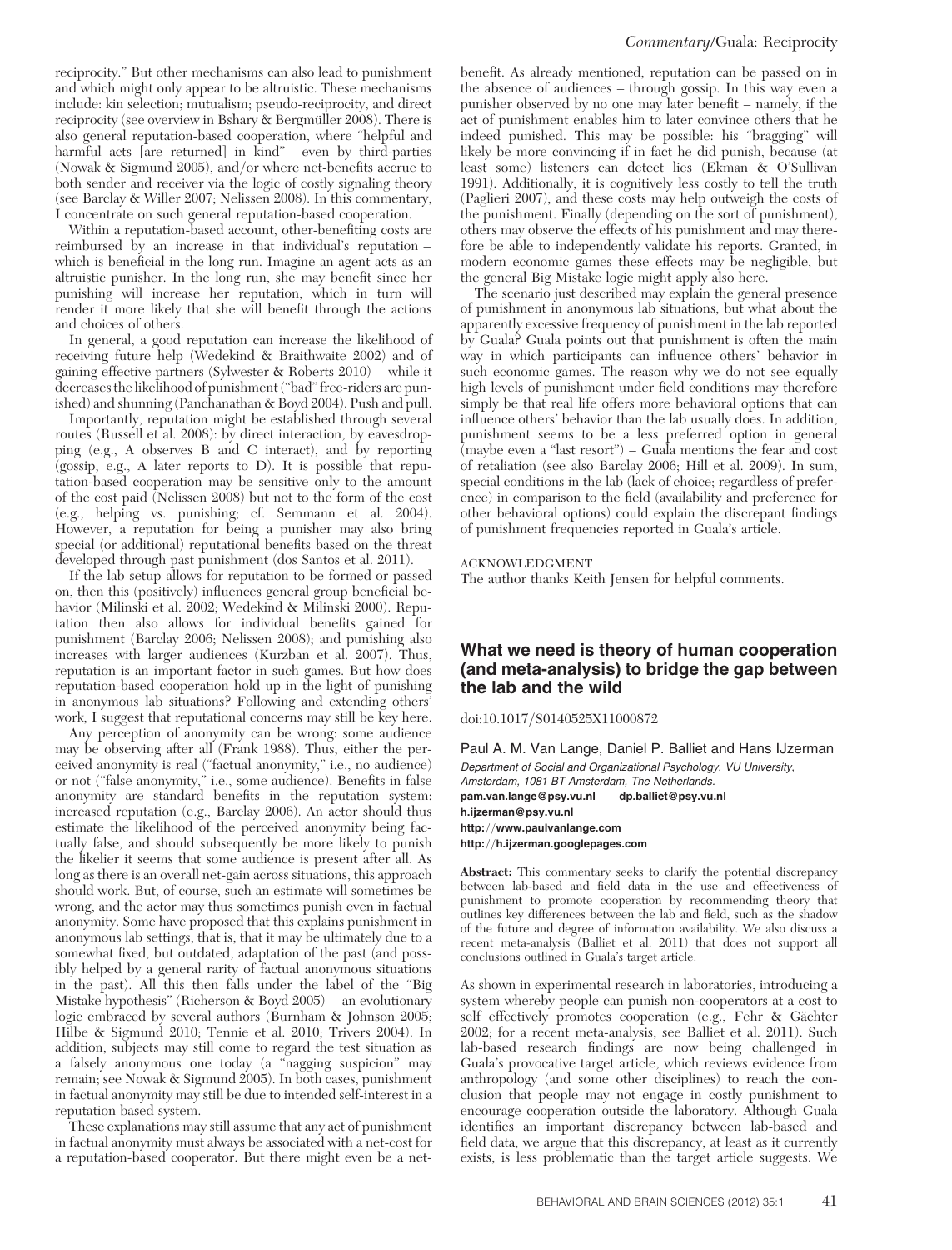emphasize two solutions to understanding this discrepancy: namely, theory and meta-analysis.

From the lab to the "wild": Why we need theory. Social interactions during lab-based studies differ substantially from interactions in the "wild." According to interdependence theory (Kelley et al. 2003; Van Lange & Rusbult 2012), such differences in social interactions are likely rooted in profound differences in the situations that people face. What might be key differences in interdependence between situations in the lab and the wild? One important difference is the one between single-trial versus repeated interaction (i.e., temporal structure). In small communities, people typically know each other, have a history of social interaction experiences, and may have formed strong attachments to (some) other members of their community. In contrast, in the lab, researchers have almost exclusively relied on strangers. Moreover, there is almost always an interdependent future ahead of people in the wild, which is not typical for lab research.

Another situational feature of interdependence theory is information availability. There is little doubt that the "rules of the game" are clearer in the lab than in the wild. For example, in the lab, it is often specified how costly an action is for a person, but in the real life such costs are often less tangible or known. Psychologically, the lack of information about others' preferences, magnitude of costs, and the like, challenge important processes such as those linked to risk, uncertainty, and interpersonal trust.

The next question is, of course, this: In what ways might temporal structure and information availability be important to our understanding whether costly punishments are effective, or why they are used only sporadically in the field? Temporal structure is important because it is linked to the history of social interaction experiences as well as the anticipated future of social interaction. The history is important to relationship development, including growth or decline in feelings of attachment, and trust, along with its manifestations and embodiments (e.g., IJzerman & Koole 2011). The future is important because it may trigger the "shadow of the future" (Axelrod 1984); that is, an implicit or explicit mindset that tends to promote cooperation, so that punishment is less often called for (Van Lange et al. 2011). In light of the future, what might people do? It seems reasonable to expect that people first start to communicate, or to gossip, as Guala notes, before seeking punishment in any more material, or tangible sense.

Information availability may also affect punishments of noncooperators. Costly punishment may be less likely to be used if one is not completely confident that another person intentionally acted as a non-cooperator. For example, in everyday life, unintended errors (called noise) are quite commonplace, in that external barriers prevent a person from translating his or her cooperative intentions into cooperative action (e.g., Van Lange et al. 2002). Given that people at some level are likely to realize that particular outcomes are not intentional, it is likely that people might give each other the benefit of the doubt. And in light of incomplete information, people may seek information about the intentionality of an action instead of immediately punishing a non-cooperator.

From the lab to the "wild": Why we need meta-analysis. While theory provides the concepts and logic, a meta-analysis provides the comprehensive databank – from the lab and the field – that should allow for rigorous conclusions. In this regard, it is interesting that Guala's narrative review of the lab studies reaches the conclusion that "'costly' punishment works only if it costs relatively little" (sect. 12, para. 3). However, in a recent meta-analysis of incentives and cooperation including 187 effect sizes from both psychology and economic studies, Balliet et al. (2011) found that costly punishments (and rewards) were more effective at encouraging cooperation, compared to when

punishments were free to administer. They interpreted their findings in terms of interdependence theory (Kelley et al. 2003; Van Lange & Rusbult 2012), noting that people translate the costs of administering punishment as a strong indicator of benign intent. Hence, the conclusion about the cost of punishment reached by Guala may be inaccurate because of a restricted survey of the literature.

**Concluding remarks.** Interdependence theory provides a taxonomy of situations that can be fruitfully used to explicate the key differences in situational structure between the lab and the field. This theory provides much needed insight into the key elements of situations that affect social interaction processes in dyads and groups. We have suggested the relevance of temporal structure and information availability for understanding the discrepancy between lab and field research on costly punishment, although other features (e.g., asymmetries in dependence) might be crucial as well.

We hope that field data about the topic of punishment (and reward) and cooperation grow, and that their operationalizations match those of the lab. Likewise, we hope that researchers in the lab focus more strongly on key features of interdependence that characterize social dilemmas outside of the laboratory. Such efforts should make future meta-analyses even more informative. As Kurt Lewin noted, there is nothing more practical than a good theory (Lewin 1952, p. 169). Perhaps we may add: We need good data as well, as good data ultimately determine the contribution of a meta-analysis.

## The social costs of punishment

doi:10.1017/S0140525X11001348

Pieter van den Berg, Lucas Molleman, and Franz J. Weissing Theoretical Biology Group, Centre for Ecological and Evolutionary Studies, University of Groningen, 9700 CC Groningen, The Netherlands.

pieter.van.den.berg@rug.nl l.s.molleman@rug.nl f.j.weissing@rug.nl www.rug.nl/fmns-research/theobio

Abstract: Lab experiments on punishment are of limited relevance for understanding cooperative behavior in the real world. In real interactions, punishment is not cheap, but the costs of punishment are of a different nature than in experiments. They do not correspond to direct payments or payoff deductions, but they arise from the repercussions punishment has on social networks and future interactions.

We applaud Guala for pointing out that the results of punishment experiments cannot readily be generalized to "real-world" situations. However, we disagree with Guala's assertion that real-world punishment mechanisms such as ostracism and public ridicule are cheap or even costless. Instead, the costs of punishment can be very high, but they are of a different nature than their typical implementation in experiments suggests. In real-world interactions, the costs of punishment are usually not in terms of direct payoff deductions for the individuals carrying out the punishing. Instead, the effects of punishment on the punishers are more hidden and indirect, because they result from the repercussions of punishment behavior on social networks and social interactions. There are at least four reasons why such "social" costs of punishment can be substantial.

Punishment may have repercussions leading to a less favorable equilibrium with lower payoffs. In evolutionary ecology, one distinguishes between the direct and the ecological costs of a trait. For example, Strauss et al. (2002) discuss the costs of resistance to herbivory in plants. Direct costs of herbivory resistance can mostly be described in terms of resource allocation; resources allocated to defense mechanisms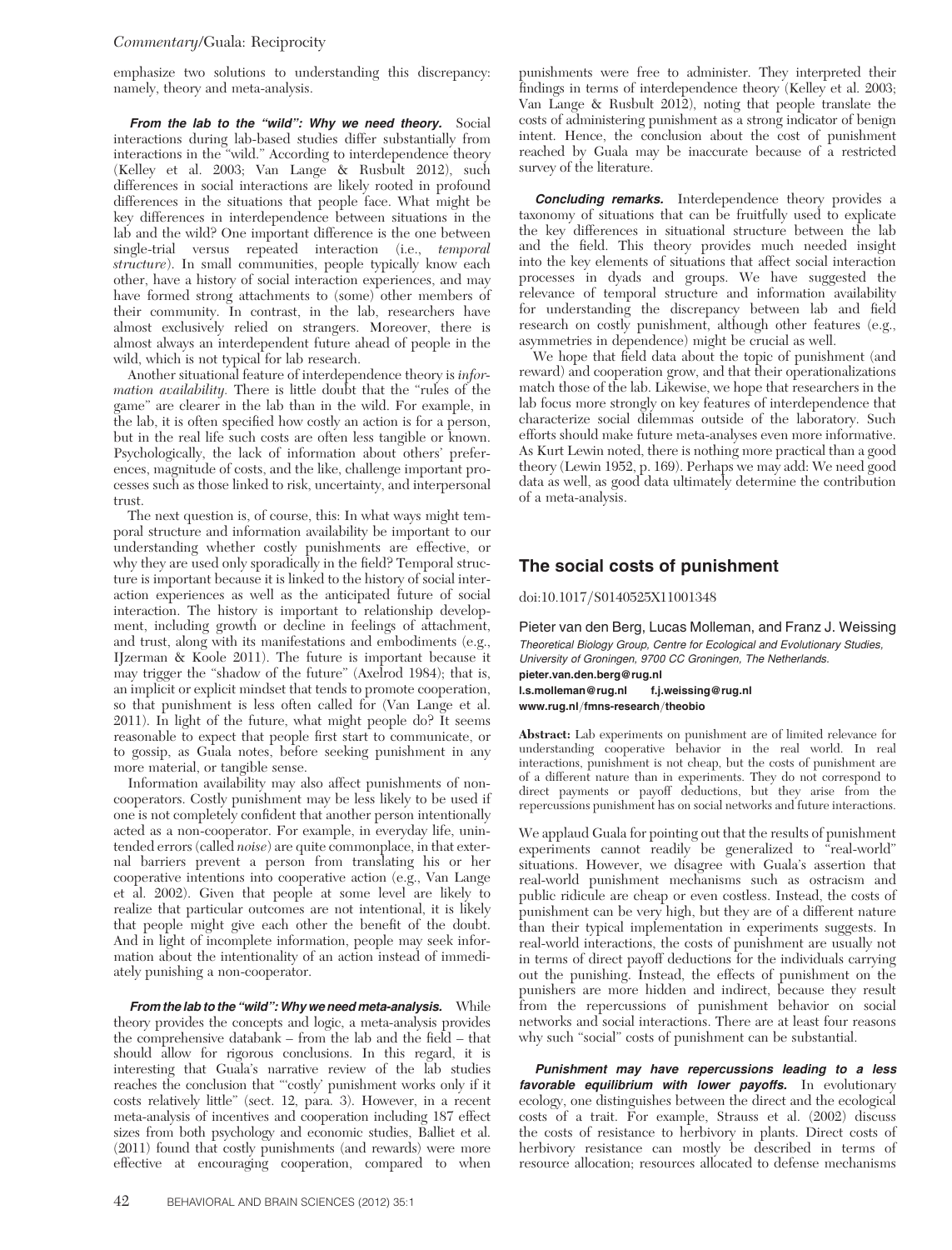cannot be allocated to growth or reproduction. The ecological costs of herbivory resistance are more long-term and indirect; examples are decreased attractiveness to pollinators or decreased competitive ability. The costs associated with punishment mechanisms such as ostracism may be distinguishable in a similar way. We agree with Guala that the direct short-term costs associated with ostracizing free-riders will often be low. However, on the longer term, there can be strong negative implications. Ostracized individuals may become desperados, causing a lot of trouble. They may resort to antisocial or criminal behavior, affecting the feeling of safety in their former group and necessitating protection measures. In the worst case, trust and cooperation break down. This way, the presence of ostracized individuals in the environment can lead to a new equilibrium with lower payoff levels than in the original state. Although there have been some experiments that include ostracism as an option (e.g., Maier-Rigaud et al. 2009; Masclet 2003), they do not accommodate those "ecological" costs.

Punishment in one type of interaction may have implications for different types of interaction. Economic experiments typically focus on a single type of interaction, such as a public goods game. If punishment is incorporated in these experiments, it can only affect behavior in that specific context. This is not in line with how behavior is structured in humans (and other animals). There is ample evidence that behavioral tendencies in one type of interaction are closely correlated with the behavior in quite different contexts. As shown by evolutionary models from the biological literature (e.g., Wolf et al. 2007; 2008), such correlation structures (called "behavioral syndromes" or "personalities") can be adaptive, even if the behavior in a particular type of situation may appear maladapted. For example, the tendency to show antisocial behavior in a public goods context may – for good reasons – be correlated with the tendency to actively participate in group defense when the group is facing an external challenge. Ostracizing individuals because of their behavior in a public goods context may therefore have harmful effects later.

Punishment may destroy established hierarchies and role patterns and lead to social unrest. The participants of a typical economic experiment do not know each other well and interact anonymously. In real life, many interactions take place in small communities where individuals do know each other, and are well aware of their place in the group. Individuals differ in relevant aspects (like age, expertise, or authority), and relationships between individuals (like leadership and social rank) have been settled in the past. Such patterning of a group due to well-established relationships between its members is important, because it reduces conflict and facilitates division of labor. Punishing an individual by social exclusion can break down such group structures, leading to social unrest. The reestablishment of stable social relationships can take a long time, and some individuals may end up in a worse position than they had before. Guala himself refers repeatedly to the work of Ostrom (1990), who has shown that stable group membership is one of the key predicting features making institutions for collective actions viable.

Punishment may have asymmetric effects, thus leading to tension between group members. Interactions in economic experiments are usually random. In contrast, realworld interactions take place in interaction networks that are often highly structured. This can be important, because group members may differ considerably in the way they are connected to a punished individual. Individuals will differ not only in the degree they suffer from the free-riding behavior of a specific individual, but also in the implications that punishment of that individual may have for them. Ostracizing an individual may have a small effect on group member A,

while it severely affects the social network of group member B. The costs and benefits of punishing a particular free-rider can therefore be highly asymmetrical, leading to contrasting preferences between group members and, as a consequence, to social tension within the group.

If punishment were as cheap as Guala suggests, one would expect that individuals would readily punish defectors. In contrast, daily-life experience tells us that individuals are reluctant to punish free-riding group members. Denouncing others is often considered a bad habit, even if these others exhibit antisocial behavior. Groups of students assigned to a joint project, for example, are typically not only reluctant to punish freeriders, but even to call in an authoritative person (such as a professor) to resolve the situation. In fact, whistle-blowing is considered more a vice than a virtue, as young children are already being told by their parents or at school. This reluctance to apply seemingly cheap punishment is an indication that the hidden, long-term costs of punishment may be substantial. Economic experiments focusing exclusively on the direct costs of punishment are valuable, but they do not tell much about how cooperation is stabilized in human societies. For a complete understanding, the social costs of punishment should be taken seriously.

## When the strong punish: Why net costs of punishment are often negligible

doi:10.1017/S0140525X11001427

Christopher R. von Rueden and Michael Gurven Integrative Anthropological Sciences, Department of Anthropology, University of California, Santa Barbara, Santa Barbara, CA 93106-3210. vonrueden@umail.ucsb.edu gurven@anth.ucsb.edu http://sites.google.com/site/chrisvonrueden/home http://www.anth.ucsb.edu/faculty/gurven/

Abstract: In small-scale societies, punishment of adults is infrequent and employed when the anticipated cost-to-benefit ratio is low, such as when punishment is collectively justified and administered. In addition, benefits may exceed costs when punishers have relatively greater physical and social capital and gain more from cooperation. We provide examples from the Tsimane horticulturalists of Bolivia to support our claims.

We agree with Guala that regulation of cooperation by punishment is infrequent and often low-cost, at least in small-scale societies. Analytical models and experimental studies suggest that solutions to cooperative dilemmas do not depend on direct punishment if individuals can opt out of unproductive partnerships (Aktipis 2004; Hauert et al. 2007) or assort with preferred cooperative partners whether kin (Hamilton 1964) or non-kin (Barclay & Willer 2007; Noe & Hammerstein 1994). Guala cites Wiessner (2005), who observes that !Kung who shirk their responsibilities are ignored more often than they are verbally punished. Among traditional Tsimane horticulturalists of Bolivia, most conflicts are between close kin and regular cooperative partners (von Rueden et al. 2009), who generally prefer reconciliation to revenge. Furthermore, defection among parties with few long-term shared interests is more often met with withdrawal and "voting with one's feet" than with punishment.

Guala does not distinguish second- from third-party punishment, but strong reciprocity theorists argue that both contribute to the maintenance of social norms (Fehr & Fischbacher 2004). There is no consensus over whether third parties often punish or punish "enough." In experimental games, third-party punishment is least common in small-scale societies (Marlowe et al. 2008), and third parties may be especially wary of becoming involved in serious conflicts. A Tsimane man committed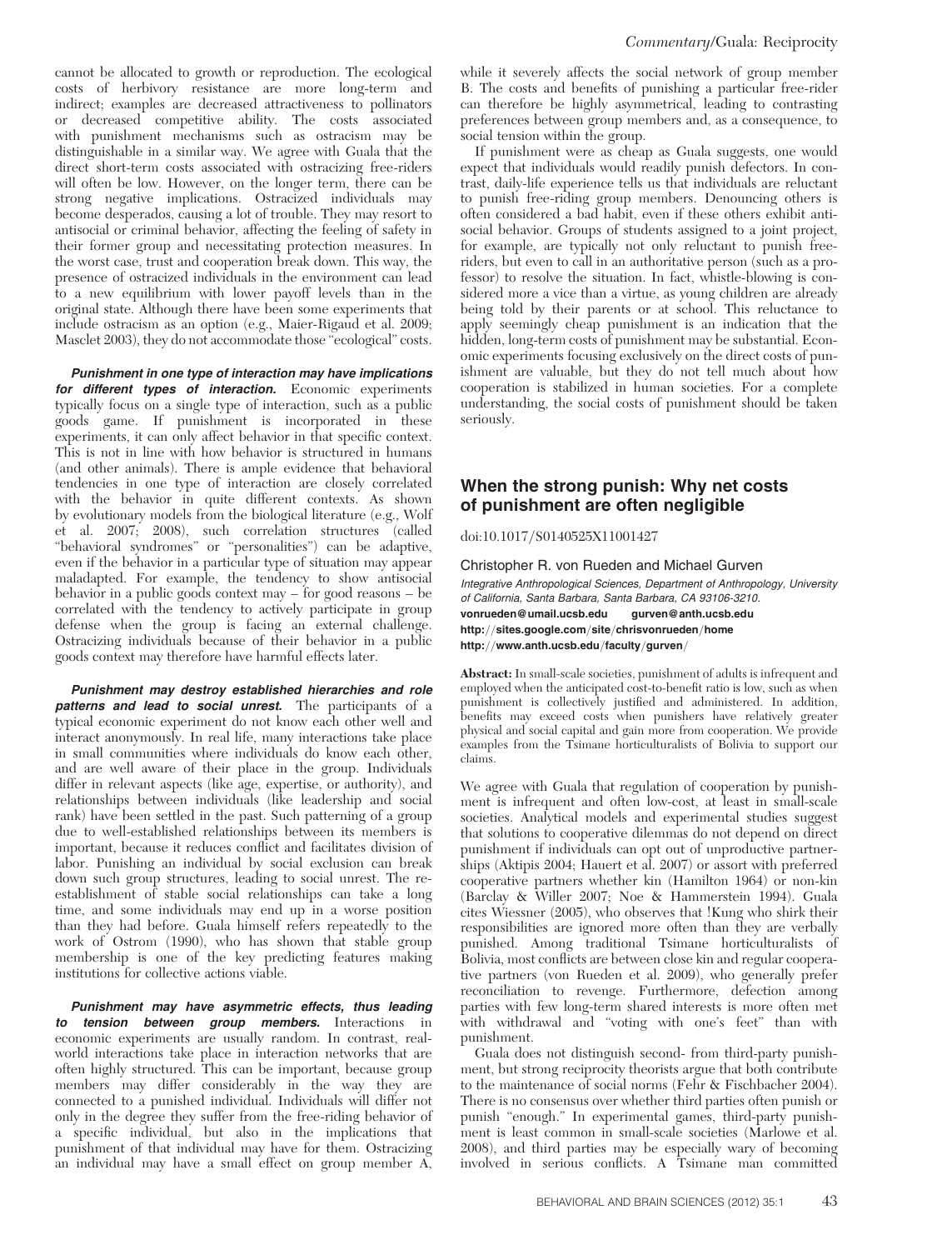murder on two occasions, but punishment (public whipping) was administered only after the second murder. The community that sentenced and whipped him was not his resident community but a more acculturated community with more influential men. Nonpartisan members of the murderer's own community would not risk the threat of his retaliation.

Punishment occurs when there is minimal risk of (1) losing a valued exchange partner, (2) suffering reputational damage, or (3) provoking retaliation. For example, a low-status Tsimane man was in long-standing disputes with his neighbor over land and with his son-in-law over investment in his daughter. With few allies to support him, the man moved to another village with his family, with plans to return in a few months. The next day, the neighbor harvested the yucca from the man's field, and the son-in-law burned the man's house. The neighbor and son-in-law did not expect reputational damage or retaliation because they had strong kin support within the community, they could not be unambiguously identified as the punishers, and the punished man had few allies.

Guala identifies gossip as a low-cost alternative to direct punishment. Gossip can spread reputation-damaging information while obscuring the source of that information. Individuals may also gossip to gauge and build community support for punishment that is coordinated and more direct. As Guala argues, punishment that is coordinated carries less risk of retaliation and can be more effective at stabilizing collective action than distributed, individual acts of punishment (Boyd et al. 2010; Casari & Luini 2009). Among the !Kung, Wiessner (2005) found that most harsh criticism was delivered by a coalition, and coalition-based punishment was twice as likely to provoke conformity in the accused. Among the Tsimane, most conflicts are confined to the parties directly involved, but on occasion a small, informal gathering of men will act as third-party adjudicators. The most serious conflicts among the Tsimane, such as those involving physical violence, are sometimes discussed in community-wide meetings in more acculturated villages, where influential individuals will try to generate consensus concerning the relative guilt of the parties in conflict. The community may decide to inflict punishment, usually verbal censure, community service, or public whippings on rare occasions. One village has a de facto rule that the whipper not yet be a father; he has no risk then of his children being targets of vengeance.

Coordinated sanctioning, however, may not be necessary to explain why individuals punish free-riders and non-punishers. Another explanation, which Guala does not discuss, relies on inter-individual differences in formidability, endowments, or in the expected gains from successful cooperation. Individuals with greater physical or social capital can punish with less risk of retaliation and with greater efficacy, and those who anticipate greater relative gains from cooperation are more willing to absorb costs of punishment to achieve those gains. In general, interindividual differences can be powerful catalysts of cooperation, transforming prisoner's dilemmas into mutualisms and resolving second-order dilemmas of who punishes (Olson 1965; Ruttan 2008). Among the Tsimane,  $66\%$  of adjudicated conflicts were arbitrated by men in the top 10% of coalitional support within their community (von Rueden et al. 2009). These individuals can steer conflict outcomes in their favor and their actions are less likely to be challenged.

Inter-individual differences in the costs to punishing contribute to the establishment of leaders and followers. Collective action, particularly in large groups, often depends on leaders bearing the costs of coordination and punishment in return for a greater share of the spoils (Hooper et al. 2010). Tsimane men do not gain more direct material benefits from organizing collective fishing events or acting as leaders in face-to-face collective action games (von Rueden et al. 2010), but long-term reputational benefits may be non-trivial. Positive reputations can serve as insurance against times of need (Boone & Kessler 1999; Gurven et al. 2000) or as signals to mates and allies of

quality or cooperative intent (Bliege Bird & Smith 2005). Where joint production is subject to greater economies of scale, such as in agricultural societies, coordination and punishment by leaders may pay even greater dividends.

We encourage more study of the role of inter-individual differences in the generation of punishment and cooperation. In the lab, players often feel equally entitled and motivated, while subject endowments are too often windfalls; these conditions rarely hold in natural settings. As Guala recognizes, context matters in shaping how social preferences impact behavior (Gurven & Winking 2008; List 2006; Wiessner 2009), so caution is required when making inferences from particular experimental games. Some experimental games, however, have introduced asymmetries into the effectiveness with which players punish (Nikiforakis et al. 2011), into decision-making authority over the distribution of public good shares (van der Heijden et al. 2009), or into initial player endowments, as a function of individual inputs to joint production (Konigstein 2000). With greater understanding of the pervasiveness of inter-individual differences and other cost-reducing conditions, punishment may not appear so altruistic after all.

## Perspectives from ethnography on weak and strong reciprocity

doi:10.1017/S0140525X11000860

#### Polly Wiessner

Department of Anthropology, University of Utah, Salt Lake City, UT 84108. wiessner@soft-link.com

#### http://www.anthro.utah.edu/faculty/wiessner.html

Abstract: To add ethnographic perspective to Guala's arguments, I suggest reasons why experimental and ethnographic evidence do not concur and highlight some difficulties in measuring whether positive and negative reciprocity are indeed costly. I suggest that institutions to reduce the costs of maintaining cooperation are not limited to complex societies.

Guala's target article makes a most welcome contribution to the discussion of strong reciprocity, crossing disciplines to compare the findings of economic experiments and ethnographic evidence from small-scale egalitarian societies, "in the wild." It comes as no surprise to anthropologists that the two do not concur; cooperation in the wild is tamed by emotions accompanying kinship, a factor lost in experiments that hinge on anonymity (Wiessner 2009). Moreover, the one-shot material consequence of punishment in experiments in no way parallels the multishot social consequences of the same in real life. Grudges from punishment, particularly by third parties, are infinitely retrievable and accrue; punishment begs retribution, petty or pernicious, that so disrupts cooperation.

Significant also is Guala's point that positive and negative strong reciprocity are not the flip side of the coin. Cooperation in small-scale societies is driven largely by benefits, not by blows, whether social or physical. Strong punishers are not rewarded for their sacrifices while strong positive reciprocators are revered. Among the Kalahari Bushmen, pushing back to regulate weak reciprocity provides the spice of daily life, but frequent harsh punishers, particularly the few third party punishers, are despised and called *tshi n!ai* or "biting thing." In 62% of Bushman conversations that involved some social sanctioning where the camp leader was present, the leader refrained from sanctioning in order to save his clout for subsequent mediation (Wiessner 2005).

Whether positive and negative reciprocity are costly and thus truly "strong" is difficult to measure in the field. For the six out of 124 cases of sanctioning among the !Kung Bushmen that I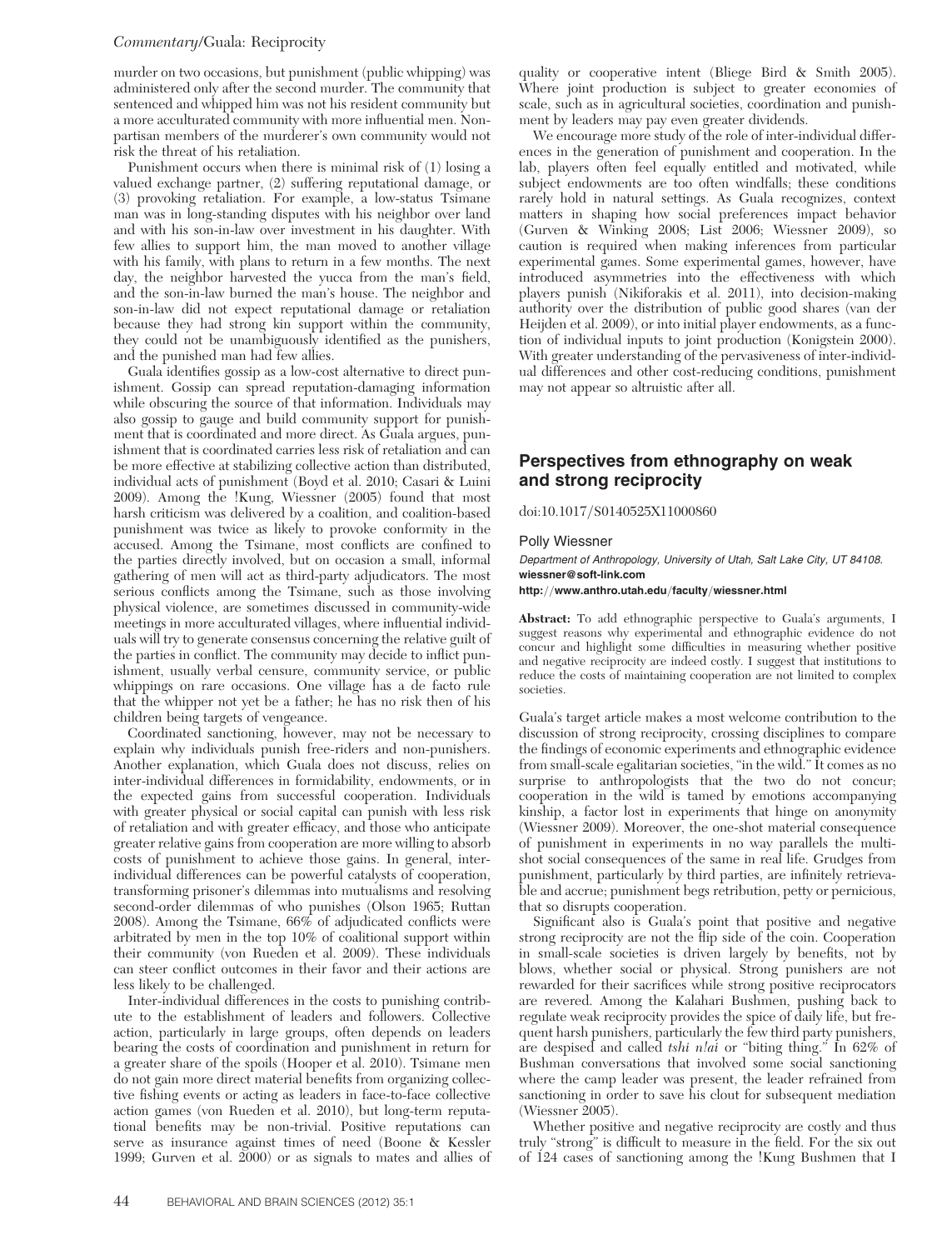evaluated as costly, three were over land rights, two over sexual promiscuity, and one over deposing an aging leader. The costs of reacting immediately were most likely to have been lower than the consequences of no action for the land and sex disputes. More than five coalition members shared costs of sanctioning in all cases because the offender threatened the entire community. In contrast, acts that appear to be positive strong reciprocity are frequent in small-scale societies. I say "appear" because positive strong reciprocity builds reputation or symbolic capital that may be cashed in years later (Bourdieu 1977). A few studies suggest that the costs of generous acts are balanced out by benefits in the long-run (Smith et al. 2003; Wiessner 2002).

Sophisticated institutions to manage sustained cooperation are not unique to complex societies. For example, compensation, a form of restorative justice, practiced in Melanesia (Lemonnier 1990; Strathern 1971; Trompf 1994; Wiessner & Tumu 1998) puts a neat twist on strong negative and positive reciprocity. The victim's kin require the offender and his kin to pay compensation for insult, injury, homicide, or destruction of property; else they threaten violent retribution. If the offending parties come up with a generous payment, they receive fame and acclaim, turning punishment to positive strong reciprocity. Lasting ties are renewed and new ones may be created to produce a win– win situation. People in small-scale societies are well aware of the costs of punishment; institutions to reduce those costs did not wait for the Leviathan.

# Author's Response

## Strong reciprocity is real, but there is no evidence that uncoordinated costly punishment sustains cooperation in the wild

doi:10.1017/S0140525X1100166X

Francesco Guala Department of Economics, University of Milan, 20122 Milan, Italy. francesco.guala@unimi.it http://users.unimi.it/guala/index.htm

Abstract: I argue in my target article that field evidence does not support the costly punishment hypothesis. Some commentators object to my reading of the evidence, while others agree that evidence in favour of costly punishment is scant. Most importantly, no rigorous measurement of cost-benefit ratios in the field has been attempted so far. This lack of evidence does not rule out costly punishment as a cause of human cooperation, but it does pre-empt some overconfident claims made in the past. Other commentators have interpreted my article as an anti-experimental pamphlet or as a flat denial of the existence of pro-social motives – which it was not intended to be. While we have enough data to establish the existence (and theoretical relevance) of strong reciprocity motives, I argue in this response that their efficacy (and policy relevance) has not been demonstrated.

## R1. Introduction

Strong reciprocity theory is controversial, so it is not surprising that the target article generated a diverse set of commentaries. This diversity suggests that we are still a long way from resolving the main disagreements, but it also confirms that any attempt to clarify the empirical status of the theory should be welcome at this stage of the debate. I am grateful to all the commentators for their feedback: I agree with a number of points they have made – and when there is agreement, I will not dwell upon it; but even when I disagree, the commentaries will give me the opportunity to clarify the main theses of my article and to try to articulate what remains to be done.

Although the target article is mainly about the empirical status of the costly punishment story, it contains implicitly an alternative account of human cooperation. This view is in some respects unconventional, which may have caused some confusion. It is worth stating succinctly before I engage with the commentaries in detail. I believe that the following four claims can be true simultaneously, and that they explain the available evidence better than alternative explanations:

1. Strong negative reciprocity is a real proximate cause of human behaviour, and may indirectly promote cooperation.

2. Punitive motives in particular sustain institutions that administer sanctions, satisfying the moralistic preferences of the cooperative members of society.

3. To be viable, however, these institutions typically reduce the costs of sanctions and in particular prevent the eruption of feuds triggered by uncoordinated punishment.

4. Uncoordinated costly punishment thus is unlikely to be a direct mechanism sustaining cooperation in the wild. Successful societies either find ways to administer coordinated punishment at low cost, or abstain from punishing free-riders, as documented by anthropologists.

This view is unconventional in that it admits the existence of strong reciprocity, while downsizing its explanatory and practical relevance. It also draws a subtle distinction between the reality of pro-social motives and the channels through which they may (or may not) promote sociality in the wild. It is not contradictory to recognize the reality of a phenomenon and yet acknowledge that it is of limited explanatory importance. Fundamentalists from both sides – who argue either that strong reciprocity does not exist, or that it exists and is an important cause of cooperation – will be disappointed, but this is what the evidence suggests right now, as I have argued in my target article and will continue to argue in this response. I begin my replies responding to a couple of commentators who share my distaste for fundamentalism.

#### R2. Is strong reciprocity a straw man?

The first question to ask is whether I have got my polemical target right. Since my argument depends on the existence of different research programmes in the study of human cooperation, misunderstanding what these programmes are about would inevitably invalidate my project from the start. Henrich & Chudek believe that I have constructed a straw man – "an empty set of 'strong reciprocity theorists'" – that does not reflect a real scientific divide in the study of human sociality. They claim that while weak reciprocity is a class of theoretical models, strong reciprocity refers to a set of empirical regularities for which a number of theoretical explanations have been proposed, many of which are actually of the weak reciprocity kind. So in comparing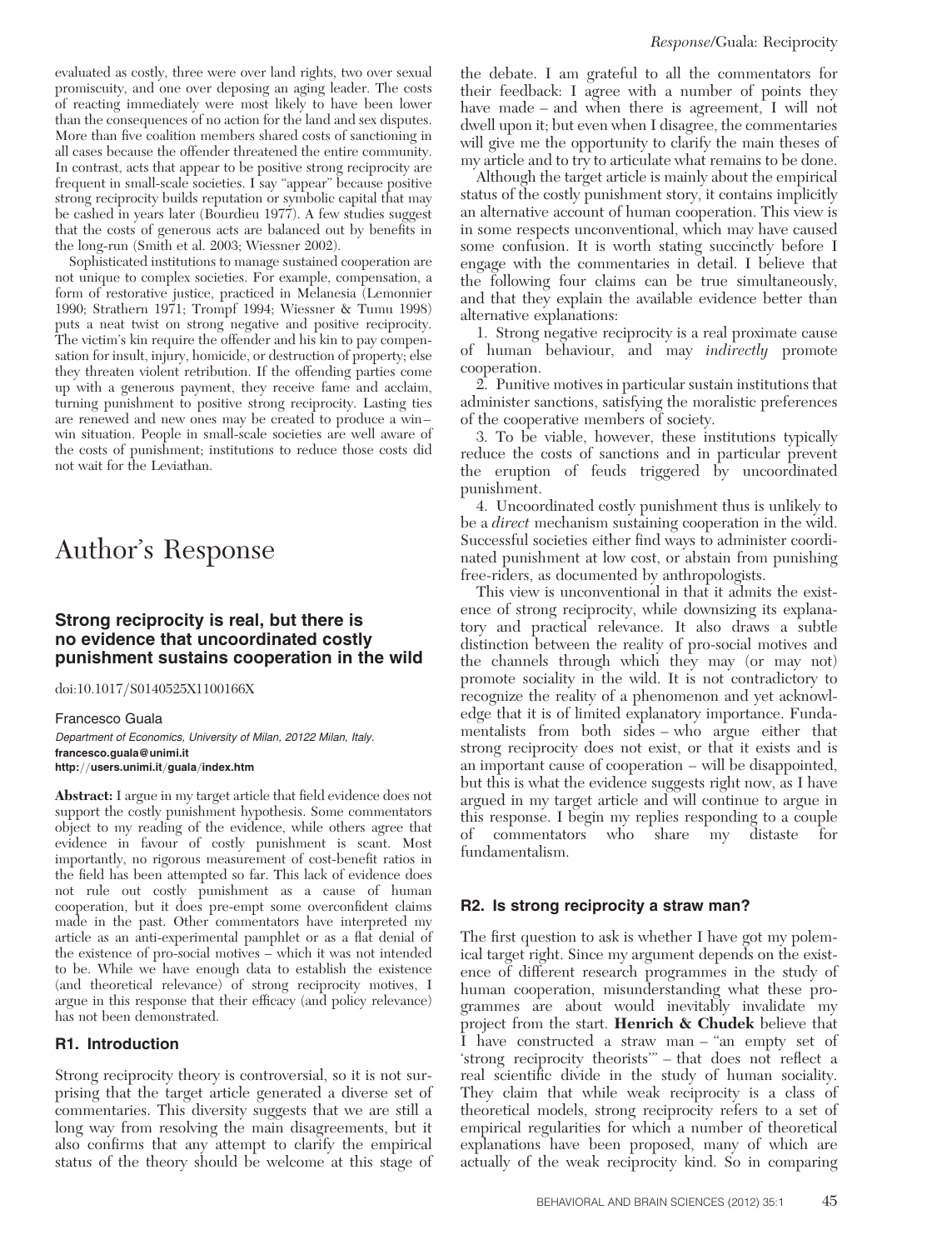#### Response/Guala: Reciprocity

the weak and strong programmes, I would be making a category mistake – comparing apples with oranges, so to speak.

In my target article I define strong reciprocity as the propensity to reply "nice" to nice actions and "nasty" to nasty actions (sect. 1, para. 1), even if this entails a net cost for the individual agent. The strong reciprocity programme, as I understand it, aims at explaining various aspects of human sociality using models that incorporate strong positive or strong negative reciprocity motives (sometimes called "social preferences") among their premises. The costly punishment hypothesis, which is the main focus of my target article, is an important element of strong reciprocity theory, that is, the idea that uncoordinated costly sanctions supported by strong negative reciprocity efficiently discipline free-riders and protect positive reciprocators in social dilemma games.

Any label, of course, is bound to be imprecise: In science, originality is prized, and there are few incentives to repeat exactly the story told by other scholars. Cooperation studies, moreover, are highly interdisciplinary. Because scientists working in different fields have different agendas, we should expect a certain amount of heterogeneity within any programme. Like others before me, I have therefore taken the "strong reciprocity" label only as a useful ideal type. However, the fact that a number of scholars are willing to defend the claims that I have attributed to strong reciprocity theorists (see, e.g., the commentaries of **Gachter**, **Gintis & Fehr**, and Bowles, Boyd, Mathew, & Richerson [Bowles et al.]) demonstrates that I have not built a straw man. Many of these claims concern the best way to explain theoretically the regularities observed in punishment experiments. So **Henrich & Chudek's interpretation of strong reciprocity** as primarily an empirical enterprise, uncommitted to a distinctive theoretical/explanatory strategy, is not shared by other scientists in the strong reciprocity camp.

This does not mean, of course, that **Henrich &** Chudek's preferred interpretation is illegitimate. As researchers who have made important contributions to the study of human sociality, they are entitled to endorse an interpretation that differs from that of "core" strong reciprocity theorists. But they should not deny that such a core exists and that it has become influential over the last decade. Quite simply: Henrich & Chudek are not "purists" (and wisely so, in my view).

## R3. Are weak and strong reciprocity mutually exclusive?

As evidence that I mischaracterize their programme, Henrich & Chudek cite several papers in which strong reciprocity theorists appeal to weak reciprocity mechanisms (such as, kinship, or reputation) to explain human cooperation. But nowhere in my target article do I say that weak and strong reciprocity are incompatible, nor do I attribute this claim to strong reciprocity theorists. The controversial issue is whether strong reciprocity has a significant effect on cooperation, over and beyond the effect of weak reciprocity.

There is plenty of evidence in support of weak reciprocity, as several commentators highlight. Cultural factors (e.g., norms) are favoured by many (e.g., Boehm, Henrich & Chudek, Read, and von Rueden & Gurven)

and I fully agree that this is where future research should concentrate. I also agree with **Feinberg**, **Cheng**, & Willer (Feinberg et al.), Ross, Shaw & Santos, Tennie, and von Rueden & Gurven that reputation and gossip are crucial to enforce norm-compliance. **Baumard** and **Wiessner** point out that compensation of the victim is used in many societies to eliminate freeriding advantages and to recoup the costs of punishment. Von Rueden & Gurven notice that the costs of punishment vary considerably across individuals, due to individual differences such as wealth or physical strength. Finally, Casari, Dreber & Rand, Ferguson & Corr, and **Ostrom** highlight that a large amount of cooperation does not require punishment at all. I endorse all these comments: Weak reciprocity has many resources to explain spontaneous cooperation in small societies and cooperation regulated by common-pool institutions.

Still, Henrich & Chudek are right to say that no evidence in favour of weak reciprocity, by itself, counts as evidence against strong reciprocity. My primary goal in the target article is not to argue that weak reciprocity is the only mechanism sustaining cooperation in human societies. It is, more modestly, to point out that the data that are routinely cited by supporters of strong reciprocity do not provide genuine support to the costly punishment story. These data can be equally well explained by weak reciprocity models, and it is a basic principle of confirmation theory that a body of evidence supports hypothesis A over B only if the evidence is more likely to be observed under the assumption that A (rather than B) is true.

It is important to step back and consider objectively the situation that my article was trying to address: Anyone who has read the strong reciprocity literature of the past few years has derived the clear impression that (1) costly punishment can solve dilemmas of cooperation in the lab, and (2) there is a substantial amount of field evidence in favour of the costly punishment hypothesis. I took the latter claim for granted myself, until I began accidentally to review the evidence on my own. What I discovered did not fit with the claims made by strong reciprocity theorists, and this convinced me that we should ask for better evidence before we take the costly punishment story on board. My view is in line with the caution expressed by those scholars (like **Boehm** and **Ostrom**, for example) who have spent many years gathering and reviewing data on cooperation in the wild. Both recognize that the available field data can be explained differently, and they warn against overinterpreting the evidence to fit a preconceived theoretical framework.

## R4. Can field data solve the riddle of cooperation?

An important methodological thesis of my article is that laboratory data alone cannot solve the riddle of cooperation. It is easy to take this as a general anti-experimental argument, which is perhaps why some commentators felt the need to stress that field data alone are not enough either. I agree: My article was never meant to be an anti-experimental treatise, as Casari and Nikiforakis seem to have interpreted. I am very fond of laboratory experiments, a methodology that has greatly enriched the toolbox of social science and human biology (Guala 2005). My suggestion is, again more modestly, that at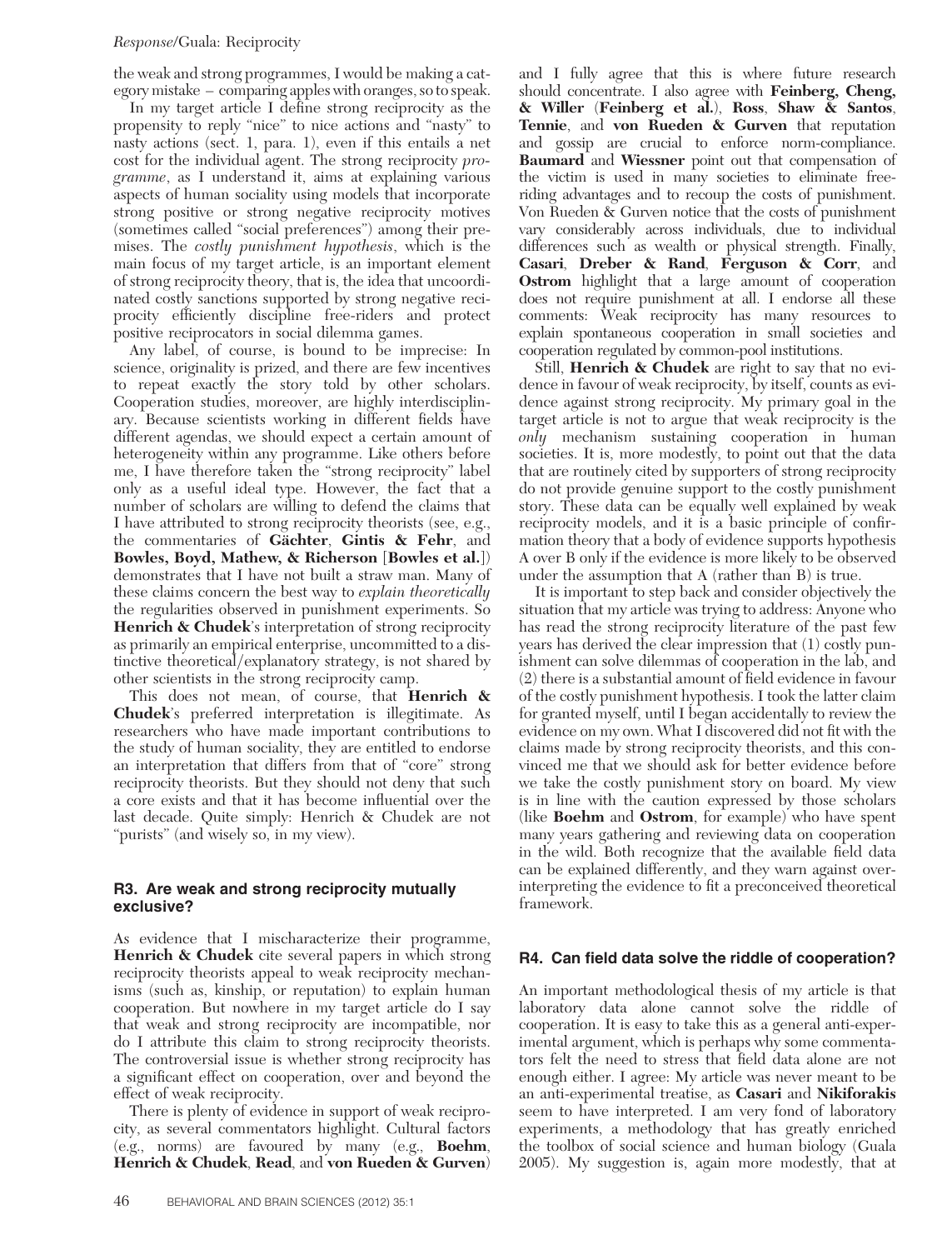this particular juncture we will gain more by combining what we have learned in the laboratory with the message of field studies. This in turn will lead to more (and better) experiments, which, together with new field data, will drive progress in this difficult but fascinating field of research. Nikiforakis and Casari already use this eclectic approach in their work. Bereby-Meyer and Pisor & Fessler provide further examples of how it is possible to bring more realism in experiments, or how to incorporate in experimental designs some features that are typical of the real-world circumstances in which cooperation takes place. My trivial point is that in order to run more realistic experiments, we need to know more about cooperation in the wild.

Experimental research may be driven by theoretical questions, experimental questions, field questions, or (in various proportions) by all three. So far, there has been a tendency for the reciprocity debate to be overly concerned with the first two types of questions. My article was intended to promote a more balanced approach and to re-direct experimental research towards field questions. (Ostrom's research is a good model in this respect.)

## R5. Does ethnographic evidence support the costly punishment hypothesis?

Gintis & Fehr write that "anthropologists have confirmed that strong reciprocity is indeed routinely harnessed in the support of cooperation in small-scale societies." Without further argument or justification, this is just the same claim they have repeatedly made in previous publications, and which my target article challenges. Surprisingly, Gintis & Fehr cite in support the same ethnographic literature that I claimed they have misreported in previous work. The only new entry is Henrich et al. (2010a), which is not a field study but reports the results of crosscultural experiments – perpetuating one of the misleading confusions between field and experimental data that I try to dispel in my article.

Of the old literature, **Gintis & Fehr** keep citing the work of Boehm (1984, 2000) and Wiessner (2005, 2009). In my article I argue that the evidence reported in these studies does not support the costly punishment story. (One of the articles by Wiessner [2009], by the way, says so explicitly.) The commentaries published in this issue of BBS support my interpretation: Wiessner agrees that "experimental and ethnographic evidence do not concur" (see her Abstract), and Boehm similarly claims that "the costs do not necessarily fit with assumptions made in models that consider punishment to be altruistic" (Abstract). Other anthropologists (e.g., Baumard, von Rueden & Gueven, and Read) argue that there are plausible alternative readings of the evidence. (Read in fact says that I do not go far enough in my discussion of the "disjunction between experimental and real conditions.")

Finally (and ironically) Gintis & Fehr refer to Henrich & Chudek's commentary as a source of evidence in favour of the importance of costly punishment in small societies. But as we have seen (sect. R2), Henrich & Chudek subscribe to a much broader interpretation of the strong reciprocity programme, in which costly punishment does not play a prominent role. In fact, in their commentary Henrik & Chudek explicitly say that "models relying on

DCP [diffuse costly punishment] ... are not consistent with how norms are actually stabilized in small-scale societies."

Bowles et al. pursue a better strategy, citing new evidence in favour of the costly punishment account. The study of Turkana warfare by Mathew and Boyd (2011) is interesting and confirms that sanctions can be important to enforce cooperation. The version of this paper that I have seen, however, does not include any analysis (quantitative or qualitative) of the costs of punishment. So the claim of Bowles et al. that "punishing takes time and effort and may damage valuable social relationships" seems unsupported by the paper they cite. On the contrary, Mathew and Boyd (2011) provide evidence in favour of the importance of coordination, coalitional punishment, and the imposition of fees on free-riders – all mechanisms that reduce the individual costs of punishment and the social dilemma problem. A similar story seems to apply to Meggitt's (1962) study of the Walbiri and Strehlow's (1970) study of Aranda foragers. As Bowles et al. explicitly say, in both cases the community plays a prominent role in the decision to sanction, appointing the punisher and protecting from retaliation. In the Aranda case, retaliation seems to have been occasionally carried out – which is consistent with a large body of anthropological literature. But the point here is not the existence of punishment or violence per se, which everyone agrees is all too common in small societies. The point is whether punishing is costly (because of the risk of retaliation) and at the same time is able to improve, rather than damage, social relations. I have not seen yet a set of quantitative data that answers this question in a convincing fashion, nor have scholars such as Boehm who have reviewed the ethnographic literature more widely. Overall, I doubt that we will find an old study that was designed just in such a way as to answer this question. What we need are especially customized new measurements, where all the obvious confounds have been estimated and tested using rigorous statistical techniques.

#### R6. Have I overlooked some field data in favour of strong reciprocity?

In an interdisciplinary debate of this kind it is very difficult, perhaps impossible, to review all the relevant literature. So I am not surprised that many commentators have identified holes in my survey. Johnson, for example, mentions a field experiment by Gerber et al. (2008) on voters' turnout, where the threat of naming (and, presumably, shaming) non-voters raised turnout by eight percent. The experiment clearly suggests that people care about their reputations, but, as far as I can see, it does not say anything about the cost of punishment and people's willingness to incur such costs for the sake of enforcing cooperation.

Casari says that costly punishment is still practised in Trentino, the region at the centre of his research on the Carte di regola. He mentions damages to young grapevines carried out at night, but not enough detail is provided to figure out what these stealth expeditions are really about. Are they meant to enforce cooperation in the pursuit of a common good? Or are they just petty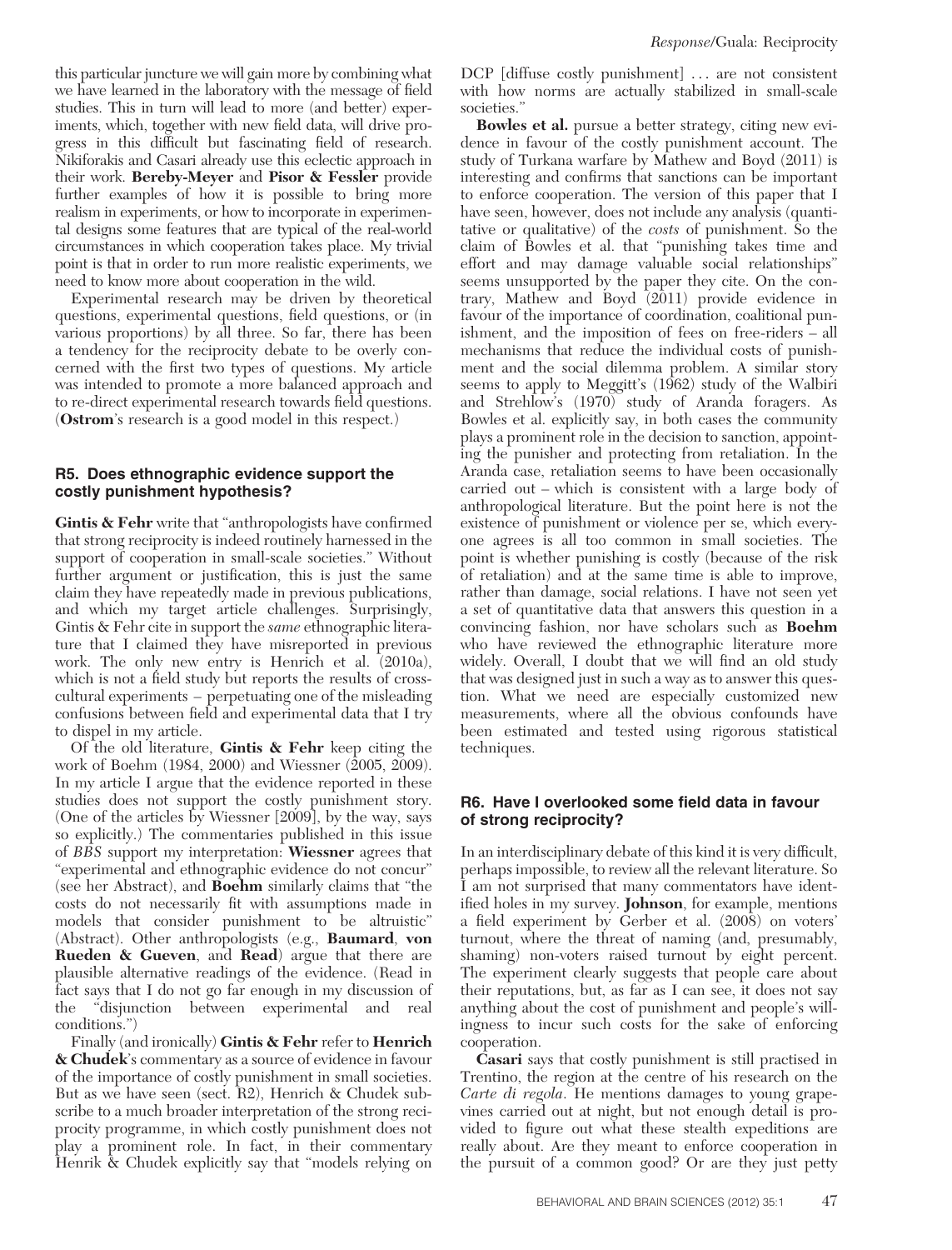## Response/Guala: Reciprocity

jealousies among neighbours? Are these individual initiatives (perhaps part of ongoing feuds) or coordinated actions backed up by the whole community? These questions are crucial, because as I have said, the existence of punishment is not at issue here, nor, similarly, in the ethnographic literature. The issue is whether such punishment is costly to individual punishers, and whether it sustains or disrupts social cooperation.

## R7. Is evidence for strong reciprocity hard to find because costly punishment is rare?

A related methodological issue raised by various commentators concerns the intrinsic difficulty of observing costly punishment in action. Gächter, Gintis & Fehr, Johnson, and Nikiforakis point out that negative reciprocity mechanisms are most effective when they work as deterrents, that is, when it is not necessary to use them frequently. This is crucial because, as Balliet et al. (2011) show in a recent meta-analysis, there is a tension between two aspects of punishment devices: Costly sanctions are more effective at raising cooperation (they send a stronger message of disapproval, presumably); but they also tend to undermine efficiency if applied too often (see also the commentary by Van Lange, Balliet, & IJzerman [Van Lange et al.]). Low-frequency sanctions may be the only viable costly punishment regimes in the long run.

Before I address the argument in more detail, let me highlight that appealing to rarity amounts to a significant retreat with respect to previously published claims: Whereas in earlier writings strong reciprocity theorists reported the existence of costly punishment as an established fact, we are now told that it is an elusive phenomenon, and that we should not expect to see very much of it when we look at field data. This looks suspiciously like a "heads I win, tails you lose" kind of argument. Even though absence of evidence is not evidence of absence, it hardly counts as evidence of presence either.

Having said that, is the retreat empirically justified? **Gächter** discusses in some detail the results of an experiment showing that, in equilibrium, punishment is rare. His clarifications are particularly welcome, given that the published article (Gächter et al. 2008) is a one-page report that leaves much unstated. In the experiment, subjects play a Public Goods game with punishment for 50 consecutive rounds (an unusual length in experimental economics) with the same partners. Notice that this is not a particularly good setting for strong reciprocity, because reputation-building is likely to play some role. Gächter and colleagues find significantly more cooperation in a condition with punishment, than in a no-punishment condition. They also find higher net earnings overall, in contrast with previous (shorter) experiments where punishment did not pay.

There is, however, a significant drop during the very last period (a classic end-effect), where average earnings reach the same level as in the no-punishment condition. The drop is caused by two factors: a decrease of contributions, and an increase of punishment in the last round of the game. This suggests that the shadow of the future is important: The subjects who defect in the last round presumably do not expect to be punished because they believe (incorrectly) that the others will not consider punishment worthy.

The emphasis on error is quite important, as highlighted in Dreber & Rand's commentary. What looks like an equilibrium when error is not permitted, may turn out to be unstable in a stochastic environment. Uncertainty is likely to play an important role in real-world environments – recall that one of the complaints of strong reciprocity theorists is that the almost perfect monitoring required by folk theorems is unrealistic. **Bereby-Meyer** notices that the introduction of uncertainty in Ultimatum games reduces the rate of rejections significantly (see also **Van Lange** et al. for related comments). This might explain why punishment is observed only rarely in the field, but it is a rather different type of explanation from Gächter's: If people give others the benefit of the doubt, free-riding becomes more profitable and sanctions less effective. In section 13 of the target article I explain how successful institutions help solve this problem, by coordinating monitoring and resolving whatever uncertainties there may be (e.g., on the interpretation of rules). While the existence of such institutions is almost certainly backed up by strong reciprocity motives, their smooth functioning relies on weak reciprocity mechanisms that guarantee long-term profitability, sustainability, and efficacy.

## R8. Does punishment have to be uncoordinated?

Some commentators criticize my assumption that strong reciprocity sanctions ought to be "diffuse" or uncoordinated. Gintis & Fehr and Bowles et al. criticize me explicitly for this, but the same point is implicit in **Henrich**  $\&$ Chudek's claim that punishment must be understood more broadly than I do in my target article. I confirm that I do make this assumption; but is it really unjustified? My "narrow" characterization is based on the empirical fact that in the overwhelming majority of experiments punishment is indeed uncoordinated. As I point out in the main article, this was not true of seminal studies such as Yamagishi (1986) or Ostrom et al. (1992), but for a long time this particular feature of their designs was not appreciated by strong reciprocity theorists. Now a new wave of theoretical and empirical work (e.g., Boyd et al. 2010; Casari & Luini 2009; Ertan et al. 2009) is reintroducing coordinated punishment in the debate – a positive development in my view. But it is important to realize that coordination in real-world institutions has the very important function of reducing the cost of punishment. Coordination brings two important benefits: It legitimizes the sanction, which is backed up by the (implicit or explicit) assent of the group's majority; and it also reduces the likelihood that the sanction will be counter-punished. These two mechanisms remedy an important defect of standard uncoordinated punishment, but go against the grain (and the spirit) of strong reciprocity theory, with its emphasis on self-regulation and altruism.

## R9. A small cost is still a cost, but is there any evidence of it?

Bowles et al. say that it is illegitimate to suppose that the cost of punishment ought to be large. But how large is "large" in this context? The 1:3 ratio between cost and inflicted damage that is used in many experiments is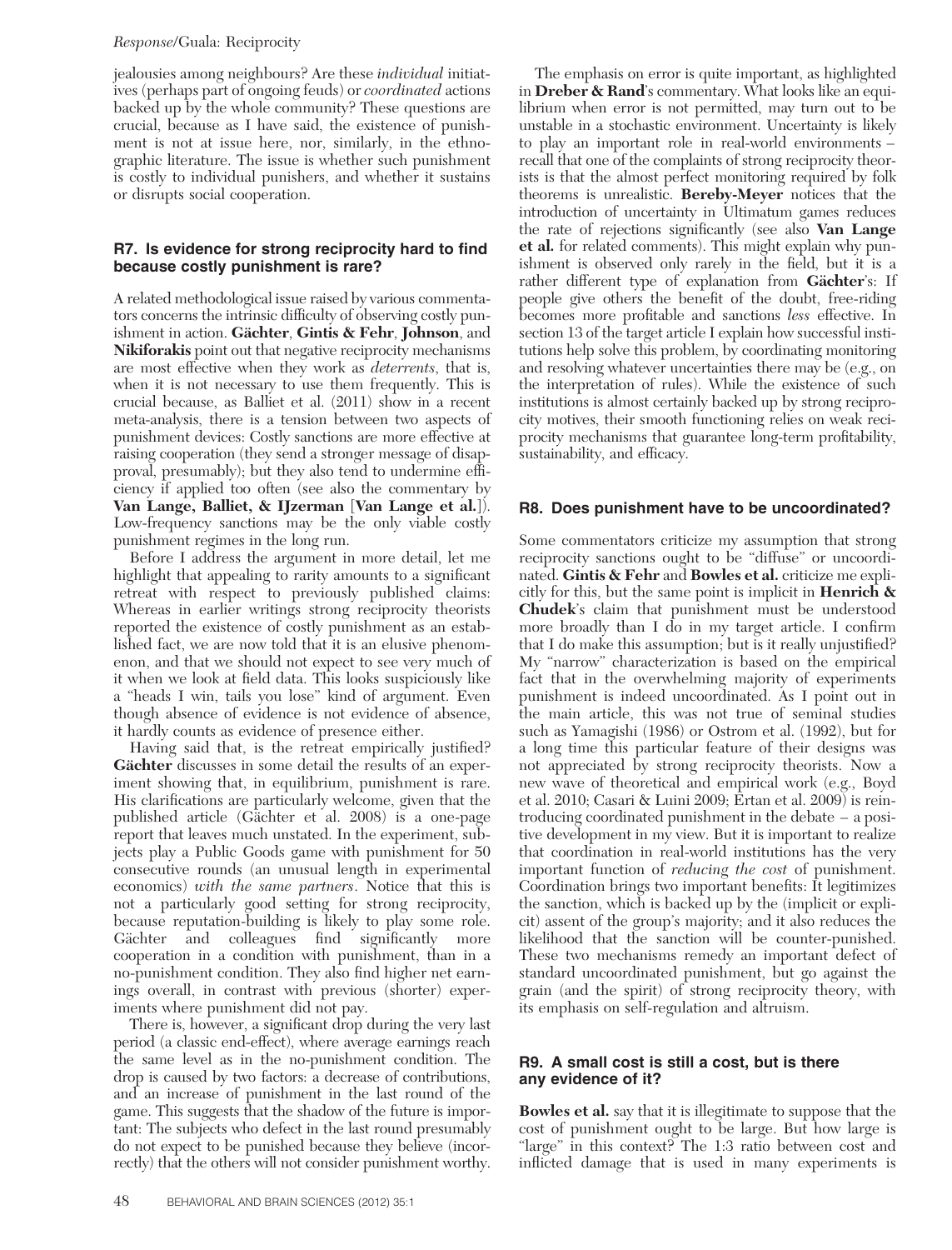unrealistic for situations in which punishment can be retaliated by equally strong individuals. But even the 1:3 ratio generates inefficient outcomes (e.g., Egas & Riedl 2008). In such circumstances, either cooperation is bound to collapse, or people must devise cheaper ways to enforce it. I suspect that both cases are common, but the study of successful resilient institutions suggests that if there are superior alternatives to uncoordinated costly punishment, people tend to exploit them. So I agree with Casari that one important reason why costly punishment is not frequently observed in the field is that people find better ways to enforce cooperation.

Still, cheaper punishment is not necessarily costless punishment, and even small costs are inconsistent with weak reciprocity models. I agree, but no field study (especially those routinely cited by strong reciprocity theorists) includes a rigorous attempt to calculate the costbenefit ratio of punitive behaviours in the wild. Let me stress again that I am not saying that there is evidence in favour of the zero-cost hypothesis. As anthropologists know all too well, it is very difficult to collect evidence on cost-benefit ratios outside the lab. A major problem is that while the costs may be immediately evident, the benefits (in terms of enhanced reputation, access to sexual mates, etc.) are likely to be delayed and diffuse. That is why the literature on reciprocity abounds with anecdotal, non-quantitative examples.

But many anecdotal "costs" that are routinely cited during talks, seminars, conversations, and even printed articles, are not relevant for the reciprocity debate. "Psychological costs" (Gächter and Adams & Mullen), for example, are irrelevant unless they reflect some underlying material cost, because psychic distress does not cause a comparative disadvantage and therefore does not create a free-rider problem. One can speculate that psychological negative reactions (e.g., anger, moral disgust) were selected for some reason in the ancestral past, and therefore must reflect some evolutionary advantage. Because the relevant time-scale for the debate on human reciprocity is in my view the medium term of cultural evolution, I am reluctant to engage in these evolutionary speculations. And in any case the issue cannot be decided on such grounds: As the debate on evolutionary psychology has taught us, an emotional reaction that was selected under different pressures may systematically "misfire" and be a real cause of current behaviour even though it does not provide any current cost-benefit advantage (Shaw & Santos).

Van den Berg, Molleman, & Weissing [van den Berg et al.] cite costs generated by ostracism that can easily be overlooked, like the creation of predatory outcasts ("desperados") or the disruption of social relations that are crucial for a well-functioning group. While I agree with them that further research is required on these costs and their quantitative impact, I should point out that their existence is well known to ethnographers. Boehm, for example, describes various mechanisms observed in small societies that have the effect of distributing the costs of sanctions over the members of the group and of alleviating some side-effects of punishment. Kinsmen are chosen to act as punishers or peacemakers; the identity of executioners is kept secret, or the group as a whole acts as killer. Boehm also notices that such mechanisms are determined culturally and situationally, which reduces the problem of (genetic) free-riding.

I do not have the expertise to comment on the importance of these cultural mechanisms, but I have no doubt that we ought to study them in more detail. One important message of my target article is that it is time to abandon anecdotal evidence and move on to quantitative analysis. The assassination of mobsters mentioned by **Runciman**, unless articulated in further detail, belongs to the realm of the anecdote. As Gambetta (1993) explains convincingly, trust and reputation (i.e., weak reciprocity) are crucial cogwheels in the functioning of the Sicilian Mafia. And the very strategy of costly signalling mentioned by Runciman can be explained using standard game-theoretic models based on Nash equilibrium, in which the costs are recouped later in the game. Runciman is right, I believe, to say that in every successful institution "strong reciprocity is waiting in the wings ... to ensure that the covenant is renewed." My purpose is not to deny that strong reciprocity motives exist (see also sect. R13 further on), but to point out that there is no evidence that they sustain cooperation by way of uncoordinated costly punishment in the wild.

## R10. Are costs recouped via group selection?

A more radical strategy is to deny that the cost-benefit balance is important. Henrich  $\&$  Chudek are the only commentators following this argumentative route, which is consistent with their ecumenical interpretation of strong reciprocity (see sect. R2). They argue that costs may be paid for via intergroup competition: An individual belonging to a highly cooperative group may be relatively disadvantaged with respect to a free-rider within her group, but this disadvantage may be recouped at a higher level if her group gains material (e.g., territorial) advantages through warfare.

This argument relies on group selection, which is itself a controversial theory in evolutionary biology. According to one interpretation, group selection models are just special cases of standard models based on inclusive fitness and kin selection, that apply when certain parameters take extreme values (e.g., when within-group competition is very low – see West et al. 2011, for a recent statement). Under this interpretation, then, Henrich & Chudek are right that weak and strong reciprocity explanations do not differ radically. However, all the objections to a costly punishment account of field data that I present in my article identify some mechanism (like reputation, coalitional punishment, etc.) that reduces the relative costs within the group. If the objections are sound, the freerider problem may be negligible or non-existent, and there may be no need to recoup the costs at a higher level via group selection. This does not mean that competition between groups is not important, of course; only, that it might not solve this particular problem. (In fact, the opposite is likely to be true: Group selection works more smoothly if the free-rider problem within each group has already been solved using non-costly punishment mechanisms; see, e.g., Sober & Wilson 1998).

In my target article I do not put much emphasis on group selection because it plays an ancillary role in this debate. Scholars in both camps agree that at some level the costs have to be recouped. The contentious issue is where: If punishment is costly, then group selection has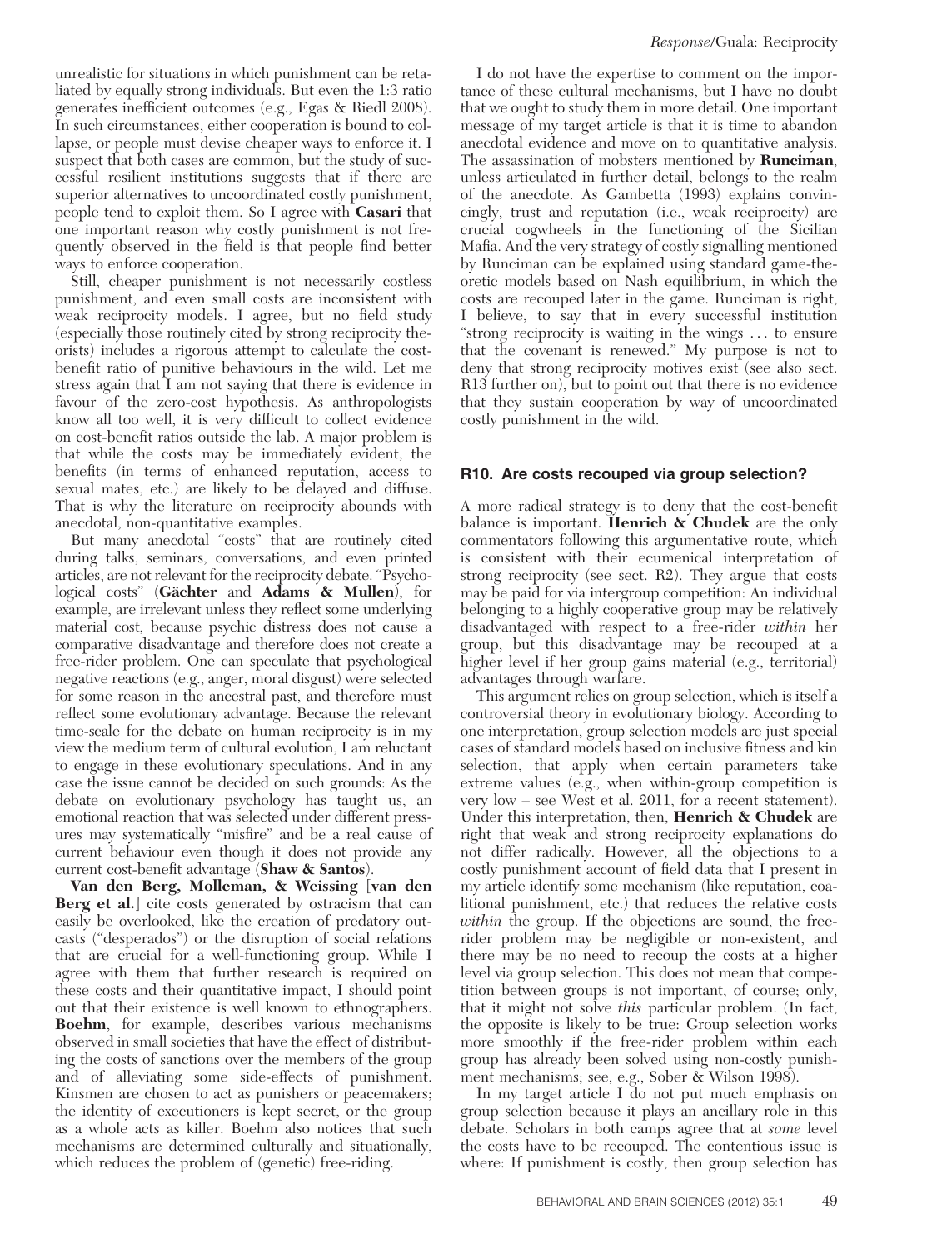a lot of work to do; if it is not, group selection may have an easier job or (perhaps) no job at all.

## R11. Are experiments good predictors of field behaviour?

To support the external validity of experimental data, various commentators mention correlations between behaviour observed in laboratory settings (e.g., altruistic punishment) and related behaviour in real-life situations (e.g., participation to common projects, or consumption of common pool resources). Such correlations were beginning to be published when I was writing my target article, and therefore they did not receive the attention they deserved (cf. Henrich et al. 2010c; Rustagi et al. 2010). The strength and robustness of the correlations are crucial to warrant the use of experiments as measurement devices ("social thermometers," cf. Guala 2008). Moreover, this issue is strictly related with larger, controversial issues such as the relative importance of personality traits as opposed to situational factors in determining behaviour.

Bowles et al., Ferguson & Corr, Henrich & Chudek, and Johnson highlight the positive correlations as proof that laboratory behaviour predicts (at least partially) behaviour in the field. Civai  $\&$  Langus, Pisor  $\&$ Fessler, von Rueden & Gurven, and Wiessner in contrast highlight the *lack* of correlation found in other studies as evidence of the importance of contextual factors. My view is that we need a systematic analysis of when, where, and why such correlations obtain, before we can say anything general about the power of experiments as predictors of non-laboratory behaviour. Focusing on successes (e.g., positive correlations) may be justified at an early stage of research, when one is looking for surprising results, but at a later stage it must be supplanted by a quantitative assessment of successes and failures.

One plausible conjecture is that the external validity of experimental measures is highly dependent on how the experimental setting is interpreted by the participants. This is true of all experiments, regardless of the pool of subjects. Civai  $\&$  Langus and Güney  $\&$  Newell remind us that the results of Ultimatum and Dictator games vary with relatively small manipulations of the design. Adding real effort or "property rights" over the resource to be divided, for example, influences offers and rejections significantly. Egalitarianism is just one of several norms that can be triggered experimentally, and whose application depends on context. If a society recognizes that individual effort is to be rewarded, the effect of that norm can be observed experimentally by suitably modifying the design. The moral is that the design of experiments must fit what one intends to measure.

In the case of non-Western societies it is often hard to say what one is measuring. Wiessner, for example, notices that the anonymity precept of experimental economics creates a highly unusual environment for the members of small societies. While the very structure of Ultimatum or Public Goods games triggers familiar cues in Western subjects who are used to bargaining and cooperation, it is difficult to imagine what goes on in the minds of people whose economic activities do not depend on trust and negotiations with strangers. Notice that the argument here is not that these games do not

trigger any real-world norm of behaviour (every game situation has to be interpreted, after all), but that they may cue heterogeneous behaviours that are highly dependent on contextual factors. This would explain why cross-cultural experiments have generated more varied results, compared with those performed with Western subjects (see, e.g., Henrich et al. 2010c). This is a key point especially for the interpretation of the ethnography of cooperation, and my position is that claims based on experimental correlations should be treated with extreme care until we know more about them.

Having said that, let me emphasize that I never meant to claim that the results of experimental games have no external validity. On the contrary, I believe they do in a number of cases. In fact, it would be surprising to find no correlation between the behaviour in and out of the lab. My external validity worry is different: Uncoordinated costly punishment may be a bad solution to the problem of cooperation because in realistic environments it creates more problems than it solves. That is why societies have found alternative ways to sustain cooperation and to harness the natural impulse to sanction free-riding. The problem is not that strong negative reciprocity occurs in the lab only: On the contrary, because it is a real force everywhere, it has to be carefully managed, channelled, and if necessary suppressed.

## R12. Should we talk about ultimate causes only?

Several commentators have highlighted problems with the way in which evolutionary, economic, and psychological explanations are mingled in the reciprocity debate. Dos Santos & Wedekind, for example, accuse strong reciprocity theorists of confusing proximate and ultimate explanations, while **Barclay** points out that an advantageous (selfish) behaviour from an ultimate perspective need not be selfish from a psychological (proximate) perspective. Both commentaries claim that weak reciprocity theories are concerned with ultimate mechanisms only, and therefore cannot be criticized for their failure to account for the pro-social motives of cooperative agents.

I generally agree with the spirit of these comments. Philosophers of biology have introduced important distinctions between "psychological," "economic," and "biological" altruism that have helped clarify the debate, and which should always be kept in mind (Sober & Wilson 1998). The only point of (partial) disagreement is that the strong reciprocity programme in my view is not the main culprit regarding the mixing of proximate and ultimate explanations. The way I have characterized it, the weak reciprocity programme is also as a theory of proximate and ultimate causes. This is inevitable, once we decide to unify biological and economic approaches and to include standard game-theoretic accounts in the weak reciprocity camp. I understand that some biologists may be reluctant to make this move, but several social scientists and psychologists find it appealing.

This unification has rather unpleasant implications for weak reciprocity theory, though, because models based on selfish preferences and strategic reasoning are too limited to account for the variety of proximate causes of human behaviour (**Rosas**). One solution is to retreat to an "as if" interpretation of these models, and defend them as useful instruments based on unrealistic assumptions. Although there is an old instrumentalist tradition in economics, "as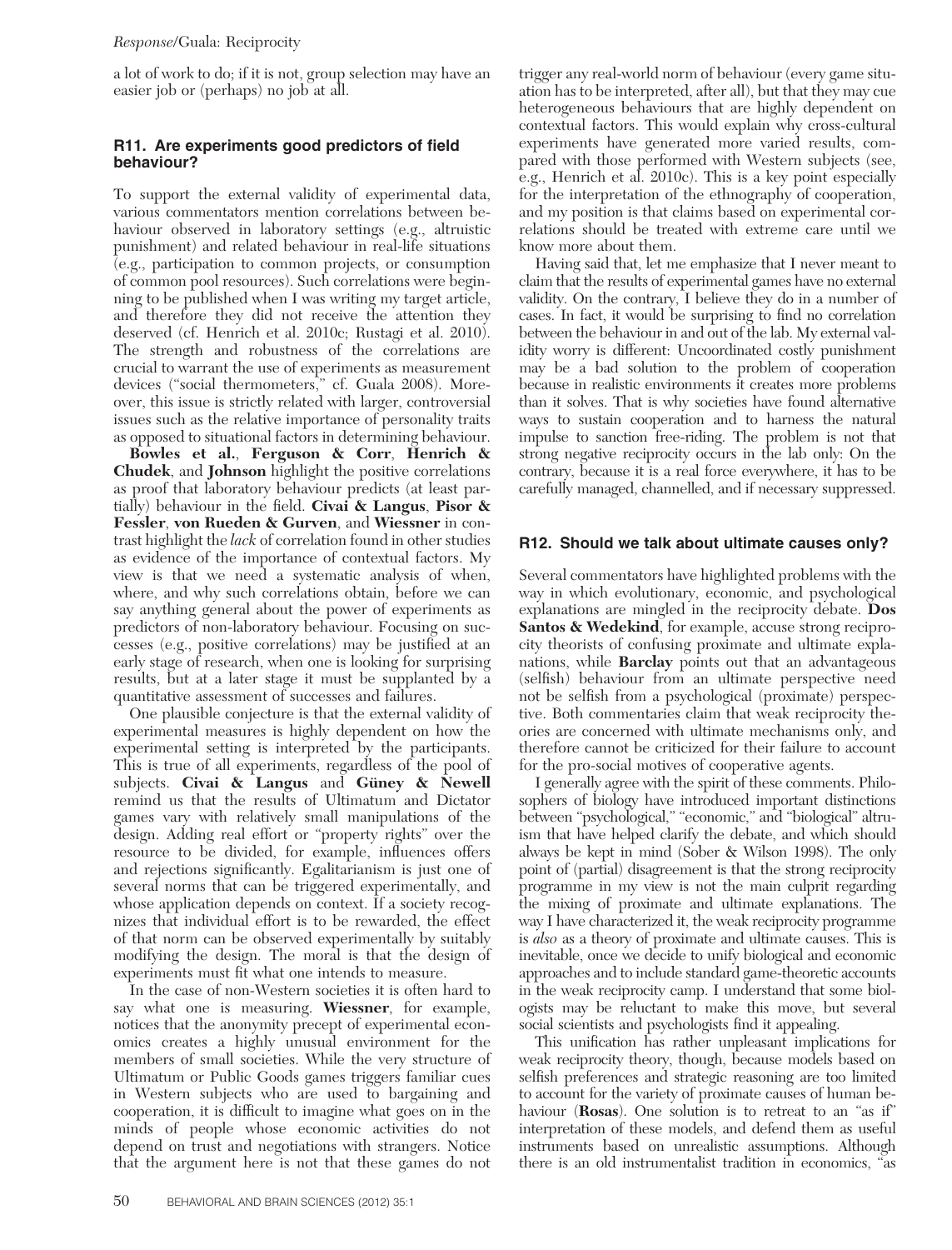if" interpretations have been used too often to shield theories from criticism. In contrast, models based on false principles should be modified to build better proximate models consistent with the spirit of weak reciprocity. The success of folk theorem–like explanations prompts us to ask how such idealized models can nevertheless be useful as stylized explanations – a question that has puzzled many scientists and philosophers since David Hume formulated it three centuries ago. But in search for better models one does not have to ditch the promising features of weak reciprocity explanations (like the emphasis on repeated play or reputation).

#### R13. Are pro-social motives real?

No reciprocity theorist today would claim that pro-social emotions (including anger at injustice, or punitive drives generally) are unreal. Similarly, no one would seriously argue that human behaviour is always calculative or strategic. Apart from psychopaths we are all (psychologically) pro-social, altruistic people. Rosas puts it nicely, saying that humans are psychologically unselfish, but biologically selfish creatures. Civai & Langus, Jensen, and Ross mention animal studies on emotions that may shed further light on the evolutionary origins of these mechanisms. Research in this area is just beginning to take off, to be sure, so it is not surprising that scholars disagree on the basic facts. (Reciprocity exists among animals, say Civai & Langus; but chimps do not display pro-social preferences in Ultimatum or Dictator games, according to Jensen). Following Ross, I suspect that until we have better data on animal emotions, this issue may be more usefully tackled by focusing on the mechanisms that amplify the negative consequences of bad reputation and, hence, explain the emergence of a distinctively human sensitivity to social emotions. Language has been for a long time the main suspect, so like Ross I believe that the key to solve the riddle of cooperation is culture.

Tennie adds that our cognitive limitations probably contribute to widen the domain of cooperative behaviour: Telling the truth, for example, is less costly than constantly strategizing. I agree whole-heartedly: The debate on reciprocity, as I see it, hinges on the interpretation and relative importance of subtle phenomena like these. An important issue is the robustness of pro-social emotions and behaviour to losses and repeated encounters. Another one is the flexibility of norms (like truth-telling, egalitarianism, etc.) to changes in strategic incentives. While friends of strong reciprocity see pro-social norms and emotions as very robust even outside the folk-theorem domain, weak reciprocity theorists are sceptical. The two approaches do not postulate radically different proximate causes, but disagree on their efficacy or robustness across various circumstances. The fact that the room for disagreement has been progressively reduced is testimony to the great work done by experimenters over the last decade, many of whom were inspired by strong reciprocity theory.

#### R14. Why does it matter?

As in my target article, I have left the most important issue for the very end. Cooperation studies are not just fascinating from a theoretical point of view but have potential policy implications as well. One reason why the interpretation of punishment experiments invites caution is that strong reciprocity models carry the risk of making cooperation appear too easy. I tend to read Hume's knavery principle in this light – as an antidote to complacency, rather than as expressing confidence in the correctness of the self-interest assumption.

Contemporary research on social capital highlights that individual pro-social tendencies ought to be nurtured and cannot be taken for granted. Putnam (2001), to cite a wellknown study, shows that there is a strong link between continuous participation in the activities of the local community (weak reciprocity), on the one hand, and more general prosocial attitudes (e.g., altruism), on the other. The capacity to cultivate long-term relationships is correlated with people's willingness to cooperate outside the small circle of friends and family, and it is subject to medium-term cycles of growth and decay. All this suggests that the important levers for policy purposes lie outside the psychology of individuals, in the social structures that sustain and guide people's decisions in different circumstances. Less individual psychology and more social science, in a nutshell, would be my slogan for future research.

This invitation to caution is not meant to devalue strong reciprocity models or experiments. On the contrary, I believe that the strong reciprocity programme is important enough that we can look straight at its promises and its limitations. The question, "What mechanisms sustain cooperation (or can sustain cooperation) in some set of real-world conditions?" is in many respects separate and independent from theoretical questions concerning the existence of social preferences and the refutation of selfinterest models. Success in one task does not imply success in the other (and "good science," **Sugden** reminds us, "does not always succeed").

Physicists have established the existence of different forces in nature (gravity, electromagnetism, weak and strong interactions, etc.). Nevertheless, they recognize that there is a wide gap between existence and explanatory power. There is no doubt that electromagnetism is real, or that it can be used to bring about astonishing effects in some conditions – heavy objects can be lifted in the air using electromagnetic forces, for example. But this does not mean that electromagnetism plays a significant role in making airplanes fly. To understand why airplanes fly, and to improve their performance, air pressure and fluid mechanics are much more important than electromagnetism. Something similar might be true of strong reciprocity. There is a wide gap between theoretical relevance and application, and we should better acknowledge that strong reciprocity theory has not bridged it yet.

#### References

#### [The letters "a" and "r" before author's initials stand for target article and response references, respectively]

Aktipis, C. A. (2004) Know when to walk away: Contingent movement and the evolution of cooperation. Journal of Theoretical Biology 231:249-60. [CRvR] Aldrich, J. H. (1995) Why parties? University of Chicago Press. [TJ]

Alexander, R. D. (1974) The evolution of social behaviour. Annual Review of Ecological Systematics 5:325–83. [MdS]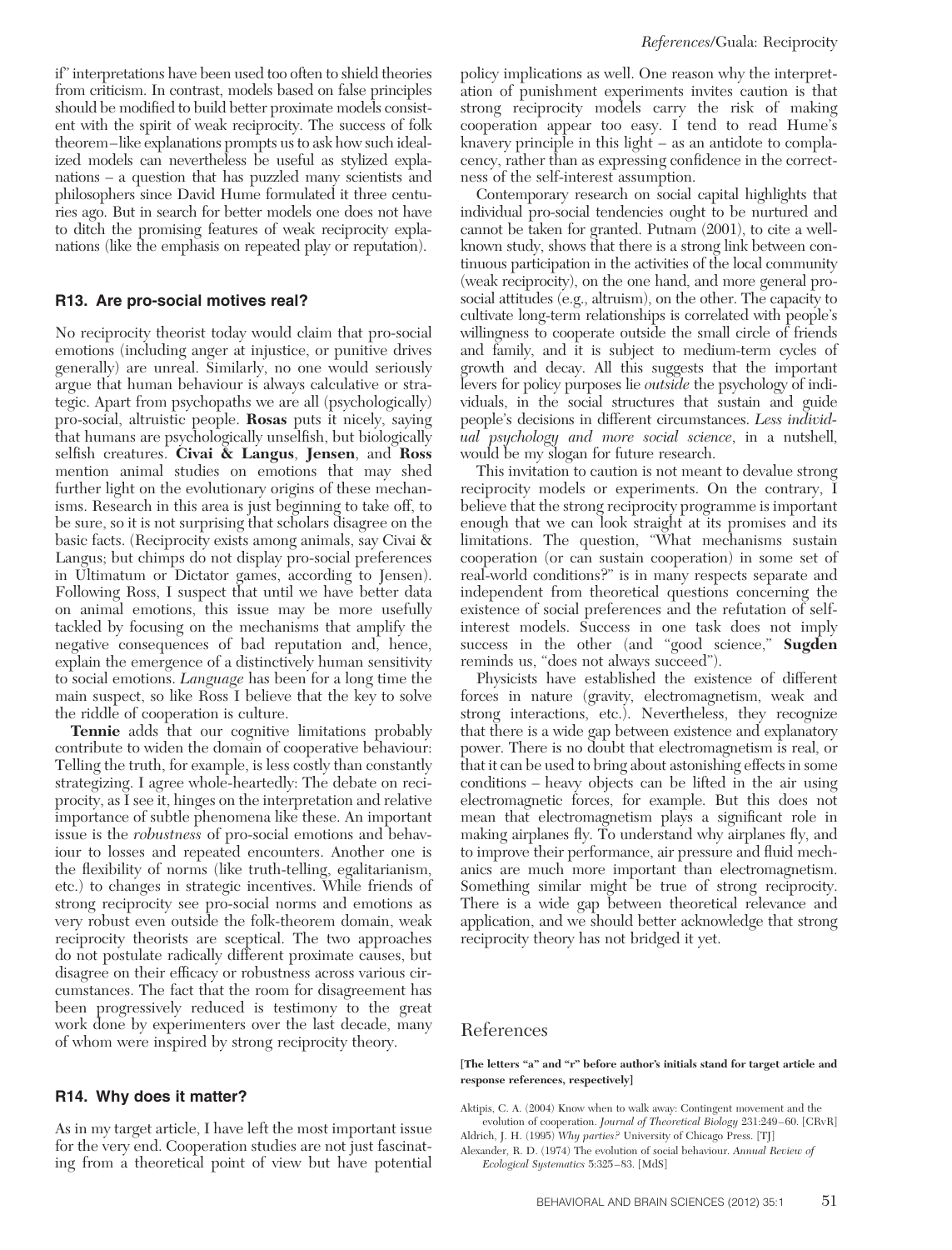#### References/Guala: Reciprocity

- Alvard, M. (2003) Kinship, lineage, and an evolutionary perspective on cooperative hunting groups in Indonesia. Human Nature-an Interdisciplinary Biosocial Perspective 14(2):129–63. [JH]
- Anderson, C. & Putterman, L. (2006) Do non-strategic sanctions obey the law of demand? The demand for punishment in the voluntary contribution mechanism. Games and Economic Behavior 54:1–24. [NN]
- André, J. B. & Baumard, N. (2011) The evolution of fairness in a biological market. Evolution 65:1447–56. [NB]
- Andreoni, J. (1990) Impure altruism and donations to public goods: A theory of warm glow giving. The Economic Journal 100(401):464–477. [EF]
- Andreoni, J., Erard, B. & Feinstein, J. (1998) Tax compliance. Journal of Economic Literature 36:818–60. Available at: http://www.jstor.org/stable/ 2565123. [aFG]
- Archer, J. (2004) Sex differences in aggression in real-world settings: A meta-analytic review. Review of General Psychology 8:291–322. [EF]
- Archer, J. & Benson, D. (2008) Physical aggression as a function of perceived fighting ability and provocation: An experimental investigation. Aggressive Behavior 34:9–24. [EF]
- Arno, A. (1980) Fijian gossip as adjudication: A communication model of informal social control. Journal of Anthropological Research 36:343–60. [MF]
- Atwater, L. E., Waldman, D. A., Carey, J. A. & Cartier, P. (2001) Recipient and observer reactions to discipline: Are managers experiencing wishful thinking? Journal of Organizational Behavior 22(3):249–70. [GSA]
- Axelrod, R. (1984) The evolution of cooperation. Basic Books. [YB-M, aFG, PAMVL]
- Axelrod, R. & Dion, D. (1988) The further evolution of cooperation. Science 242(4884):1385–90. [YB-M]
- Axelrod, R. & Hamilton, W. D. (1981) The evolution of cooperation. Science 211:1390–96. Available at : http://www.sciencemag.org/cgi/content/abstract/ sci;211/4489/1390. [aFG]
- Balafoutas, L. & Nikiforakis, N. (2011) Norm enforcement in the city: A natural field experiment. Mimeo. [NN]
- Balikci, A. (1970) The Netsilik Eskimo. Doubleday. [DRe]
- Balliet, D., Moulder, L. B. & Van Lange, P. A. M. (2011) Reward, punishment, and cooperation: A meta-analysis. Psychological Bulletin 137(4):594–615. Available at: http://dx.doi.org/10.1037/a0023489. [rFG, PAMVL]
- Barclay, P. (2006) Reputational benefits for altruistic punishment. Evolution and Human Behavior 27:325–44. [AS, CT]
- Barclay, P. (2010) Reputation and the evolution of generosity. Nova Science Publishers. [PB]
- Barclay, P. (2011) The evolution of charitable behaviour and the power of reputation. In: Applied evolutionary psychology, ed. C. Roberts, pp. 149–72. Oxford University Press. [PB]
- Barclay, P. & Willer, R. (2007) Partner choice creates competitive altruism in humans. Proceedings of the Royal Society B: Biological Sciences 274:749–53. [CT, CRvR]
- Bardsley, N., Cubitt, R., Loomes, G., Moffatt, P., Starmer, C. & Sugden, R. (2009) Experimental economics: Rethinking the rules. Princeton University Press.  $[aFG]$
- Bardsley, N. & Moffatt, P. (2007) The experimetrics of public goods: Inferring motivations from contributions. Theory and Decision 62:161–93. [RS]
- Baron, J., Gowda, R. & Kunreuther, H. (1993) Attitudes toward managing hazardous waste: What should be cleaned up and who should pay for it? Risk Analysis 13(2):183–92. [NB]
- Baron, J. & Ritov, I. (2008) The role of probability of detection in judgments of punishment. Unpublished manuscript. [NB]
- Batson, C. D. (1991) The altruism question: Toward a social-psychological answer. Erlbaum. [HG, KJ]
- Baumard, N. (2010a) Comment nous sommes devenus moraux: Une histoire naturelle du bien et du mal. Odile Jacob. [NB]
- Baumard, N. (2010b) Has punishment played a role in the evolution of cooperation? A critical review. Mind and Society 9:171–92. Available at: http://www. springerlink.com/content/16734k611l07p502/. [aFG]
- Baumard, N. (2011) Punishment is not a group adaptation: Humans punish to restore fairness rather than to support group cooperation. Mind and Society 10(1):1–26. [NB]
- Beersma, B. & van Kleef, G. A. (in press) How the grapevine keeps you in line: Gossip increases contributions to the group. Social Psychological and Personality Science. [MF]
- Bendor, J. (1993) Uncertainty and the evolution of cooperation. Journal of Conflict Resolution 37(4):709. [YB-M]
- Bendor, J. & Swistak, P. (1995) Types of evolutionary stability and the problem of cooperation. Proceedings of the National Academy of Sciences USA 92:3596– 600. Available at: http://www.pnas.org/content/92/8/3596. [aFG]
- Bendor, J. & Swistak, P. (1997) The evolutionary stability of cooperation. American Political Science Review 91:290–307. Available at: http://www.jstor.org/stable/ 2952357. [aFG]
- Bereby-Meyer, Y. & Roth, A. E. (2006) The speed of learning in noisy games: Partial reinforcement and the sustainability of cooperation. American Economic Review 96(4):1029–42. [YB-M]
- Berg, J., Dickhaut, J. & McCabe, K. (1995) Trust, reciprocity, and social history. Games and Economic Behavior 10:122–42. Available at: http://linkinghub. elsevier.com/retrieve/pii/S0899825685710275. [aFG]
- Bergstrom, T. C. (2002) Evolution of social behavior: Individual and group selection. Journal of Economic Perspectives 16:67–88. Available at: http:// www.jstor.org/stable/2696497. [aFG]
- Besnier, N. (1989) Information withholding as a manipulative and collusive strategy in Nukulaelae gossip. Language and Society 18:315–41. [MF]
- Bicchieri, C. (2006) The grammar of society: The nature and dynamics of social norms. Cambridge University Press. [CC]
- Bicchieri, C. & Zhang, J. (2010) An embarrassment of riches: Modeling social preferences in Ultimatum Game. In: Handbook of the philosophy of economics, ed. U. Maki, pp. 1–19. Elsevier. [CC]
- Binmore, K. (1998) Game theory and the social contract II: Just playing. MIT Press. [aFG]
- Binmore, K. (1999) Why experiment in economics? The Economic Journal 109(453):16–24. Available at: http://onlinelibrary.wiley.com/doi/10.1111/ 1468–0297.00399/abstract. [aFG]
- Binmore, K. (2005) Natural justice. Oxford University Press. [aFG]
- Binmore, K. (2006) Why do people cooperate? Politics, Philosophy and Economics 5:81–96. Available at: http://ppe.sagepub.com/content/5/1/81. [aFG]
- Bliege Bird, R. & Smith, E. A. (2005) Signaling theory, strategic interaction, and symbolic capital. Current Anthropology 46(2):221–48. [CRvR]
- Blount, S. (1995) When social outcomes aren't fair: The effect of causal attributions on preferences. Organizational Behavior and Human Decision Processes 63:131–44. [CC]
- Bochet, O., Page, T. & Putterman, L. (2006) Communication and punishment in voluntary contribution experiments. Journal of Economic Behavior & Organ $ization 60(1):11-26.$  [SGä]
- Boehm, C. (1984) Blood revenge: The enactment and management of conflict in Montenegro and other tribal societies. University of Pennsylvania Press. [CB, HG, rFG]
- Boehm, C. (1999) Hierarchy in the forest: The evolution of egalitarian behavior. Harvard University Press. [HG, aFG, ACP]
- Boehm, C. (2000) Conflict and the evolution of social control. Journal of Consciousness Studies 7:79–183. (Special issue on Evolutionary origins of morality, ed. L. Katz). [CB, rFG]
- Boehm, C. (2008) Purposive social selection and the evolution of human altruism. Cross-Cultural Research 42:319–52. [CB]
- Boehm, C. (2011) Retaliatory violence in human prehistory. British Journal of Criminology 51:518–34. [CB]
- Boehm, C. (in press) Moral origins: The evolution of altruism, virtue, and shame. Basic Books. [CB]
- Boone, J. L. & Kessler, K. (1999) More status or more children: Social status, fertility reduction, and long-term fitness. Evolution and Human Behavior 20:257–77. [CRvR]
- Borges, B. F. J. & Knetsch, J. L. (1997) Valuation of gains and losses, fairness, and negotiation outcomes. International Journal of Social Economics 24:265–81. [aFG]
- Bourdieu, P. (1977) Outline of a theory of practice. Cambridge Studies in Social Anthropology. Cambridge University Press. [PW]
- Bowles, S. & Gintis, H. (2002) Behavioural science: Homo reciprocans. Nature 415:125–28. Available at: http://www.nature.com/nature/journal/v415/n6868/ full/415125a.html. [aFG]
- Bowles, S. & Gintis, H. (2004) The evolution of strong reciprocity: Cooperation in heterogeneous populations. Theoretical Population Biology 65(1):17–28. Available at: http://linkinghub.elsevier.com/retrieve/pii/S0040580903001163. [MdS, AD, HG, aFG]
- Bowles, S. & Gintis, H. (2005) Prosocial emotions. In: The economy as an evolving complex system III, ed. E. B. Lawrence & N. D. Steven, pp. 339–66. Santa Fe Institute. [HG]
- Bowles, S. & Gintis, H. (2011) A cooperative species: Human reciprocity and its evolution. Princeton University Press. [SB, HG]
- Boyd, R., Gintis, H. & Bowles, S. (2010) Coordinated punishment of defectors sustains cooperation and can proliferate when rare. Science 328(5978):617–20. Available at: http://www.sciencemag.org/cgi/content/full/328/5978/617. [SB, HG, arFG, JH, WGR, CRvR]
- Boyd, R., Gintis, H., Bowles, S. & Richerson, P. (2003) The evolution of altruistic punishment. Proceedings of the National Academy of Sciences USA 100(6):3531–35. Available at: http://www.pnas.org/content/100/6/3531. [NB, SB, AD, SGä, aFG, JH,]
- Boyd, R. & Richerson, P. (1990) Group selection among alternative evolutionarily stable strategies. Journal of Theoretical Biology 145:331–42. Available at: http://linkinghub.elsevier.com/retrieve/pii/S0022519305801134, [aFG]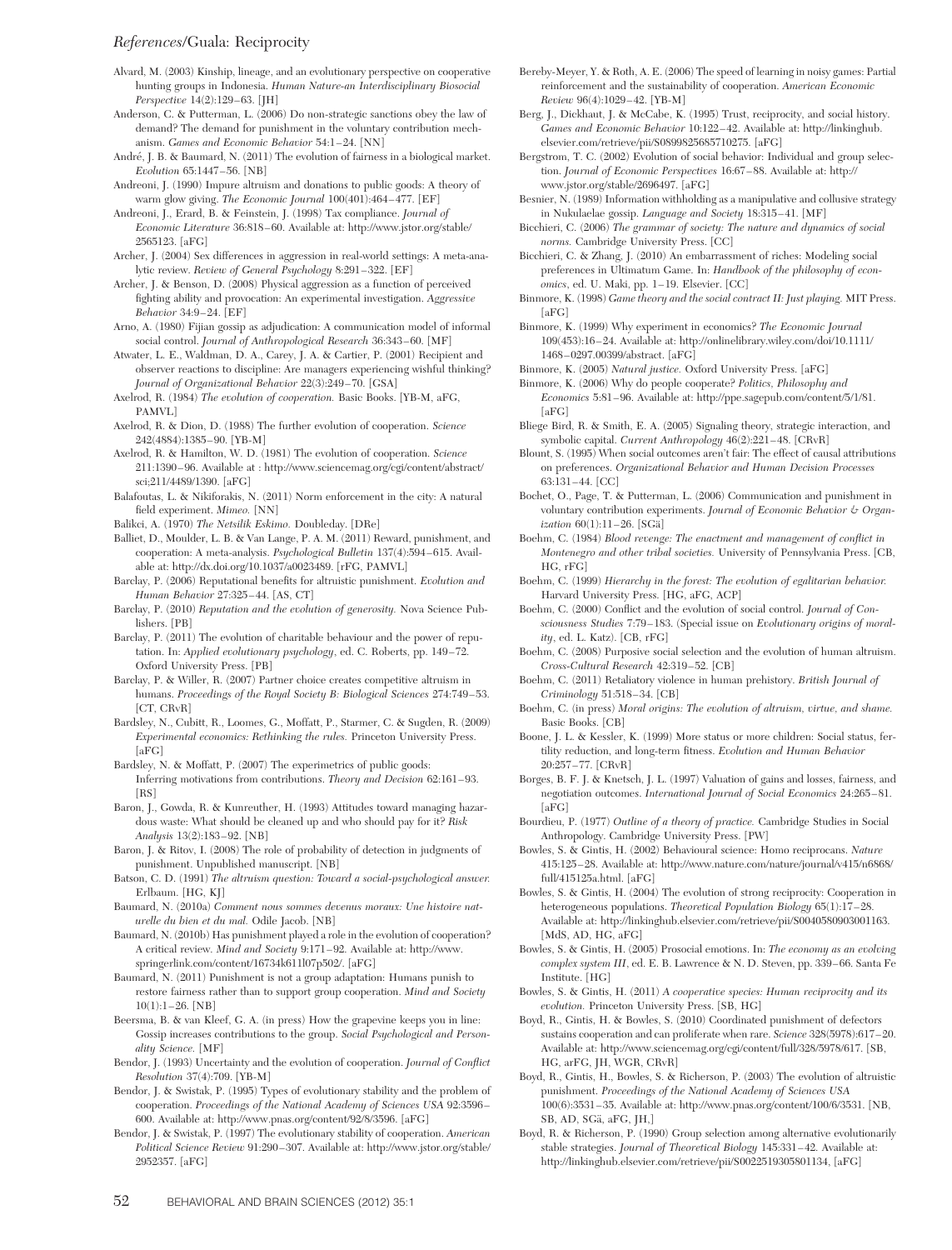- Boyd, R. & Richerson, P. (1992) Punishment allows the evolution of cooperation (or anything else) in sizable groups. Ethology and Sociobiology 13(3):171–95. Available at: http://linkinghub.elsevier.com/retrieve/pii/016230959290032Y. [aFG, JH]
- Briggs, J. L. (1970) Never in anger: Portrait of an Eskimo family. Harvard University Press. [aFG]
- Bromley, D. W. (1992) Making the commons work: Theory, practice, and policy. Institute for Contemporary Studies. [MC]
- Brosnan, S. F. & de Waal, F. B. M. (2003) Monkeys reject unequal pay. Nature 143:297–99. [CC]
- Bshary, R. & Bergmüller, R. (2008) Distinguishing four fundamental approaches to the evolution of helping. Journal of Evolutionary Biology 21:405–20. [CT]
- Burlando, R. M. & Guala, F. (2005) Heterogeneous agents in public goods experiments. Experimental Economics 8:35–54. Available at: http:// www.springerlink.com/content/u38gh84100pk3235/. [aFG]
- Burnham, T. C. & Johnson, D. D. P. (2005) The biological and evolutionary logic of human cooperation. Analyse and Kritik 27:113–35. Available at: http:// citeseerx.ist.psu.edu/viewdoc/download?doi=10.1.1.169.3915&rep=  $rep1$ &type = pdf [aFG, CT]
- Buss, D. M. & Duntley, J. D. (2008) Adaptations for exploitation. Group Dynamics 12:53–62. [EF]
- Cabral, L., Ozbay, E. & Schotter, A. (2011) Intrinsic and instrumental reciprocity: An experimental study. Mimeo. [NN]
- Camera, G. & Casari, M. (2009) Cooperation among strangers under the shadow of the future. American Economic Review 99(3):979–1005. [MC]
- Camerer, C. (2003) Behavioral game theory: Experiments in strategic interaction. Princeton University Press. [YB-M, aFG]
- Camerer, C. F. & Fehr, E. (2004) Measuring social norms and preferences using experimental games: A guide for social scientists. In: Foundations of human sociality, ed. J. Henrich, R. Boyd, S. Bowles, C. Camerer, E. Fehr & H. Gintis, pp. 55–95. Oxford University Press. [aFG]
- Cardenas, J. C., Stranlund, J. & Willis, C. (2000) Local environmental control and institutional crowding-out. World Development 28:1719–33. Available at: http://dx.doi.org/10.1016/S0305–750X(00)00055–3. [aFG]
- Carlsmith, K. M. & Darley, J. M. (2008) Psychological aspects of retributive justice. Advances in Experimental Social Psychology 40:193–236. [GSA]
- Carlsmith, K. M, Darley, J. M. & Robinson, P. H. (2002) Why do we punish? Deterrence and just deserts as motives for punishment. Journal of Personality and Social Psychology 83(2):284–99. [NB]
- Carpenter, J. (2007) The demand for punishment. Journal of Economic Behavior and Organization 62(4):522–42. [NN]
- Carpenter, J. & Seki, E. (2011) Do social preferences increase productivity? Field experimental evidence from fishermen in Toyama Bay. Economic Inquiry 49(2):612-30. [SGä]
- Carpenter, J. P., Daniere, A. G. & Takahashi, L. M. (2004) Cooperation, trust, and social capital in Southeast Asian urban slums. Journal of Economic Behavior and Organization 55:533–51. Available at: http://dx.doi.org/10.1016/ j.jebo.2003.11.007. [aFG]
- Casari, M. (2007) Emergence of endogenous legal institutions: Property rights and community governance in the Italian Alps. Journal of Economic History 67(1):191–226. Available at: http://journals.cambridge.org/ abstract\_S0022050707000071. [MC, aFG]
- Casari, M. & Luini, L. (2006) Peer punishment in teams: Emotional or strategic choice? Purdue University Economics Working Papers, No. 1188, Department of Economics, Purdue University. [MC]
- Casari, M. & Luini, L. (2009) Cooperation under alternative punishment institutions: An experiment. Journal of Economic Behavior and Organization 71(2):273–82. Available at: http://dx.doi.org/10.1016/j.jebo.2009.03.022. [MC, SGä, arFG, CRvR]
- Casari, M. & Plott, C. R. (2003) Decentralized management of common property resources: Experiments with a centuries-old institution. Journal of Economic Behavior and Organization 51(2):217–47. Available at: http://dx.doi.org/ 10.1016/S0167–2681(02)00098–7 [MC, aFG]
- Chagnon, N. A. (1968/1992) Yanomamö: The fierce people, 6th edition. Holt, Rinehart & Winston. (Original work published in 1968). [aFG]
- Chagnon, N. A. (1988) Life histories, blood revenge, and warfare in a tribal population. Science 239(843):985–92. Available at : http://www.sciencemag. org/cgi/content/abstract/sci;239/4843/985. [aFG]
- Chaudhuri, A. (2011) Sustaining cooperation in laboratory public goods experiments: A selective survey of the literature. Experimental Economics 14(1):47– 83. [SGa¨]
- Cheng, J. T., Fournier, M. A. & Di Domenico, S. I. (2007) Status and affiliation: The psychological rewards that drive gossip behavior. Poster presented at the Society for Interpersonal Theory and Research's 10th Annual Convention, Madison, Wisconsin, June 19, 2007. [MF]
- Cherry, T. L., Frykblom, P. & Shrogren, J. F. (2002) Hardnose the dictator. American Economic Review 92:1218-21. [ŞGü]
- Chhatre, A. & Agrawal, A. (2009) Tradeoffs and synergies between carbon storage and livelihood benefits from forest commons. Proceedings of the National Academy of Sciences USA 106(42):17667–70. [EO]
- Chudek, M. & Henrich, J. (2010) Culture-gene coevolution, norm-psychology, and the emergence of human prosociality. Trends in Cognitive Sciences 15(5):218– 26. [JH]
- Ciarocco, N. J., Sommer, K. L. & Baumeister, R. F. (2001) Ostracism and ego depletion: The strains of silence. Personality and Social Psychology Bulletin 27:1156–63. [GSA]
- Cinyabuguma, M., Page, T. & Putterman, L. (2005) Cooperation under the threat of expulsion in a public goods experiment. Journal of Public Economics 89:1421– 35. [HG, aFG]
- Cinyabuguma, M., Page, T. & Putterman, L. (2006) Can second-order punishment deter perverse punishment? Experimental Economics 9(3):265–79. Available at: http://dx.doi.org/10.1007/s10683-006-9127-z. [AD]
- Civai, C., Corradi-Dell'Acqua, C., Gamer, M. & Rumiati, R. I. (2010a) Are irrational reactions to unfairness truly emotionally-driven? Dissociated behavioral and emotional responses in the Ultimatum Game task. Cognition 114:89–95. [CC]
- Civai, C., Corradi-Dell'Acqua, C., Rumiati, R. I. & Fink, G. R. (2010b) Disentangling between self- and fairness-related mechanisms in the Ultimatum Game: An fMRI study. Paper presented at the Second Meeting of the Federation of European Societies of Neuropsychology (ESN), September 22–24, 2010, Amsterdam, The Netherlands. [CC]
- Clutton-Brock, T. & Parker, G. (1995) Punishment in animal societies. Nature 373(6511):209–16. [NB]
- Coleman, E. (2009) Institutional factors affecting ecological outcomes in forest management. Journal of Policy Analysis and Management 28(1):122–46. [EO]
- Coleman, E. & Steed, B. (2009) Monitoring and sanctioning in the commons: An application to forestry. Ecological Economics 68(7):2106–13. [EO]
- Cooper, D. J. & Dutcher, E. G. (2009) The dynamics of responder behavior in ultimatum games: A meta-study. Working Paper, Florida State University. Available at: https://mywebdav.fsu.edu/djcooper/research/dynresponder.pdf. [aFG]
- Croson, R. T. A. (1996) Information in ultimatum games: An experimental study. Journal of Economic Behavior & Organization 30(2):197–212. [YB-M]
- Cubitt, R., Drouvelis, M. & Gächter, S. (2011) Framing and free riding: Emotional responses and punishment in social dilemma games. Experimental Economics  $14(2):254-272.$  [SGa]
- Dal Bó, P. (2005) Cooperation under the shadow of the future: Experimental evidence from infinitely repeated games. American Economic Review 95:1591– 604. [AD]
- Dal Bó, P. & Fréchette, G. R. (2011) The evolution of cooperation in infinitely repeated games: Experimental evidence. American Economic Review 101(1):411–29. [AD]
- Dana, J., Weber, A. W. & Kuang, J. X. (2007) Exploiting moral wiggle room: Experiments demonstrating an illusory preference for fairness. Economic Theory 33:67–80. [CC]
- Darley, J. M., Carlsmith, K. M. & Robinson, P. (2000) Incapacitation and just deserts as motives for punishment. Law and Human Behavior 24(6):659–83. [NB]
- Dawes, C. T., Fowler, J. H., Johnson, T., McElreath, R. & Smirnov, O. (2007) Egalitarian motives in humans. Nature 448:794–96. [ACP]
- Dawkins, R. (1976) The selfish gene. Oxford University Press. [aFG]
- Dawkins, R. (1976/2006) The selfish gene (30th Anniversary edition). Oxford Paperbacks. (Original work published in 1976). [PB]
- Deacon, T. (1997) The symbolic species. Norton. [DRo]
- Denant-Boemont, L., Masclet, D. & Noussair, C. (2007) Punishment, counterpunishment and sanction enforcement in a social dilemma experiment. Economic Theory 33(1):145–67. Available at: http://www.springerlink.com/ index/J7356X79300876J7. [AD, aFG]
- de Quervain, D. J.-F., Fischbacher, U., Treyer, V., Schellhammer, M., Schnyder, U., Buck, A. & Fehr, E. (2004) The neural basis of altruistic punishment. Science 305:1254–58. Available at: http://www.sciencemag.org/cgi/content/ full/305/5688/1254. [aFG]
- de Waal, F. B. M. (1996) Good natured. Harvard University Press. [DRo]
- de Waal, F. B. M., Luttrell, L. M. & Canfield, M. E. (1993) Preliminary data on voluntary food sharing in brown capuchin monkeys. American Journal of Primatology 29:73–78. [KJ]
- dos Santos, M., Rankin, D. J. & Wedekind, C. (2011) The evolution of punishment through reputation. Proceedings of the Royal Society B: Biological Sciences 278:371–77. [MdS, CT]
- Dreber, A., Rand, D. G., Fudenberg, D. & Nowak, M. A. (2008) Winners don't punish. Nature 452(7185):348–51. Available at: http://www.nature.com/ nature/journal/v452/n7185/abs/nature06723.html. [AD, MdS, aFG]
- Dubreuil, B. (2010) Punitive emotions and norm violations. Philosophical Explorations 13:35–50. Available at: http://dx.doi.org/10.1080/ 13869790903486776. [aFG]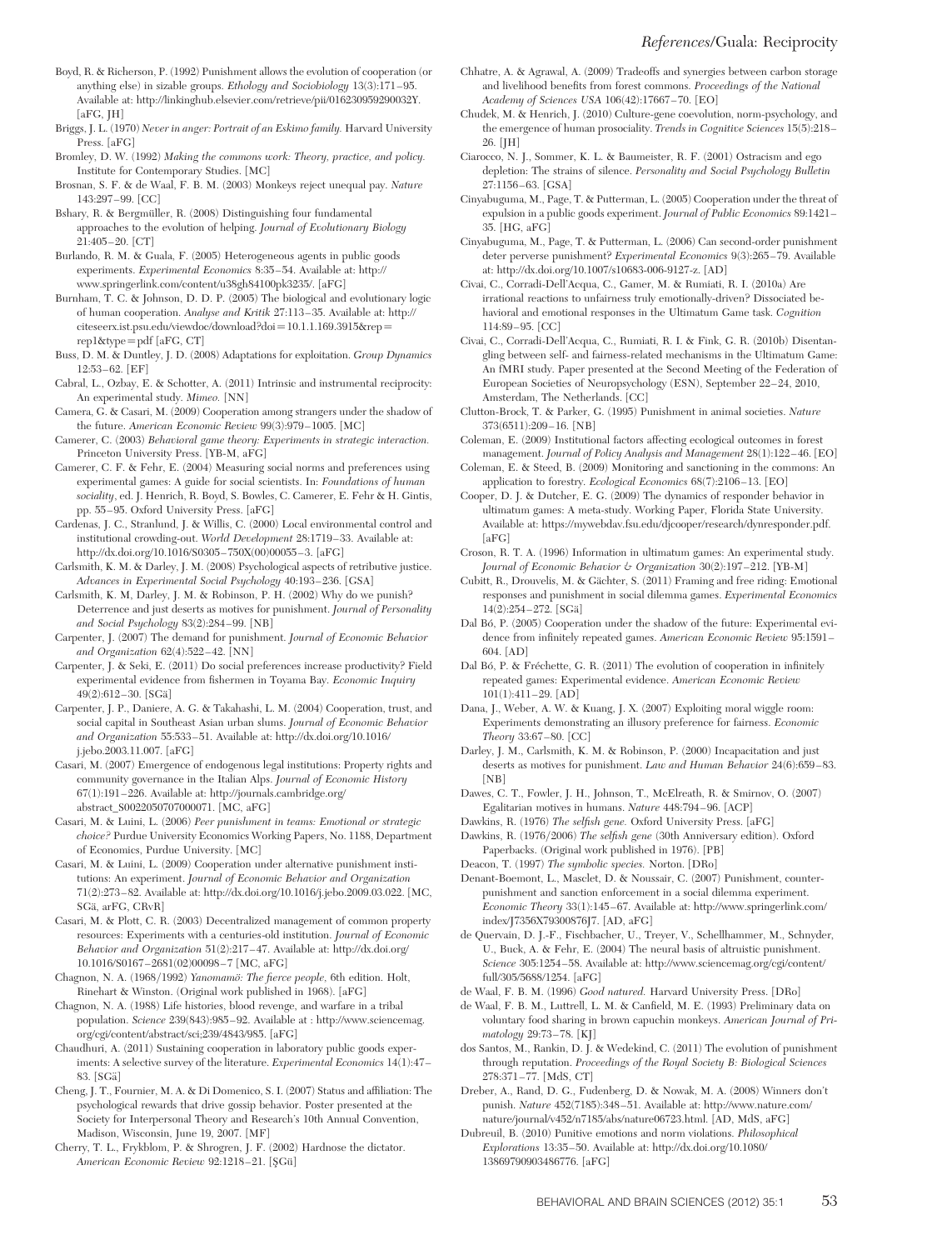## References/Guala: Reciprocity

- Dufour, C., Pele, M., Neumann, M., Thierry, B. & Call, J. (2009) Calculated reciprocity after all: Computation behind token transfers in orang-utans. Biology Letters 5:172–75. [CC]
- Dufwenberg, M. & Kirchsteiger, G. (2004) A theory of sequential reciprocity Games and Economic Behavior 47:268–98. [CC]

Dunbar, R. I. M. (1996/1998) Grooming, gossip and the evolution of language. Harvard University Press. (Original publication date, 1996). [MF, aFG, DRo]

Dunbar, R. I. M. (2004) Gossip in evolutionary perspective. Review of General  $Psychology 8:100-10. [MF]$ 

Eckel, C. C., Fatas, E. & Wilson, R. (2010) Cooperation and status in organizations. Journal of Public Economic Theory 12:737–62. [EF]

Egas, M. & Riedl, A. (2008) The economics of altruistic punishment and the maintenance of cooperation. Proceedings of the Royal Society B: Biological Sciences 275(1637):871–78. Available at: http://rspb.royalsocietypublishing. org/content/275/1637/871. [arFG, NN, ACP]

- Ekman, P. & O'Sullivan, M. (1991) Who can catch a liar? American Psychologist 46:913–20. [CT]
- Emery, N., Clayton, N. & Frith, C., eds. (2007) Social intelligence: From brain to culture. Oxford University Press. [DRo]
- Ertan, A., Page, T. & Putterman, L. (2009) Who to punish? Individual decisions and majority rules in mitigating the free rider problem. European Economic Review 53:495–511. Available at: http://dx.doi.org/10.1016/j.euroecorev. 2008.09.007. [SB, rFG]

Evans-Pritchard, E. E. (1940/1969) The Nuer, a description of the modes of livelihood and political institutions of a Nilotic people. Clarendon Press/Oxford University Press. (Original work published in 1940; 2nd edition, 1969, Oxford University Press). [NB]

- Falk, A., Fehr, E. & Fischbacher, U. (2003) On the nature of fair behavior. Economic Inquiry 41:20–26. [KJ]
- Falk, A., Fehr, E. & Fischbacher, U. (2005) Driving forces behind informal sanctions. Econometrica 73:2017–30. Available at: http://dx.doi.org/10.1111/j.1468- 0262.2005.00644.x. [aFG]
- Falk, A. & Fischbacher, U. (2005) Modeling strong reciprocity. In: Moral sentiments and material interests, ed. H. Gintis, R. Boyd, S. Bowles & E. Fehr, pp. 193–214. MIT Press. [aFG]
- Falk, A. & Fischbacher, U. (2006) A theory of reciprocity Games and Economic Behavior 54:293–315. [CC, KJ]
- Fehr, E. (2004) Human behaviour: Don't lose your reputation. Nature 432(7016):449–50. [JH]
- Fehr, E. & Fischbacher, U. (2002) Why social preferences matter The impact of non-selfish motives on competition, cooperation and incentives. Economic Journal 112:C1–C33. Available at: http://www3.interscience.wiley.com/ journal/118940088. [aFG]
- Fehr, E. & Fischbacher, U. (2003) The nature of human altruism. Nature 425:785– 91. [MdS]
- Fehr, E. & Fischbacher, U. (2004) Third-party punishment and social norms. Evolution and Human Behavior 25(2):63–87. Available at: http://linkinghub. elsevier.com/retrieve/pii/S1090513804000054. [MdS, SGä, aFG, CRvR]
- Fehr, E. & Fischbacher, U. (2005) The economics of strong reciprocity. In: Moral sentiments and material interests, ed. Gintis, R. Boyd, S. Bowles & E. Fehr, pp. 151–91 MIT Press. [aFG]
- Fehr, E., Fischbacher, U. & Gächter, S. (2002) Strong reciprocity, human cooperation and the enforcement of social norms. Human Nature 13:1–25. [ACP]
- Fehr, E. & Gächter, S. (2000a) Cooperation and punishment in public goods experiments. American Economic Review 90(4):980–94. Available at: http:// www.jstor.org/stable/117319. [MdS, SGä, HG, aFG, TJ, AR, RS]
- Fehr, E. & Gächter, S. (2000b) Fairness and retaliation: The economics of reciprocity. Journal of Economic Perspectives 14(3):159–81. [YB-M, HG]

Fehr, E. & Gächter, S. (2002) Altruistic punishment in humans. Nature 415(6868):137–40. Available at: http://www.nature.com/nature/journal/ v415/n6868/abs/415137. [NB, MdS, SGä, HG, aFG, TJ, NN, ACP, AS, PAMVL]

Fehr, E., Gächter, S. & Kirchsteiger, G. (1997) Reciprocity as a contract enforcement device: Experimental evidence. Econometrica 65(4):833–60. [HG]

- Fehr, E. & Gintis, H. (2007) Human motivation and social cooperation: Experimental and analytical foundations. Annual Review of Sociology 33:43–64.  $[YB-M, HG]$
- Fehr, E. & Henrich, J. (2003) Is strong reciprocity a maladaption? In: Genetic and Cultural evolution of cooperation, ed. P. Hammerstein, pp. 55–82. MIT Press.  $[$  $[$  $[$  $]$  $[$  $]$  $[$  $]$  $[$  $]$  $[$  $]$  $[$  $]$  $[$  $]$  $[$  $]$  $[$  $]$  $[$  $]$  $[$  $]$  $[$  $]$  $[$  $]$  $[$  $]$  $[$  $]$  $[$  $]$  $[$  $]$  $[$  $]$  $[$  $]$  $[$  $]$  $[$  $]$  $[$  $]$  $[$  $]$  $[$  $]$  $[$  $]$  $[$  $]$  $[$  $]$  $[$  $]$  $[$  $]$  $[$  $]$  $[$  $]$  $[$  $]$  $[$  $]$  $[$  $]$  $[$  $]$  $[$  $]$
- Fehr, E., Kirchsteiger, G. & Riedl, A. (1993) Does fairness prevent market clearing? An experimental investigation. Quarterly Journal of Economics 108:437-59. Available at: http://www.jstor.org/stable/2118338 [aFG]
- Fehr, E. & Leibbrandt, A. (2011) A field study of cooperativeness and impatience in the Tragedy of Commons. Journal of Public Economics 95(9-10):1144-55. [SB]
- Fehr, E. & Rockenbach, B. (2003) Detrimental effects of sanctions on human altruism. Nature 422:137–40. [MdS]
- Fehr, E. & Schmidt, K. M. (1999) A theory of fairness, competition, and cooperation. Quarterly Journal of Economics 114:817–68. [CC]
- Fehr, E. & Schmidt, K. M. (2006) The economics of fairness, reciprocity and altruism – Experimental evidence and new theories. In: Handbook of the economics of giving, reciprocity and altruism, vol. 1, ed. S. Kolm & J. M. Ythier, pp. 615–91. Elsevier. [aFG]
- Feinberg, M., Willer, R., Stellar, J. S. & Keltner, D. (2011) The existence and dynamics of prosocial gossip. Unpublished manuscript, University of California, Berkeley. [MF]
- Ferguson, E., Atsma, F., de Kort, W. & Veldhuizen, I. (in press) Exploring the pattern of blood donor beliefs in first time, novice and experienced donors: Differentiating reluctant altruism, pure altruism, impure altruism and warm-glow. (Published online before print, August 16, 2011. DOI:10.1111/ j.1537-2995.2011.03279.x). [EF]
- Ferguson, E. & Chandler, S. (2005) A stage model of blood donor behaviour: Assessing voluntary behaviour. Journal of Health Psychology 10:359–72. [EF]
- Ferguson, E., Farrell, K. & Lawrence, C. (2008) Blood donation is an act of benevolence rather than altruism. Health Psychology 27:327–36. [EF]
- Ferguson, E., France, C. R, Abraham, C., Ditto, B. & Sheeran. P. (2007) Improving blood donor recruitment and retention: Integrating social and behavioral sciences agendas. Transfusion 47:1999-2010. [EF]
- Ferguson, E., Heckman, J. J. & Corr, P. J. (2011) Personality and economics: Overview and proposed framework Personality and Individual Differences 51:201–209. [EF]
- Fessler, D. M. T. & Haley, K. (2003) The strategy of affect: Emotions in human cooperation. In: Genetic and cultural evolution of cooperation, ed. P. Hammerstein, pp. 7–36. MIT Press. [AS]
- Fischbacher, U., Gächter, S. & Fehr, E. (2001) Are people conditionally cooperative? Evidence from a public goods experiment. Economics Letters 71:397– 404. Available at: http://dx.doi.org/10.1016/S0165–1765(01)00394–9. [aFG]
- Fong, C. (2001) Social preferences, self-interest, and the demand for redistribution. Journal of Public Economics 82:225–46. Available at: http://linkinghub.elsevier.com/retrieve/pii/S0047272700001419. [aFG]
- Francis, H. (1985) The law, oral tradition and the mining community. Journal of Law and Society 12:267–71. [MC]
- Frank, R. H. (1988) Passions within reason: The strategic role of emotions. Norton. [aFG, AR, CT]
- Frey, B. & Meier, S. (2004) Social comparison and pro-social behavior: Testing "conditional cooperation" in a field experiment. American Economic Review 94:1717–22. Available at: http://www.jstor.org/stable/3592843. [aFG]
- Fruteau, C., Voelkl, B., Damme, E. & Noe, R. (2009) Supply and demand determine the market value of food providers in wild vervet monkeys. Proceedings of the National Academy of Sciences USA 106:2007–12. [CC]
- Fudenberg, D., Levine, D. K. & Maskin, E. (1994) The folk theorem with imperfect public information. Econometrica 62:997–1039. Available at: http:// www.jstor.org/stable/2951505. [MdS, aFG]
- Fudenberg, D. & Maskin, E. (1986) The folk theorem in repeated games with discounting or with incomplete information. Econometrica 54:533–54. Available at: http://www.jstor.org/stable/1911307. [aFG]
- Fudenberg, D., Rand, D. G. & Dreber, A. (in press) Slow to anger and fast to forgive: Cooperation in an uncertain world. American Economic Review. [AD]
- Gächter, S. & Herrmann, B. (2009) Reciprocity, culture and human cooperation: Previous insights and a new cross-cultural experiment. Philosophical Transactions of the Royal Society B: Biological Sciences 364(1518):791–806. Available at: http://rstb.royalsocietypublishing.org/content/364/1518/791.abstract. [AD, SGä, aFG]
- Gächter, S. & Herrmann, B. (2011) The limits of self-governance when cooperators get punished: Experimental evidence from urban and rural Russia. European Economic Review 55(2):193–210. Available at: http://www.sciencedirect.com/ science/article/B6V64-4YYGH46-1/2/773dfeb270ba5da7ea95bb3730ebf3ab.[AD]
- Gächter, S., Renner, E. & Sefton, M. (2008) The long-run benefits of punishment. Science 322(5907):1510. Available at: http://www.sciencemag.org/content/322/ 5907/1510 [SGä, arFG]
- Gächter, S. & Thöni, C. (2005) Social learning and voluntary cooperation among like-minded people. Journal of the European Economic Association 3(2– 3):303-14. [SGä]
- Gambetta, D. (1993) The Sicilian Mafia. Harvard University Press. [rFG]
- Gambetta, D. (2009) Codes of the underworld. How criminals communicate. Princeton University Press. [WGR]
- Gehrig, T., Güth, W., Levati, V., Levinsky, R., Ockenfels, A. & Uske, T. (2007) Buying a pig in a poke: An experimental study of unconditional veto power. Journal of Economic Psychology 28(6):692–703. [YB-M]
- Gerber, A. S., Green, D. P. & Larimer, C. W. (2008) Social pressure and voter turnout: Evidence from a large-scale field experiment. American Political Science Review 102(1):33–48. Available at: http://dx.doi.org/10.1017/ S000305540808009X. [rFG, TJ]
- Gigerenzer, G., Todd, P. M. & the ABC Research Group (1999) Simple heuristics that make us smart. Oxford University Press. [CC]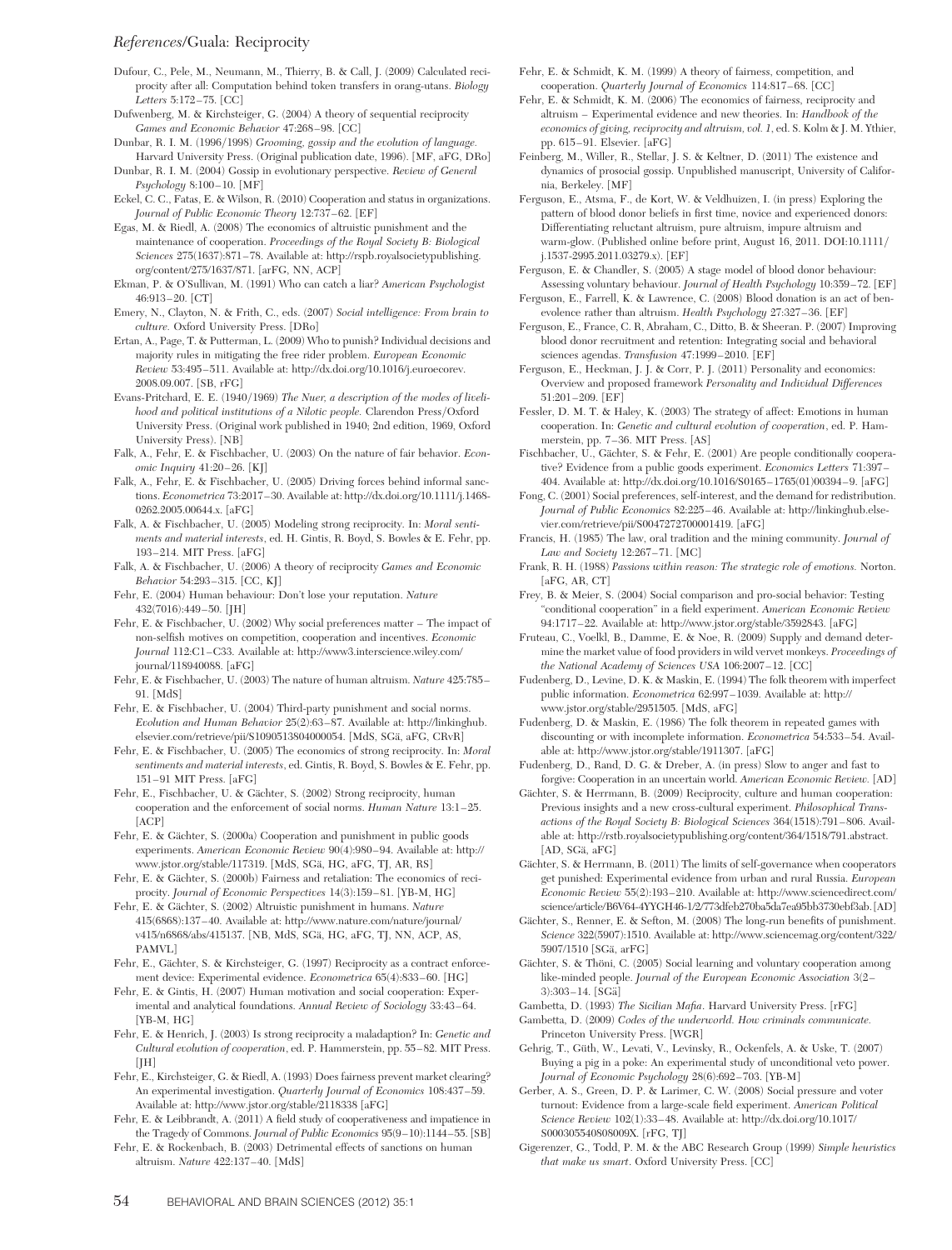Gilby, I. C. (2006) Meat sharing among the Gombe chimpanzees: Harassment and reciprocal exchange. Animal Behaviour 71:953–63. [KJ]

Gintis, H. (2000) Strong reciprocity and human sociality. Journal of Theoretical Biology 206(2):169–79. Available at: http://linkinghub.elsevier.com/retrieve/ pii/S0022519300921118. [AD, HG, aFG, ŞGü]

Gintis, H. (2004) The genetic side of gene-culture coevolution: Internalization of norms and prosocial emotions. Journal of Economic Behavior and Organization 53(1):57–67. [HG]

- Gintis, H. (2005) Behavioral game theory and contemporary economic theory. Analyze Kritik 27(1):48–72. [HG]
- Gintis, H. (2006) Behavioral ethics meets natural justice. Politics, Philosophy and Economics 5:5–32. Available at: http://ppe.sagepub.com/content/5/1/  $5.$ full.pdf + html  $[aFG]$
- Gintis, H. (2009) The bounds of reason: Game theory and the unification of the behavioral sciences. Princeton University Press. [HG, aFG]
- Gintis, H., Bowles, S., Boyd, R. & Fehr, E. (2003) Explaining altruistic behavior in humans. Evolution and Human Behavior 24:153-72. [MdS, ŞGü]
- Gintis, H., Bowles, S., Boyd, R. & Fehr, E., eds. (2005) Moral sentiments and material interests. MIT Press. [RS]
- Gintis, H., Boyd, R., Bowles, S. & Fehr, E. (2003) Explaining altruistic behavior in humans. Evolution and Human Behavior 24:153–72. Available at: http:// dx.doi.org/10.1016/S1090-5138(02)00157-5. [aFG]
- Gintis, H., Boyd, R., Bowles, S. & Fehr, E., eds. (2005) Moral sentiments and material interests: The foundations of cooperation in economic life. MIT Press. [aFG]
- Gintis, H., Smith, E. A. & Bowles, S. (2001) Costly signaling and cooperation. Journal of Theoretical Biology 213(1):103–19. [JH]
- Glaeser, E. L. & Sacerdote, B. (2000) The determinants of punishment: Deterrence, incapacitation and vengeance. Harvard Institute of Economic Research Paper, No. 1894. (SSRN). Available at: http://ssrn.com/paper = 236443. [NB]
- Gneezy, U. & Rustichini, A. (2000) Pay enough or don't pay at all. Quarterly Journal of Economics 115:791–810. [CC]
- Goodale, J. (1971) Tiwi wives: A study of the women of Melville Island, North Australia. University of Washington Press. [DRe]
- Gouldner, A. W. (1960) The norm of reciprocity: A preliminary statement. American Sociological Review 25:161–78. Available at: http://www.jstor.org/stable/ 2092623. [aFG]
- Green, E. J. & Porter, R. H. (1984) Noncooperative collusion under imperfect price information. Econometrica: Journal of the Econometric Society 52(1) 87–100. [YB-M]
- Gros-Louis, J. (2004) The function of food-associated calls in white-faced capuchin monkeys, Cebus capucinus, from the perspective of the signaller. Animal Behaviour 67:431–40. [KJ]
- Guala, F. (2005) The methodology of experimental economics. Cambridge University Press. [arFG, ACP]
- Guala, F. (2008) Paradigmatic experiments: The ultimatum game from testing to measurement device. Philosophy of Science 75:658–69. Available at: http:// www.journals.uchicago.edu/doi/abs/10.1086/594512. [arFG, ACP]
- Gürerk, O., Irlenbusch, B. & Rockenbach, B. (2006) The competitive advantage of sanctioning institutions. Science 312:108–11. Available at: http:// www.sciencemag.org/cgi/content/abstract/sci;312/5770/108. [aFG]
- Güroğlu, B., van den Bos, W., Rombouts, S. A. R. B. & Crone, E. A. (2010) Unfair? It depends: Neural correlates of fairness in social context. Social Cognitive and Affective Neuroscience 4:414–23. [CC]
- Gurven, M. (2004) To give and to give not: The behavioral ecology of human food transfers. Behavioral and Brain Sciences 27:543–59. Available at: http:// journals.cambridge.org/abstract\_S0140525X04000123. [NB, aFG]
- Gurven, M., Allen-Arave, W., Hill, K. & Hurtado, M. (2000) "It's a Wonderful Life": Signaling generosity among the Ache of Paraguay. Evolution and Human Behavior 21:263–82. [CRvR]
- Gurven, M. & Winking, J. (2008) Collective action in action: Pro-social behavior in and out of the laboratory. American Anthropologist 110(2):179–90. [ACP, CRvR]
- Güth, W., Schmittberger, R. & Schwarze, B. (1982) An experimental analysis of ultimatum Bargaining. Journal of Economic Behavior and Organization 3(4):367–88. Available at: http://linkinghub.elsevier.com/retrieve/pii/ 0167268182900117. [YB-M, aFG]
- Guzman, R. A., Rodriguez-Sickert, C. & Rowthorn, R. (2007) When in Rome, do as the Romans do: The coevolution of altruistic punishment, conformist learning, and cooperation. Evolution and Human Behavior 28(2):112–17. [JH]
- Hacking, I. (1988) The participant irrealist at large in the laboratory. British Journal for the Philosophy of Science 39:277–94. Available at: http://www.jstor.org/ stable/687207. [aFG]
- Hagen, E. H. & Hammerstein, P. (2006) Game theory and human evolution: A critique of some recent interpretations of experimental games. Theoretical Population Biology 69:339–48. Available at: http://linkinghub.elsevier.com/ retrieve/pii/S0040580905001668. [MdS, aFG, AS]
- Hamilton, W. D. (1964) The genetical evolution of social behavior. Journal of Theoretical Biology 7:1–52. [CRvR]
- Harrison, G. W. & List, J. A. (2004) Field experiments. Journal of Economic Literature 42:1009–1055. Available at: http://www.ingentaconnect.com/content/ aea/jel/2004/00000042/00000004/art00001. [aFG]
- Hauert, C., De Monte, S., Hofbauer, J. & Sigmund, K. (2002) Volunteering as a mechanism for cooperation in public goods games. Science 296:1129–32. [AD]
- Hauert, C., Traulsen, A., Brandt, H., Nowak, M. A. & Sigmund, K. (2007) Via freedom to coercion: The emergence of costly punishment. Science 316:1905– 907. [AD, CRvR]
- Hauser, M. D. (1992) Costs of deception: Cheaters are punished in rhesus monkeys (Macaca mulatta). Proceedings of the National Academy of Sciences USA 89:12137–39. [KJ]
- Haviland, J. B. (1977) Gossip, reputation, and knowledge in Zinacantan. University of Chicago Press. [MF]
- Hawkes, K. (1993) Why hunter-gatherers work: An ancient version of the problem of public goods. Current Anthropology 34:341–62. Available at: http:// www.jstor.org/stable/2743748. [aFG]
- Henrich, J. (2000) Does culture matter in economic behavior: Ultimatum game bargaining among the Machiguenga. American Economic Review 90(4):973– 80. [JH]
- Henrich, J. (2004) Cultural group selection, coevolutionary processes and largescale cooperation. Journal of Economic Behavior and Organization 53(1):3– 35. [SGä, JH]
- Henrich, J. & Boyd, R. (2001) Why people punish defectors: Weak conformist transmission can stabilize costly enforcement of norms in cooperative dilemmas. Journal of Theoretical Biology 208(1):79–89. Available at: http:// linkinghub.elsevier.com/retrieve/pii/S0022519300922021. [NB, SB, aFG, JH]
- Henrich, J., Boyd, R., Bowles, S., Camerer, C., Fehr, E. & Gintis, H., eds. (2004) Foundations of human sociality: Economic experiments and ethnographic evidence from fifteen small-scale societies. Oxford University Press. [aFG, JH]
- Henrich, J., Boyd, R., Bowles, S., Camerer, C., Fehr, E., Gintis, H., McElreath, R., Alvard, M., Barr, A., Ensminger, J., Henrich, N. S., Hill, K., Gil-White, F., Gurven, M., Marlowe, F. W., Patton, J. Q. & Tracer, D. (2005) "Economic man" in cross-cultural perspective: Behavioral experiments in 15 small-scale societies. Behavioral and Brain Sciences 28(6):795–855. [JH, ACP]
- Henrich, J., Boyd, R., Bowles, S., Gintis, H., Camerer, C., Fehr, E. & McElreath, R. (2001) In search of Homo economicus: Experiments in 15 small-scale societies. American Economic Review 91:73–78. [JH]
- Henrich, J., Ensminger, J., McElreath, R., Barr, A., Barrett, C., Bolyanatz, A., Cardenas, J. C., Gurven, M., Gwako, E., Henrich, N., Lesorogol, C., Marlowe, F., Tracer, D. P. & Ziker, J. (2010a) Market, religion, community size and the evolution of fairness and punishment. Science 327:1480–84. Available at: http://dx.doi.org/10.1126/science.1182238. [HG, rFG, JH]
- Henrich, J. & Fehr, E. (2003) Is strong reciprocity a maladaptation? On the evolutionary foundations of human altruism. In: Genetic and cultural evolution of cooperation, ed. P. Hammerstein, pp. 55–82. MIT Press. [AS]
- Henrich, J., Heine, S. J. & Norenzayan, A. (2010b) Beyond WEIRD: Towards a broad-based behavioral science. Behavioral and Brain Sciences 33(2/3):51– 75. [JH]
- Henrich, J., Heine, S. J. & Norenzayan, A. (2010c) The weirdest people in the world? Behavioral and Brain Sciences 33:61–83. Available at: http://dx.doi.org/ 10.1017/S0140525X0999152X. [rFG]
- Henrich, J. & Henrich, N. (2007) Why humans cooperate: A cultural and evolutionary explanation. Oxford University Press. [aFG]
- Henrich, J., McElreath, R., Barr, A., Ensminger, J., Barrett, C., Bolyanatz, A., Cardenas, J. C., Gurven, M., Gwako, E., Henrich, N., Lesorogol, C., Marlowe, F., Tracer, D. & Ziker, J. (2006) Costly punishment across human societies. Science 312:1767–70. [KJ]
- Herrmann, B., Thöni, C. & Gächter, S. (2008) Antisocial punishment across societies. Science 319(5868):1362–67. Available at: http://www.sciencemag. org/cgi/content/abstract/sci;319/5868/1362 [AD, SGä, aFG, JH]
- Hertwig, R. & Herzog, S. (2009) Fast and frugal heuristics: Tools of social rationality. Social Cognition 27:661–98. [CC]
- Hilbe, C. & Sigmund, K. (2010) Incentives and opportunism: From the carrot to the stick. Proceedings of the Royal Society B: Biological Sciences 277:2427–33. [MdS, CT]
- Hill, K., Barton, M. & Hurtado, A. M. (2009) The emergence of human uniqueness: Characters underlying behavioral modernity. Evolutionary Anthropology: Issues, News, and Reviews 18:187–200. [CT]
- Hill, K. & Kaplan, H. (1999) Life history traits in humans: Theory and empirical studies. Annual Review of Anthropology 28:397–430. [NB]
- Hill, K. R., Walker, R., Božičević, M., Eder, J., Headland, T., Hewlett, B., Hurtado, A. M., Marlowe, F., Wiessner, P. & Wood, B. (2011) Coresidence patterns in hunter-gatherer societies show unique human social structure. Science 331:1286–89. [CB]
- Hirshleifer, J. (1987) On the emotions as guarantors of threats and promises. In: The latest on the best, ed. J. Dupré, pp. 307-26. Harvard University Press. [aFG]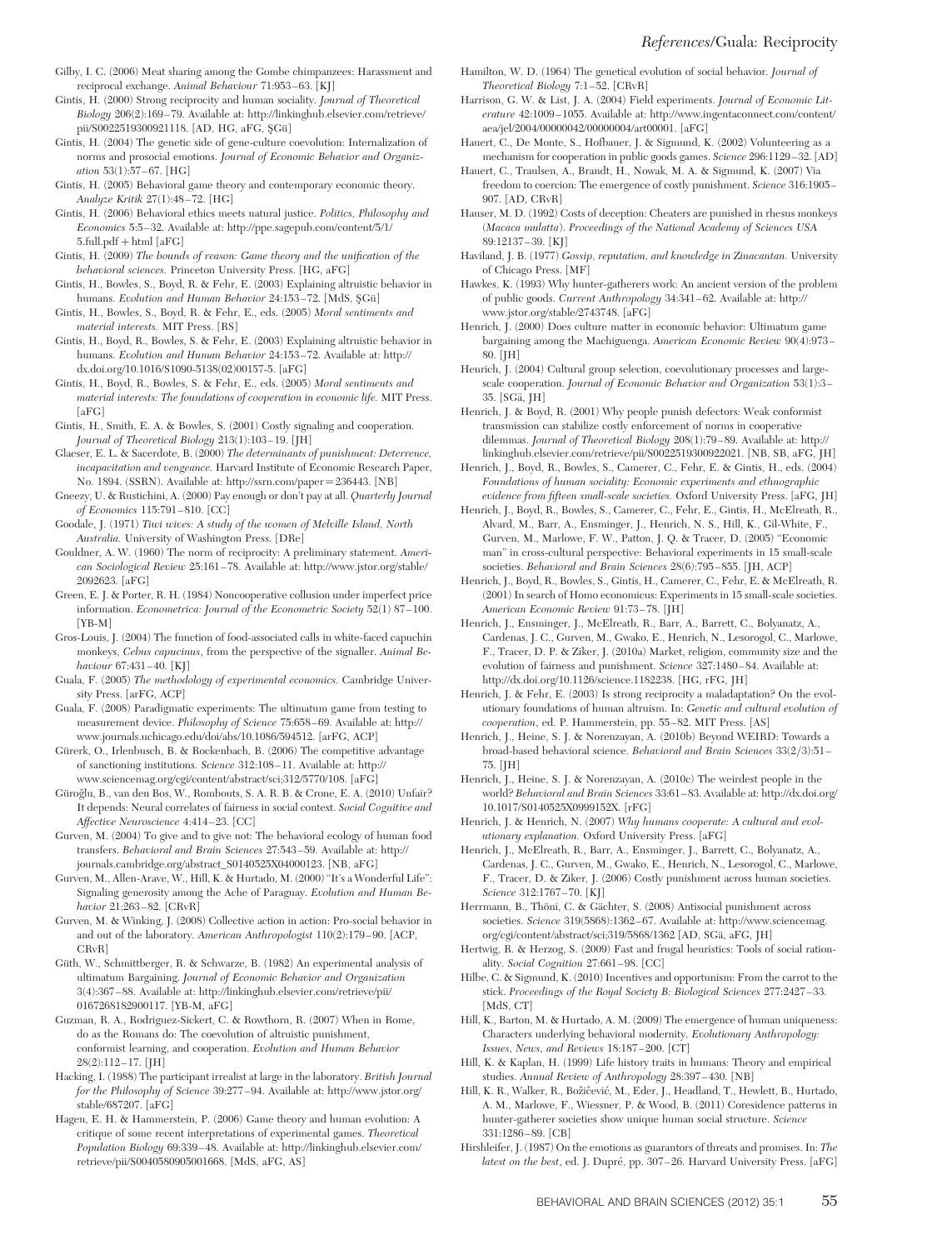#### References/Guala: Reciprocity

- Hoebel, E. A. (1954) The law of primitive man: A study in comparative legal dynamics. Harvard University Press. [NB]
- Hoffman, E., McCabe, K., Shachat, K. & Smith, V. L. (1994) Preferences, property rights, and anonymity in bargaining games. Games and Economic Behavior 7:346-80. [ŞGü]
- Hoffman, E., McCabe, K. & Smith, V.L. (1996) Social distance and other-regarding behavior in dictator games.American Economic Review. 86, 653–60. [CC]
- Hooper, P. L., Kaplan, H. K. & Boone, J. L. (2010) A theory of leadership in human cooperative groups. Journal of Theoretical Biology 265(4):633–46. [CRvR]
- Howell, P. (1954) A Manual of Nuer Law: Being an account of customary law, its evolution and development in the courts established by the Sudan government. International African Institute Publication. Oxford University Press. [NB]
- IJzerman, H. & Koole, S. L. (2011) From perceptual rags to metaphoric riches: Bodily, social, and cultural constraints on sociocognitive metaphors. Psychological Bulletin 137:355–61. [PAMVL]
- Jack, K. B. (2009) Upstream-downstream transactions and watershed externalities: Experimental evidence from Kenya. Ecological Economics 68:1813–24. [ACP]
- Jacquet, J., Hauert, C., Traulsen, A. & Milinski, M. (2011) Shame and honour drive cooperation. Biology Letters 1–3. (Published online before print, June 1, 2011). [ACP]
- Janssen, M. A. & Bushman, C. (2008) Evolution of cooperation and altruistic punishment when retaliation is possible. Journal of Theoretical Biology 254(3):541–45. Available at: http://www.sciencedirect.com/science/article/ B6WMD-4SVC5VF-1/2/9b458b4fcc9244d8f500d6fa35ef6300. [AD]

Janssen, M. A., Holahan, R., Lee, A. & Ostrom, E. (2010) Lab experiments for the study of social–ecological systems. Science 328(5978):613–17. Available at: http://www.sciencemag.org/cgi/content/abstract/328/5978/613. [aFG, EO]

Jensen, K. (2010) Punishment and spite, the dark side of cooperation. Philosophical Transactions of the Royal Society B: Biological Sciences 365:2635–50. [KJ]

- Jensen, K. (in press) Social regard: Evolving a psychology of cooperation. In: The evolution of primate societies, ed. J. Mitani, J. Call, P. Kappeler, R. Palombit & J. Silk. Chicago University Press. [KJ]
- Jensen, K., Call, J. & Tomasello, M. (2007a) Chimpanzees are vengeful but not spiteful. Proceedings of the National Academy of Sciences USA 104:13046–50.  $[K]$
- Jensen, K., Call, J. & Tomasello, M. (2007b) Chimpanzees are rational maximizers in an ultimatum game. Science 318:107–109. [KJ]
- Jensen, K., Hare, B., Call, J. & Tomasello, M. (2006) What's in it for me? Self-regard precludes altruism and spite in chimpanzees. Proceedings of the Royal Society of London B: Biological Sciences 273:1013–21. [KJ]
- Jensen, K. & Tomasello, M. (2010) Punishment. In: Encyclopedia of animal behavior, ed. M. D. Breed & J. Moore, pp. 800–805. Academic Press.  $[K]$
- Kahneman, D., Knetsch, J. L. & Thaler, R. H. (1991) Anomalies: The endowment effect, loss aversion, and status quo bias. Journal of Economic Perspectives 5:193–206. Available at: http://www.jstor.org/stable/1942711. [aFG]
- Kandel, E. & Lazear, E. P. (1992) Peer pressure and partnerships. Journal of Political Economy, 100(4):801–17. [MC]
- Kelley, H. H., Holmes, J. G., Kerr, N. L., Reis, H. T., Rusbult, C. E. & Van Lange, P. A. M. (2003) An atlas of interpersonal situations. Cambridge University Press. [PAMVL]
- Kiyonari, T. & Barclay, P. (2008) Free-riding may be thwarted by second-order rewards rather than punishment. Journal of Personality and Social Psychology 95(4):826–42. [PB]

Knauft, B. M. (1991) Violence and sociality in human evolution. Current Anthropology 32:391–428. Available at: http://www.jstor.org/stable/2743815. [aFG]

Kollock, P. (1993) An eye for an eye leaves everyone blind: Cooperation and accounting systems. American Sociological Review 58(6):768–86. [AR]

Konigstein, M. (2000) Equity, efficiency, and evolutionary stability in bargaining games with joint production. Springer-Verlag. [CRvR]

Kramer, R. & Cook, K. (2004) Trust and distrust in organizations: Dilemmas and approaches. Russell Sage. [GSA]

Krieger, M. J. B. & Ross, K. G. (2002) Identification of a major gene regulating complex social behavior. Science 295:328–32. [CC]

Kunreuther, H., Silvasi, G., Bradlow, E. T. & Small, D. (2009) Deterministic and stochastic prisoner's dilemma games: Experiments in interdependent security. Judgment and Decision Making 4(5):363–84. [YB-M]

Kurzban, R., DeScioli, P. & O'Brien, E. (2007) Audience effects on moralistic punishment. Evolution and Human Behavior 28:75–84. [AS, CT]

Lamba, S. & Mace, R. (2010) People recognize when they are really anonymous in an economic game. Evolution and Human Behavior 31:271–78. [ACP]

Langus, A., Petri, J., Nespor, M. & Scharff, C. (in press) The evolutionary emergence of human language. Oxford University Press. [CC]

Leaf, M. & Read, D. (in press) Human thought and social organization: Anthropology on a new plane. Lexington Books. [DRe]

Ledyard, J. O. (1995) Public Goods: A survey of experimental research, In: Handbook of experimental economics, ed. John H. Kagel & Alvin E. Roth, pp. 111– 94. Princeton University Press. [AR]

- Lee, R. B. (1979) The !Kung San: Men, women, and work in a foraging society. Cambridge University Press. [CB, aFG]
- Lemonnier, P. (1990) Guerres et festins. Paix, échanges et compétition dans les Highlands de Nouvelle-Guinée, Maison de Sciences de L'Homme. [PW]
- Lewin, K. (1952) Field theory in social sciences: Selected theoretical papers. Harper. [PAMVL]
- Lewis, M. (1995) Shame: The exposed self. Free Press. [DRo]
- List, J. (2006) The behavioralist meets the market: Measuring social preferences and reputation effects in actual transactions. Journal of Political Economy 114(1):1–37. [CRvR]
- List, J. A. (2009) Social preferences: Some thoughts from the field. Annual Review of Economics 1:563–79. [EF]
- Lotem, A., Fishman, M. A. & Stone, L. (1999) Evolution of cooperation between individuals. Nature 400:226–27. [EF]
- MacLean, R. C., Fuentes-Hernandez, A., Greig, D., Hurst, L. D. & Gudelj, I. (2010) A mixture of "cheats" and "co-operators" can enable maximal group benefit. PLoS Biology 8(9):e1000486. [EF]
- Mahdi, N. Q. (1986) Pukhtunwali: Ostracism and honor among the Pathan Hill tribes. Ethology and Sociobiology 7:295–304. Available at: http://linkinghub. elsevier.com/retrieve/pii/0162309586900555. [aFG]
- Maier-Rigaud, F. P., Martinsson, P. & Staffiero, G. (2009) Ostracism and the provision of a public good: Experimental evidence. Journal of Economic Behavior and Organization 73:387–95. [PvdB]
- Malinowski, B. (1926) Crime and custom in savage society. Rowman & Littlefield.  $|NB|$
- Marlowe, F. W. (2005) Hunter-gatherers and human evolution. Evolutionary Anthropology 14:54–67. [ACP]
- Marlowe, F. W. (2010) The Hadza: Hunter-gatherers of Tanzania. University of California Press. [aFG]
- Marlowe, F. W. & Berbesque, J. C. (2008) More "altruistic" punishment in larger societies. Proceedings of the Royal Society B: Biological Sciences 275:587–90.  $[K]$
- Marlowe, F. W., Berbesque, J. C., Barr, A., Barrett, C., Bolyanatz, A., Cardenas, J. C., Ensminger, J., Gurven, M., Gwako, E., Henrich, J., Henrich, N., Lesorogol, C., McElreath, L. & Tracer, D. (2008) More "altruistic" punishment in larger societies. Proceedings of the Royal Society B 275(1634):587–92. Available at: http://rspb.royalsocietypublishing.org/cgi/content/abstract/275/1634/587. [aFG, JH, CRvR]
- Marshall, L. (1961) Sharing, talking, giving: Relief of social tensions among the !Kung Bushmen. Africa 31:231–49. Available at: http://www.jstor.org/stable/ 1157263. [aFG]

Marshall, L. (1976) The !Kung of Nyae Nyae. Harvard University Press. [DRe]

Masclet, D. (2003) Ostracism in work teams: A public good experiments. International Journal of Manpower 24(7):867–87. [PvdB]

- Masclet, D., Noussair, C., Tucker, S. & Villeval, M.-C. (2003) Monetary and nonmonetary punishment in the voluntary contributions mechanism. American Economic Review 93(1):366–80. Available at: http://www.jstor.org/stable/ 3132181. [SGä, HG, aFG]
- Mathew, S. & Boyd, R. (2011) Punishment sustains large-scale cooperation in prestate warfare. Proceedings of the National Academy of Sciences USA 108(28):11375–80. Available at: http://dx.doi.org/10.1073/pnas.1105604108. [SB, rFG]
- Mauss, M. (1924/1990) The gift: The form and reason for exchange in archaic societies, trans. W. D. Halls. Norton Press. [DRe]
- Mauss, M. (1954) The gift: Forms and functions of exchange in archaic societies. Cohen & West. [aFG]
- McCloskey, D. N. (1972) The enclosure of open fields: Preface to a study of its impact on the efficiency of English agriculture in the eighteenth century. Journal of Economic History 32:15–35. Available at: http://www.jstor.org/ stable/2117175 [aFG]
- Meggitt, M. (1962) Desert people: A study of the Walbiri Aborigines of Central Australia. University of Chicago Press. [SB, rFG]
- Messick, D. M., Allison, S. T. & Samuelson, C. D. (1988) Framing and communication effects on group members' responses to environmental and social uncertainty. In: Applied behavioral economics, ed. S. Maital, pp. 677–700. New York University Press. [YB-M]
- Miceli, M. P., Near, J. P. & Dworkin, T. M. (2008) Whistle-blowing in organizations. Routledge. [GSA]
- Milinski, M., Semmann, D., Bakker, T. C. M. & Krambeck, H.-J. (2001) Cooperation through indirect reciprocity: Image scoring or standing strategy? Proceedings of the Royal Society of London, Series B: Biological Sciences 268(1484):2495–501. Available at: http://rspb.royalsocietypublishing.org/ content/268/1484/2495.abstract. [AD]
- Milinski, M., Semmann, D. & Krambeck, H. J. (2002) Reputation helps solve the "tragedy of the commons." Nature 415(6870):424–26. Available at: http:// www.ncbi.nlm.nih.gov/entrez/query.fcgi?cmd ¼ Retrieve&db¼ PubMed&dopt=Citation&list\_uids=11807552. [AD, AR, CT]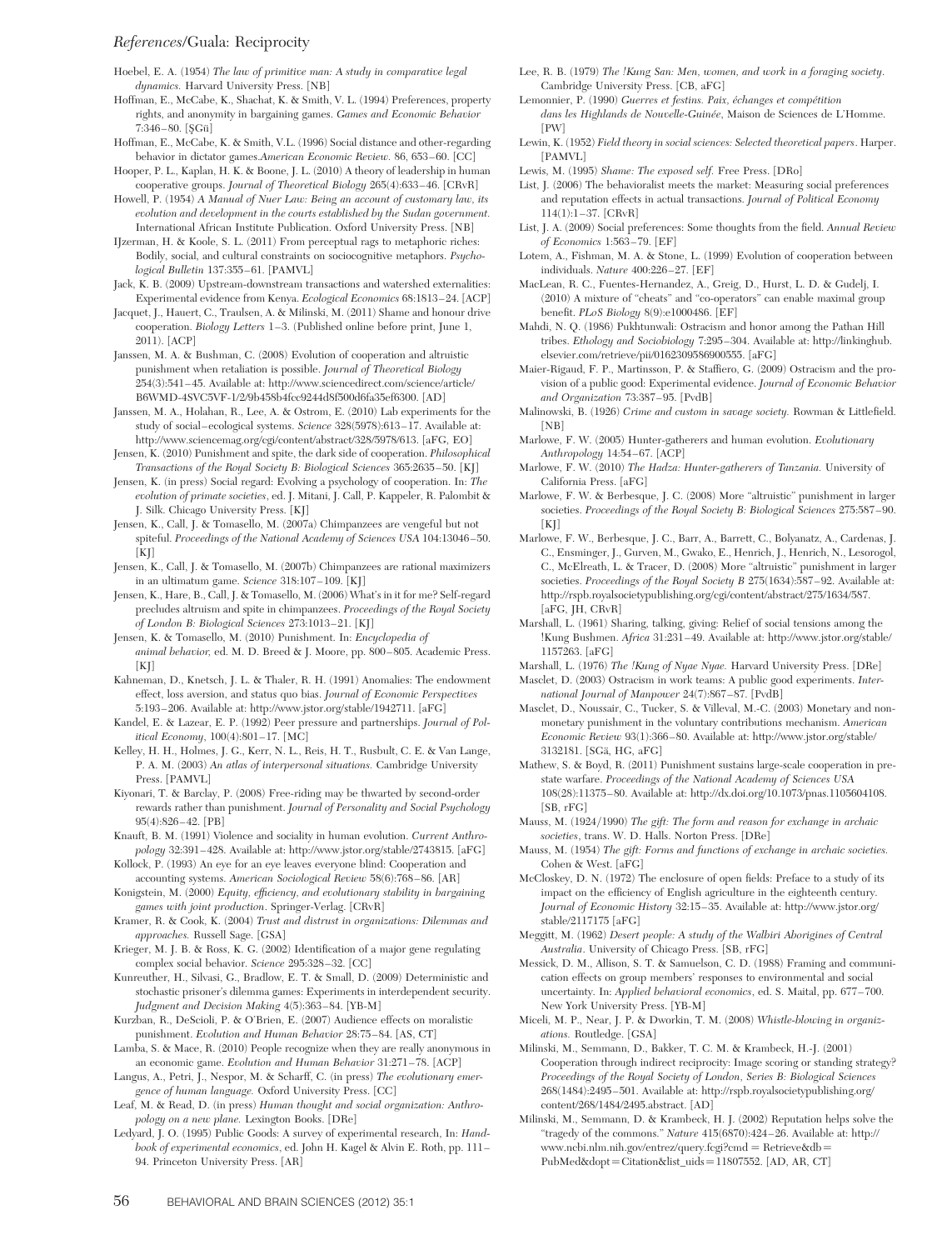- Miller, W. (1990) Bloodtaking and peacemaking: Feud, law, and society in Saga Iceland. University of Chicago Press. [NB]
- Mitzkewitz, M. & Nagel, R. (1993) Experimental results on ultimatum games with incomplete information. International Journal of Game Theory 22(2):171–98. [YB-M]
- Mook, D. (1983) In defense of external invalidity. American Psychologist 38:379– 87. [PB]
- Nakamaru, M. & Iwasa, Y. (2005) The evolution of altruism by costly punishment in lattice-structured populations: Score-dependent viability versus score-dependent fertility. Evolution and Ecological Research 7(6):853-70. [AD]
- Nakamaru, M. & Iwasa, Y. (2006) The coevolution of altruism and punishment: Role of the selfish punisher. Journal of Theoretical Biology 240(3):475–88. Available at: http://www.sciencedirect.com/science/article/B6WMD-4HPD5F5-5/2/0002070a3941b038e2b266bf7a91a7ac. [AD]
- Nardon, V. (2011) Roncola selvaggia colpisce a Nave S. Felice, Il Trentino, April 19, p. 28. [MC]
- Near, J. P. & Miceli, M. P. (1995) Effective whistle-blowing. Academy of Management Review 20:679–708. [GSA]
- Nelissen, R. M. A. (2008) The price you pay: Cost-dependent reputation effects of altruistic punishment. Evolution and Human Behavior 29:242–48. [AS, CT]
- Nikiforakis, N. (2008) Punishment and counter-punishment in public good games: Can we really govern ourselves? Journal of Public Economics 92:91–112. Available at: http://linkinghub.elsevier.com/retrieve/pii/S0047272707000643.  $[AD, aFG]$
- Nikiforakis, N. & Engelmann, D. (2010) Altruistic punishment and the threat of feuds. Department of Economics, University of Melbourne. [aFG]
- Nikiforakis, N. & Engelmann, D. (2011) Altruistic punishment and the threat of feuds. Journal of Economic Behavior and Organization 78:319–32. [NN]
- Nikiforakis, N. & Normann, H. T. (2008) A comparative statics analysis of punishment in public-good experiments. Experimental Economics 11:358–69. Available at: http://www.springerlink.com/content/971h6r48182358kw/. [aFG, NN]
- Nikiforakis, N., Normann, H. T. & Wallace, B. (2011) Asymmetric enforcement of cooperation in a social dilemma. Southern Economic Journal 76:638–59. [CRvR]
- Noe, R. & Hammerstein, P. (1994) Biological markets: Supply and demand determine the effect of partner choice in cooperation, mutualism and mating. Behavioral Ecology and Sociobiology 35:1–11. [CRvR]
- Noussair, C. & Tucker, S. (2005) Combining monetary and social sanctions to promote cooperation. Economic Inquiry 43:649–60. Available at: http:// dx.doi.org/10.1093/ei/cbi045. [aFG]
- Nowak, M. A. & Sigmund, K. (2005) Evolution of indirect reciprocity. Nature 437:1291–98. [CT]
- O'Carroll, R. E., Foster, C., McGeechan, G., Sandford, K. & Ferguson, E. (2011) The "ick factor," anticipated regret and willingness to become an organ donor. Health Psychology 30:236–45. [EF]
- Ohtsuki, H., Iwasa, Y., Nowak, M. A. (2009) Indirect reciprocity provides only a narrow margin of efficiency for costly punishment. Nature 457:79–82. Available at: http://www.nature.com/nature/journal/vaop/ncurrent/full/nature 07601.html. [aFG]
- Olson, M. (1965) The logic of collective action: Public goods and the theory of groups. Harvard University Press. [RS, CRvR]
- Ortony, A., Clore, G. L. & Collins, A. (1988) The cognitive structure of emotions. Cambridge University Press. [KJ]
- Ostrom, E. (1990) Governing the commons: The evolution of institutions for collective action. Cambridge University Press. [MC, aFG, EO, WGR, PvdB]
- Ostrom, E. (2000) Collective action and the evolution of social norms. Journal of Economic Perspectives 14:137–58. Available at: http://www.jstor.org/stable/ 2646923. [aFG]
- Ostrom, E., Walker, J. & Gardner, R. (1992) Covenants with and without a sword: Self-governance is possible. American Political Science Review 86(2):404–17. Available at: http://www.jstor.org/stable/1964229. [arFG, EO, WGR]
- Otterbein, K. F. (1986) The ultimate coercive sanction: A cross-cultural study of capital punishment. HRAF Press. [CB]
- Oxoby, R. J. & Spraggon, J. (2008) Mine and yours: Property rights in dictator games. Journal of Economic Behavior and Organization 65:703-13. [ŞGü]
- Page, T., Putterman, L. & Unel, B. (2005) Voluntary association in public goods experiments: Reciprocity, mimicry, and efficiency. Economic Journal 115:1032–53. Available at: http://onlinelibrary.wiley.com/doi/10.1111/j.1468– 0297.2005.01031.x/full. [aFG]
- Paglieri, F. (2007) No more charity, please! Enthymematic parsimony and the pitfall of benevolence. In: Dissensus and the search for common ground: Proceedings of OSSA 2007, ed. H. V. Hansen, C. W. Tindale, R. H. Johnson & J. A. Blair, pp. 1–26. OSSA (Ontario Society for the Study of Argumentation), University of Windsor. [CT]
- Panchanathan, K. & Boyd, R. (2004) Indirect reciprocity can stabilize cooperation without the second-order free rider problem. Nature 432:499– 502. [JH, CT]
- Panksepp, J. (1998) Affective neuroscience: The foundations of human and animal emotions. Oxford University Press. [DRo]
- Piazza, J. & Bering, J. M. (2008a) Concerns about reputation via gossip promote generous allocations in an economic game. Evolution and Human Behavior 29:172–78. [MF]
- Piazza, J. & Bering, J. M. (2008b) The effects of perceived anonymity on altruistic punishment. Evolutionary Psychology 6:487–501. [AS]
- Piliavin, J. A. & Callero, P. L. (1991) Giving blood: The development of an altruistic identity. Johns Hopkins University Press. [EF]
- Pillutla, M. M. & Murnighan, J. K. (1996) Unfairness, anger, and spite: Emotional rejections of Ultimatum offers. Organizational Behavior and Human Decision Processes 68:208–24. [CC]
- Polinsky, A. M. & Shavell, S. (2000) The economic theory of public enforcement of law. Journal of Economic Literature 38(1):45–76. [NB]
- Posner, R. (1983) The economics of justice. Harvard University Press. [NB] Price, M. E. (2008) The resurrection of group selection as a theory of human
- cooperation. Social Justice Research 21:228–40. [AS]
- Putnam, R. (2001) Bowling alone: The collapse and revival of American community. Simon & Schuster. [rFG]
- Rabin, M. (1993) Incorporating fairness into game theory and economics. American Economic Review 83(5):1281–302. [YB-M]
- Rand, D. G., Armao, J. J., IV, Nakamaru, M. & Ohtsuki, H. (2010) Anti-social punishment can prevent the co-evolution of punishment and cooperation. Journal of Theoretical Biology 265(4):624–32. Available at: http://www. sciencedirect.com/science/article/B6WMD-508K880-2/2/5977afc5e646e 284c72d99781f9d19e3. [AD]
- Rand, D. G., Dreber, A., Ellingsen, T., Fudenberg, D. & Nowak, M. A. (2009a) Positive interactions promote public cooperation. Science 325(5945):1272–75. Available at: http://www.sciencemag.org/cgi/content/abstract/325/5945/1272. [MdS, AD]
- Rand, D. G. & Nowak, M. A. (2011) The evolution of anti-social punishment in optional public goods games. Nature Communications 2:434. [AD]
- Rand, D. G., Ohtsuki, H. & Nowak, M. A. (2009b) Direct reciprocity with costly punishment: Generous tit-for-tat prevails Journal of Theoretical Biology 256(1):45–57. [AD]
- Rankin, D. J., dos Santos, M. & Wedekind, C. (2009) The evolutionary significance of costly punishment is still to be demonstrated. Proceedings of the National Academy of Sciences USA 106:E135–E135. [MdS]
- Rapoport, A., Sundali, J. A. & Seale, D. A. (1996) Ultimatums in two-person bargaining with one-sided uncertainty: Demand games. Journal of Economic Behavior and Organization 30(2):173–96. [YB-M]
- Read, D. (2001) What is kinship? In: The cultural analysis of kinship: The legacy of David Schneider and its implications for anthropological relativism, ed. R. Feinberg & M. Ottenheimer, pp. 78–117. University of Illinois Press. [DRe]
- Read, D. (2007) Kinship theory: A paradigm shift. Ethnology 46:329–64. [DRe] Read, D. (2008) An interaction model for resource implement complexity based on
- risk and number of annual moves. American Antiquity 73:599–625. [DRe]
- Read, D. (2010a) Agent-based and multi-agent simulations: Coming of age or in search of an identity? Computational and Mathematical Organization Theory 16:329–47. [DRe]
- Read, D. (2010b) From experiential-based to relational-based forms of social organization: A major transition in the evolution of Homo sapiens. In: Social brain, distributed mind, ed. R. Dunbar, C. Gamble & J. Gowlett, pp. 199–230. Oxford University Press. [DRe]
- Read, D. (2012) How culture makes us human: Primate kinship evolution and the formation of human societies. Left Coast Press. [DRe]
- Reuben, E. & Suetens, S. (2011) Revisiting strategic versus non-strategic cooperation. CentER Discussion Paper 2009-2022. Tilburg University. [NN]
- Richerson, P. & Boyd, R. (1998) The evolution of ultrasociality. In: Indoctrinability, ideology and warfare, ed. I. Eibl-Eibesfeldt & F. K. Salter, pp. 71–95. Berghahn Books. [JH]
- Richerson, P. J. & Boyd, R. (2005) Not by genes alone: How culture transformed human evolution. University of Chicago Press. [aFG, CT]
- Robinson, G. E., Fernald, R. D. & Clayton, D. F. (2008) Genes and social behavior. Science 322:896–900. [CC]
- Rockenbach, B. & Milinski, M. (2006) The efficient interaction of indirect reciprocity and costly punishment. Nature 444(7120):718–23. Available at: http:// www.nature.com/nature/journal/vaop/ncurrent/full/nature05229. [MdS, AD, MF, SGä, aFG, ACP]
- Rosas, A. (2008) The return of reciprocity: A psychological approach to the evolution of cooperation. Biology & Philosophy 24:555–66. Available at: http:// www.springerlink.com/index/p93381m4744v4g20.pdf. [aFG]
- Ross, D. (2006) Evolutionary game theory and the normative theory of institutional design: Binmore and behavioral economics. Politics, Philosophy, and Economics 5:51–79. Available at: http://ppe.sagepub.com/content/5/1/51. [aFG]
- Ross, D. (2007) H sapiens as ecologically special: What does language contribute? Language Sciences 29:710–31. [DRo]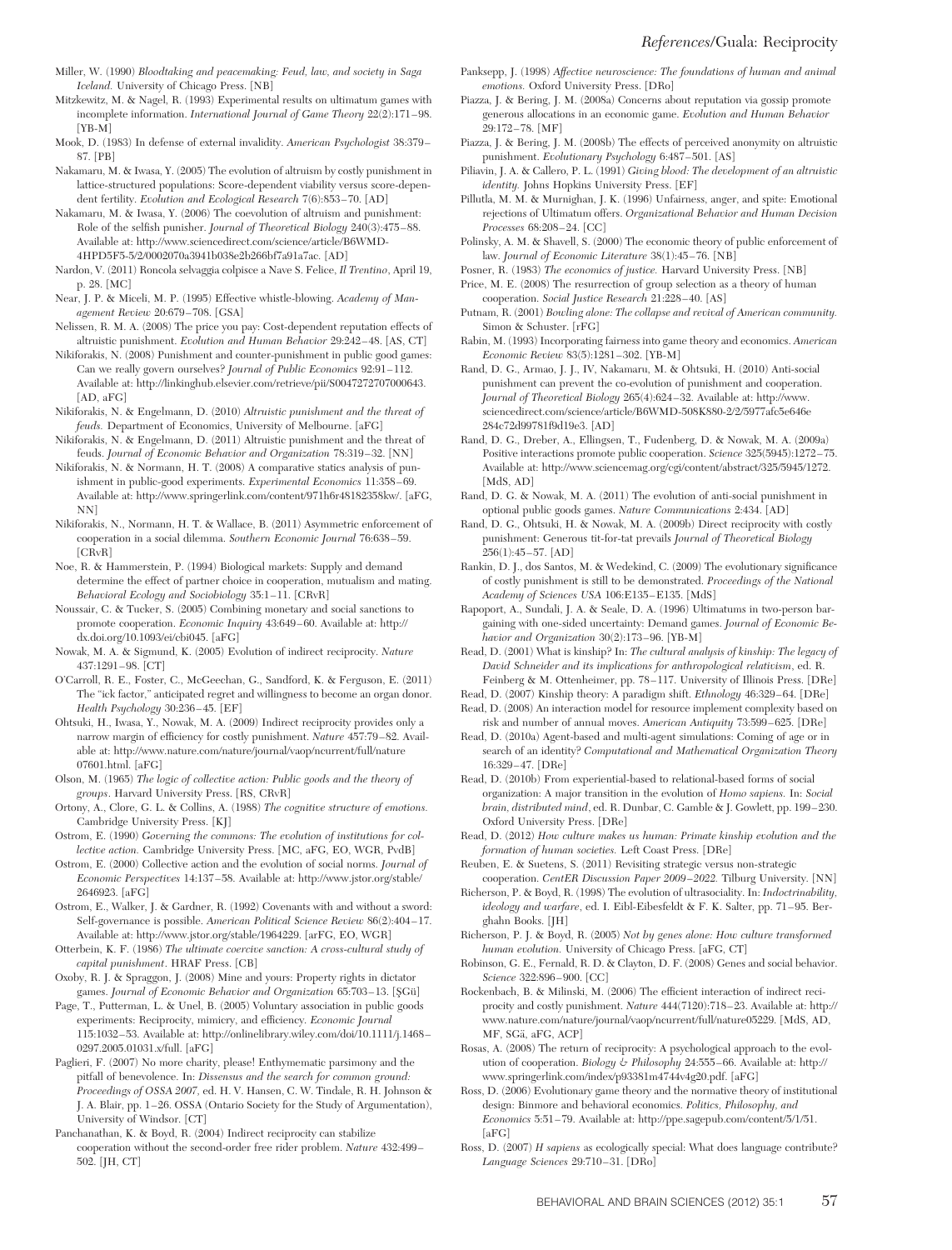#### References/Guala: Reciprocity

- Ross, L. (1977) The intuitive psychologist and his shortcomings: Distortions in the attribution process. In: Advances in experimental social psychology, vol. 10, ed. L. Berkowitz, pp. 173–220. Academic Press. [GSA]
- Roth, A., Prasnikar, V., Okuno-Fujiwara, M. & Zamir, S. (1991) Bargaining and market behavior in Jerusalem, Lubljana, Pittsburgh and Tokyo: An experimental study. American Economic Review 81:1068–95. Available at; http:// www.jstor.org/stable/2006907. [aFG]
- Rothschild, J. & Miethe, T. D. (1999) Whistle-blower disclosures and management retaliation: The battle to control information about organization corruption. Work and Occupations 26:107–28. [GSA]
- Russell, Y. I., Call, J. & Dunbar, R. I. M. (2008) Image scoring in great apes. Behavioural Processes 78:108–11. [CT]
- Rustagi, D., Engel, S. & Kosfeld, M. (2010) Conditional cooperation and costly monitoring explain success in forest commons management. Science 330(6006):961–65. Available at: http://www.sciencemag.org/content/330/ 6006/961 [SB, SGa¨, arFG, JH, ACP]
- Ruttan, L. (2008) Economic heterogeneity and the commons: Effects on collective action and collective goods provisioning. World Development 36(5):969–85. [CRvR]
- Sahlins, M. (1972/1974) Stone Age economics. Aldine Transaction/Routledge. (Routledge edition, 1974, cited in Guala T.A.). [aFG, DRe]
- Sainty, B. (1999) Achieving greater cooperation in a noisy prisoner's dilemma: An experimental investigation. Journal of Economic Behavior and Organization 39(4):421–35. [YB-M]
- Sanchez, C. (2005) U.S. Government punishes schools that ban military recruiting. NPR News (Online), June 1, 2005. Available at: http://www.npr.org/templates/  $story/story.php?storyId = 4675926. [GSA]$
- Sanfey, A. G., Rilling, J. K., Aaronson, J. A., Nystrom, L. E. & Cohen, J. D. (2003) The neural basis of economic decision-making in the Ultimatum Game. Science 300:1755–58. Available at: http://www.sciencemag.org/cgi/content/ abstract/300/5626/1755. [CC, aFG]
- Santos, M. D., Rankin, D. J. & Wedekind, C. (2011) The evolution of punishment through reputation. Proceedings of the Royal Society B: Biological Sciences 278:371–77. [AS]
- Schapera, I. (1956) Government and politics in tribal societies. Watts. [WGR]
- Semmann, D., Krambeck, H.-J. & Milinski, M. (2004) Strategic investment in reputation. Behavioral Ecology and Sociobiology 56:248–52. [CT]
- Shang, J. & Croson, R. (2009) A field experiment in charitable contribution: The impact of social information on the voluntary provision of public goods. Economic Journal 119:1422–39. Available at: http://onlinelibrary.wiley.com/ doi/10.1111/j.1468–0297.2009.02267.x/full. [aFG]
- Sigmund, K. (2007) Punish or perish? Retaliation and collaboration among humans. Trends in Ecology and Evolution 22:593–600. [MdS]
- Sigmund, K., De Silva, H., Traulsen, A. & Hauert, C. (2010) Social learning promotes institutions for governing the commons. Nature 466(7308):861–63. Available at: (1) http://dx.doi.org/10.1038/nature09203; (2) http://www.nature. com/nature/journal/v466/n7308/abs/nature09203.html#supplementaryinformation. [AD]
- Silk, J. B. & House, B. R. (2011) Evolutionary foundations of human prosocial sentiments. Proceedings of the National Academy of Sciences USA 108 (Suppl. 2):10910–17. [KJ]
- Smirnov, O., Dawes, C. T., Fowler, J. H., Johnson, T. & McElreath, R. (2010) The behavioral logic of collective action: Partisans cooperate and punish more than non-partisans. Political Psychology 31(4):595–616. [TJ]
- Smith, E. A., Bleige-Bird, R. & Bird, D. W. (2003) The benefits of costly signaling: Meriam turtle hunters. Behavioral Ecology 14(1):116–26. [JH, PW]
- Smith, V. L. (1982) Microeconomic systems as an experimental science. American Economic Review 72(5):923-55. [SGä]
- Sober, E. & Wilson, D. S. (1998) Unto others: The evolution and psychology of unselfish behavior. Harvard University Press. [arFG]
- Sommerfeld, R. D., Krambeck, H., Semmann, D. & Milinski, M. (2007) Gossip as an alternative for direct observation in games of indirect reciprocity. Proceedings of the National Academy of Sciences USA 104:17435–40. [MF]
- $\rm Spitzer,\,M.,\,Fischbacher,\,U.,\,Herrnberger,\,B.,\,Grön,\,G.$  & Fehr, E.  $(2007)$  The neural signature of norm compliance. Neuron 56:185–96. Available at: http:// linkinghub.elsevier.com/retrieve/pii/S089662730700709X. [EF, aFG]
- Stanton, M. (2000) From Selma to sorrow: The life and death of Viola Liuzzo. University of Georgia Press. [GSA]
- Starmer, C. (1999) Experiments in economics ... (should we trust the dismal scientists in white coats?). Journal of Economic Methodology 6:1–30. Available at: http://dx.doi.org/10.1080/13501789900000001. [aFG]
- Steel, D. (2007) Across the boundaries: Extrapolation in biology and in the social sciences. Oxford University Press. [aFG]
- Strathern, A. (1971) The rope of Moka: Big-men and ceremonial exchange in Mt. Hagen, Papua New Guinea. Cambridge University Press. [PW]
- Strauss, S. Y., Rudgers, J. A., Lau, J. A. & Irwin, R. E. (2002) Direct and ecological costs of resistance to herbivory. Trends in Ecology and Evolution 17(6):278– 85. [PvdB]
- Strehlow, T. G. H. (1970) Geography and the totemic landscape in Central Australia: A functional study. In: Australian aboriginal anthology: Modern studies in the social anthropology of the Australian aborigines, ed. R. M. Berndt, pp. 92–140. University of Western Australia Press. [SB, rFG]
- Sugden, R. (1984) Reciprocity: The supply of public goods through voluntary contributions. Economic Journal 94:772–87. [RS]
- Sugden, R. (2007) Review of: Moral sentiments and material interests, ed. H. Gintis, S. Bowles, R. Boyd & E. Fehr (2005). Economica 74:371–78. [RS]
- Sunstein, C., Schkade, D. & Kahneman, D. (2000) Do people want optimal deterrence? Journal of Legal Studies 29(1):237–53. [NB]
- Sylwester, K. & Roberts, G. (2010) Cooperators benefit through reputation-based partner choice in economic games. Biology Letters 6:659–62. [CT]
- Tennie, C., Frith, U. & Frith, C. D. (2010) Reputation management in the age of the world-wide web. Trends in Cognitive Sciences 14:482–88, Available at; http://www.sciencedirect.com/science/article/pii/S136466131000149X. [CT]
- Thorndike, E. L. (1927) The law of effect. American Journal of Psychology 39:212– 22. [AS]
- Tinbergen, N. (1963) On aims and methods of ethology. Zeitschrift für Tierpsychologie 20:410–33. [MdS]
- Tinbergen, N. (1968) On war and peace in animals and man. Science 160:1411–18. [PB]
- Tom, S. M., Fox, C. R., Trepel, C. & Poldrack, R. A. (2007) The neural basis of loss aversion in decision-making under risk. Science 315:515–18. Available at: http://www.sciencemag.org/cgi/content/abstract/315/5811/515. [aFG]
- Tooby, J., Krasnow, M., Delton, A. & Cosmides, L. (2009) I will only know that our interaction was one-shot if I kill you: A cue theoretic approach to the architecture of cooperation. Talk presented at the Human Behavior and Evolution Society Meeting, California State University, Fullerton, CA, May 2009. [AS]
- Torrence, R. (1989) Re-tooling: Towards a behavioral theory of stone tools, In: Time, energy and stone tools, ed. R. Torrence, pp. 57–66. Cambridge University Press. [DRe]
- Traulsen, A., Hauert, C., De Silva, H., Nowak, M. A. & Sigmund, K. (2009) Exploration dynamics in evolutionary games. Proceedings of the National Academy of Sciences USA 106(3):709–12. Available at: http://www.pnas.org/ content/106/3/709.abstract [AD]
- Trevino, L. K. (1992) The social effects of punishment in organizations: A justice perspective. Academy of Management Review 17(4):647–76. [GSA]
- Trivers, R. L. (1971) The evolution of reciprocal altruism. Quarterly Review of Biology 46:35–57. Available at: http://www.jstor.org/stable/2822435. [NB, MdS, aFG, AR]
- Trivers, R. L. (1972) Parental investment and sexual selection. In: Sexual selection and the descent of man, ed. B. G. Campbell, pp. 136–207. Aldine. [aFG]
- Trivers, R. L. (2004) Mutual benefits at all levels of life. [review of Genetic and cultural evolution of cooperation, Peter Hammerstein, Ed.] Science 304:964–65. [aFG, CT]
- Trompf, G. W. (1994) Payback: The logic of retribution in Melanesian religions. Cambridge University Press. [PW]
- Turnbull, C. (1961) The forest people. Jonathan Cape. [aFG]
- Turner, M. M., Mazur, M. A., Wendel, N. & Winslow, R. (2003) Relational ruin or social glue? The joint effect of relationship type and gossip valence on liking, trust, and expertise. Communication Monographs 70:129–41. [GSA]
- Ule, A., Schram, A., Riedl, A. & Cason, T. N. (2009) Indirect punishment and generosity towards strangers. Science 326(5960):1701–704. Available at: http:// www.sciencemag.org/cgi/content/abstract/326/5960/1701. [EF, SGä, aFG]
- van den Steenhoven, G. (1962) Leadership and law among the Eskimos of the Keewatin District, Northwest Territories. Rijswijk Excelsior. [CB]
- van der Heijden, E., Potters, J. & Sefton, M. (2009) Hierarchy and opportunism in teams. Journal of Economic Behavior and Organization 69(1):39–50. [CRvR]
- Van Lange, P. A. M., Klapwijk, A. & Van Munster, L. (2011) How the shadow of the future might promote cooperation. Group Processes and Intergroup Relations. 14:857–70. [PAMVL]
- Van Lange, P. A. M., Ouwerkerk, J. W. & Tazelaar, M. J. A. (2002) How to overcome the detrimental effects of noise in social interaction: The benefits of generosity. Journal of Personality and Social Psychology 82:768–80. [PAMVL]
- Van Lange, P. A. M. & Rusbult, C. E. (2012) Interdependence theory. In: Handbook of theories of social psychology, vol. 2, ed. P. A. M. Van Lange, A. W. Kruglanski & E. T. Higgins, pp. 251–72. Sage. [PAMVL]
- van't Wout, M., Kahn, R. S., Sanfey, A. G. & Aleman, A. (2006) Affective state and decision-making in the Ultimatum Game. Experimental Brain Research 169:564–68. [CC]
- von Führer-Haimendorf, C. (1967) Morals and merit: A study of values and social control in South-Asian societies. Weidenfeld & Nicolson. [NB]
- von Rueden, C., Gurven, M. & Kaplan, H. K. (2010) Face-to-face collective action games in a small-scale society: Testing the effects of leadership on group performance and the division of spoils. Paper presented at the Initiative for the Study of Religion, Economics, and Society, Chapman University. Orange, CA, November 12, 2010. [CRvR]